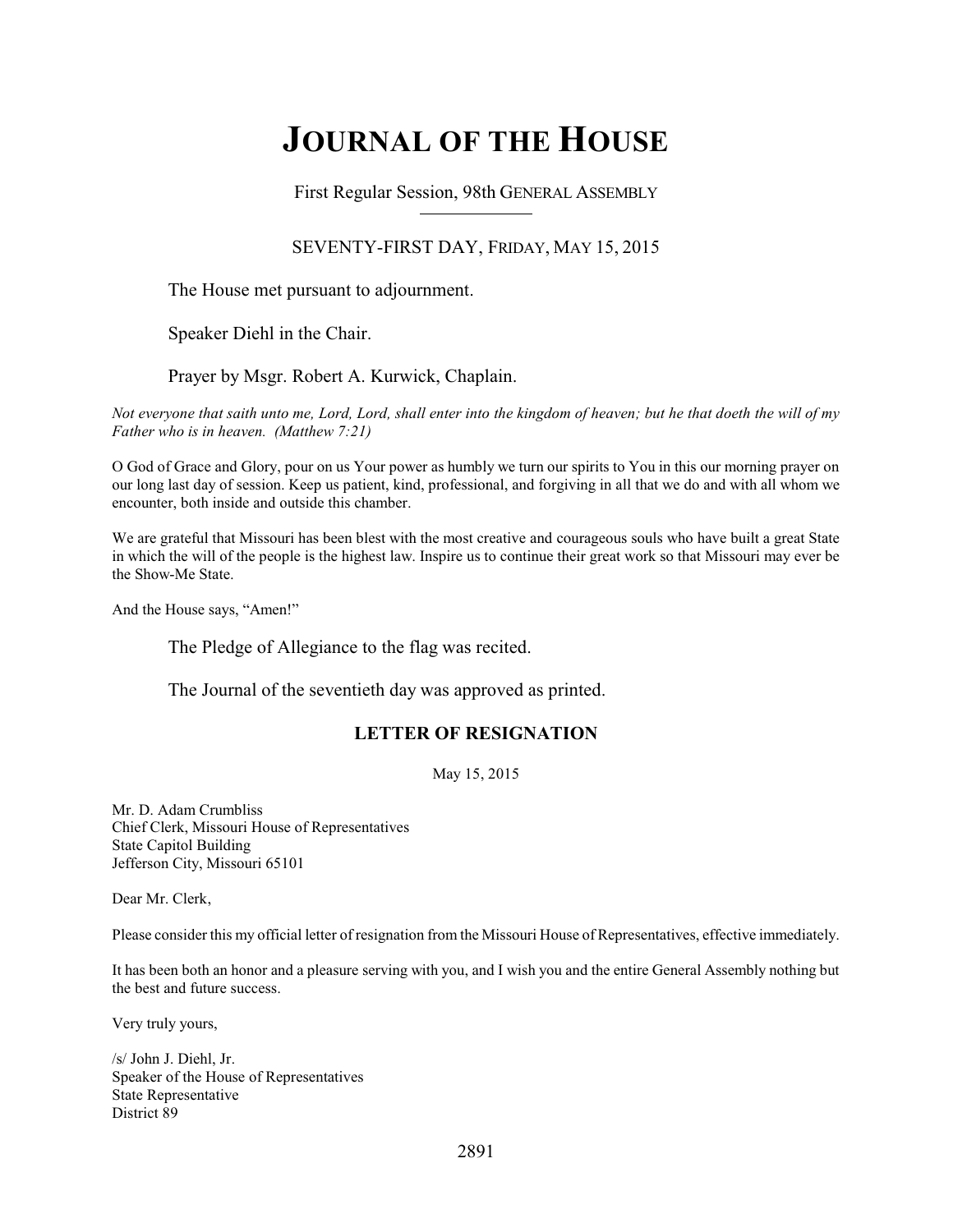Representative Keeney assumed the Chair.

### **NOMINATION FOR SPEAKER**

Representative Anderson nominated Representative Todd Richardson for Speaker of the House.

Representative Fitzpatrick seconded the nomination.

Representative Hoskins moved that nominations cease and Representative Richardson be elected by acclamation.

Which motion was adopted.

### **OATH OF OFFICE**

Representative Richardson advanced to the bar and subscribed to the oath of office which was administered by the Honorable Patricia Breckenridge, Judge of the Supreme Court of Missouri.

Speaker Richardson assumed the Chair.

### **COMMITTEE REPORTS**

### **Committee on Fiscal Review**, Chairman Allen reporting:

Mr. Speaker: Your Committee on Fiscal Review, to which was referred **HCS SS SB 58**, begs leave to report it has examined the same and recommends that it **Do Pass**.

Mr. Speaker: Your Committee on Fiscal Review, to which was referred **HCS SCS SB 146**, begs leave to report it has examined the same and recommends that it **Do Pass**.

Mr. Speaker: Your Committee on Fiscal Review, to which was referred **HCS SB 463**, begs leave to report it has examined the same and recommends that it **Do Pass**.

### **HOUSE BILLS WITH SENATE AMENDMENTS**

**HB 629, with Senate Amendment No. 1**, relating to retirement benefits, was taken up by Representative Leara.

On motion of Representative Leara, the House concurred in **Senate Amendment No. 1** by the following vote: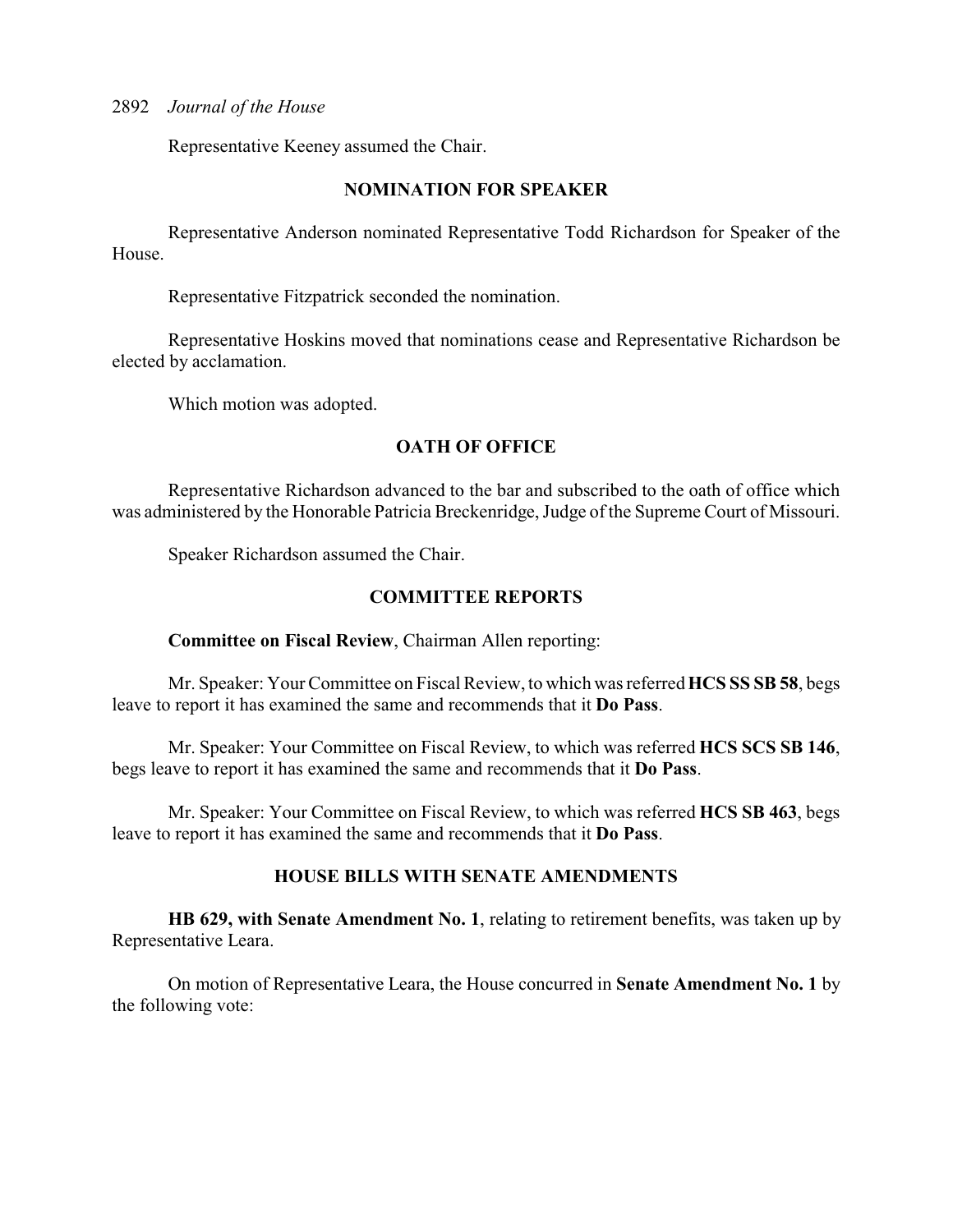#### AYES: 123

| Adams                         | Alferman            | Allen              | Anders        | Anderson       |  |
|-------------------------------|---------------------|--------------------|---------------|----------------|--|
| Andrews                       | Austin              | Bahr               | <b>Barnes</b> | Basye          |  |
| <b>Beard</b>                  | <b>Bernskoetter</b> | Berry              | Bondon        | <b>Brattin</b> |  |
| Brown 57                      | Brown 94            | <b>Burlison</b>    | Chipman       | Cierpiot       |  |
| Colona                        | Conway 10           | Cookson            | Corlew        | Cornejo        |  |
| Crawford                      | Cross               | Curtis             | Curtman       | Davis          |  |
| Dogan                         | Dohrman             | Dugger             | Dunn          | Eggleston      |  |
| Engler                        | English             | Entlicher          | Fitzpatrick   | Fitzwater 144  |  |
| Fitzwater 49                  | Flanigan            | Fraker             | Franklin      | Frederick      |  |
| Gannon                        | Gosen               | Haahr              | Haefner       | Hansen         |  |
| Harris                        | Hicks               | Higdon             | Hill          | Hinson         |  |
| Hoskins                       | Houghton            | Hubbard            | Hubrecht      | Hurst          |  |
| Johnson                       | Jones               | Justus             | Keeney        | Kelley         |  |
| Kidd                          | King                | Koenig             | Kolkmeyer     | Korman         |  |
| Kratky                        | Lair                | Lant               | Lauer         | Leara          |  |
| Lichtenegger                  | Love                | Lynch              | Mathews       | McCaherty      |  |
| McCann Beatty                 | McDaniel            | McGaugh            | McManus       | Messenger      |  |
| Miller                        | Mitten              | Moon               | Morris        | Muntzel        |  |
| Neely                         | Pfautsch            | Phillips           | Pietzman      | Pike           |  |
| Redmon                        | Rehder              | Reiboldt           | Remole        | Rhoads         |  |
| Roden                         | Roeber              | Ross               | Rowden        | Rowland        |  |
| Runions                       | Ruth                | Shaul              | Shull         | Shumake        |  |
| Solon                         | Sommer              | Spencer            | Swan          | Taylor         |  |
| Vescovo                       | Walker              | White              | Wiemann       | Wilson         |  |
| Wood                          | Zerr                | Mr. Speaker        |               |                |  |
| <b>NOES: 034</b>              |                     |                    |               |                |  |
| Arthur                        | <b>Burns</b>        | <b>Butler</b>      | Carpenter     | Ellington      |  |
| Gardner                       | Green               | Hummel             | Kendrick      | Kirkton        |  |
| LaFaver                       | Lavender            | Marshall           | May           | McCreery       |  |
| McDonald                      | McNeil              | Meredith           | Mims          | Montecillo     |  |
| Morgan                        | Newman              | <b>Nichols</b>     | Norr          | Otto           |  |
| Pace                          | Peters              | Pierson            | Pogue         | Rizzo          |  |
| Rone                          | Smith               | <b>Walton Gray</b> | Webber        |                |  |
| PRESENT: 000                  |                     |                    |               |                |  |
| <b>ABSENT WITH LEAVE: 004</b> |                     |                    |               |                |  |
| <b>Black</b>                  | Conway 104          | Hough              | Parkinson     |                |  |

VACANCIES: 002

On motion of Representative Leara, **HB 629, as amended**, was truly agreed to and finally passed by the following vote: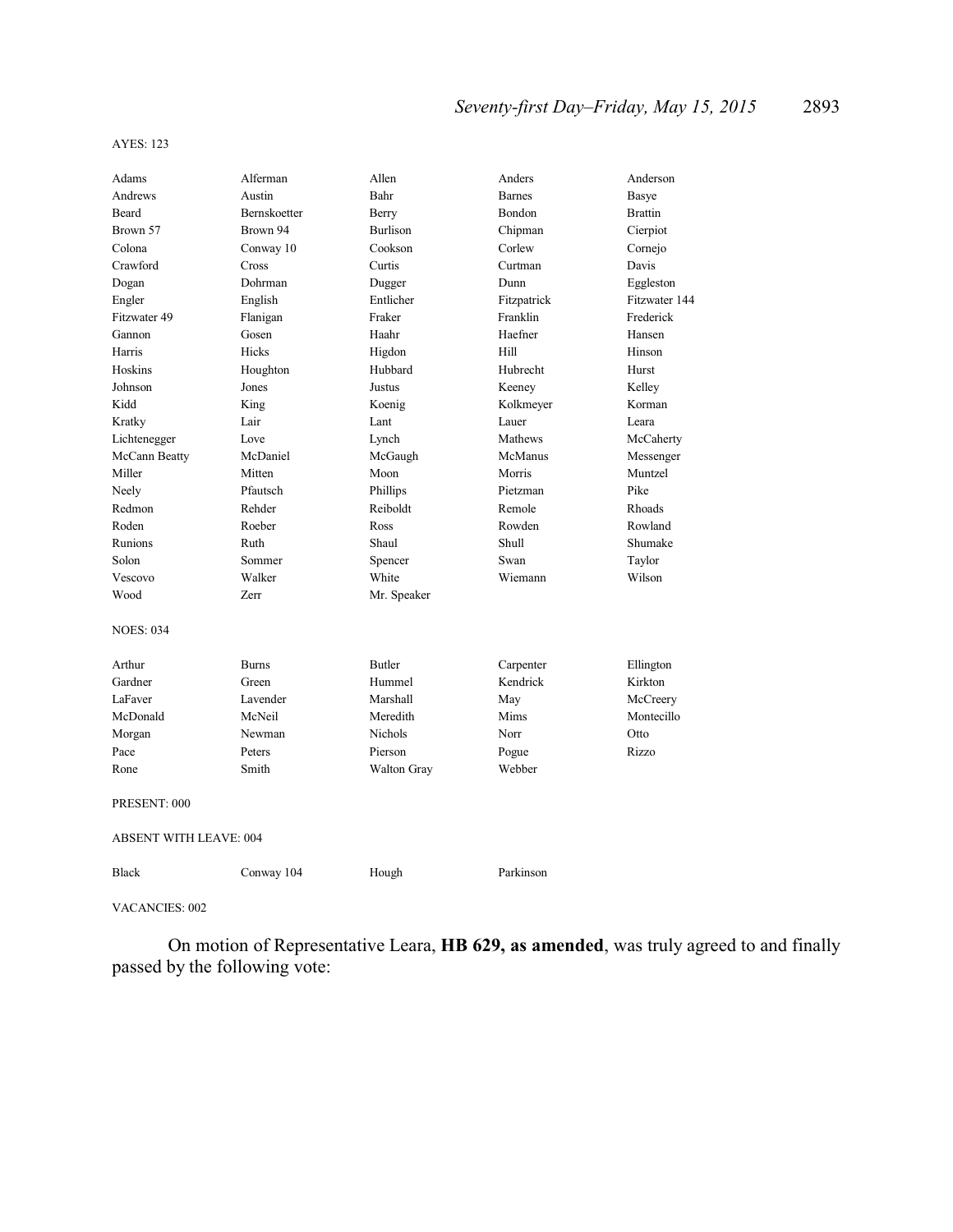AYES: 125

| Adams                         | Alferman       | Allen           | Anders        | Anderson       |  |
|-------------------------------|----------------|-----------------|---------------|----------------|--|
| Andrews                       | Austin         | Bahr            | <b>Barnes</b> | Basye          |  |
| Beard                         | Bernskoetter   | Berry           | Bondon        | <b>Brattin</b> |  |
| Brown 57                      | Brown 94       | <b>Burlison</b> | Chipman       | Cierpiot       |  |
| Colona                        | Conway 10      | Cookson         | Corlew        | Cornejo        |  |
| Crawford                      | Cross          | Curtis          | Curtman       | Davis          |  |
| Dogan                         | Dohrman        | Dugger          | Dunn          | Eggleston      |  |
| Engler                        | English        | Entlicher       | Fitzpatrick   | Fitzwater 144  |  |
| Fitzwater 49                  | Flanigan       | Fraker          | Franklin      | Frederick      |  |
| Gannon                        | Gosen          | Haahr           | Haefner       | Hansen         |  |
| Harris                        | Hicks          | Higdon          | Hill          | Hinson         |  |
| Hoskins                       | Hough          | Houghton        | Hubbard       | Hubrecht       |  |
| Hurst                         | Johnson        | Jones           | Justus        | Keeney         |  |
| Kelley                        | Kidd           | King            | Koenig        | Kolkmeyer      |  |
| Korman                        | Kratky         | Lair            | Lant          | Lauer          |  |
| Leara                         | Lichtenegger   | Love            | Lynch         | Mathews        |  |
| McCaherty                     | McCann Beatty  | McDaniel        | McGaugh       | McManus        |  |
| Meredith                      | Messenger      | Mitten          | Moon          | Morris         |  |
| Muntzel                       | Neely          | Parkinson       | Pfautsch      | Phillips       |  |
| Pietzman                      | Pike           | Redmon          | Rehder        | Reiboldt       |  |
| Remole                        | Rhoads         | Roden           | Roeber        | Rone           |  |
| Ross                          | Rowden         | Rowland         | Runions       | Ruth           |  |
| Shaul                         | Shumake        | Solon           | Sommer        | Spencer        |  |
| Swan                          | Taylor         | Vescovo         | Walker        | White          |  |
| Wiemann                       | Wilson         | Wood            | Zerr          | Mr. Speaker    |  |
| <b>NOES: 032</b>              |                |                 |               |                |  |
| Arthur                        | <b>Burns</b>   | <b>Butler</b>   | Carpenter     | Ellington      |  |
| Gardner                       | Green          | Hummel          | Kendrick      | Kirkton        |  |
| LaFaver                       | Lavender       | Marshall        | May           | McCreery       |  |
| McDonald                      | McNeil         | Mims            | Montecillo    | Morgan         |  |
| Newman                        | <b>Nichols</b> | Norr            | Otto          | Pace           |  |
| Peters                        | Pierson        | Pogue           | Rizzo         | Smith          |  |
| <b>Walton Gray</b>            | Webber         |                 |               |                |  |
| PRESENT: 000                  |                |                 |               |                |  |
| <b>ABSENT WITH LEAVE: 004</b> |                |                 |               |                |  |
| <b>Black</b>                  | Conway 104     | Miller          | Shull         |                |  |

VACANCIES: 002

Speaker Richardson declared the bill passed.

# **THIRD READING OF SENATE BILLS**

**HCS SS#2 SCS SBs 199, 417 & 42**, relating to judicial proceedings, was taken up by Representative Austin.

Representative Austin offered **House Amendment No. 1**.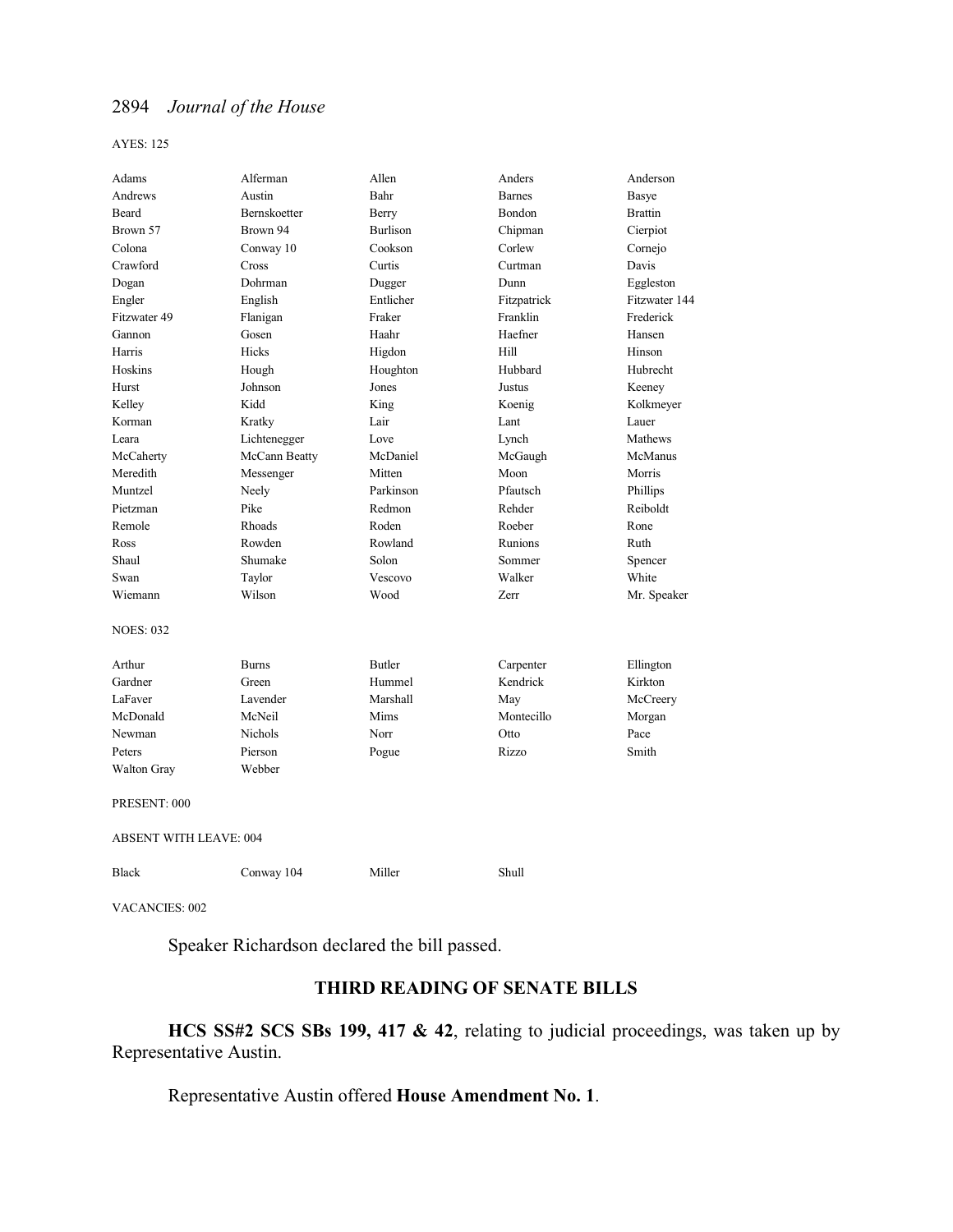#### *House Amendment No. 1*

AMEND House Committee Substitute for Senate Substitute No. 2 for Senate Committee Substitute for Senate Bill Nos. 199, 417 & 42, Page 3, Section 478.252, Line 53, by inserting immediately after said section and line the following:

"558.046. The sentencing court may, upon petition, reduce any term of sentence or probation pronounced by the court or a term of conditional release or parole pronounced by the state board of probation and parole if the court determines that:

(1) The convicted person was:

(a) Convicted of an offense that did not involve violence or the threat of violence; **[**and**]**

(b) Convicted of an offense that involved alcohol or illegal drugs; and

**(c) Convicted of an offense that did not result in the death of one or more persons;** 

(2) Since the commission of such offense, the convicted person has successfully completed a detoxification and rehabilitation program; and

(3) The convicted person is not:

(a) A prior offender, a persistent offender, a dangerous offender or a persistent misdemeanor offender as defined by section 558.016; **[**or**]**

(b) A persistent sexual offender as defined in section 566.125; or

(c) A prior offender**[**,**] or** a persistent offender **[**or a class X offender as defined in section 558.019**]**.

558.046. The sentencing court may, upon petition, reduce any term of sentence or probation pronounced by the court or a term of conditional release or parole pronounced by the state board of probation and parole if the court determines that:

(1) The convicted person was:

(a) Convicted of a crime that did not involve violence or the threat of violence; **[**and**]**

(b) Convicted of a crime that involved alcohol or illegal drugs; and

**(c) Convicted of a crime that did not result in the death of one or more persons;** 

(2) Since the commission of such crime, the convicted person has successfully completed a detoxification and rehabilitation program; and

(3) The convicted person is not:

(a) A prior offender, a persistent offender, a dangerous offender or a persistent misdemeanor offender as defined by section 558.016; **[**or**]**

(b) A persistent sexual offender as defined in section 558.018; or

(c) A prior offender**[**,**] or** a persistent offender **[**or a class X offender as defined in section 558.019**]**."; and

Further amend said bill, Pages 5-6, Section B, by deleting all of said section and inserting in lieu thereof the following:

"Section B. Because of the need to clarify Missouri's deadly force statute to align with supreme court precedent and to ensure that offenders convicted of a crime resulting in the death of any person are not released prematurely, the repeal and reenactment ofsection 563.046 as enacted by senate bill no. 60, seventy-ninth general assembly, first regular session and the repeal and reenactment of section 558.046 as enacted by senate bill no. 167, eighty-seventh general assembly, first regular session are deemed necessary for the immediate preservation of the public health, welfare, peace and safety, and is hereby declared to be an emergency act within the meaning of the constitution, and the repeal and reenactment of section 563.046 as enacted by senate bill no. 60, seventy-ninth general assembly, first regular session and the repeal and reenactment of section 558.046 as enacted by senate bill no. 167, eighty-seventh general assembly, first regular session shall be in full force and effect upon its passage and approval."; and

Further amend said bill by amending the title, enacting clause, and intersectional references accordingly.

Speaker Pro Tem Hoskins assumed the Chair.

On motion of Representative Austin, **House Amendment No. 1** was adopted.

Representative Jones moved the previous question.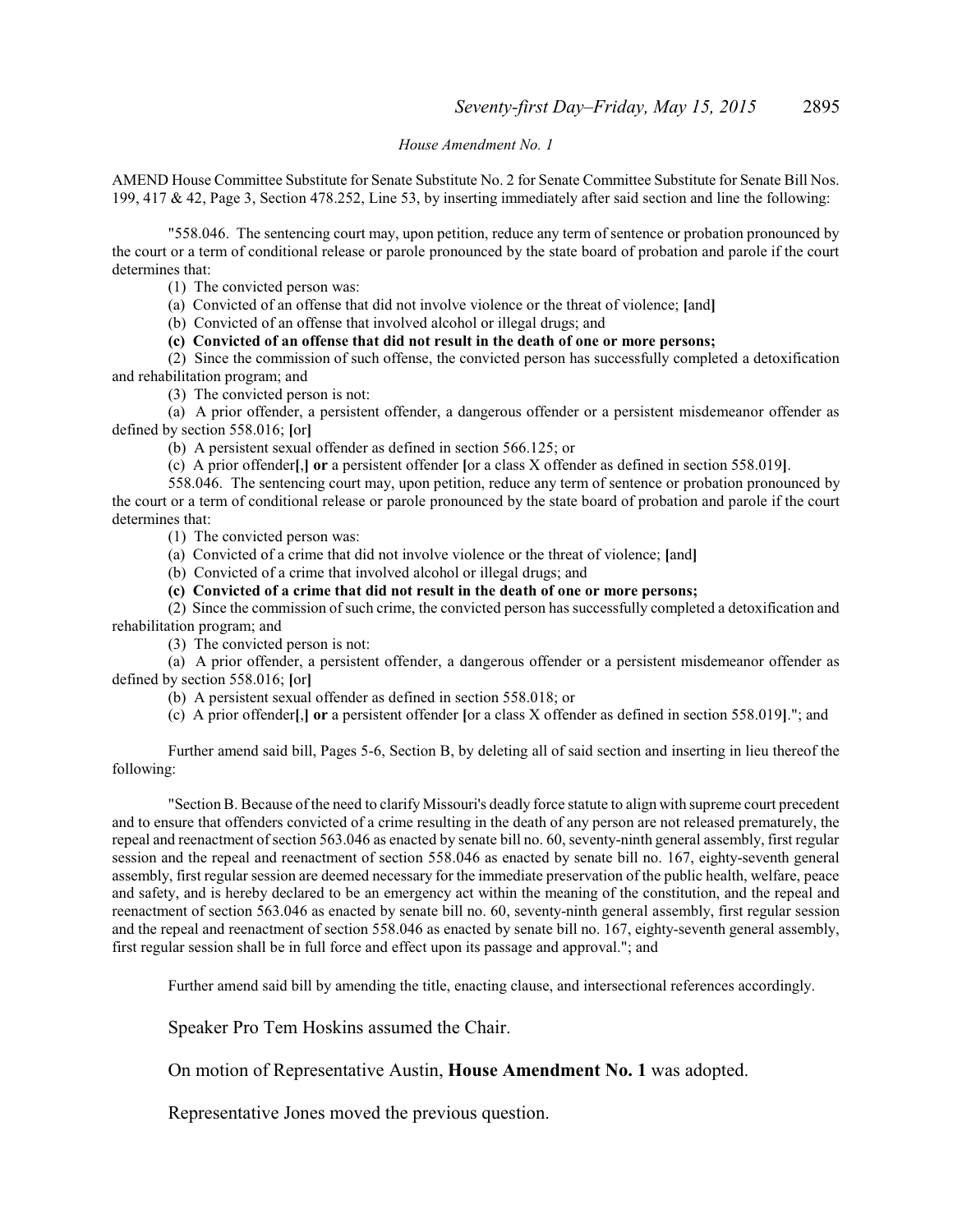# Which motion was adopted by the following vote:

### AYES: 112

| Alferman                      | Allen          | Anderson       | Andrews      | Austin       |  |
|-------------------------------|----------------|----------------|--------------|--------------|--|
| Bahr                          | <b>Barnes</b>  | Basye          | Beard        | Bernskoetter |  |
| Berry                         | <b>Bondon</b>  | <b>Brattin</b> | Brown 57     | Brown 94     |  |
| Burlison                      | Chipman        | Cookson        | Corlew       | Cornejo      |  |
| Crawford                      | Cross          | Curtman        | Davis        | Dogan        |  |
| Dohrman                       | Dugger         | Eggleston      | Engler       | English      |  |
| Entlicher                     | Fitzpatrick    | Fitzwater 144  | Fitzwater 49 | Flanigan     |  |
| Fraker                        | Franklin       | Frederick      | Gannon       | Gosen        |  |
| Haahr                         | Haefner        | Hansen         | Hicks        | Higdon       |  |
| Hill                          | Hinson         | Hoskins        | Hough        | Houghton     |  |
| Hubrecht                      | Hurst          | Johnson        | Jones        | Justus       |  |
| Keeney                        | Kelley         | Kidd           | King         | Koenig       |  |
| Kolkmeyer                     | Korman         | Lair           | Lant         | Lauer        |  |
| Leara                         | Lichtenegger   | Love           | Lynch        | Marshall     |  |
| Mathews                       | McCaherty      | McDaniel       | McGaugh      | Messenger    |  |
| Miller                        | Morris         | Muntzel        | Neely        | Parkinson    |  |
| Pfautsch                      | Phillips       | Pietzman       | Pike         | Pogue        |  |
| Redmon                        | Rehder         | Reiboldt       | Remole       | Rhoads       |  |
| Roden                         | Roeber         | Rone           | Ross         | Rowden       |  |
| Rowland                       | Ruth           | Shaul          | Shull        | Shumake      |  |
| Solon                         | Sommer         | Spencer        | Swan         | Taylor       |  |
| Vescovo                       | Walker         | White          | Wiemann      | Wilson       |  |
| Wood                          | Zerr           |                |              |              |  |
|                               |                |                |              |              |  |
| <b>NOES: 041</b>              |                |                |              |              |  |
| Adams                         | Anders         | Arthur         | <b>Burns</b> | Butler       |  |
| Carpenter                     | Conway 10      | Curtis         | Dunn         | Ellington    |  |
| Gardner                       | Green          | Harris         | Hubbard      | Kendrick     |  |
| Kirkton                       | Kratky         | LaFaver        | Lavender     | May          |  |
| McCann Beatty                 | McCreery       | McDonald       | McManus      | McNeil       |  |
| Meredith                      | Mims           | Mitten         | Montecillo   | Morgan       |  |
| Newman                        | <b>Nichols</b> | Norr           | Otto         | Pace         |  |
| Peters                        | Pierson        | Rizzo          | Runions      | Smith        |  |
| <b>Walton Gray</b>            |                |                |              |              |  |
|                               |                |                |              |              |  |
| PRESENT: 000                  |                |                |              |              |  |
| <b>ABSENT WITH LEAVE: 008</b> |                |                |              |              |  |
| <b>Black</b>                  | Cierpiot       | Colona         | Conway 104   | Hummel       |  |
| Moon                          | Webber         | Mr. Speaker    |              |              |  |
|                               |                |                |              |              |  |

### VACANCIES: 002

On motion of Representative Austin, **HCS SS#2 SCS SBs 199, 417 & 42, as amended**, was adopted.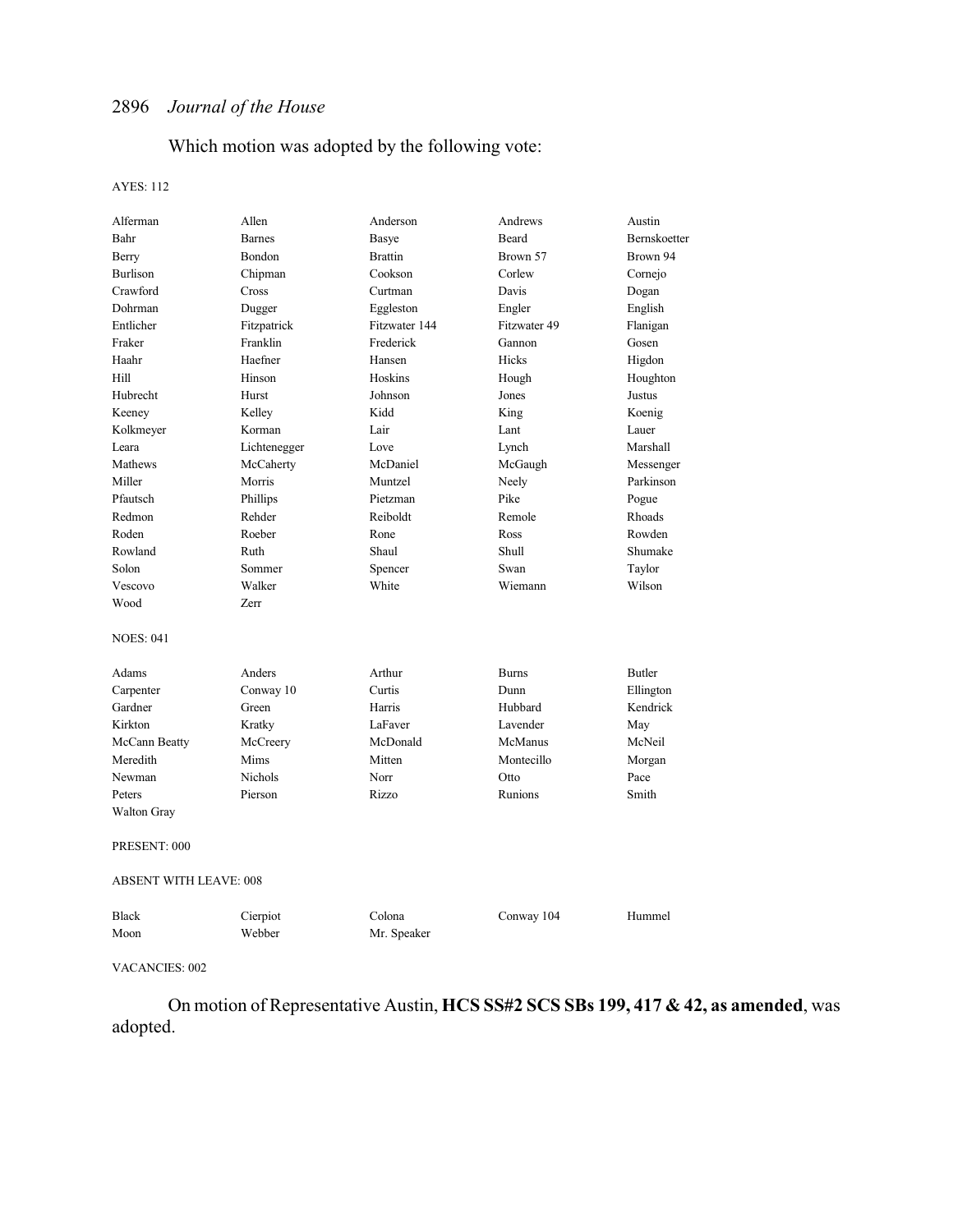On motion of Representative Austin, **HCS SS#2 SCS SBs 199, 417 & 42, as amended**, was read the third time and passed by the following vote:

AYES: 111

| Alferman                      | Allen         | Anders         | Anderson       | Andrews       |
|-------------------------------|---------------|----------------|----------------|---------------|
| Austin                        | Bahr          | <b>Barnes</b>  | Basye          | Beard         |
| Bernskoetter                  | Berry         | Bondon         | <b>Brattin</b> | Brown 57      |
| <b>Burlison</b>               | Chipman       | Cierpiot       | Cookson        | Corlew        |
| Cornejo                       | Crawford      | Cross          | Curtman        | Davis         |
| Dogan                         | Dohrman       | Dugger         | Eggleston      | Engler        |
| Entlicher                     | Fitzpatrick   | Fitzwater 144  | Fitzwater 49   | Flanigan      |
| Fraker                        | Franklin      | Frederick      | Gannon         | Gosen         |
| Haahr                         | Haefner       | Hansen         | Harris         | Hicks         |
| Higdon                        | Hill          | Hinson         | Hoskins        | Hough         |
| Houghton                      | Hubrecht      | Hurst          | Johnson        | Jones         |
| Justus                        | Keeney        | Kelley         | Kidd           | King          |
| Koenig                        | Kolkmeyer     | Korman         | Lair           | Lant          |
| Lauer                         | Leara         | Lichtenegger   | Love           | Lynch         |
| Mathews                       | McCaherty     | McGaugh        | Messenger      | Miller        |
| Montecillo                    | Moon          | Morris         | Muntzel        | Parkinson     |
| Pfautsch                      | Phillips      | Pietzman       | Pike           | Redmon        |
| Rehder                        | Reiboldt      | Remole         | Rhoads         | Roden         |
| Roeber                        | Rone          | Ross           | Rowden         | Rowland       |
| Ruth                          | Shaul         | Shull          | Shumake        | Solon         |
| Sommer                        | Swan          | Taylor         | Vescovo        | Walker        |
| White                         | Wiemann       | Wilson         | Wood           | Zerr          |
| Mr. Speaker                   |               |                |                |               |
| <b>NOES: 043</b>              |               |                |                |               |
| Adams                         | Arthur        | Brown 94       | <b>Burns</b>   | <b>Butler</b> |
| Carpenter                     | Conway 10     | Curtis         | Dunn           | Ellington     |
| English                       | Gardner       | Green          | Hubbard        | Kendrick      |
| Kirkton                       | Kratky        | LaFaver        | Lavender       | Marshall      |
| May                           | McCann Beatty | McCreery       | McDaniel       | McDonald      |
| McManus                       | McNeil        | Meredith       | Mims           | Mitten        |
| Morgan                        | Newman        | <b>Nichols</b> | Norr           | Otto          |
| Pace                          | Peters        | Pierson        | Pogue          | Rizzo         |
| Runions                       | Smith         | Walton Gray    |                |               |
| PRESENT: 002                  |               |                |                |               |
| Neely                         | Spencer       |                |                |               |
| <b>ABSENT WITH LEAVE: 005</b> |               |                |                |               |
| <b>Black</b>                  | Colona        | Conway 104     | Hummel         | Webber        |

VACANCIES: 002

Speaker Pro Tem Hoskins declared the bill passed.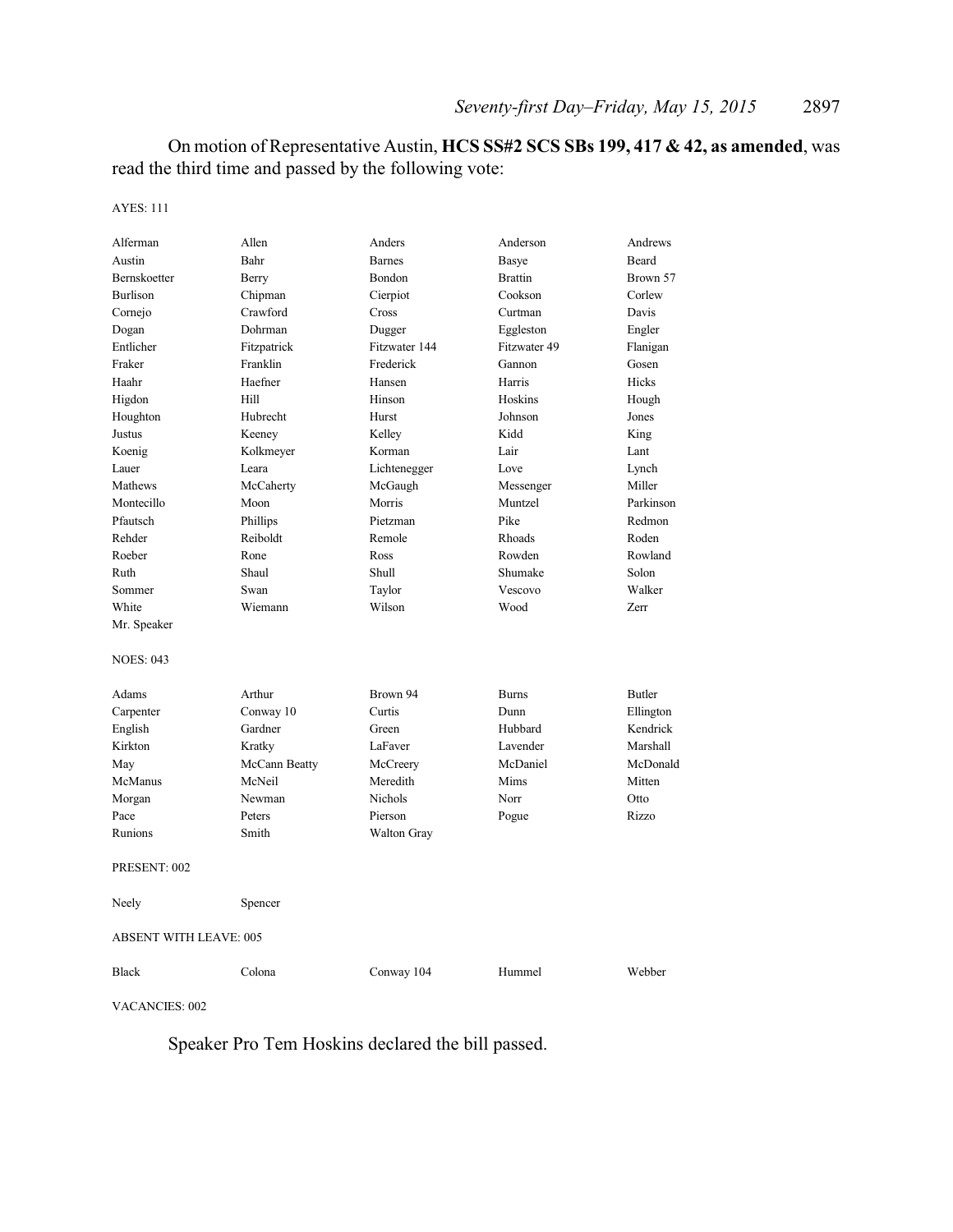### The emergency clause was defeated by the following vote:

#### AYES: 074

| Alferman                      | Allen          | Anderson  | Andrews         | Austin             |
|-------------------------------|----------------|-----------|-----------------|--------------------|
| Bahr                          | Basye          | Beard     | Bernskoetter    | Brown 57           |
| Cierpiot                      | Cookson        | Corlew    | Crawford        | Cross              |
| Curtman                       | Davis          | Dogan     | Dohrman         | Entlicher          |
| Fitzwater 144                 | Fitzwater 49   | Fraker    | Franklin        | Frederick          |
| Gosen                         | Haefner        | Hansen    | Hoskins         | Houghton           |
| Hubrecht                      | Johnson        | Keeney    | Kelley          | Koenig             |
| Kolkmeyer                     | Korman         | Lair      | Lant            | Lauer              |
| Leara                         | Lichtenegger   | Love      | Lynch           | Mathews            |
| McCaherty                     | McGaugh        | Messenger | Miller          | Morris             |
| Neely                         | Parkinson      | Phillips  | Pike            | Redmon             |
| Rehder                        | Reiboldt       | Remole    | Rhoads          | Roeber             |
| Rone                          | Ross           | Rowland   | Shaul           | Shull              |
| Shumake                       | Solon          | Sommer    | Swan            | Walker             |
| White                         | Wiemann        | Zerr      | Mr. Speaker     |                    |
| <b>NOES: 077</b>              |                |           |                 |                    |
| Adams                         | Anders         | Arthur    | <b>Barnes</b>   | Berry              |
| Bondon                        | <b>Brattin</b> | Brown 94  | <b>Burlison</b> | <b>Burns</b>       |
| Butler                        | Carpenter      | Chipman   | Colona          | Conway 10          |
| Cornejo                       | Curtis         | Dugger    | Dunn            | Eggleston          |
| Ellington                     | Engler         | English   | Fitzpatrick     | Gannon             |
| Gardner                       | Green          | Haahr     | Harris          | Hicks              |
| Higdon                        | <b>Hill</b>    | Hubbard   | Hurst           | Justus             |
| Kendrick                      | Kidd           | King      | Kirkton         | Kratky             |
| LaFaver                       | Lavender       | Marshall  | May             | McCann Beatty      |
| McCreery                      | McDaniel       | McDonald  | McManus         | McNeil             |
| Meredith                      | Mims           | Mitten    | Montecillo      | Moon               |
| Morgan                        | Muntzel        | Newman    | <b>Nichols</b>  | Norr               |
| Otto                          | Pace           | Peters    | Pfautsch        | Pietzman           |
| Pogue                         | Rizzo          | Roden     | Runions         | Ruth               |
| Smith                         | Spencer        | Taylor    | Vescovo         | <b>Walton Gray</b> |
| Wilson                        | Wood           |           |                 |                    |
| PRESENT: 000                  |                |           |                 |                    |
| <b>ABSENT WITH LEAVE: 010</b> |                |           |                 |                    |
| <b>Black</b>                  | Conway 104     | Flanigan  | Hinson          | Hough              |
| Hummel                        | Jones          | Pierson   | Rowden          | Webber             |
|                               |                |           |                 |                    |

VACANCIES: 002

# **HOUSE BILLS WITH SENATE AMENDMENTS**

**SCS HB 1149, as amended**, relating to the Division of Youth Services, was taken up by Representative Lauer.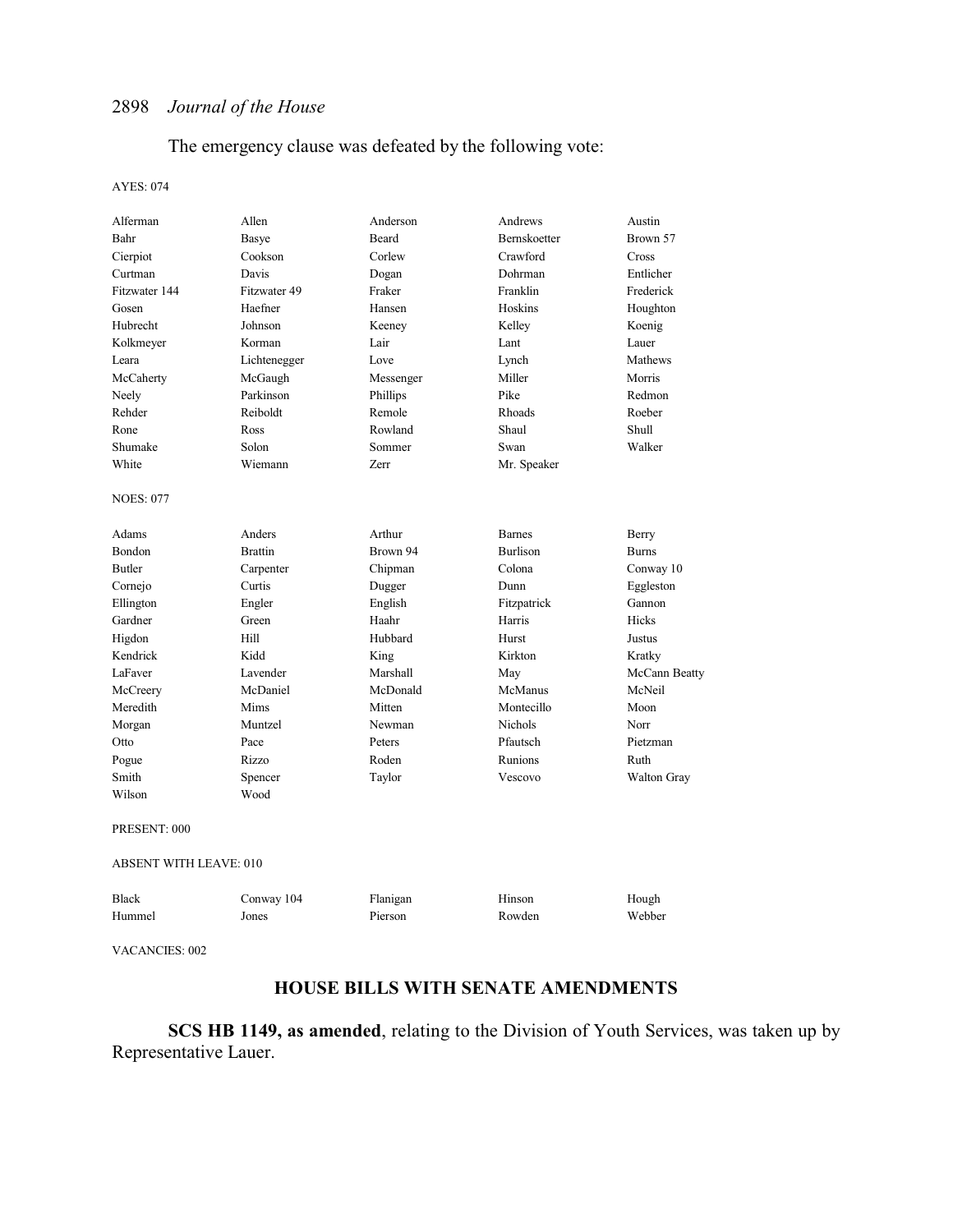On motion of Representative Lauer, **SCS HB 1149, as amended**, was adopted by the following vote:

### AYES: 144

| Adams                  | Alferman      | Anders         | Anderson      | Andrews       |  |
|------------------------|---------------|----------------|---------------|---------------|--|
| Arthur                 | Austin        | Bahr           | Basye         | Beard         |  |
| Bernskoetter           | Berry         | <b>Brattin</b> | Brown 57      | Brown 94      |  |
| <b>Burlison</b>        | <b>Burns</b>  | <b>Butler</b>  | Carpenter     | Chipman       |  |
| Cierpiot               | Colona        | Conway 10      | Cookson       | Corlew        |  |
| Cornejo                | Crawford      | Cross          | Curtis        | Curtman       |  |
| Davis                  | Dohrman       | Dugger         | Dunn          | Eggleston     |  |
| Engler                 | English       | Entlicher      | Fitzpatrick   | Fitzwater 144 |  |
| Fitzwater 49           | Fraker        | Franklin       | Frederick     | Gannon        |  |
| Gosen                  | Green         | Haahr          | Haefner       | Hansen        |  |
| Harris                 | Hicks         | Higdon         | Hill          | Hoskins       |  |
| Houghton               | Hubbard       | Hubrecht       | Hurst         | Johnson       |  |
| Justus                 | Keeney        | Kelley         | Kendrick      | Kidd          |  |
| King                   | Kirkton       | Koenig         | Kolkmeyer     | Korman        |  |
| Kratky                 | LaFaver       | Lair           | Lant          | Lauer         |  |
| Lavender               | Leara         | Lichtenegger   | Love          | Lynch         |  |
| Mathews                | May           | McCaherty      | McCann Beatty | McCreery      |  |
| McDaniel               | McDonald      | McGaugh        | McManus       | McNeil        |  |
| Meredith               | Messenger     | Miller         | Mims          | Mitten        |  |
| Montecillo             | Moon          | Morgan         | Morris        | Muntzel       |  |
| Neely                  | Newman        | Nichols        | Norr          | Otto          |  |
| Pace                   | Parkinson     | Peters         | Pfautsch      | Phillips      |  |
| Pierson                | Pietzman      | Pike           | Redmon        | Rehder        |  |
| Reiboldt               | Remole        | Rhoads         | Rizzo         | Roden         |  |
| Roeber                 | Rone          | <b>Ross</b>    | Rowden        | Rowland       |  |
| Runions                | Ruth          | Shaul          | Shull         | Shumake       |  |
| Sommer                 | Spencer       | Swan           | Taylor        | Vescovo       |  |
| Walker                 | Walton Gray   | Webber         | White         | Wiemann       |  |
| Wilson                 | Wood          | Zerr           | Mr. Speaker   |               |  |
| <b>NOES: 003</b>       |               |                |               |               |  |
| Marshall               | Pogue         | Smith          |               |               |  |
| PRESENT: 001           |               |                |               |               |  |
| Gardner                |               |                |               |               |  |
| ABSENT WITH LEAVE: 013 |               |                |               |               |  |
| Allen                  | <b>Barnes</b> | <b>Black</b>   | Bondon        | Conway 104    |  |
| Dogan                  | Ellington     | Flanigan       | Hinson        | Hough         |  |
| Hummel                 | Jones         | Solon          |               |               |  |
|                        |               |                |               |               |  |
|                        |               |                |               |               |  |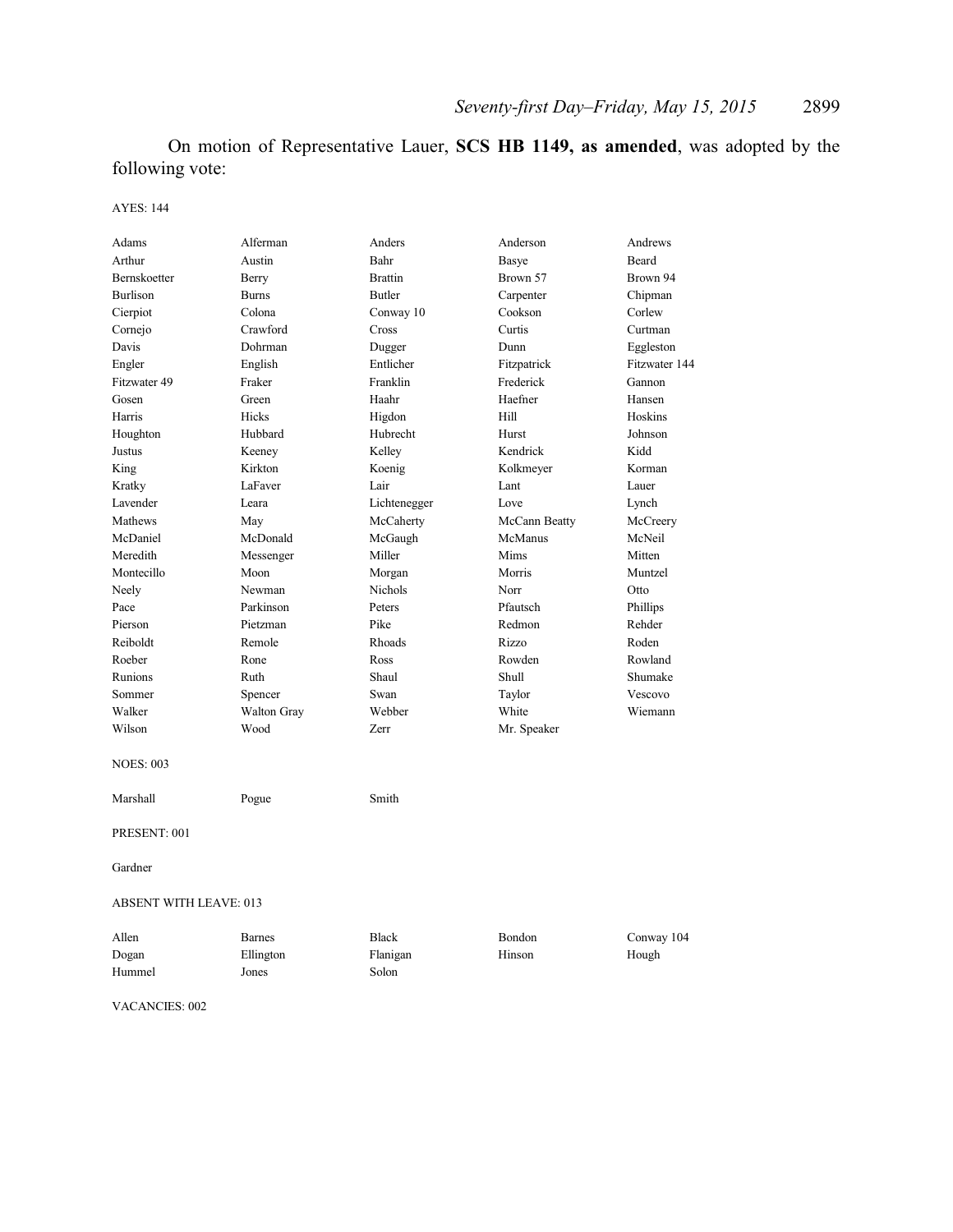On motion of Representative Lauer, **SCS HB 1149, as amended**, was truly agreed to and finally passed by the following vote:

#### AYES: 144

| Adams                         | Alferman           | Anders       | Anderson       | Andrews     |  |
|-------------------------------|--------------------|--------------|----------------|-------------|--|
| Arthur                        | Austin             | Bahr         | Basye          | Beard       |  |
| Bernskoetter                  | Berry              | Bondon       | <b>Brattin</b> | Brown 57    |  |
| Brown 94                      | <b>Burlison</b>    | <b>Burns</b> | <b>Butler</b>  | Carpenter   |  |
| Chipman                       | Cierpiot           | Colona       | Conway 10      | Cookson     |  |
| Corlew                        | Cornejo            | Crawford     | Cross          | Curtis      |  |
| Curtman                       | Davis              | Dohrman      | Dugger         | Dunn        |  |
| Eggleston                     | Engler             | English      | Entlicher      | Fitzpatrick |  |
| Fitzwater 144                 | Fitzwater 49       | Fraker       | Franklin       | Frederick   |  |
| Gannon                        | Gosen              | Haahr        | Haefner        | Hansen      |  |
| Harris                        | Hicks              | Higdon       | Hill           | Hoskins     |  |
| Houghton                      | Hubbard            | Hubrecht     | Hurst          | Johnson     |  |
| Justus                        | Keeney             | Kelley       | Kendrick       | Kidd        |  |
| King                          | Kirkton            | Koenig       | Kolkmeyer      | Korman      |  |
| Kratky                        | LaFaver            | Lair         | Lant           | Lauer       |  |
| Lavender                      | Leara              | Lichtenegger | Love           | Lynch       |  |
| Mathews                       | May                | McCaherty    | McCann Beatty  | McCreery    |  |
| McDaniel                      | McDonald           | McGaugh      | McManus        | McNeil      |  |
| Meredith                      | Messenger          | Miller       | Mims           | Mitten      |  |
| Montecillo                    | Moon               | Morgan       | Morris         | Muntzel     |  |
| Neely                         | Newman             | Nichols      | Norr           | Otto        |  |
| Pace                          | Parkinson          | Peters       | Pfautsch       | Phillips    |  |
| Pierson                       | Pietzman           | Pike         | Redmon         | Rehder      |  |
| Reiboldt                      | Remole             | Rhoads       | Rizzo          | Roden       |  |
| Roeber                        | Rone               | Ross         | Rowden         | Rowland     |  |
| Runions                       | Ruth               | Shaul        | Shull          | Shumake     |  |
| Sommer                        | Spencer            | Swan         | Taylor         | Vescovo     |  |
| Walker                        | <b>Walton Gray</b> | Webber       | White          | Wiemann     |  |
| Wilson                        | Wood               | Zerr         | Mr. Speaker    |             |  |
| <b>NOES: 003</b>              |                    |              |                |             |  |
| Marshall                      | Pogue              | Smith        |                |             |  |
| PRESENT: 001                  |                    |              |                |             |  |
| Gardner                       |                    |              |                |             |  |
| <b>ABSENT WITH LEAVE: 013</b> |                    |              |                |             |  |
| Allen                         | Barnes             | <b>Black</b> | Conway 104     | Dogan       |  |
| Ellington                     | Flanigan           | Green        | Hinson         | Hough       |  |
| Hummel                        | Jones              | Solon        |                |             |  |

VACANCIES: 002

Speaker Pro Tem Hoskins declared the bill passed.

**SCS HCS HB 618**, relating to human remains, was taken up by Representative Fraker.

Representative Cierpiot moved the previous question.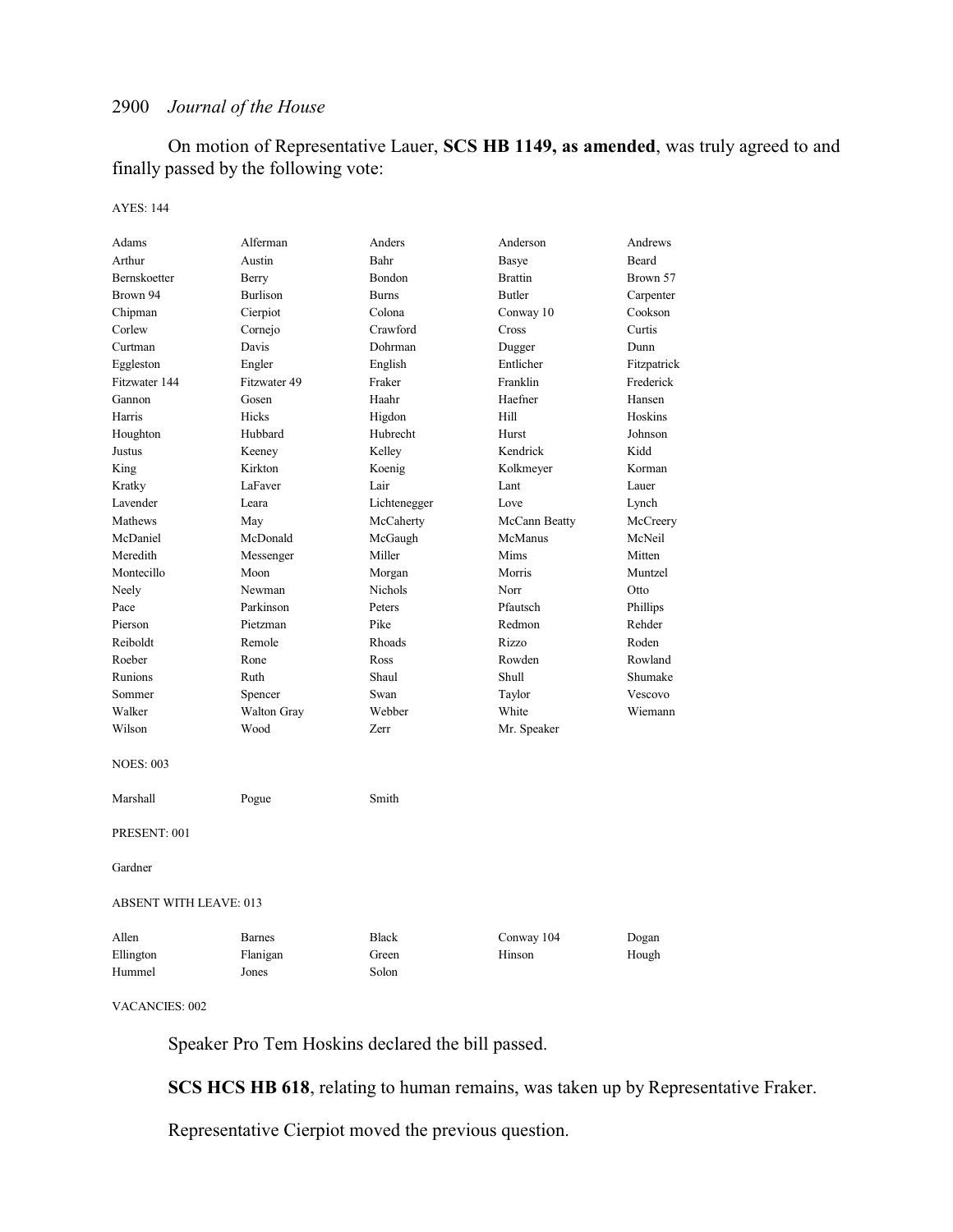# Which motion was adopted by the following vote:

### AYES: 109

| Alferman                      | Allen        | Anderson  | Andrews         | Austin         |
|-------------------------------|--------------|-----------|-----------------|----------------|
| Bahr                          | <b>Basye</b> | Beard     | Bernskoetter    | Bondon         |
| Brattin                       | Brown 57     | Brown 94  | <b>Burlison</b> | Chipman        |
| Cierpiot                      | Cookson      | Corlew    | Cornejo         | Crawford       |
| Cross                         | Curtman      | Davis     | Dohrman         | Dugger         |
| Eggleston                     | Engler       | English   | Entlicher       | Fitzpatrick    |
| Fitzwater 144                 | Fitzwater 49 | Flanigan  | Fraker          | Franklin       |
| Frederick                     | Gannon       | Gosen     | Haahr           | Haefner        |
| Hansen                        | Hicks        | Higdon    | Hill            | Hoskins        |
| Hough                         | Houghton     | Hubrecht  | Hurst           | Johnson        |
| Jones                         | Justus       | Keeney    | Kelley          | Kidd           |
| King                          | Koenig       | Kolkmeyer | Korman          | Lair           |
| Lant                          | Lauer        | Leara     | Lichtenegger    | Love           |
| Lynch                         | Marshall     | Mathews   | McCaherty       | McDaniel       |
| McGaugh                       | Messenger    | Miller    | Moon            | Morris         |
| Muntzel                       | Neely        | Pfautsch  | Phillips        | Pietzman       |
| Pike                          | Pogue        | Redmon    | Rehder          | Reiboldt       |
| Remole                        | Rhoads       | Roden     | Roeber          | Rone           |
| Ross                          | Rowden       | Rowland   | Ruth            | Shaul          |
| Shull                         | Shumake      | Solon     | Sommer          | Swan           |
| Taylor                        | Vescovo      | Walker    | White           | Wiemann        |
| Wilson                        | Wood         | Zerr      | Mr. Speaker     |                |
| <b>NOES: 040</b>              |              |           |                 |                |
| Adams                         | Anders       | Arthur    | <b>Burns</b>    | <b>Butler</b>  |
| Carpenter                     | Conway 10    | Dunn      | Ellington       | Green          |
| Harris                        | Hubbard      | Hummel    | Kendrick        | Kirkton        |
| Kratky                        | LaFaver      | Lavender  | May             | McCann Beatty  |
| McCreery                      | McDonald     | McManus   | McNeil          | Meredith       |
| Mims                          | Montecillo   | Morgan    | Newman          | <b>Nichols</b> |
| Norr                          | Otto         | Pace      | Peters          | Pierson        |
| Rizzo                         | Runions      | Smith     | Walton Gray     | Webber         |
| PRESENT: 000                  |              |           |                 |                |
| <b>ABSENT WITH LEAVE: 012</b> |              |           |                 |                |

| <b>Barnes</b> | Berry   | <b>Black</b> | Colona | Conway 104 |
|---------------|---------|--------------|--------|------------|
| Curtis        | Dogan   | Gardner      | Hinson | Mitten     |
| Parkinson     | Spencer |              |        |            |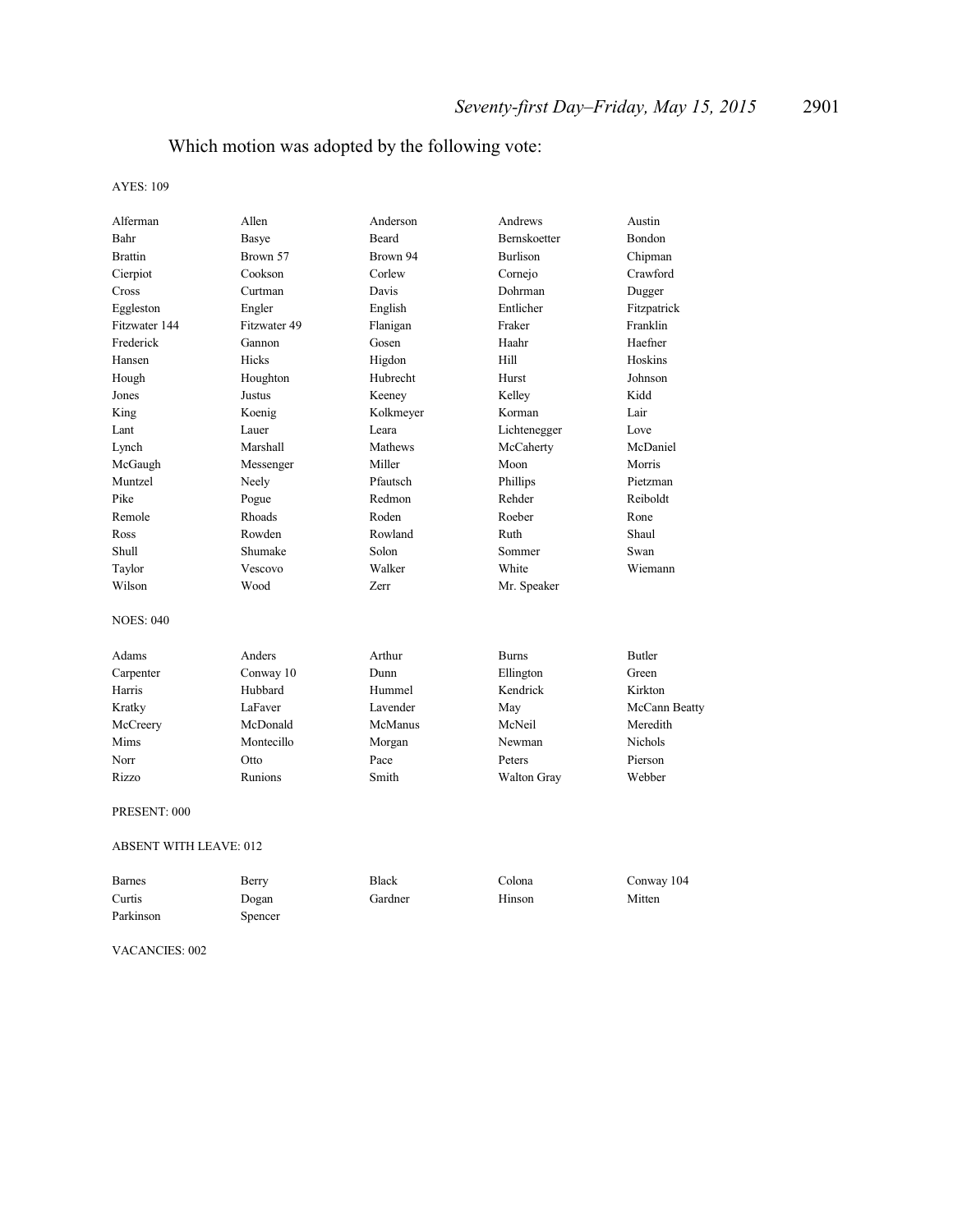# On motion of Representative Fraker, **SCS HCS HB 618** was adopted by the following vote:

AYES: 146

| Adams                         | Alferman     | Allen         | Anders         | Anderson    |
|-------------------------------|--------------|---------------|----------------|-------------|
| Andrews                       | Arthur       | Austin        | Bahr           | Basye       |
| <b>Beard</b>                  | Bernskoetter | Bondon        | <b>Brattin</b> | Brown 57    |
| Brown 94                      | Burlison     | <b>Burns</b>  | <b>Butler</b>  | Carpenter   |
| Chipman                       | Cierpiot     | Colona        | Conway 10      | Cookson     |
| Corlew                        | Cornejo      | Crawford      | Cross          | Curtman     |
| Davis                         | Dohrman      | Dugger        | Dunn           | Eggleston   |
| Ellington                     | Engler       | English       | Entlicher      | Fitzpatrick |
| Fitzwater 144                 | Fitzwater 49 | Flanigan      | Fraker         | Franklin    |
| Frederick                     | Gannon       | Gosen         | Green          | Haahr       |
| Haefner                       | Hansen       | Harris        | Hicks          | Higdon      |
| Hill                          | Hoskins      | Hough         | Houghton       | Hubbard     |
| Hubrecht                      | Hummel       | Hurst         | Johnson        | Jones       |
| Justus                        | Keeney       | Kelley        | Kendrick       | Kidd        |
| King                          | Kirkton      | Koenig        | Kolkmeyer      | Korman      |
| Kratky                        | LaFaver      | Lair          | Lant           | Lauer       |
| Lavender                      | Leara        | Lichtenegger  | Love           | Lynch       |
| Mathews                       | McCaherty    | McCann Beatty | McCreery       | McDaniel    |
| McDonald                      | McGaugh      | McManus       | McNeil         | Meredith    |
| Messenger                     | Miller       | Montecillo    | Moon           | Morgan      |
| Morris                        | Muntzel      | Neely         | Newman         | Nichols     |
| Norr                          | Otto         | Pace          | Parkinson      | Peters      |
| Pfautsch                      | Phillips     | Pierson       | Pietzman       | Pike        |
| Redmon                        | Rehder       | Reiboldt      | Remole         | Rhoads      |
| Rizzo                         | Roden        | Roeber        | Rone           | Ross        |
| Rowden                        | Rowland      | Runions       | Ruth           | Shaul       |
| Shull                         | Shumake      | Solon         | Sommer         | Spencer     |
| Swan                          | Taylor       | Vescovo       | Walker         | Webber      |
| White                         | Wiemann      | Wilson        | Wood           | Zerr        |
| Mr. Speaker                   |              |               |                |             |
| <b>NOES: 006</b>              |              |               |                |             |
| Marshall                      | May          | Mims          | Pogue          | Smith       |
| <b>Walton Gray</b>            |              |               |                |             |
| PRESENT: 000                  |              |               |                |             |
| <b>ABSENT WITH LEAVE: 009</b> |              |               |                |             |
| Barnes                        | Berry        | <b>Black</b>  | Conway 104     | Curtis      |
| Dogan                         | Gardner      | Hinson        | Mitten         |             |
|                               |              |               |                |             |

VACANCIES: 002

Representative Keeney resumed the Chair.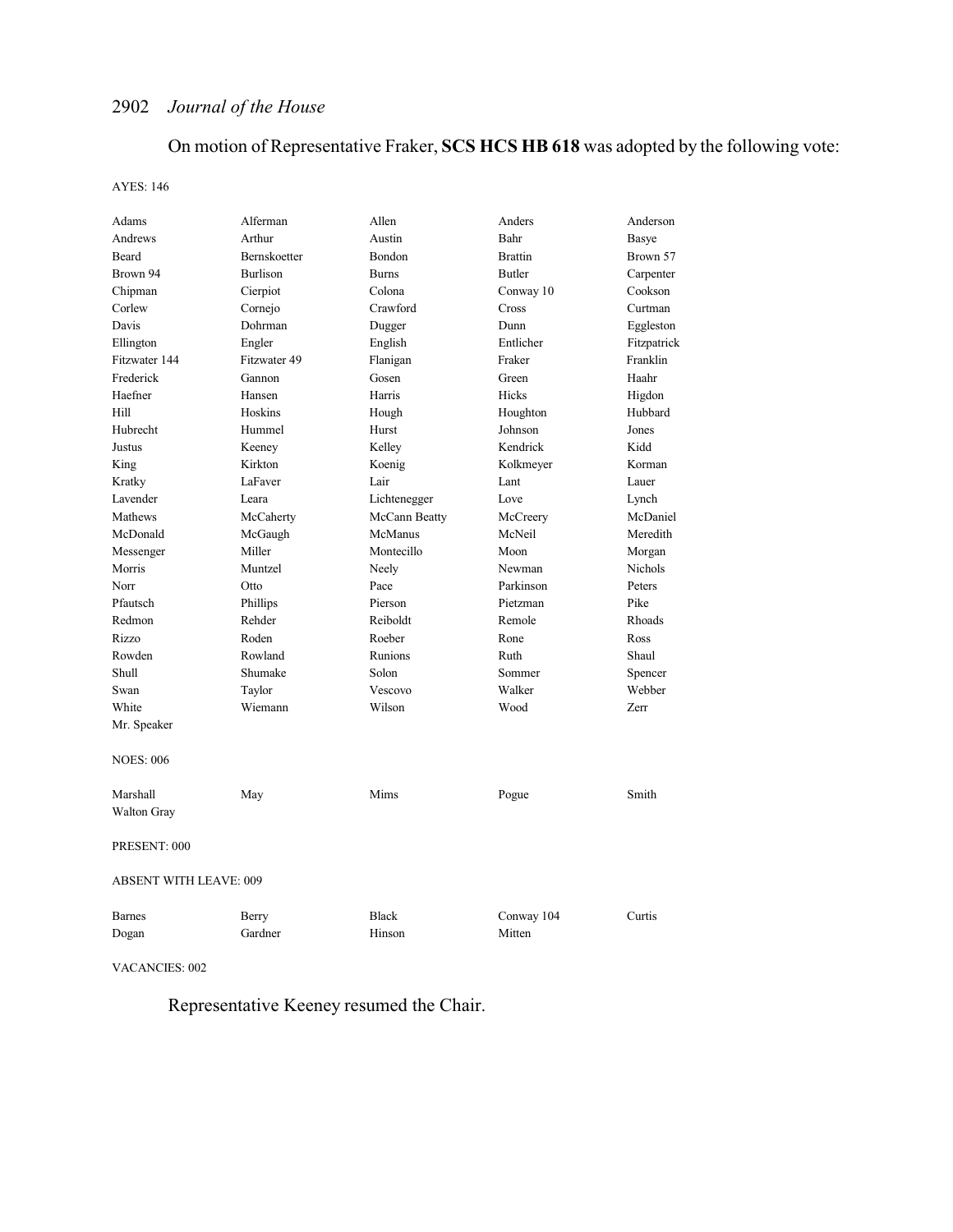On motion of Representative Fraker, **SCS HCS HB 618** was truly agreed to and finally passed by the following vote:

AYES: 144

| Adams                         | Alferman     | Allen           | Anders        | Anderson       |  |
|-------------------------------|--------------|-----------------|---------------|----------------|--|
| Andrews                       | Arthur       | Austin          | Bahr          | <b>Barnes</b>  |  |
| Basye                         | Beard        | Bernskoetter    | Bondon        | <b>Brattin</b> |  |
| Brown 57                      | Brown 94     | <b>Burlison</b> | <b>Burns</b>  | <b>Butler</b>  |  |
| Carpenter                     | Chipman      | Cierpiot        | Colona        | Conway 10      |  |
| Cookson                       | Corlew       | Cornejo         | Crawford      | Cross          |  |
| Curtis                        | Curtman      | Davis           | Dohrman       | Dugger         |  |
| Dunn                          | Eggleston    | Ellington       | Engler        | English        |  |
| Entlicher                     | Fitzpatrick  | Fitzwater 144   | Fitzwater 49  | Flanigan       |  |
| Fraker                        | Franklin     | Frederick       | Gannon        | Gosen          |  |
| Green                         | Haahr        | Haefner         | Hansen        | Harris         |  |
| Hicks                         | Higdon       | Hill            | Hoskins       | Hough          |  |
| Hubbard                       | Hubrecht     | Hummel          | Hurst         | Johnson        |  |
| Jones                         | Justus       | Keeney          | Kelley        | Kendrick       |  |
| Kidd                          | King         | Kirkton         | Koenig        | Kolkmeyer      |  |
| Korman                        | Kratky       | LaFaver         | Lair          | Lant           |  |
| Lauer                         | Lavender     | Leara           | Lichtenegger  | Love           |  |
| Lynch                         | Mathews      | McCaherty       | McCann Beatty | McCreery       |  |
| McDaniel                      | McDonald     | McManus         | McNeil        | Meredith       |  |
| Messenger                     | Miller       | Montecillo      | Moon          | Morgan         |  |
| Morris                        | Muntzel      | Neely           | Newman        | <b>Nichols</b> |  |
| Norr                          | Otto         | Pace            | Parkinson     | Peters         |  |
| Pfautsch                      | Phillips     | Pierson         | Pietzman      | Pike           |  |
| Rehder                        | Reiboldt     | Remole          | Rhoads        | Rizzo          |  |
| Roden                         | Roeber       | Rone            | Ross          | Rowden         |  |
| Rowland                       | Runions      | Ruth            | Shaul         | Shull          |  |
| Shumake                       | Solon        | Sommer          | Spencer       | Swan           |  |
| Taylor                        | Vescovo      | Walker          | Webber        | White          |  |
| Wiemann                       | Wilson       | Wood            | Zerr          |                |  |
| <b>NOES: 006</b>              |              |                 |               |                |  |
| Marshall                      | May          | Mims            | Pogue         | Smith          |  |
| <b>Walton Gray</b>            |              |                 |               |                |  |
|                               |              |                 |               |                |  |
| PRESENT: 000                  |              |                 |               |                |  |
| <b>ABSENT WITH LEAVE: 011</b> |              |                 |               |                |  |
| Berry                         | <b>Black</b> | Conway 104      | Dogan         | Gardner        |  |
| Hinson                        | Houghton     | McGaugh         | Mitten        | Redmon         |  |
| Mr. Speaker                   |              |                 |               |                |  |

VACANCIES: 002

Representative Keeney declared the bill passed.

**SS HB 616**, relating to assessment of property taxes, was taken up by Representative Dohrman.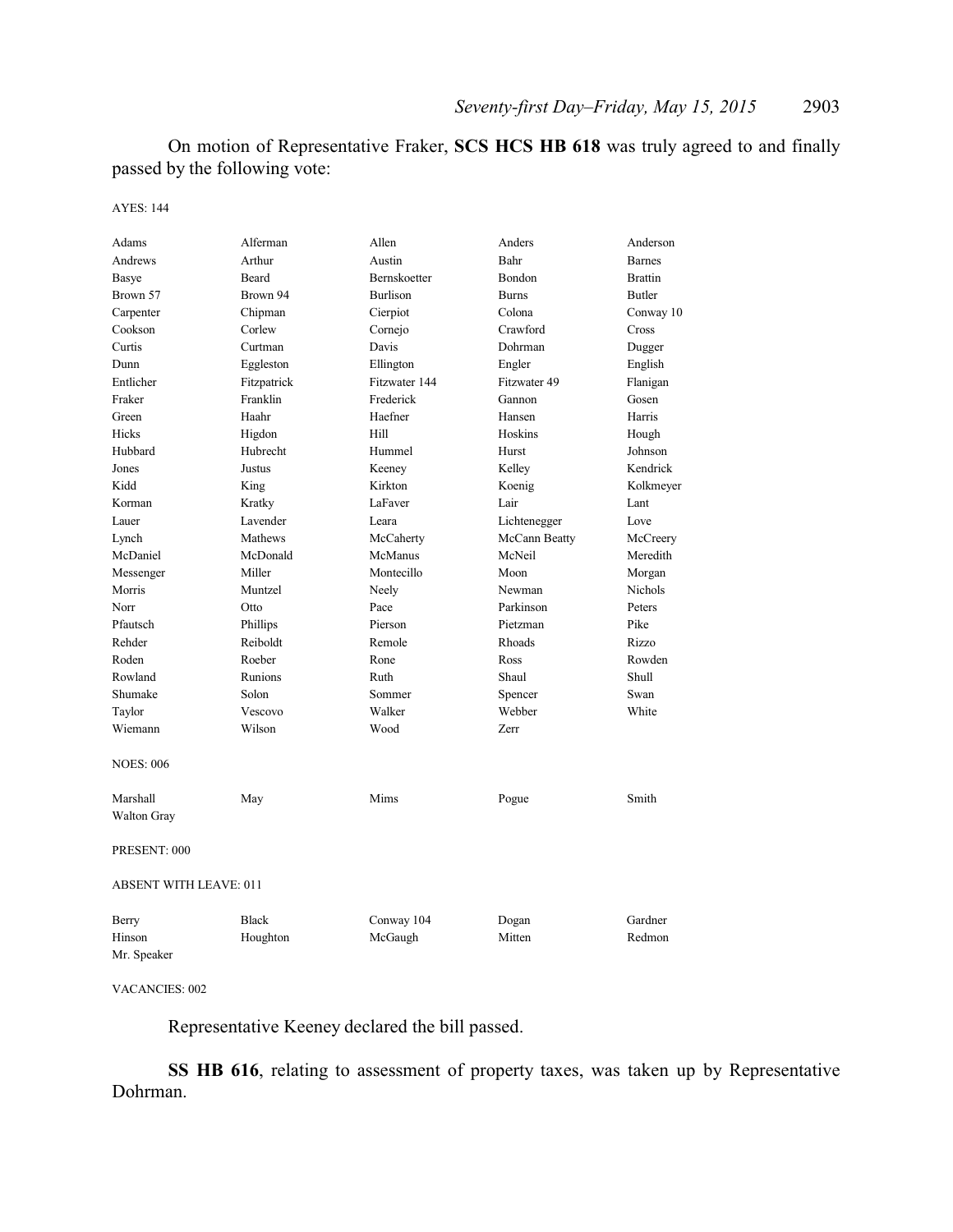# On motion of Representative Dohrman, **SS HB 616** was adopted by the following vote:

AYES: 149

| Adams                         | Alferman      | Allen          | Anders          | Anderson      |  |
|-------------------------------|---------------|----------------|-----------------|---------------|--|
| Andrews                       | Arthur        | Austin         | Bahr            | <b>Barnes</b> |  |
| <b>Basye</b>                  | Beard         | Bernskoetter   | Berry           | Bondon        |  |
| <b>Brattin</b>                | Brown 57      | Brown 94       | <b>Burlison</b> | <b>Burns</b>  |  |
| <b>Butler</b>                 | Carpenter     | Chipman        | Cierpiot        | Colona        |  |
| Conway 10                     | Cookson       | Corlew         | Cornejo         | Crawford      |  |
| Cross                         | Curtis        | Curtman        | Davis           | Dohrman       |  |
| Dugger                        | Dunn          | Eggleston      | Engler          | English       |  |
| Entlicher                     | Fitzwater 144 | Fitzwater 49   | Flanigan        | Franklin      |  |
| Frederick                     | Gannon        | Gosen          | Green           | Haahr         |  |
| Haefner                       | Hansen        | Harris         | Hicks           | Higdon        |  |
| Hill                          | Hinson        | Hoskins        | Hough           | Houghton      |  |
| Hubbard                       | Hubrecht      | Hummel         | Hurst           | Johnson       |  |
| Jones                         | Justus        | Keeney         | Kelley          | Kendrick      |  |
| Kidd                          | King          | Kirkton        | Koenig          | Kolkmeyer     |  |
| Korman                        | Kratky        | LaFaver        | Lair            | Lant          |  |
| Lauer                         | Lavender      | Leara          | Lichtenegger    | Love          |  |
| Lynch                         | Mathews       | May            | McCaherty       | McCann Beatty |  |
| McCreery                      | McDaniel      | McDonald       | McGaugh         | McManus       |  |
| McNeil                        | Meredith      | Messenger      | Miller          | Mims          |  |
| Montecillo                    | Moon          | Morgan         | Morris          | Muntzel       |  |
| Neely                         | Newman        | <b>Nichols</b> | Norr            | Otto          |  |
| Pace                          | Parkinson     | Peters         | Pfautsch        | Phillips      |  |
| Pietzman                      | Pike          | Redmon         | Rehder          | Reiboldt      |  |
| Remole                        | Rhoads        | Rizzo          | Roden           | Roeber        |  |
| Rone                          | Ross          | Rowden         | Rowland         | Runions       |  |
| Ruth                          | Shaul         | Shull          | Shumake         | Solon         |  |
| Sommer                        | Spencer       | Swan           | Taylor          | Vescovo       |  |
| Walker                        | Walton Gray   | Webber         | White           | Wiemann       |  |
| Wilson                        | Wood          | Zerr           | Mr. Speaker     |               |  |
|                               |               |                |                 |               |  |
| <b>NOES: 004</b>              |               |                |                 |               |  |
|                               |               |                |                 |               |  |
| Ellington                     | Marshall      | Pogue          | Smith           |               |  |
| PRESENT: 000                  |               |                |                 |               |  |
| <b>ABSENT WITH LEAVE: 008</b> |               |                |                 |               |  |
| <b>Black</b>                  | Conway 104    | Dogan          | Fitzpatrick     | Fraker        |  |
| Gardner                       | Mitten        | Pierson        |                 |               |  |
|                               |               |                |                 |               |  |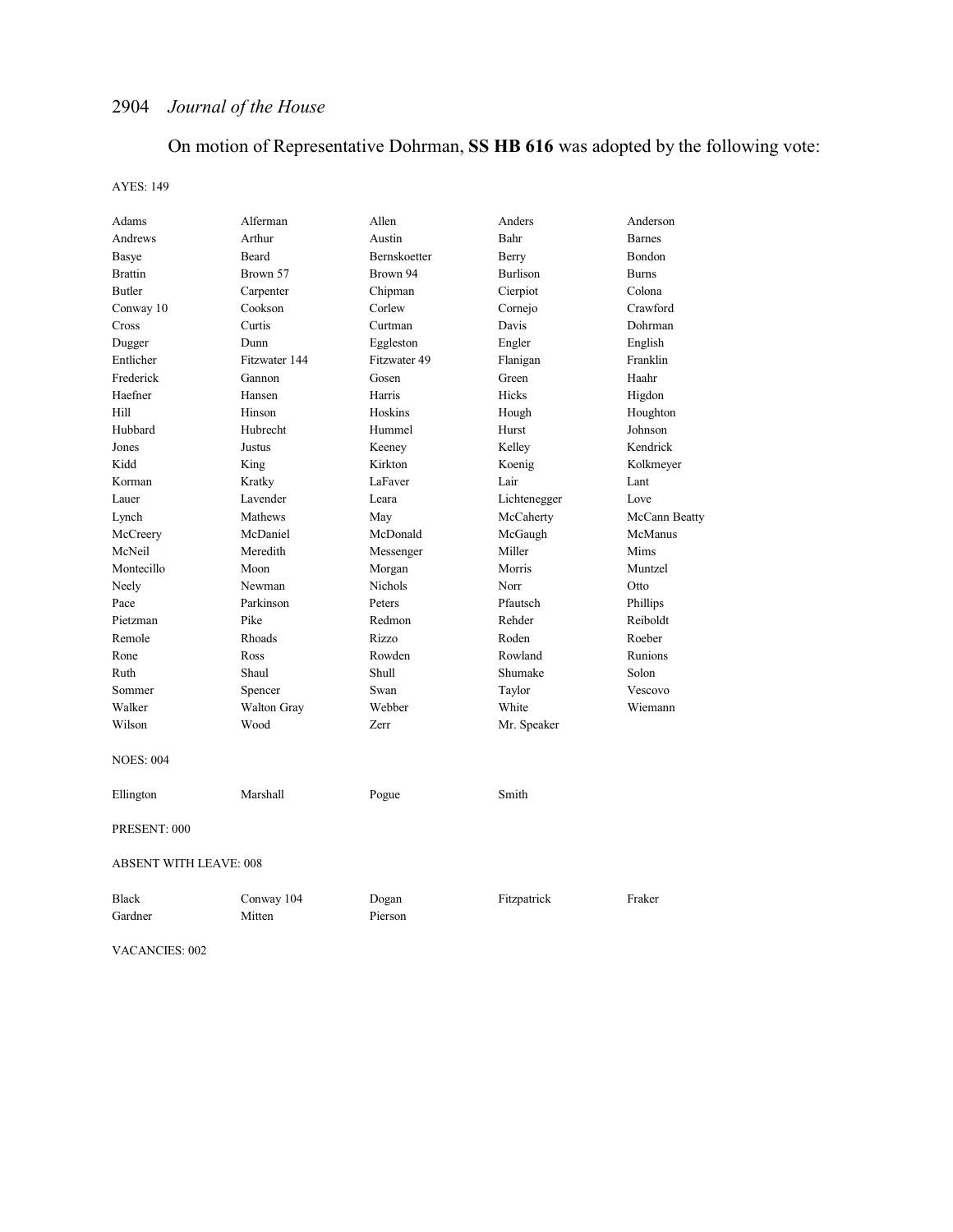On motion of Representative Dohrman, **SS HB 616** was truly agreed to and finally passed by the following vote:

AYES: 150

| Adams                         | Alferman               | Anders          | Anderson      | Andrews        |
|-------------------------------|------------------------|-----------------|---------------|----------------|
| Arthur                        | Austin                 | Bahr            | <b>Barnes</b> | Basye          |
| Beard                         | Bernskoetter           | Berry           | Bondon        | <b>Brattin</b> |
| Brown 57                      | Brown 94               | <b>Burlison</b> | <b>Burns</b>  | <b>Butler</b>  |
| Carpenter                     | Chipman                | Cierpiot        | Colona        | Conway 10      |
| Cookson                       | Corlew                 | Cornejo         | Crawford      | Cross          |
| Curtis                        | Curtman                | Davis           | Dohrman       | Dugger         |
| Dunn                          | Eggleston              | Engler          | English       | Entlicher      |
| Fitzpatrick                   | Fitzwater 144          | Fitzwater 49    | Flanigan      | Fraker         |
| Frederick                     | Gannon                 | Gosen           | Green         | Haahr          |
| Haefner                       | Hansen                 | Harris          | Hicks         | Higdon         |
| Hill                          | Hinson                 | Hoskins         | Hough         | Houghton       |
| Hubbard                       | Hubrecht               | Hummel          | Hurst         | Johnson        |
| Jones                         | Justus                 | Keeney          | Kelley        | Kendrick       |
| Kidd                          | King                   | Kirkton         | Koenig        | Kolkmeyer      |
| Korman                        | Kratky                 | LaFaver         | Lair          | Lant           |
| Lauer                         | Lavender               | Leara           | Lichtenegger  | Love           |
| Lynch                         | Mathews                | May             | McCaherty     | McCann Beatty  |
| McCreery                      | McDaniel               | McDonald        | McGaugh       | McManus        |
| McNeil                        | Meredith               | Messenger       | Miller        | Mims           |
| Montecillo                    | Moon                   | Morgan          | Morris        | Muntzel        |
| Neely                         | Newman                 | Nichols         | Norr          | Otto           |
| Pace                          | Parkinson              | Peters          | Pfautsch      | Phillips       |
| Pierson                       | Pietzman               | Pike            | Redmon        | Rehder         |
| Reiboldt                      | Remole                 | Rhoads          | Rizzo         | Roden          |
| Roeber                        | Rone                   | Ross            | Rowden        | Rowland        |
| Runions                       | Ruth                   | Shaul           | Shull         | Shumake        |
| Solon                         | Sommer                 | Spencer         | Swan          | Taylor         |
| Vescovo                       | Walker                 | Walton Gray     | Webber        | White          |
| Wiemann                       | Wilson                 | Wood            | Zerr          | Mr. Speaker    |
| <b>NOES: 003</b>              |                        |                 |               |                |
| Marshall                      | Pogue                  | Smith           |               |                |
| PRESENT: 001                  |                        |                 |               |                |
| Ellington                     |                        |                 |               |                |
| <b>ABSENT WITH LEAVE: 007</b> |                        |                 |               |                |
| Allen<br>Gardner              | <b>Black</b><br>Mitten | Conway 104      | Dogan         | Franklin       |
|                               |                        |                 |               |                |

VACANCIES: 002

Representative Keeney declared the bill passed.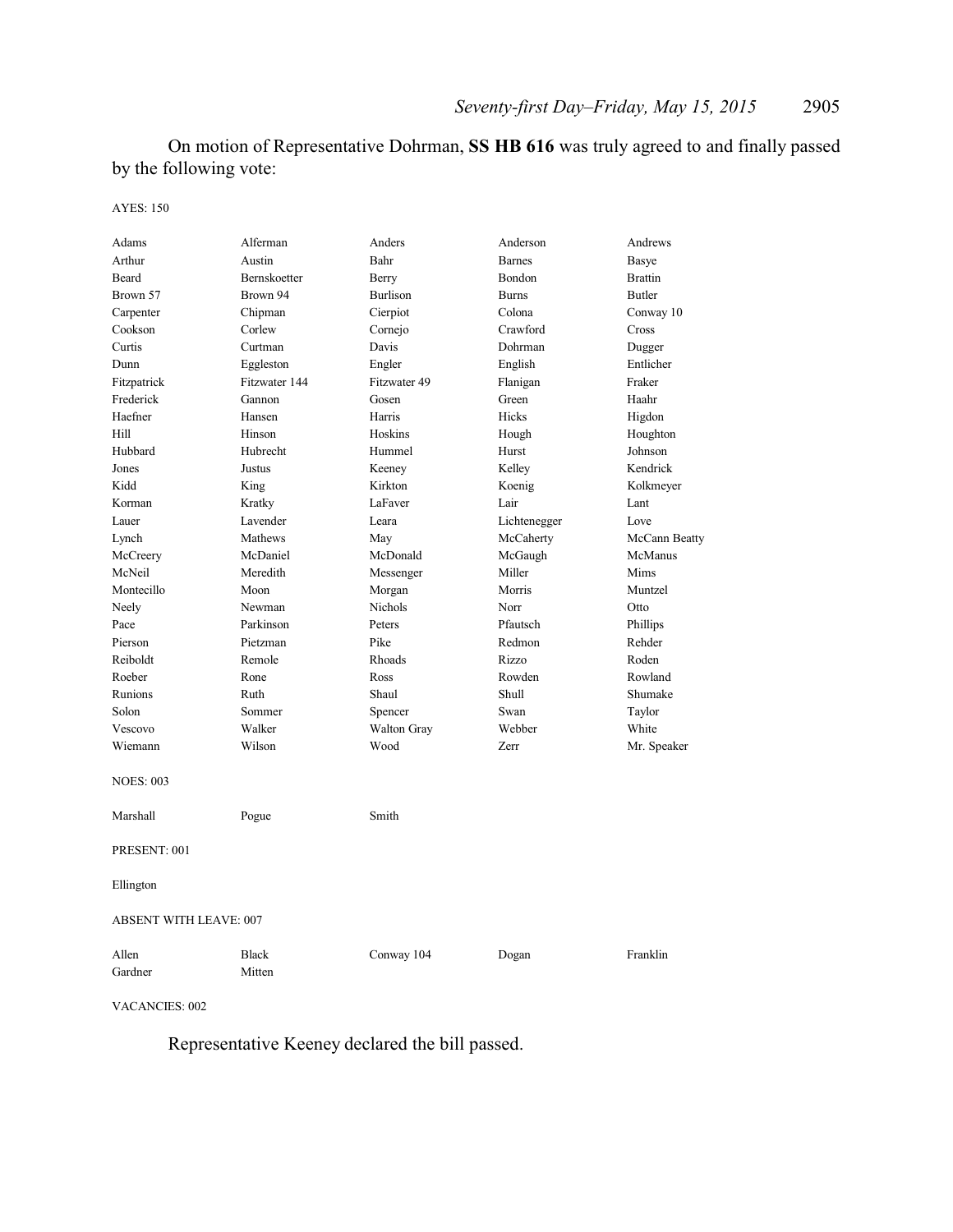### **BILLS IN CONFERENCE**

### **CCR#2 HCS SB 104, as amended**, relating to elections, was taken up by Representative Dugger.

# Representative Cierpiot moved the previous question.

### Which motion was adopted by the following vote:

AYES: 101

| Alferman         | Anderson        | Andrews        | Austin    | Bahr         |
|------------------|-----------------|----------------|-----------|--------------|
| <b>Barnes</b>    | Basye           | Bernskoetter   | Berry     | Brown 57     |
| Brown 94         | <b>Burlison</b> | Chipman        | Cierpiot  | Cookson      |
| Corlew           | Crawford        | Curtman        | Davis     | Dohrman      |
| Dugger           | Eggleston       | Engler         | English   | Entlicher    |
| Fitzpatrick      | Fitzwater 49    | Franklin       | Frederick | Gannon       |
| Gosen            | Haahr           | Haefner        | Hansen    | Hicks        |
| Higdon           | Hill            | Hoskins        | Hough     | Houghton     |
| Hubrecht         | Hurst           | Johnson        | Jones     | Justus       |
| Keeney           | Kelley          | Kidd           | King      | Koenig       |
| Kolkmeyer        | Korman          | Lair           | Lant      | Lauer        |
| Leara            | Lichtenegger    | Love           | Lynch     | Marshall     |
| Mathews          | McCaherty       | McDaniel       | McGaugh   | Messenger    |
| Miller           | Moon            | Morris         | Muntzel   | Neely        |
| Parkinson        | Pfautsch        | Pike           | Pogue     | Redmon       |
| Rehder           | Reiboldt        | Remole         | Rhoads    | Roden        |
| Rone             | Ross            | Rowden         | Rowland   | Ruth         |
| Shaul            | Shull           | Shumake        | Solon     | Sommer       |
| Spencer          | Swan            | Taylor         | Vescovo   | Walker       |
| White            | Wiemann         | Wilson         | Wood      | Zerr         |
| Mr. Speaker      |                 |                |           |              |
| <b>NOES: 041</b> |                 |                |           |              |
| Adams            | Anders          | Arthur         | Bondon    | <b>Burns</b> |
| <b>Butler</b>    | Carpenter       | Colona         | Conway 10 | Dunn         |
| Ellington        | Gardner         | Green          | Harris    | Hubbard      |
| Hummel           | Kendrick        | Kirkton        | Kratky    | LaFaver      |
| Lavender         | May             | McCann Beatty  | McCreery  | McDonald     |
| McNeil           | Meredith        | Mims           | Mitten    | Montecillo   |
| Morgan           | Newman          | <b>Nichols</b> | Norr      | Otto         |
| Pace             | Peters          | Rizzo          | Runions   | Smith        |
| Walton Gray      |                 |                |           |              |
| PRESENT: 000     |                 |                |           |              |

### ABSENT WITH LEAVE: 019

| Allen    | Beard    | <b>Black</b> | <b>Brattin</b> | Conway 104    |
|----------|----------|--------------|----------------|---------------|
| Cornejo  | Cross    | Curtis       | Dogan          | Fitzwater 144 |
| Flanigan | Fraker   | Hinson       | McManus        | Phillips      |
| Pierson  | Pietzman | Roeber       | Webber         |               |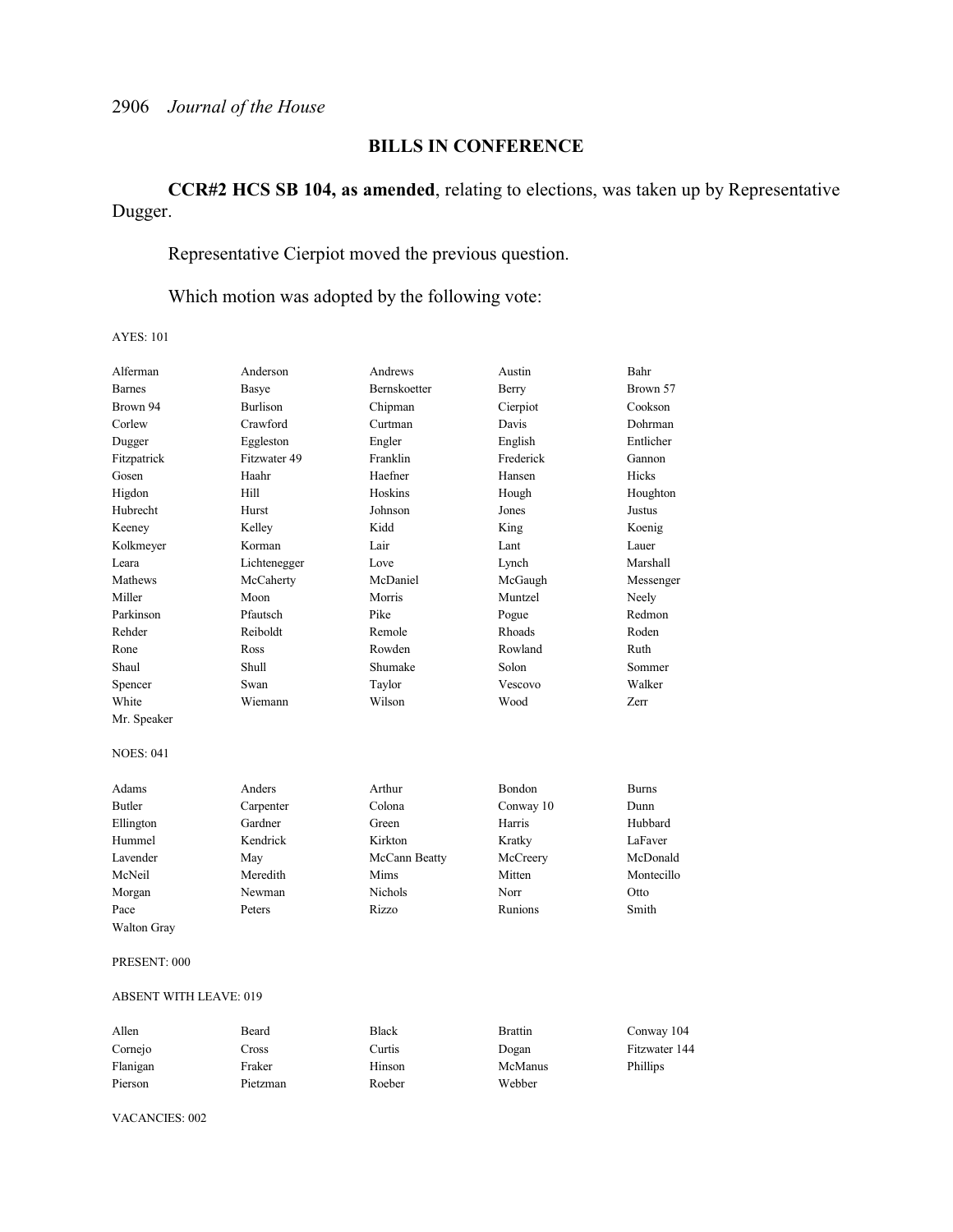### Speaker Richardson resumed the Chair.

## On motion of Representative Dugger, **CCR#2 HCS SB 104, as amended**, was adopted by the following vote:

### AYES: 109

| Alferman         | Allen                         | Anderson       | Andrews      | Austin        |  |
|------------------|-------------------------------|----------------|--------------|---------------|--|
| Bahr             | <b>Barnes</b>                 | Basye          | <b>Beard</b> | Bernskoetter  |  |
| Berry            | Bondon                        | <b>Brattin</b> | Brown 57     | Brown 94      |  |
| <b>Burlison</b>  | Chipman                       | Cierpiot       | Conway 10    | Cookson       |  |
| Corlew           | Crawford                      | Cross          | Curtman      | Davis         |  |
| Dugger           | Eggleston                     | Engler         | English      | Entlicher     |  |
| Fitzpatrick      | Fitzwater 144                 | Fitzwater 49   | Fraker       | Franklin      |  |
| Frederick        | Gannon                        | Gosen          | Haahr        | Haefner       |  |
| Hansen           | Harris                        | Higdon         | Hill         | Hinson        |  |
| Hoskins          | Hough                         | Houghton       | Hubrecht     | Hurst         |  |
| Johnson          | Jones                         | Justus         | Keeney       | Kelley        |  |
| Kidd             | King                          | Koenig         | Kolkmeyer    | Korman        |  |
| Lant             | Lauer                         | Leara          | Lichtenegger | Love          |  |
| Lynch            | Mathews                       | McCaherty      | McDaniel     | McGaugh       |  |
| Messenger        | Miller                        | Moon           | Morris       | Muntzel       |  |
| Neely            | <b>Nichols</b>                | Parkinson      | Pfautsch     | Pietzman      |  |
| Pike             | Redmon                        | Rehder         | Reiboldt     | Remole        |  |
| Rhoads           | Roden                         | Roeber         | Rone         | Ross          |  |
| Rowden           | Rowland                       | Ruth           | Shaul        | Shull         |  |
| Shumake          | Solon                         | Sommer         | Spencer      | Swan          |  |
| Taylor           | Vescovo                       | Walker         | White        | Wiemann       |  |
| Wilson           | Wood                          | Zerr           | Mr. Speaker  |               |  |
| <b>NOES: 039</b> |                               |                |              |               |  |
| Adams            | Anders                        | Arthur         | <b>Burns</b> | Butler        |  |
| Carpenter        | Colona                        | Dunn           | Ellington    | Gardner       |  |
| Green            | Hubbard                       | Hummel         | Kendrick     | Kirkton       |  |
| Kratky           | LaFaver                       | Lavender       | Marshall     | McCann Beatty |  |
| McCreery         | McDonald                      | McNeil         | Meredith     | Mims          |  |
| Montecillo       | Morgan                        | Newman         | Norr         | Otto          |  |
| Pace             | Peters                        | Pierson        | Pogue        | Rizzo         |  |
| Runions          | Smith                         | Walton Gray    | Webber       |               |  |
| PRESENT: 000     |                               |                |              |               |  |
|                  | <b>ABSENT WITH LEAVE: 013</b> |                |              |               |  |

| <b>Black</b> | Conway 104 | Cornejo  | Curtis | Dogan |
|--------------|------------|----------|--------|-------|
| Dohrman      | Flanigan   | Hicks    | Lair   | May   |
| McManus      | Mitten     | Phillips |        |       |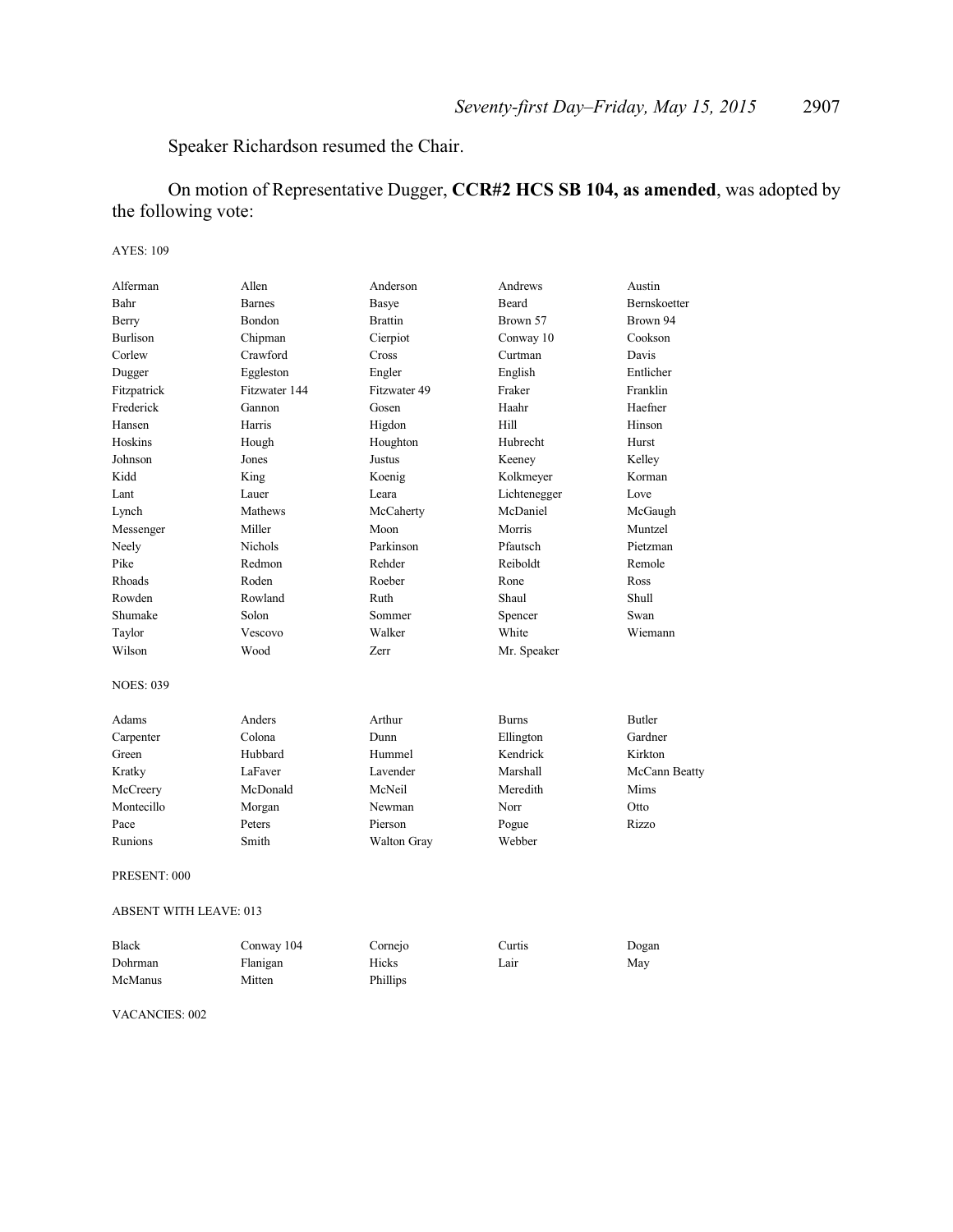On motion of Representative Dugger, **CCS#2 HCS SB 104** was truly agreed to and finally passed by the following vote:

#### AYES: 108

| Alferman                      | Allen         | Anderson       | Andrews      | Austin        |
|-------------------------------|---------------|----------------|--------------|---------------|
| Bahr                          | <b>Barnes</b> | Basye          | Beard        | Bernskoetter  |
| Berry                         | Bondon        | <b>Brattin</b> | Brown 57     | Brown 94      |
| <b>Burlison</b>               | Chipman       | Cierpiot       | Conway 10    | Cookson       |
| Corlew                        | Crawford      | Cross          | Curtman      | Davis         |
| Dohrman                       | Dugger        | Eggleston      | English      | Entlicher     |
| Fitzpatrick                   | Fitzwater 144 | Fitzwater 49   | Fraker       | Franklin      |
| Frederick                     | Gannon        | Gosen          | Haahr        | Haefner       |
| Hansen                        | Harris        | Hicks          | Higdon       | Hill          |
| Hinson                        | Hoskins       | Hough          | Houghton     | Hubrecht      |
| Hurst                         | Johnson       | Jones          | Justus       | Keeney        |
| Kelley                        | Kidd          | King           | Koenig       | Kolkmeyer     |
| Korman                        | Lair          | Lant           | Lauer        | Leara         |
| Lichtenegger                  | Love          | Lynch          | Mathews      | McCaherty     |
| McDaniel                      | McGaugh       | Messenger      | Miller       | Moon          |
| Morris                        | Muntzel       | Neely          | Parkinson    | Pfautsch      |
| Pietzman                      | Pike          | Redmon         | Rehder       | Reiboldt      |
| Remole                        | <b>Rhoads</b> | Roden          | Roeber       | Rone          |
| Ross                          | Rowland       | Ruth           | Shaul        | Shull         |
| Shumake                       | Solon         | Sommer         | Spencer      | Swan          |
| Taylor                        | Vescovo       | Walker         | White        | Wilson        |
| Wood                          | <b>Zerr</b>   | Mr. Speaker    |              |               |
| <b>NOES: 044</b>              |               |                |              |               |
| Adams                         | Anders        | Arthur         | <b>Burns</b> | <b>Butler</b> |
| Carpenter                     | Colona        | Dunn           | Ellington    | Engler        |
| Gardner                       | Green         | Hubbard        | Hummel       | Kendrick      |
| Kirkton                       | Kratky        | LaFaver        | Lavender     | Marshall      |
| May                           | McCann Beatty | McCreery       | McDonald     | McManus       |
| McNeil                        | Meredith      | Mims           | Mitten       | Montecillo    |
| Morgan                        | Newman        | <b>Nichols</b> | Norr         | Otto          |
| Pace                          | Peters        | Pierson        | Pogue        | Rizzo         |
| Runions                       | Smith         | Walton Gray    | Webber       |               |
| PRESENT: 000                  |               |                |              |               |
| <b>ABSENT WITH LEAVE: 009</b> |               |                |              |               |
| <b>Black</b>                  | Conway 104    | Cornejo        | Curtis       | Dogan         |
| Flanigan                      | Phillips      | Rowden         | Wiemann      |               |

VACANCIES: 002

Speaker Richardson declared the bill passed.

### **RECESS**

On motion of Representative Cierpiot, the House recessed until 1:45 p.m.

The hour of recess having expired, the House was called to order by Speaker Richardson.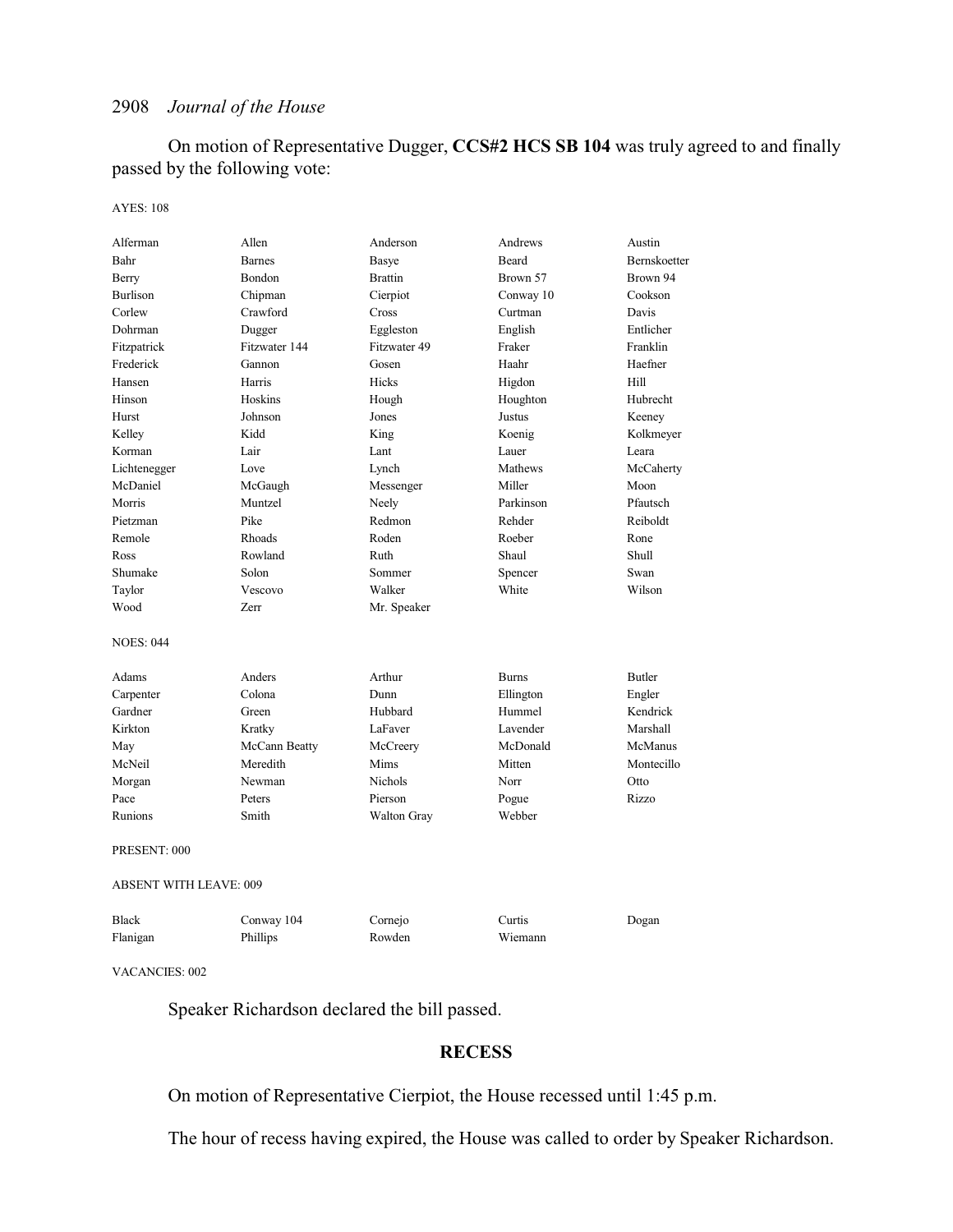### **BILLS IN CONFERENCE**

**CCR#2 HCS SB 254, as amended**, relating to motor vehicles, was taken up by Representative Davis.

Representative Colona suggested the absence of a quorum.

The following roll call indicated a quorum present:

AYES: 036

| Beard            | Bernskoetter | Bondon        | <b>Brattin</b> | <b>Burlison</b> |
|------------------|--------------|---------------|----------------|-----------------|
| <b>Butler</b>    | Cookson      | Curtman       | Engler         | Fraker          |
| Franklin         | Gannon       | Hansen        | Harris         | Hoskins         |
| Hubbard          | Hurst        | Keeney        | Kelley         | Koenig          |
| Kolkmeyer        | Kratky       | Lichtenegger  | McCaherty      | McNeil          |
| Montecillo       | Newman       | Phillips      | Roeber         | Ross            |
| Solon            | Taylor       | White         | Wiemann        | Zerr            |
| Mr. Speaker      |              |               |                |                 |
| <b>NOES: 000</b> |              |               |                |                 |
| PRESENT: 088     |              |               |                |                 |
| Adams            | Anders       | Anderson      | Andrews        | Arthur          |
| Austin           | Bahr         | <b>Barnes</b> | Basye          | Brown 57        |
| Brown 94         | <b>Burns</b> | Carpenter     | Chipman        | Cierpiot        |
| Colona           | Conway 10    | Corlew        | Crawford       | Davis           |
| Dohrman          | Dugger       | Dunn          | English        | Entlicher       |
| Fitzwater 49     | Frederick    | Gosen         | Green          | Haefner         |
| Hicks            | Higdon       | Hill          | Houghton       | Hubrecht        |
| Johnson          | Kendrick     | King          | Kirkton        | Korman          |
| LaFaver          | Lair         | Lant          | Lauer          | Lavender        |
| Love             | Lynch        | Marshall      | Mathews        | McCann Beatty   |
| McCreery         | McDaniel     | McGaugh       | Meredith       | Miller          |
| Mitten           | Moon         | Morgan        | Muntzel        | Neely           |
| Nichols          | Norr         | Pace          | Parkinson      | Peters          |
| Pierson          | Pietzman     | Pike          | Pogue          | Reiboldt        |
| Rhoads           | Roden        | Rone          | Rowland        | Runions         |
| Ruth             | Shaul        | Shull         | Shumake        | Sommer          |
| Spencer          | Swan         | Vescovo       | Walker         | Walton Gray     |
| Webber           | Wilson       | Wood          |                |                 |
|                  |              |               |                |                 |

### ABSENT WITH LEAVE: 037

| Alferman  | Allen       | Berry         | <b>Black</b> | Conway 104 |
|-----------|-------------|---------------|--------------|------------|
| Cornejo   | Cross       | Curtis        | Dogan        | Eggleston  |
| Ellington | Fitzpatrick | Fitzwater 144 | Flanigan     | Gardner    |
| Haahr     | Hinson      | Hough         | Hummel       | Jones      |
| Justus    | Kidd        | Leara         | May          | McDonald   |
| McManus   | Messenger   | Mims          | Morris       | Otto       |
| Pfautsch  | Redmon      | Rehder        | Remole       | Rizzo      |
| Rowden    | Smith       |               |              |            |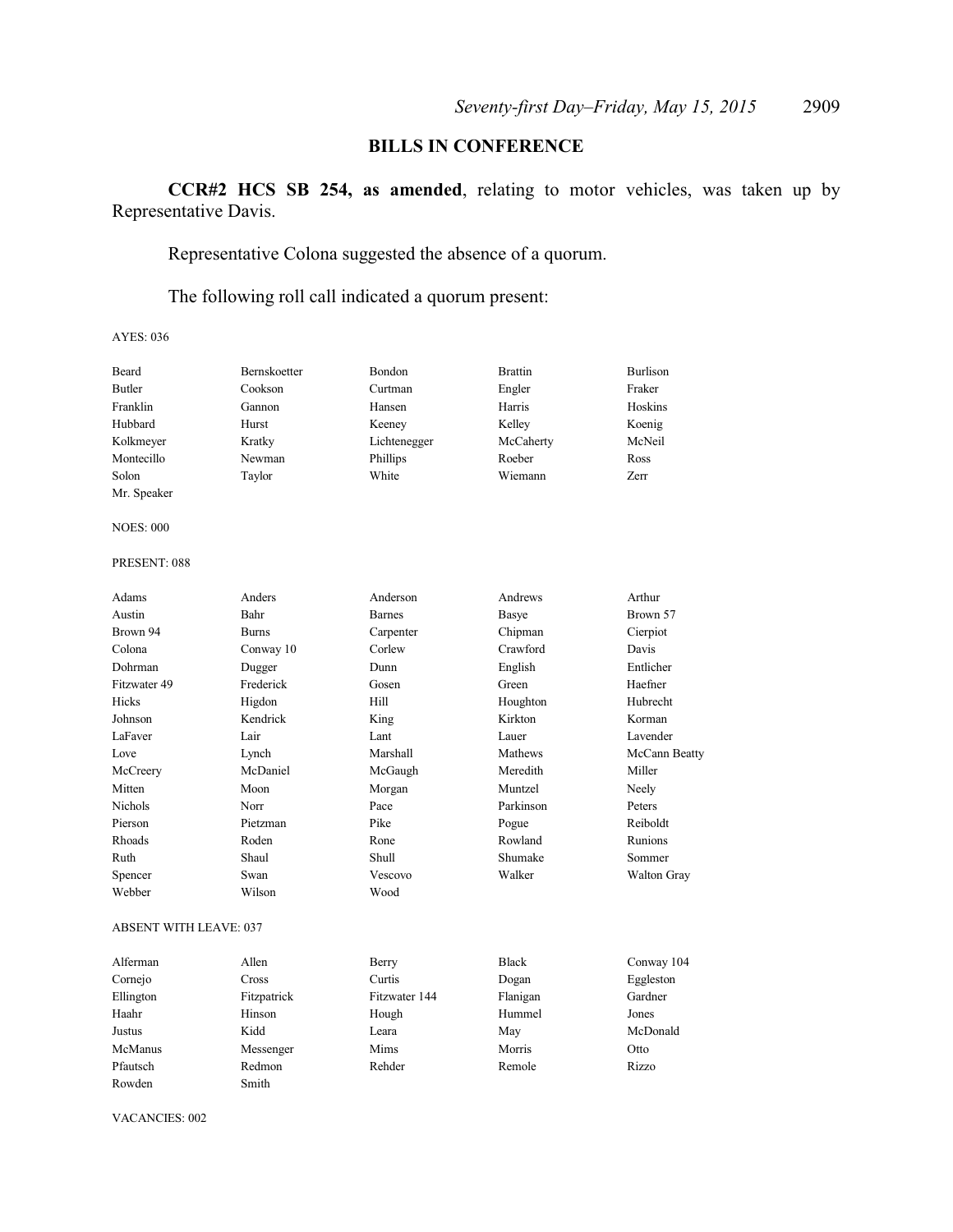On motion of Representative Davis, **CCR#2 HCS SB 254, as amended**, was adopted by the following vote:

### AYES: 139

| Adams               | Anders             | Anderson       | Andrews        | Arthur   |
|---------------------|--------------------|----------------|----------------|----------|
| Austin              | Bahr               | <b>Barnes</b>  | Basye          | Beard    |
| <b>Bernskoetter</b> | Bondon             | <b>Brattin</b> | Brown 57       | Brown 94 |
| <b>Burlison</b>     | <b>Burns</b>       | Butler         | Carpenter      | Chipman  |
| Cierpiot            | Colona             | Conway 10      | Cookson        | Corlew   |
| Crawford            | Cross              | Curtman        | Davis          | Dohrman  |
| Dugger              | Dunn               | Ellington      | Engler         | English  |
| Entlicher           | Fitzwater 144      | Fitzwater 49   | Fraker         | Franklin |
| Frederick           | Gannon             | Gosen          | Green          | Haefner  |
| Hansen              | Harris             | Hicks          | Higdon         | Hill     |
| Hoskins             | Houghton           | Hubbard        | Hubrecht       | Hummel   |
| Hurst               | Johnson            | Jones          | Justus         | Keeney   |
| Kelley              | Kendrick           | Kidd           | King           | Kirkton  |
| Koenig              | Kolkmeyer          | Korman         | Kratky         | LaFaver  |
| Lair                | Lant               | Lauer          | Lavender       | Leara    |
| Lichtenegger        | Love               | Lynch          | Marshall       | Mathews  |
| McCaherty           | McCann Beatty      | McCreery       | McDaniel       | McGaugh  |
| McManus             | McNeil             | Meredith       | Messenger      | Miller   |
| Mitten              | Montecillo         | Moon           | Morgan         | Morris   |
| Muntzel             | Neely              | Newman         | <b>Nichols</b> | Norr     |
| Pace                | Parkinson          | Peters         | Pfautsch       | Phillips |
| Pierson             | Pietzman           | Pike           | Rehder         | Reiboldt |
| Remole              | Rhoads             | Rizzo          | Roden          | Roeber   |
| Rone                | Ross               | Rowland        | Runions        | Ruth     |
| Shaul               | Shull              | Shumake        | Smith          | Solon    |
| Sommer              | Spencer            | Swan           | Taylor         | Vescovo  |
| Walker              | <b>Walton Gray</b> | Webber         | White          | Wiemann  |
| Wilson              | Wood               | Zerr           | Mr. Speaker    |          |

### NOES: 001

Pogue

### PRESENT: 000

#### ABSENT WITH LEAVE: 021

| Alferman | Allen    | Berry | <b>Black</b> | Conway 104  |
|----------|----------|-------|--------------|-------------|
| Cornejo  | Curtis   | Dogan | Eggleston    | Fitzpatrick |
| Flanigan | Gardner  | Haahr | Hinson       | Hough       |
| May      | McDonald | Mims  | Otto         | Redmon      |
| Rowden   |          |       |              |             |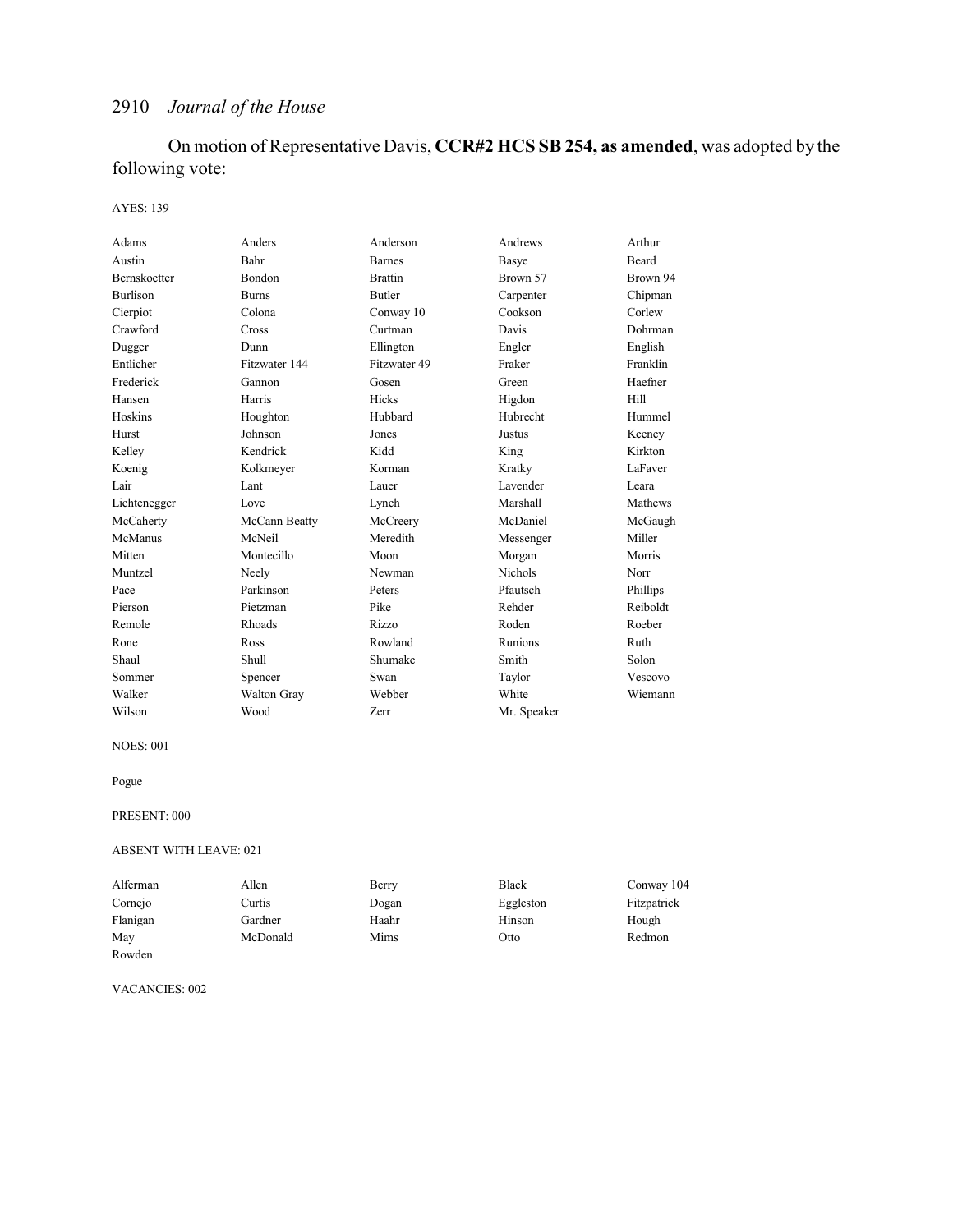On motion of Representative Davis, **CCS#2 HCS SB 254** was truly agreed to and finally passed by the following vote:

AYES: 139

| Adams     | Allen               | Anders          | Anderson      | Andrews        |
|-----------|---------------------|-----------------|---------------|----------------|
| Arthur    | Austin              | Bahr            | <b>Barnes</b> | Basye          |
| Beard     | <b>Bernskoetter</b> | Berry           | Bondon        | <b>Brattin</b> |
| Brown 57  | Brown 94            | <b>Burlison</b> | <b>Burns</b>  | <b>Butler</b>  |
| Carpenter | Chipman             | Cierpiot        | Colona        | Conway 10      |
| Cookson   | Corlew              | Crawford        | Cross         | Curtman        |
| Davis     | Dohrman             | Dugger          | Dunn          | Ellington      |
| Engler    | English             | Entlicher       | Fitzwater 49  | Fraker         |
| Franklin  | Frederick           | Gannon          | Gosen         | Green          |
| Haefner   | Hansen              | Harris          | Hicks         | Higdon         |
| Hill      | Hoskins             | Houghton        | Hubbard       | Hubrecht       |
| Hummel    | Hurst               | Johnson         | Jones         | Justus         |
| Keeney    | Kelley              | Kendrick        | Kidd          | King           |
| Kirkton   | Koenig              | Kolkmeyer       | Korman        | Kratky         |
| LaFaver   | Lair                | Lant            | Lauer         | Lavender       |
| Leara     | Lichtenegger        | Love            | Lynch         | Marshall       |
| Mathews   | McCaherty           | McCann Beatty   | McCreery      | McDaniel       |
| McGaugh   | McManus             | McNeil          | Meredith      | Messenger      |
| Miller    | Mitten              | Montecillo      | Moon          | Morgan         |
| Morris    | Muntzel             | Neely           | Newman        | <b>Nichols</b> |
| Pace      | Parkinson           | Peters          | Pfautsch      | Phillips       |
| Pierson   | Pietzman            | Pike            | Rehder        | Reiboldt       |
| Remole    | <b>Rhoads</b>       | Rizzo           | Roden         | Roeber         |
| Rone      | Ross                | Rowland         | Runions       | Ruth           |
| Shaul     | Shull               | Shumake         | Smith         | Solon          |
| Sommer    | Spencer             | Swan            | Taylor        | Vescovo        |
| Walker    | <b>Walton Gray</b>  | Webber          | White         | Wiemann        |
| Wilson    | Wood                | Zerr            | Mr. Speaker   |                |

#### NOES: 001

Pogue

#### PRESENT: 000

#### ABSENT WITH LEAVE: 021

| Alferman | <b>Black</b> | Conway 104  | Cornejo       | Curtis   |
|----------|--------------|-------------|---------------|----------|
| Dogan    | Eggleston    | Fitzpatrick | Fitzwater 144 | Flanigan |
| Gardner  | Haahr        | Hinson      | Hough         | May      |
| McDonald | Mims         | Norr        | Otto          | Redmon   |
| Rowden   |              |             |               |          |

VACANCIES: 002

Speaker Richardson declared the bill passed.

**CCR HCS SS SCS SB 67, as amended**, relating to courts, was taken up by Representative Rhoads.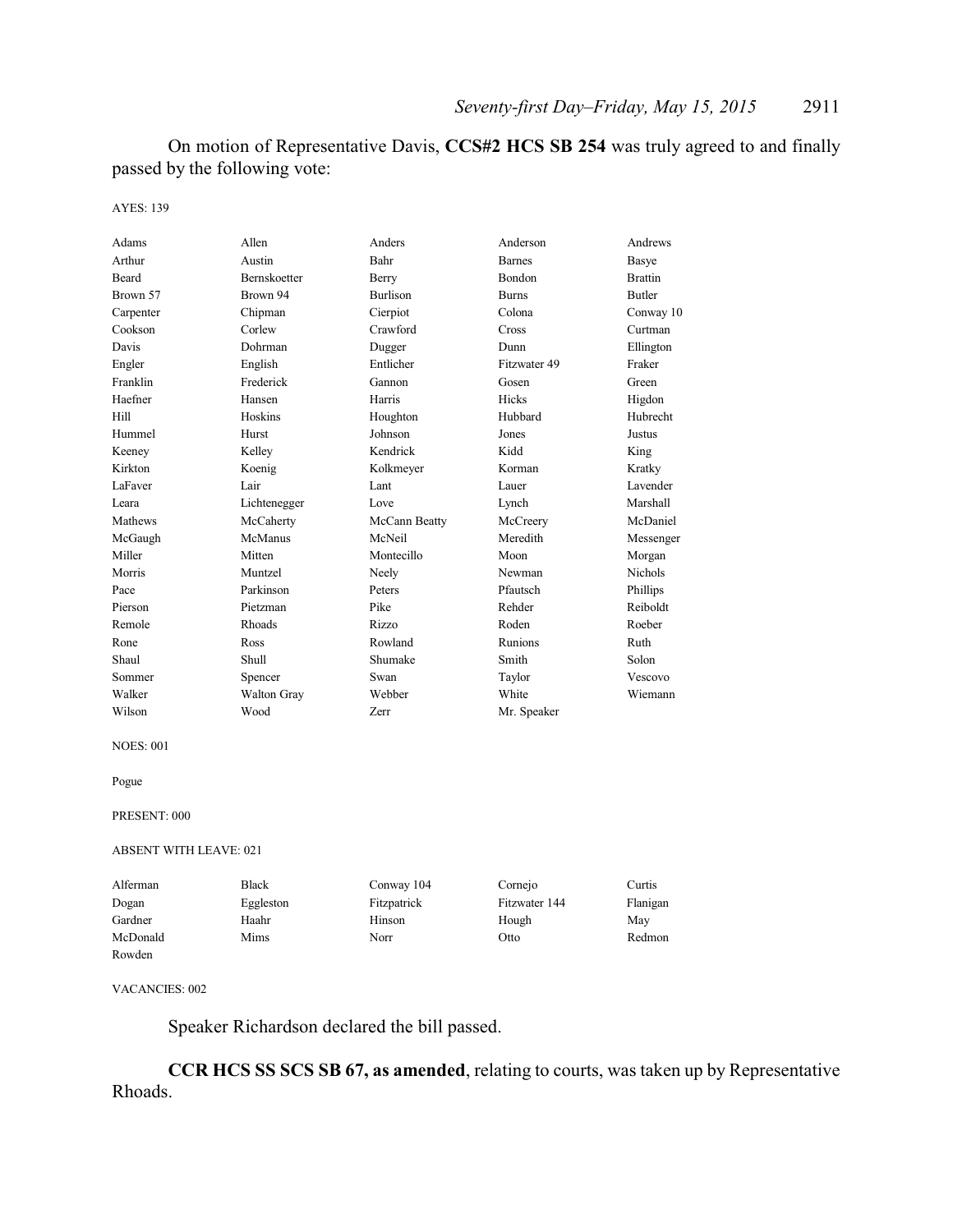On motion of Representative Rhoads, **CCR HCS SS SCS SB 67, as amended**, was adopted by the following vote:

### AYES: 126

| Adams                         | Allen         | Anders        | Anderson       | Andrews    |
|-------------------------------|---------------|---------------|----------------|------------|
| Arthur                        | Austin        | Bahr          | Basye          | Beard      |
| Bernskoetter                  | Berry         | Bondon        | <b>Brattin</b> | Brown 57   |
| Brown 94                      | Burlison      | <b>Burns</b>  | Chipman        | Cierpiot   |
| Colona                        | Conway 10     | Cookson       | Corlew         | Cornejo    |
| Crawford                      | Cross         | Curtman       | Davis          | Dohrman    |
| Dugger                        | Dunn          | Engler        | English        | Entlicher  |
| Fitzwater 144                 | Fitzwater 49  | Flanigan      | Fraker         | Franklin   |
| Frederick                     | Gannon        | Gosen         | Haefner        | Hansen     |
| Harris                        | <b>Hicks</b>  | Higdon        | Hill           | Hoskins    |
| Houghton                      | Hubbard       | Hubrecht      | Hummel         | Hurst      |
| Johnson                       | Jones         | Justus        | Keeney         | Kelley     |
| Kendrick                      | Kidd          | King          | Koenig         | Kolkmeyer  |
| Korman                        | Kratky        | LaFaver       | Lair           | Lant       |
| Lauer                         | Leara         | Lichtenegger  | Love           | Lynch      |
| Mathews                       | McCaherty     | McCann Beatty | McDaniel       | McGaugh    |
| McManus                       | Meredith      | Messenger     | Miller         | Morgan     |
| Morris                        | Muntzel       | Neely         | <b>Nichols</b> | Norr       |
| Peters                        | Pfautsch      | Phillips      | Pierson        | Pietzman   |
| Pike                          | Redmon        | Rehder        | Reiboldt       | Remole     |
| Rhoads                        | Rizzo         | Roden         | Roeber         | Rone       |
| Ross                          | Rowland       | Runions       | Ruth           | Shaul      |
| Shull                         | Shumake       | Solon         | Sommer         | Spencer    |
| Swan                          | Taylor        | Vescovo       | Walker         | Webber     |
| White                         | Wiemann       | Wilson        | Wood           | Zerr       |
| Mr. Speaker                   |               |               |                |            |
| <b>NOES: 016</b>              |               |               |                |            |
| <b>Butler</b>                 | Ellington     | Kirkton       | Lavender       | Marshall   |
| May                           | McCreery      | McNeil        | Mitten         | Montecillo |
| Moon                          | Newman        | Pace          | Pogue          | Smith      |
| <b>Walton Gray</b>            |               |               |                |            |
| PRESENT: 001                  |               |               |                |            |
| Green                         |               |               |                |            |
| <b>ABSENT WITH LEAVE: 018</b> |               |               |                |            |
| Alferman                      | <b>Barnes</b> | <b>Black</b>  | Carpenter      | Conway 104 |
| Curtis                        | Dogan         | Eggleston     | Fitzpatrick    | Gardner    |
| Haahr                         | Hinson        | Hough         | McDonald       | Mims       |
| Otto                          | Parkinson     | Rowden        |                |            |
|                               |               |               |                |            |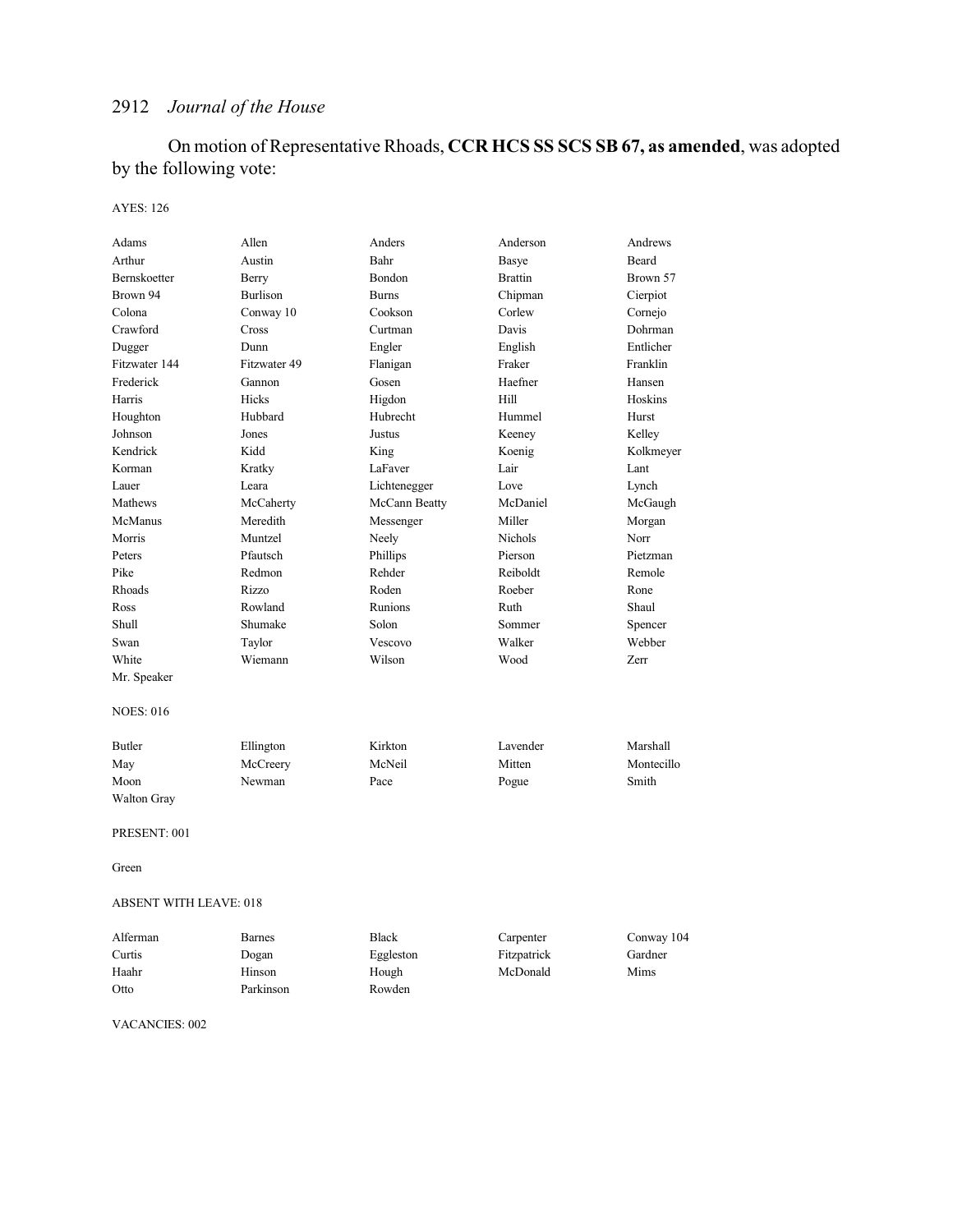On motion of Representative Rhoads, **CCS HCS SS SCS SB 67** was truly agreed to and finally passed by the following vote:

AYES: 128

| Adams            | Alferman                      | Allen        | Anders          | Anderson       |  |  |
|------------------|-------------------------------|--------------|-----------------|----------------|--|--|
| Andrews          | Arthur                        | Austin       | Bahr            | <b>Barnes</b>  |  |  |
| Basye            | <b>Beard</b>                  | Bernskoetter | Berry           | Bondon         |  |  |
| <b>Brattin</b>   | Brown 57                      | Brown 94     | <b>Burlison</b> | <b>Burns</b>   |  |  |
| Chipman          | Cierpiot                      | Colona       | Conway 10       | Cookson        |  |  |
| Corlew           | Cornejo                       | Crawford     | Cross           | Curtman        |  |  |
| Davis            | Dohrman                       | Dugger       | Dunn            | Engler         |  |  |
| English          | Entlicher                     | Fitzpatrick  | Fitzwater 144   | Fitzwater 49   |  |  |
| Fraker           | Franklin                      | Frederick    | Gannon          | Gosen          |  |  |
| Haefner          | Hansen                        | Harris       | Hicks           | Higdon         |  |  |
| Hill             | Hoskins                       | Houghton     | Hubbard         | Hubrecht       |  |  |
| Hummel           | Hurst                         | Johnson      | Jones           | Justus         |  |  |
| Keeney           | Kelley                        | Kendrick     | King            | Koenig         |  |  |
| Kolkmeyer        | Korman                        | Kratky       | LaFaver         | Lair           |  |  |
| Lant             | Lauer                         | Leara        | Lichtenegger    | Love           |  |  |
| Lynch            | Mathews                       | McCaherty    | McCann Beatty   | McDaniel       |  |  |
| McGaugh          | McManus                       | Meredith     | Messenger       | Miller         |  |  |
| Morgan           | Morris                        | Muntzel      | Neely           | <b>Nichols</b> |  |  |
| Norr             | Parkinson                     | Peters       | Pfautsch        | Phillips       |  |  |
| Pierson          | Pike                          | Redmon       | Rehder          | Reiboldt       |  |  |
| Remole           | Rhoads                        | Rizzo        | Roden           | Roeber         |  |  |
| Rone             | Ross                          | Rowden       | Rowland         | Runions        |  |  |
| Ruth             | Shaul                         | <b>Shull</b> | Shumake         | Solon          |  |  |
| Sommer           | Spencer                       | Swan         | Taylor          | Vescovo        |  |  |
| Walker           | Webber                        | White        | Wiemann         | Wilson         |  |  |
| Wood             | Zerr                          | Mr. Speaker  |                 |                |  |  |
| <b>NOES: 017</b> |                               |              |                 |                |  |  |
| Butler           | Carpenter                     | Ellington    | Kirkton         | Lavender       |  |  |
| Marshall         | May                           | McCreery     | McNeil          | Mitten         |  |  |
| Montecillo       | Moon                          | Newman       | Pace            | Pogue          |  |  |
| Smith            | Walton Gray                   |              |                 |                |  |  |
| PRESENT: 001     |                               |              |                 |                |  |  |
| Green            |                               |              |                 |                |  |  |
|                  | <b>ABSENT WITH LEAVE: 015</b> |              |                 |                |  |  |
| <b>Black</b>     | Conway 104                    | Curtis       | Dogan           | Eggleston      |  |  |
| Flanigan         | Gardner                       | Haahr        | Hinson          | Hough          |  |  |
| Kidd             | McDonald                      | Mims         | Otto            | Pietzman       |  |  |
|                  |                               |              |                 |                |  |  |

VACANCIES: 002

Speaker Richardson declared the bill passed.

**CCR HCS SCS SB 445, as amended**, relating to environmental protection, was taken up by Representative Miller.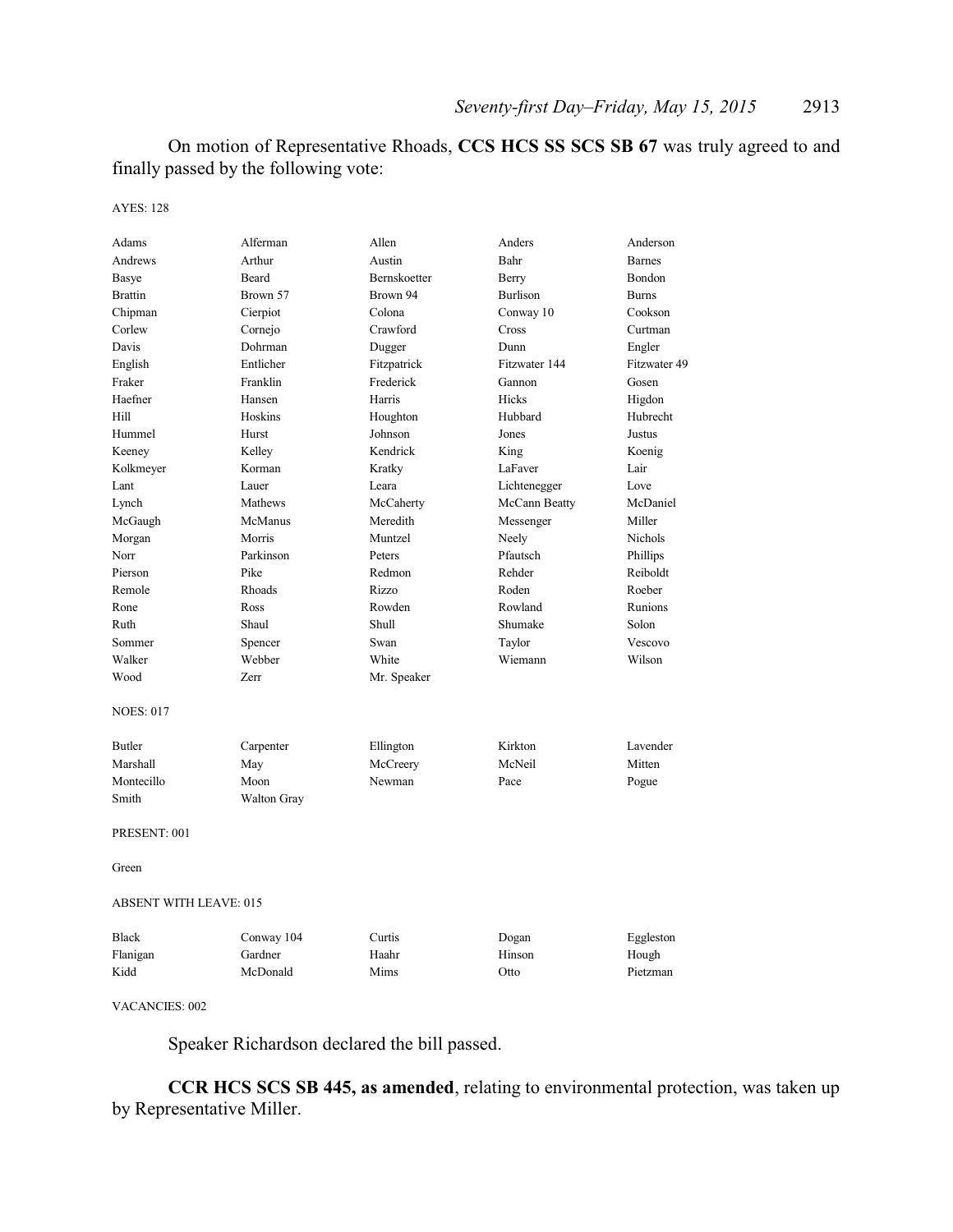On motion of Representative Miller, **CCR HCS SCS SB 445, as amended**, was adopted by the following vote:

### AYES: 132

| Adams                         | Alferman       | Allen           | Anders       | Anderson      |
|-------------------------------|----------------|-----------------|--------------|---------------|
| Andrews                       | Arthur         | Austin          | Bahr         | <b>Barnes</b> |
| Basye                         | Beard          | Bernskoetter    | Berry        | Bondon        |
| Brown 57                      | Brown 94       | <b>Burlison</b> | <b>Burns</b> | <b>Butler</b> |
| Carpenter                     | Chipman        | Cierpiot        | Colona       | Conway 10     |
| Cookson                       | Corlew         | Cornejo         | Crawford     | Cross         |
| Curtis                        | Davis          | Dohrman         | Dunn         | Ellington     |
| Engler                        | English        | Entlicher       | Fitzpatrick  | Fitzwater 144 |
| Fitzwater 49                  | Flanigan       | Fraker          | Franklin     | Frederick     |
| Gannon                        | Gosen          | Green           | Hansen       | Harris        |
| Higdon                        | Hill           | Hoskins         | Houghton     | Hubbard       |
| Hubrecht                      | Hummel         | Hurst           | Johnson      | Justus        |
| Keeney                        | Kelley         | Kendrick        | Kidd         | King          |
| Koenig                        | Kolkmeyer      | Korman          | Kratky       | LaFaver       |
| Lair                          | Lant           | Lauer           | Lavender     | Leara         |
| Lichtenegger                  | Lynch          | Mathews         | May          | McCaherty     |
| McCann Beatty                 | McDaniel       | McGaugh         | McManus      | Meredith      |
| Messenger                     | Miller         | Montecillo      | Moon         | Morris        |
| Muntzel                       | <b>Nichols</b> | Norr            | Pace         | Parkinson     |
| Peters                        | Pfautsch       | Phillips        | Pietzman     | Pike          |
| Redmon                        | Rehder         | Reiboldt        | Remole       | Rhoads        |
| Rizzo                         | Roden          | Roeber          | Rone         | Ross          |
| Rowden                        | Rowland        | Runions         | Ruth         | Shaul         |
| Shull                         | Shumake        | Smith           | Sommer       | Spencer       |
| Swan                          | Taylor         | Vescovo         | Walker       | Walton Gray   |
| Webber                        | White          | Wiemann         | Wilson       | Wood          |
| Zerr                          | Mr. Speaker    |                 |              |               |
| <b>NOES: 008</b>              |                |                 |              |               |
| Kirkton                       | Marshall       | McCreery        | McNeil       | Mitten        |
| Morgan                        | Newman         | Pogue           |              |               |
| PRESENT: 000                  |                |                 |              |               |
| <b>ABSENT WITH LEAVE: 021</b> |                |                 |              |               |
| <b>Black</b>                  | <b>Brattin</b> | Conway 104      | Curtman      | Dogan         |
| Dugger                        | Eggleston      | Gardner         | Haahr        | Haefner       |
| Hicks                         | Hinson         | Hough           | Jones        | Love          |
| McDonald                      | Mims           | Neely           | Otto         | Pierson       |
| Solon                         |                |                 |              |               |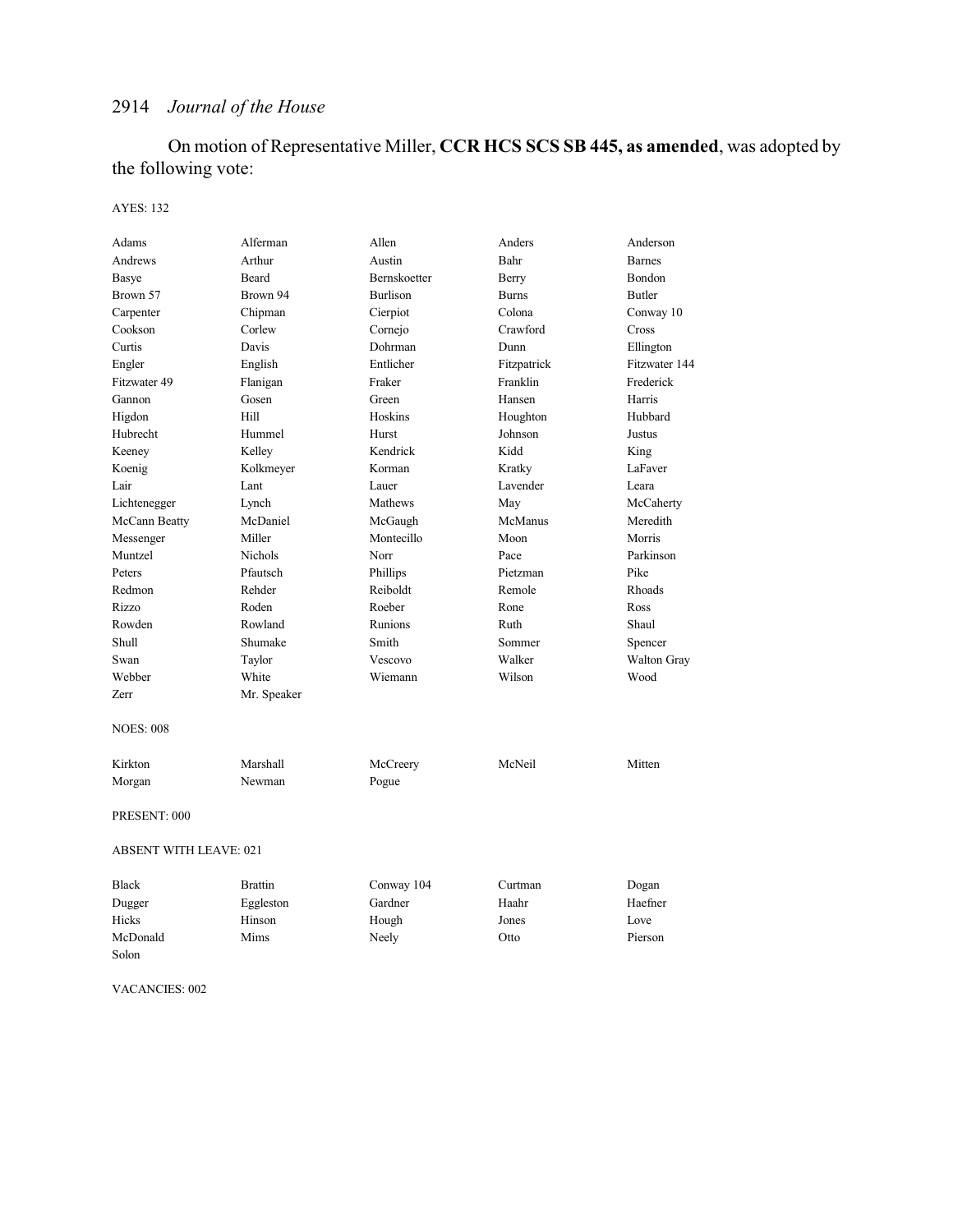On motion of Representative Miller, **CCS HCS SCS SB 445** was truly agreed to and finally passed by the following vote:

AYES: 135

| Adams                         | Alferman      | Allen        | Anders          | Anderson       |
|-------------------------------|---------------|--------------|-----------------|----------------|
| Andrews                       | Arthur        | Austin       | Bahr            | <b>Barnes</b>  |
| <b>Basye</b>                  | Beard         | Bernskoetter | Berry           | Bondon         |
| <b>Brattin</b>                | Brown 57      | Brown 94     | <b>Burlison</b> | <b>Burns</b>   |
| <b>Butler</b>                 | Carpenter     | Chipman      | Colona          | Conway 10      |
| Cookson                       | Corlew        | Cornejo      | Crawford        | Cross          |
| Curtis                        | Curtman       | Davis        | Dohrman         | Dugger         |
| Dunn                          | Ellington     | Engler       | English         | Entlicher      |
| Fitzpatrick                   | Fitzwater 144 | Fitzwater 49 | Flanigan        | Fraker         |
| Franklin                      | Frederick     | Gannon       | Gosen           | Green          |
| Haefner                       | Hansen        | Harris       | Hicks           | Higdon         |
| Hill                          | Hoskins       | Houghton     | Hubbard         | Hubrecht       |
| Hummel                        | Hurst         | Johnson      | Justus          | Keeney         |
| Kelley                        | Kendrick      | Kidd         | King            | Koenig         |
| Kolkmeyer                     | Korman        | Kratky       | LaFaver         | Lair           |
| Lant                          | Lauer         | Lavender     | Leara           | Lichtenegger   |
| Love                          | Lynch         | Mathews      | May             | McCaherty      |
| McCann Beatty                 | McDaniel      | McGaugh      | Miller          | <b>Mims</b>    |
| Moon                          | Morris        | Neely        | <b>Nichols</b>  | Norr           |
| Pace                          | Parkinson     | Peters       | Pfautsch        | Phillips       |
| Pierson                       | Pietzman      | Pike         | Redmon          | Rehder         |
| Reiboldt                      | Remole        | Rhoads       | Roden           | Roeber         |
| Rone                          | Ross          | Rowden       | Rowland         | <b>Runions</b> |
| Ruth                          | Shaul         | Shull        | Shumake         | Smith          |
| Solon                         | Sommer        | Spencer      | Swan            | Taylor         |
| Vescovo                       | Walker        | Walton Gray  | Webber          | White          |
| Wiemann                       | Wilson        | Wood         | <b>Zerr</b>     | Mr. Speaker    |
| <b>NOES: 011</b>              |               |              |                 |                |
| Kirkton                       | Marshall      | McCreery     | McManus         | McNeil         |
| Mitten                        | Montecillo    | Morgan       | Newman          | Pogue          |
| Rizzo                         |               |              |                 |                |
| PRESENT: 000                  |               |              |                 |                |
| <b>ABSENT WITH LEAVE: 015</b> |               |              |                 |                |
| <b>Black</b>                  | Cierpiot      | Conway 104   | Dogan           | Eggleston      |
| Gardner                       | Haahr         | Hinson       | Hough           | Jones          |
| McDonald                      | Meredith      | Messenger    | Muntzel         | Otto           |
|                               |               |              |                 |                |

VACANCIES: 002

Speaker Richardson declared the bill passed.

## **THIRD READING OF SENATE BILLS**

HCS SB 392, relating to the regulation of insurance, was taken up by Representative Gosen.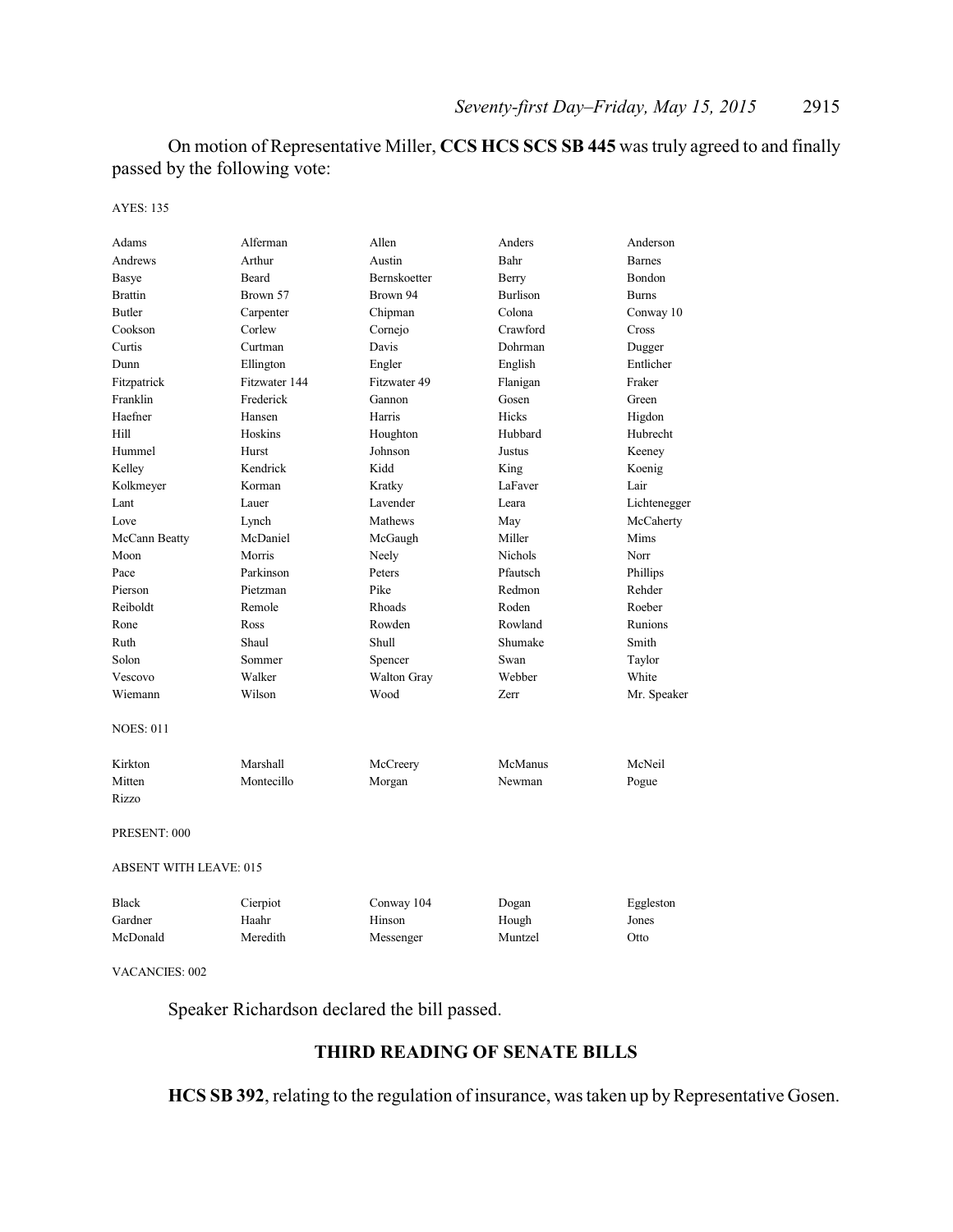# Representative Gosen moved that **HCS SB 392** be adopted.

Which motion was defeated by the following vote:

AYES: 001

#### Marshall

#### NOES: 143

| Adams        | Alferman        | Allen          | Anders         | Anderson      |
|--------------|-----------------|----------------|----------------|---------------|
| Andrews      | Arthur          | Austin         | <b>Barnes</b>  | <b>Beard</b>  |
| Bernskoetter | Berry           | Bondon         | <b>Brattin</b> | Brown 57      |
| Brown 94     | <b>Burlison</b> | <b>Burns</b>   | Butler         | Carpenter     |
| Chipman      | Cierpiot        | Colona         | Conway 10      | Cookson       |
| Corlew       | Cornejo         | Crawford       | Cross          | Curtis        |
| Curtman      | Davis           | Dohrman        | Dugger         | Dunn          |
| Engler       | English         | Entlicher      | Fitzpatrick    | Fitzwater 144 |
| Fitzwater 49 | Flanigan        | Fraker         | Franklin       | Frederick     |
| Gannon       | Gosen           | Green          | Haefner        | Hansen        |
| Harris       | Hicks           | Higdon         | Hill           | Hoskins       |
| Houghton     | Hubbard         | Hubrecht       | Hummel         | Hurst         |
| Johnson      | Jones           | Justus         | Keeney         | Kendrick      |
| Kidd         | King            | Kirkton        | Koenig         | Kolkmeyer     |
| Korman       | Kratky          | LaFaver        | Lair           | Lant          |
| Lauer        | Lavender        | Leara          | Lichtenegger   | Love          |
| Lynch        | Mathews         | May            | McCaherty      | McCann Beatty |
| McCreery     | McDaniel        | McGaugh        | McManus        | McNeil        |
| Meredith     | Messenger       | Miller         | Mims           | Mitten        |
| Montecillo   | Moon            | Morgan         | Morris         | Muntzel       |
| Neely        | Newman          | <b>Nichols</b> | Norr           | Pace          |
| Peters       | Pfautsch        | Phillips       | Pierson        | Pietzman      |
| Pike         | Pogue           | Redmon         | Rehder         | Reiboldt      |
| Rhoads       | Roden           | Roeber         | Rone           | Ross          |
| Rowden       | Rowland         | Runions        | Ruth           | Shaul         |
| Shull        | Shumake         | Smith          | Solon          | Sommer        |
| Spencer      | Swan            | Taylor         | Vescovo        | Walker        |
| Walton Gray  | Webber          | White          | Wiemann        | Wilson        |
| Wood         | Zerr            | Mr. Speaker    |                |               |
| PRESENT: 002 |                 |                |                |               |

Bahr Kelley

#### ABSENT WITH LEAVE: 015

| Basye     | Black   | Conway 104 | Dogan  | Eggleston |
|-----------|---------|------------|--------|-----------|
| Ellington | Gardner | Haahr      | Hinson | Hough     |
| McDonald  | Otto    | Parkinson  | Remole | Rizzo     |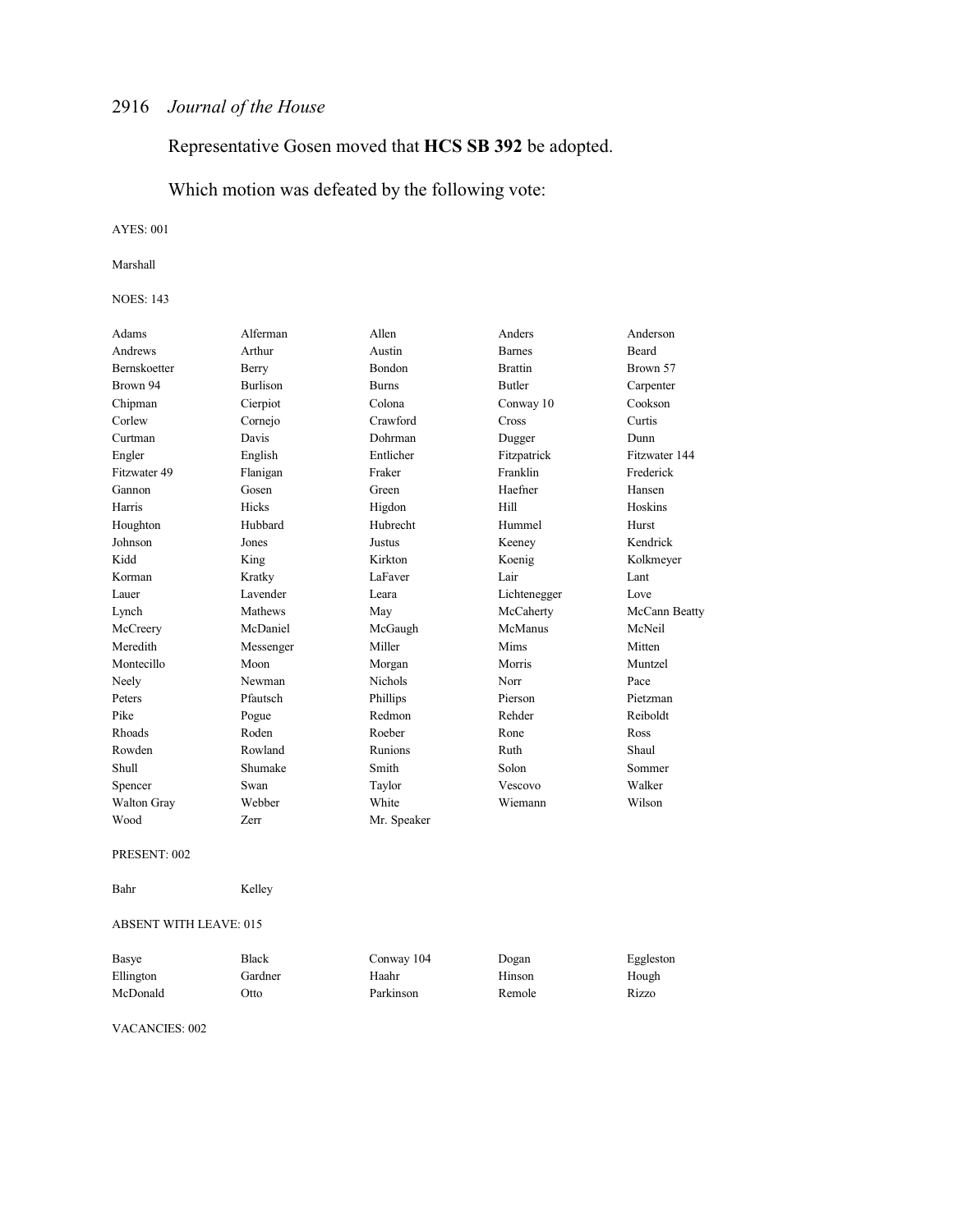On motion of Representative Gosen, **SB 392** was truly agreed to and finally passed by the following vote:

AYES: 136

| Adams                         | Alferman       | Allen           | Anders        | Anderson       |  |
|-------------------------------|----------------|-----------------|---------------|----------------|--|
| Andrews                       | Arthur         | Austin          | Bahr          | Basye          |  |
| Beard                         | Bernskoetter   | Berry           | Bondon        | <b>Brattin</b> |  |
| Brown 57                      | Brown 94       | <b>Burlison</b> | <b>Burns</b>  | <b>Butler</b>  |  |
| Carpenter                     | Chipman        | Cierpiot        | Conway 10     | Cookson        |  |
| Corlew                        | Cornejo        | Crawford        | Cross         | Curtis         |  |
| Curtman                       | Davis          | Dohrman         | Dugger        | Dunn           |  |
| Engler                        | English        | Entlicher       | Fitzpatrick   | Fitzwater 144  |  |
| Fitzwater 49                  | Flanigan       | Fraker          | Franklin      | Frederick      |  |
| Gannon                        | Gosen          | Haefner         | Hansen        | Harris         |  |
| Higdon                        | Hill           | Hoskins         | Houghton      | Hubbard        |  |
| Hubrecht                      | Hummel         | Hurst           | Johnson       | Jones          |  |
| Justus                        | Keeney         | Kelley          | Kendrick      | Kidd           |  |
| King                          | Kirkton        | Koenig          | Kolkmeyer     | Korman         |  |
| Kratky                        | LaFaver        | Lair            | Lant          | Lauer          |  |
| Lavender                      | Leara          | Lichtenegger    | Love          | Lynch          |  |
| Mathews                       | May            | McCaherty       | McCann Beatty | McCreery       |  |
| McDaniel                      | McDonald       | McGaugh         | McManus       | McNeil         |  |
| Meredith                      | Messenger      | Moon            | Morgan        | Morris         |  |
| Muntzel                       | Neely          | Newman          | Norr          | Parkinson      |  |
| Peters                        | Pfautsch       | Phillips        | Pietzman      | Pike           |  |
| Redmon                        | Rehder         | Reiboldt        | Remole        | Rhoads         |  |
| Rizzo                         | Roden          | Roeber          | Rone          | Ross           |  |
| Rowden                        | Rowland        | Runions         | Ruth          | Shaul          |  |
| Shull                         | Shumake        | Solon           | Sommer        | Spencer        |  |
| Swan                          | Taylor         | Vescovo         | Walker        | Webber         |  |
| White                         | Wiemann        | Wilson          | Wood          | Zerr           |  |
| Mr. Speaker                   |                |                 |               |                |  |
| <b>NOES: 012</b>              |                |                 |               |                |  |
| Colona                        | Green          | Marshall        | Mims          | Mitten         |  |
| Montecillo                    | <b>Nichols</b> | Pace            | Pierson       | Pogue          |  |
| Smith                         | Walton Gray    |                 |               |                |  |
| PRESENT: 000                  |                |                 |               |                |  |
| <b>ABSENT WITH LEAVE: 013</b> |                |                 |               |                |  |
| <b>Barnes</b>                 | <b>Black</b>   | Conway 104      | Dogan         | Eggleston      |  |
| Ellington                     | Gardner        | Haahr           | Hicks         | Hinson         |  |
| Hough                         | Miller         | Otto            |               |                |  |
|                               |                |                 |               |                |  |

VACANCIES: 002

Speaker Richardson declared the bill passed.

Representative McManus assumed the Chair.

**SB 20**, relating to a sales tax exemption for commercial laundries, was taken up by Representative Jones.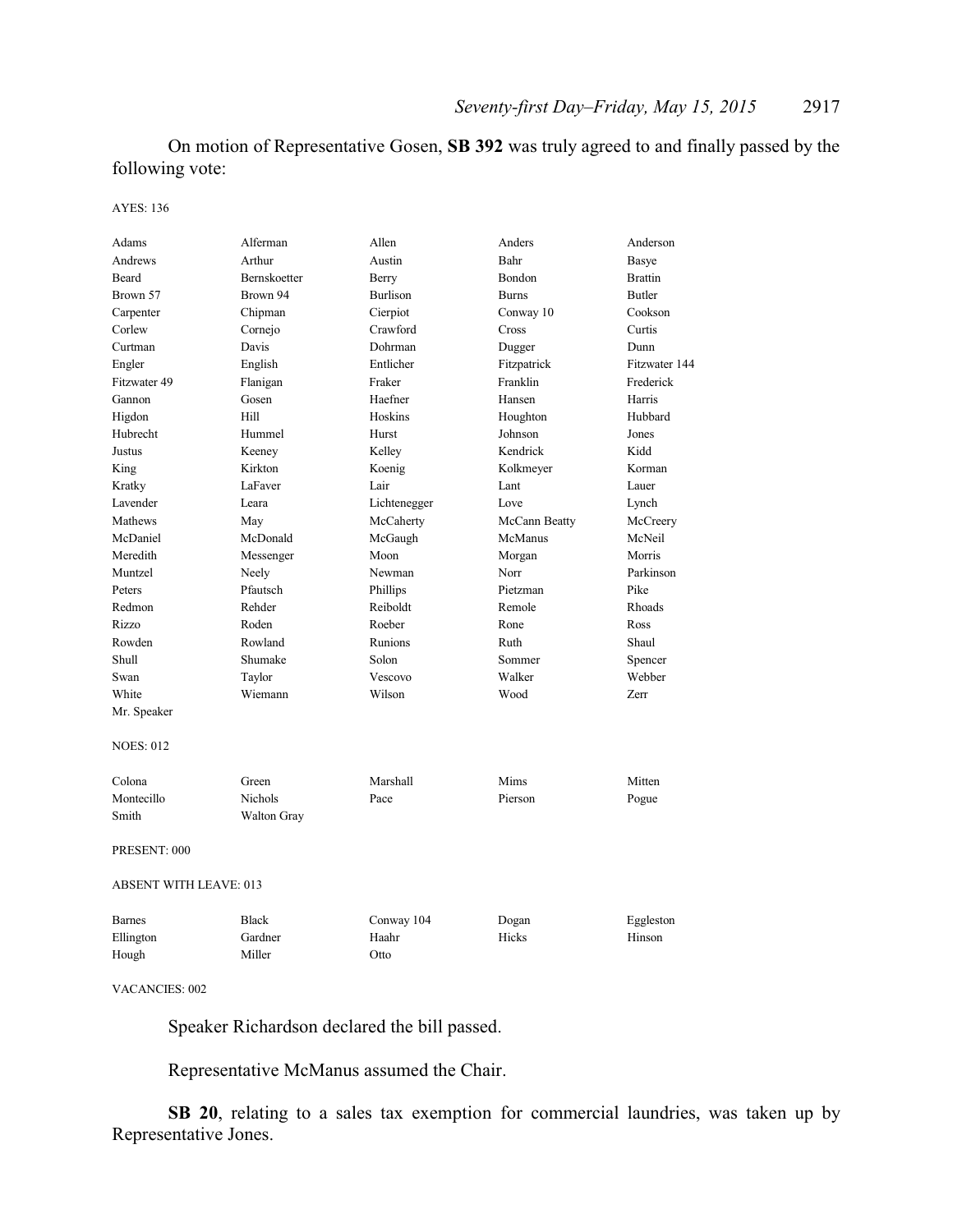On motion of Representative Jones, **SB 20** was truly agreed to and finally passed by the following vote:

### AYES: 104

| Alferman               | Allen              | Anderson       | Andrews       | Austin          |  |
|------------------------|--------------------|----------------|---------------|-----------------|--|
| Bahr                   | Basye              | Beard          | Bernskoetter  | Berry           |  |
| Bondon                 | <b>Brattin</b>     | Brown 57       | Brown 94      | <b>Burlison</b> |  |
| Chipman                | Cierpiot           | Cookson        | Corlew        | Cornejo         |  |
| Crawford               | Cross              | Curtman        | Davis         | Dohrman         |  |
| Engler                 | Entlicher          | Fitzpatrick    | Fitzwater 144 | Fitzwater 49    |  |
| Flanigan               | Fraker             | Franklin       | Frederick     | Gannon          |  |
| Gosen                  | Haefner            | Hansen         | Hicks         | Higdon          |  |
| Hill                   | Hoskins            | Houghton       | Hubrecht      | Hurst           |  |
| Johnson                | Jones              | Justus         | Keeney        | Kelley          |  |
| Kidd                   | King               | Koenig         | Kolkmeyer     | Korman          |  |
| Lair                   | Lant               | Lauer          | Leara         | Lichtenegger    |  |
| Love                   | Lynch              | Mathews        | McCaherty     | McDaniel        |  |
| McGaugh                | Messenger          | Miller         | Moon          | Morris          |  |
| Muntzel                | Neely              | Parkinson      | Pfautsch      | Phillips        |  |
| Pietzman               | Pike               | Redmon         | Rehder        | Reiboldt        |  |
| Remole                 | Rhoads             | Roden          | Roeber        | Rone            |  |
| Ross                   | Rowden             | Rowland        | Ruth          | Shaul           |  |
| Shull                  | Shumake            | Solon          | Sommer        | Spencer         |  |
| Swan                   | Taylor             | Vescovo        | Walker        | White           |  |
| Wiemann                | Wilson             | Wood           | Zerr          |                 |  |
| <b>NOES: 043</b>       |                    |                |               |                 |  |
| Adams                  | Anders             | Arthur         | <b>Burns</b>  | <b>Butler</b>   |  |
| Carpenter              | Colona             | Conway 10      | Dunn          | Ellington       |  |
| English                | Green              | Harris         | Hummel        | Kendrick        |  |
| Kirkton                | Kratky             | LaFaver        | Lavender      | Marshall        |  |
| May                    | McCann Beatty      | McCreery       | McDonald      | McManus         |  |
| McNeil                 | Meredith           | Mims           | Mitten        | Montecillo      |  |
| Morgan                 | Newman             | <b>Nichols</b> | Norr          | Pace            |  |
| Peters                 | Pierson            | Pogue          | Rizzo         | Runions         |  |
| Smith                  | <b>Walton Gray</b> | Webber         |               |                 |  |
| PRESENT: 000           |                    |                |               |                 |  |
| ABSENT WITH LEAVE: 014 |                    |                |               |                 |  |
| <b>Barnes</b>          | <b>Black</b>       | Conway 104     | Curtis        | Dogan           |  |
| Dugger                 | Eggleston          | Gardner        | Haahr         | Hinson          |  |
| Hough                  | Hubbard            | Otto           | Mr. Speaker   |                 |  |
|                        |                    |                |               |                 |  |

### VACANCIES: 002

Representative McManus declared the bill passed.

**SCS SB 321**, relating to court orders of protection that prohibit contact with victims of sexual offenses, was taken up by Representative Lant.

Speaker Richardson resumed the Chair.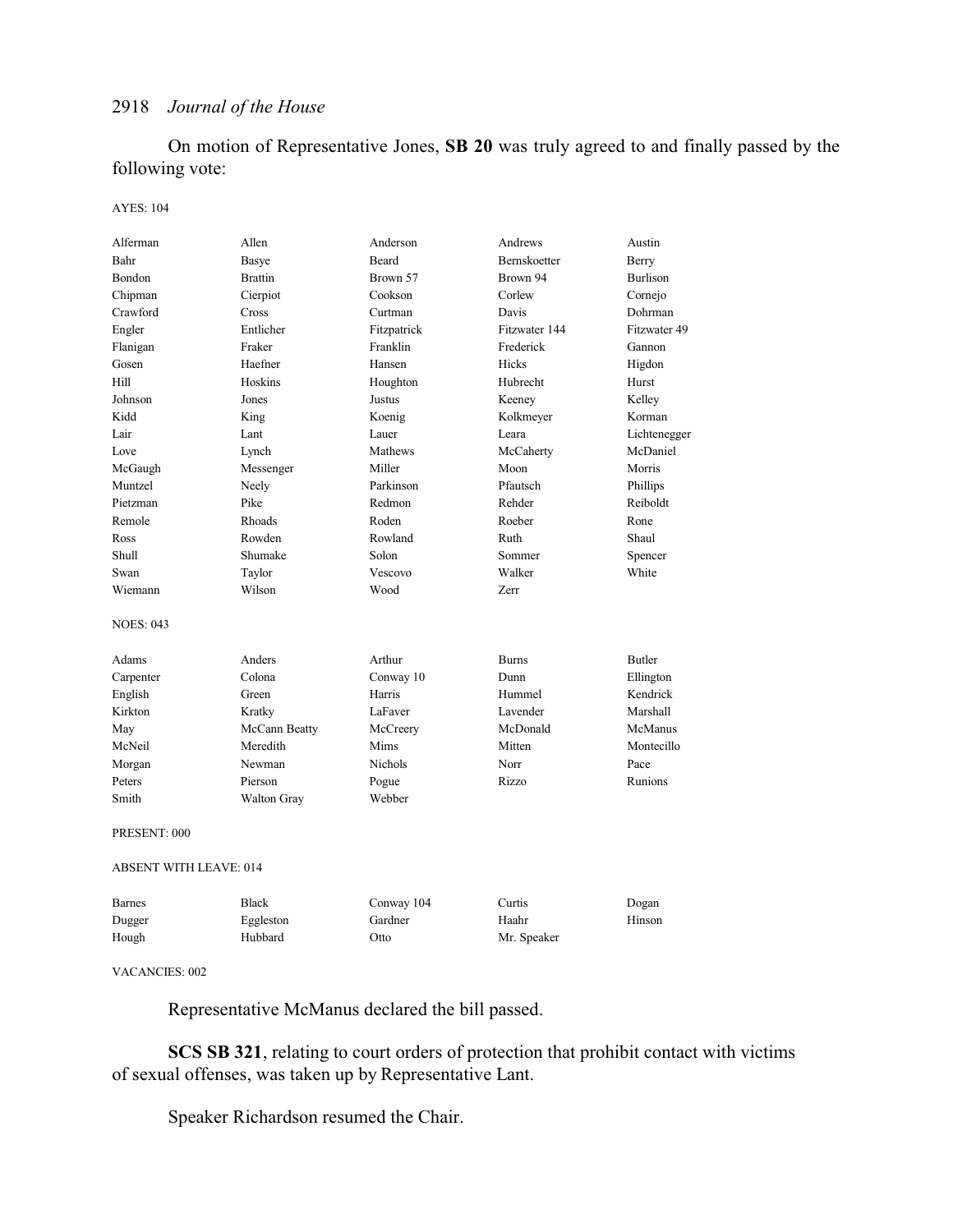On motion of Representative Lant, **SCS SB 321** was truly agreed to and finally passed by the following vote:

#### AYES: 144

| Adams            | Alferman    | Allen          | Anders          | Anderson      |
|------------------|-------------|----------------|-----------------|---------------|
| Andrews          | Arthur      | Austin         | Bahr            | <b>Barnes</b> |
| Basye            | Beard       | Bernskoetter   | Berry           | Bondon        |
| <b>Brattin</b>   | Brown 57    | Brown 94       | <b>Burlison</b> | <b>Burns</b>  |
| <b>Butler</b>    | Carpenter   | Chipman        | Cierpiot        | Colona        |
| Conway 10        | Cookson     | Corlew         | Cornejo         | Crawford      |
| Cross            | Curtman     | Davis          | Dohrman         | Dunn          |
| Ellington        | Engler      | English        | Entlicher       | Fitzwater 144 |
| Fitzwater 49     | Flanigan    | Franklin       | Frederick       | Gannon        |
| Green            | Haefner     | Hansen         | Harris          | Hicks         |
| Higdon           | Hill        | Hoskins        | Houghton        | Hubbard       |
| Hubrecht         | Hummel      | Hurst          | Johnson         | Jones         |
| Justus           | Keeney      | Kelley         | Kendrick        | Kidd          |
| King             | Kirkton     | Koenig         | Kolkmeyer       | Korman        |
| Kratky           | LaFaver     | Lair           | Lant            | Lauer         |
| Lavender         | Leara       | Lichtenegger   | Love            | Lynch         |
| Mathews          | May         | McCaherty      | McCann Beatty   | McCreery      |
| McDaniel         | McDonald    | McGaugh        | McManus         | McNeil        |
| Meredith         | Messenger   | Miller         | Mims            | Mitten        |
| Montecillo       | Moon        | Morgan         | Morris          | Muntzel       |
| Neely            | Newman      | <b>Nichols</b> | Norr            | Pace          |
| Parkinson        | Peters      | Pfautsch       | Phillips        | Pierson       |
| Pietzman         | Pike        | Rehder         | Reiboldt        | Remole        |
| Rhoads           | Rizzo       | Roden          | Roeber          | Rone          |
| Ross             | Rowden      | Rowland        | Runions         | Ruth          |
| Shaul            | Shull       | Shumake        | Smith           | Solon         |
| Sommer           | Spencer     | Swan           | Taylor          | Vescovo       |
| Walker           | Walton Gray | Webber         | White           | Wiemann       |
| Wilson           | Wood        | Zerr           | Mr. Speaker     |               |
| <b>NOES: 000</b> |             |                |                 |               |
| PRESENT: 001     |             |                |                 |               |

Pogue

#### ABSENT WITH LEAVE: 016

| <b>Black</b> | Conway 104  | Curtis | Dogan    | Dugger |
|--------------|-------------|--------|----------|--------|
| Eggleston    | Fitzpatrick | Fraker | Gardner  | Gosen  |
| Haahr        | Hinson      | Hough  | Marshall | Otto   |
| Redmon       |             |        |          |        |

VACANCIES: 002

Speaker Richardson declared the bill passed.

**HCS SS SCS SB 354**, relating to health care, was taken up by Representative Franklin.

Representative Franklin moved that **HCS SS SCS SB 354** be adopted.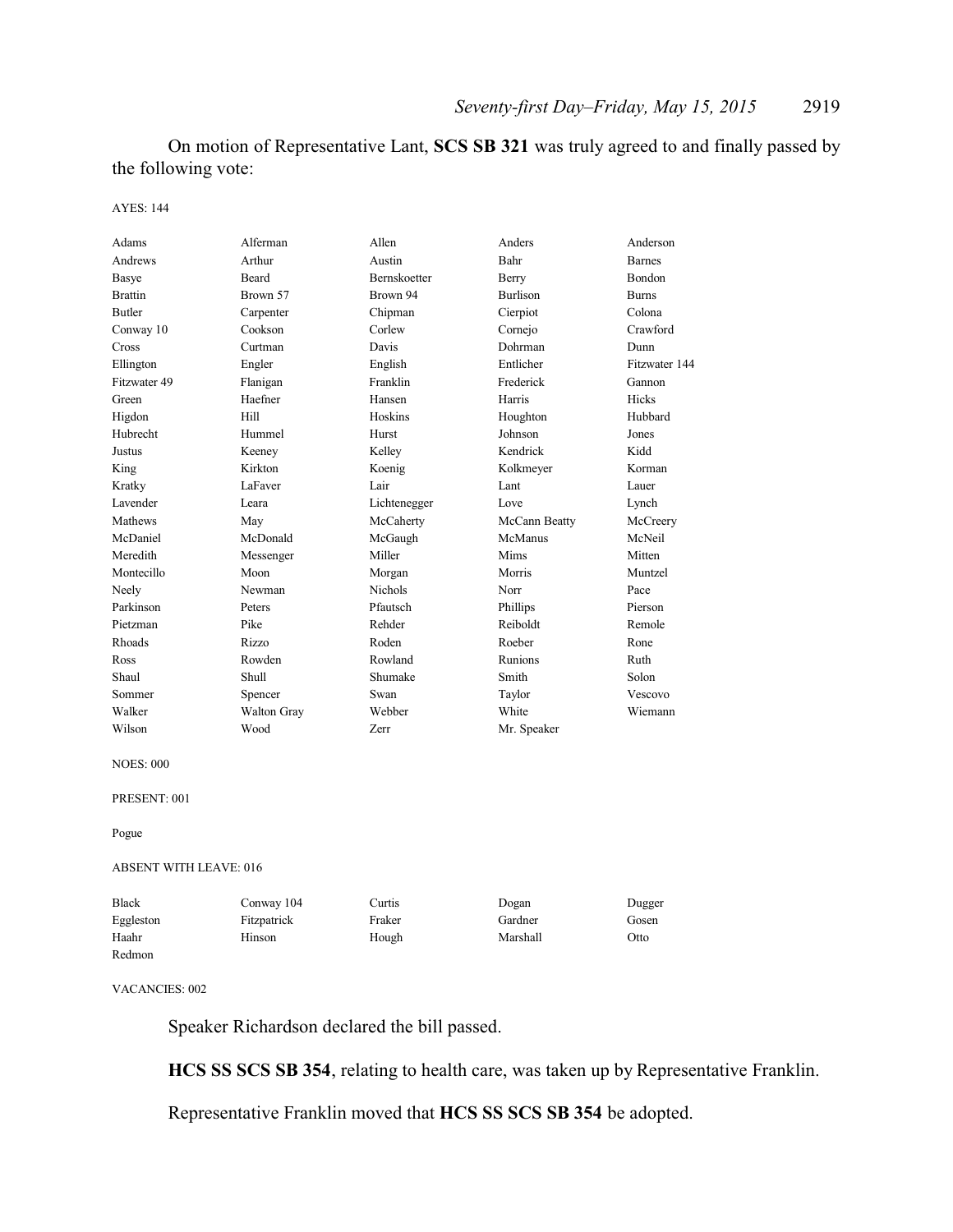### Which motion was defeated.

On motion of Representative Franklin, **SS SCS SB 354** was truly agreed to and finally passed by the following vote:

### AYES: 098

| Alferman                      | Allen          | Anderson    | Andrews       | Austin              |
|-------------------------------|----------------|-------------|---------------|---------------------|
| Bahr                          | <b>Barnes</b>  | Basye       | <b>Beard</b>  | <b>Bernskoetter</b> |
| Bondon                        | <b>Brattin</b> | Brown 57    | Brown 94      | Chipman             |
| Cierpiot                      | Colona         | Conway 10   | Cookson       | Corlew              |
| Cornejo                       | Crawford       | Curtman     | Davis         | Dohrman             |
| Ellington                     | Engler         | English     | Entlicher     | Fitzwater 144       |
| Fitzwater 49                  | Flanigan       | Franklin    | Frederick     | Gannon              |
| Haefner                       | Hicks          | Higdon      | Hill          | Hoskins             |
| Houghton                      | Hubrecht       | Jones       | Justus        | Keeney              |
| Kelley                        | Kidd           | King        | Kolkmeyer     | Korman              |
| Lair                          | Lant           | Lauer       | Leara         | Lichtenegger        |
| Love                          | Lynch          | Mathews     | May           | McCaherty           |
| McDaniel                      | McGaugh        | Messenger   | Miller        | Morris              |
| Muntzel                       | Neely          | Parkinson   | Pfautsch      | Phillips            |
| Pietzman                      | Pike           | Rehder      | Reiboldt      | Remole              |
| Rhoads                        | Roden          | Roeber      | Rone          | Ross                |
| Rowland                       | Runions        | Ruth        | Shaul         | Shull               |
| Shumake                       | Solon          | Sommer      | Spencer       | Swan                |
| Taylor                        | Vescovo        | Walker      | White         | Wilson              |
| Wood                          | Zerr           | Mr. Speaker |               |                     |
| <b>NOES: 046</b>              |                |             |               |                     |
| Adams                         | Anders         | Arthur      | Berry         | <b>Burlison</b>     |
| <b>Burns</b>                  | <b>Butler</b>  | Carpenter   | Curtis        | Dunn                |
| Green                         | Harris         | Hubbard     | Hummel        | Hurst               |
| Johnson                       | Kendrick       | Kirkton     | Koenig        | Kratky              |
| LaFaver                       | Lavender       | Marshall    | McCann Beatty | McCreery            |
| McDonald                      | McManus        | McNeil      | Meredith      | Mims                |
| Mitten                        | Montecillo     | Moon        | Morgan        | Newman              |
| Nichols                       | Norr           | Pace        | Peters        | Pierson             |
| Pogue                         | Rizzo          | Smith       | Walton Gray   | Webber              |
| Wiemann                       |                |             |               |                     |
| PRESENT: 000                  |                |             |               |                     |
| <b>ABSENT WITH LEAVE: 017</b> |                |             |               |                     |
| Black                         | Conway 104     | Cross       | Dogan         | Dugger              |

| <b>Black</b> | Conway 104  | Cross  | Dogan   | Dugger |
|--------------|-------------|--------|---------|--------|
| Eggleston    | Fitzpatrick | Fraker | Gardner | Gosen  |
| Haahr        | Hansen      | Hinson | Hough   | Otto   |
| Redmon       | Rowden      |        |         |        |

VACANCIES: 002

Speaker Richardson declared the bill passed.

**HCS SB 500**, relating to agriculture, was taken up by Representative Houghton.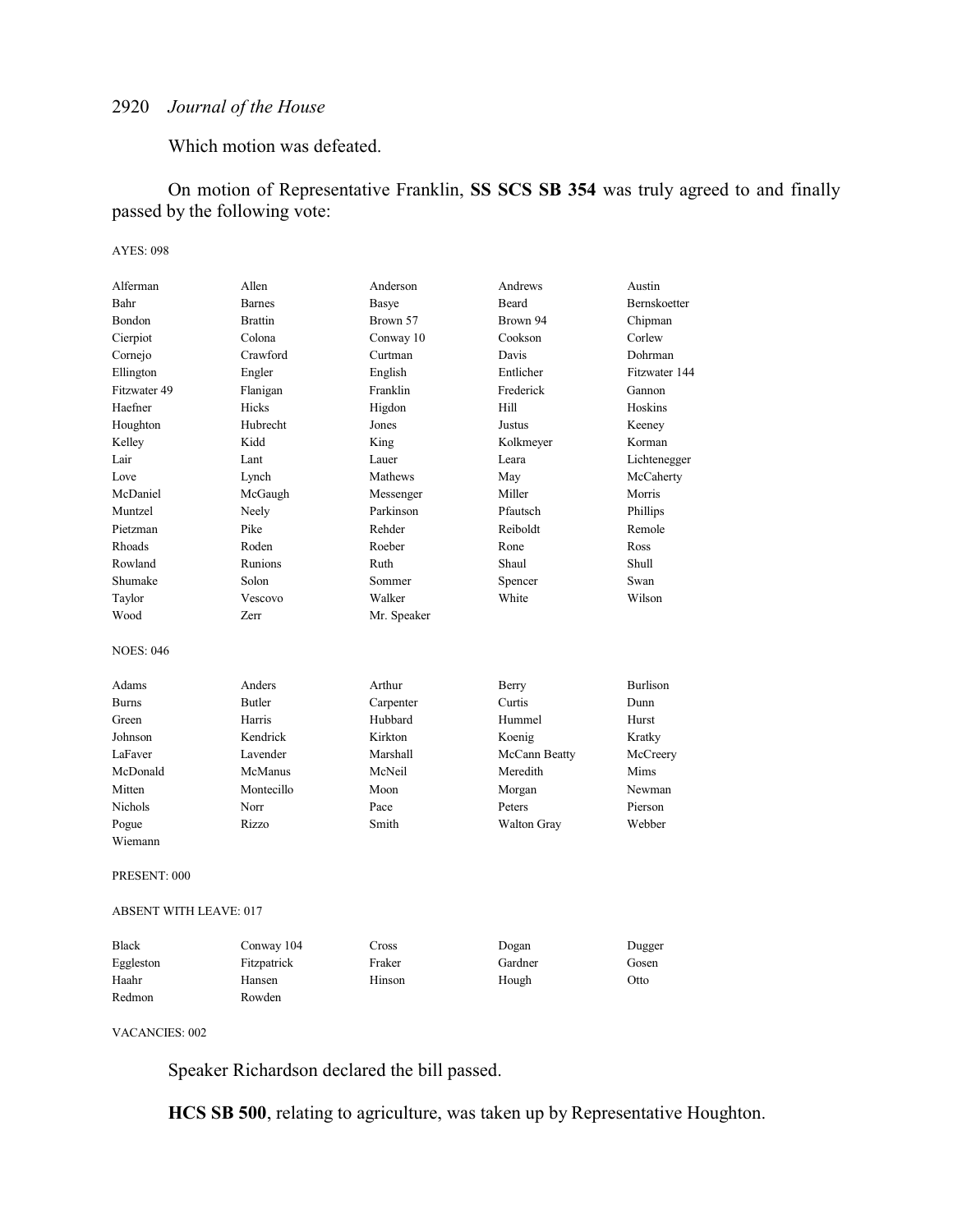### Representative Houghton moved that **HCS SB 500** be adopted.

Which motion was defeated.

On motion of Representative Houghton, **SB 500** was truly agreed to and finally passed by the following vote:

### AYES: 141

| Adams                         | Alferman       | Allen           | Anders       | Anderson       |
|-------------------------------|----------------|-----------------|--------------|----------------|
| Andrews                       | Arthur         | Austin          | Bahr         | Basye          |
| Beard                         | Bernskoetter   | Berry           | Bondon       | <b>Brattin</b> |
| Brown 57                      | Brown 94       | <b>Burlison</b> | <b>Burns</b> | <b>Butler</b>  |
| Carpenter                     | Chipman        | Cierpiot        | Conway 10    | Cookson        |
| Corlew                        | Cornejo        | Crawford        | Cross        | Curtis         |
| Curtman                       | Davis          | Dohrman         | Dugger       | Dunn           |
| Ellington                     | Engler         | English         | Entlicher    | Fitzpatrick    |
| Fitzwater 144                 | Fitzwater 49   | Fraker          | Franklin     | Frederick      |
| Gannon                        | Gosen          | Green           | Haefner      | Harris         |
| Hicks                         | Higdon         | Hill            | Hoskins      | Houghton       |
| Hubbard                       | Hubrecht       | Hummel          | Hurst        | Johnson        |
| Jones                         | Justus         | Keeney          | Kelley       | Kendrick       |
| Kidd                          | King           | Kirkton         | Koenig       | Kolkmeyer      |
| Korman                        | Kratky         | LaFaver         | Lair         | Lant           |
| Lauer                         | Lavender       | Leara           | Lichtenegger | Love           |
| Lynch                         | Marshall       | Mathews         | May          | McCaherty      |
| McCreery                      | McDaniel       | McDonald        | McGaugh      | McNeil         |
| Meredith                      | Messenger      | Miller          | Mims         | Mitten         |
| Moon                          | Morgan         | Morris          | Muntzel      | Neely          |
| Newman                        | <b>Nichols</b> | Norr            | Pace         | Parkinson      |
| Peters                        | Pfautsch       | Phillips        | Pierson      | Pietzman       |
| Pike                          | Pogue          | Reiboldt        | Remole       | Rhoads         |
| Rizzo                         | Roden          | Roeber          | Rone         | Ross           |
| Rowden                        | Rowland        | Runions         | Ruth         | Shaul          |
| Shull                         | Shumake        | Solon           | Sommer       | Spencer        |
| Swan                          | Taylor         | Vescovo         | Walker       | Walton Gray    |
| Webber                        | White          | Wiemann         | Wood         | Zerr           |
| Mr. Speaker                   |                |                 |              |                |
| <b>NOES: 005</b>              |                |                 |              |                |
| Colona                        | Flanigan       | Montecillo      | Rehder       | Smith          |
| PRESENT: 000                  |                |                 |              |                |
| <b>ABSENT WITH LEAVE: 015</b> |                |                 |              |                |
| <b>Barnes</b>                 | <b>Black</b>   | Conway 104      | Dogan        | Eggleston      |
| Gardner                       | Haahr          | Hansen          | Hinson       | Hough          |
| McCann Beatty                 | McManus        | Otto            | Redmon       | Wilson         |

VACANCIES: 002

Speaker Richardson declared the bill passed.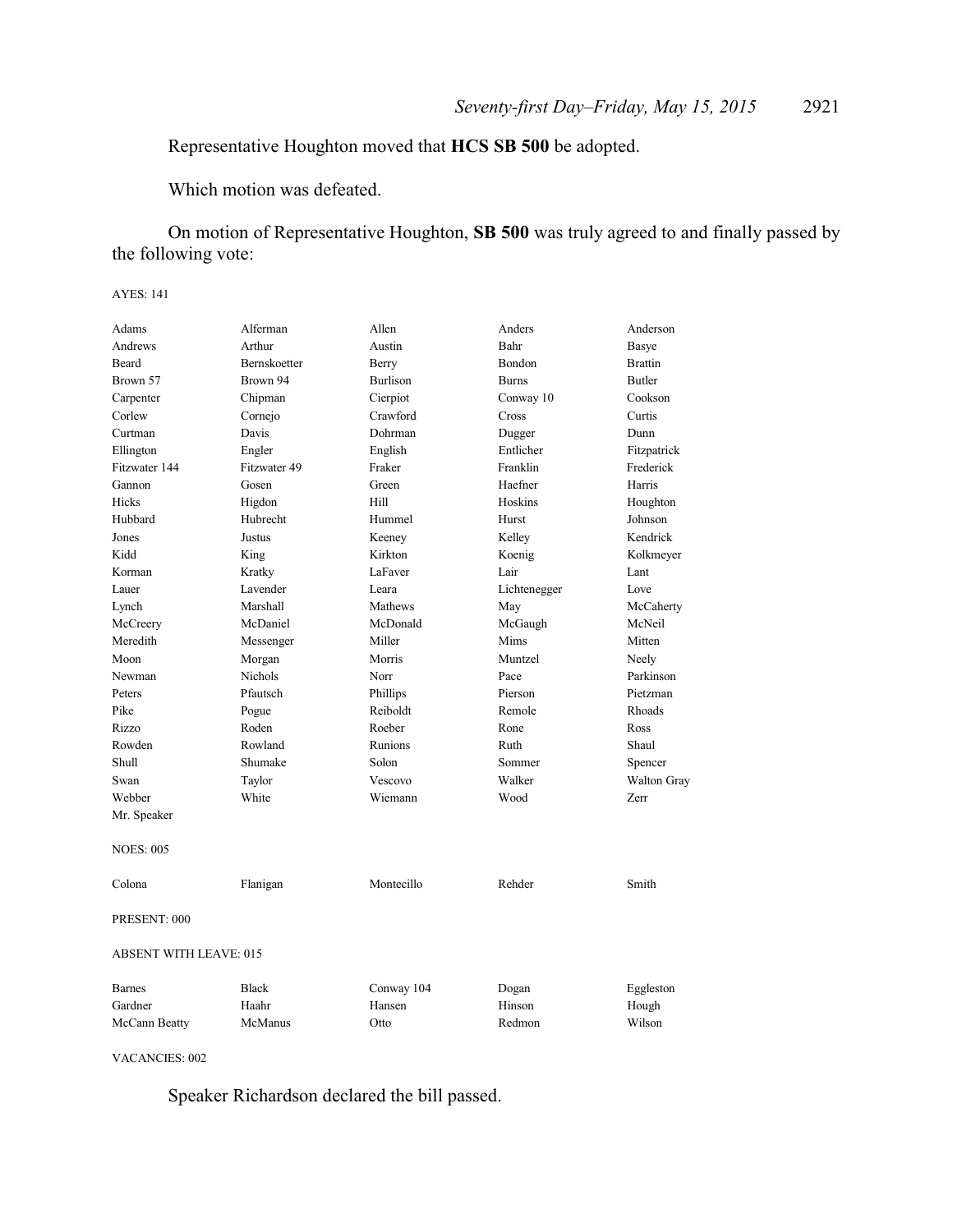**HCS SS SCS SB 87**, relating to political subdivisions, was taken up by Representative Bondon.

Representative Bondon moved that **HCS SS SCS SB 87** be adopted.

Which motion was defeated.

On motion of Representative Bondon, **SS SCS SB 87** was truly agreed to and finally passed by the following vote:

AYES: 136

| Adams                         | Alferman       | Allen               | Anders          | Anderson      |
|-------------------------------|----------------|---------------------|-----------------|---------------|
| Andrews                       | Arthur         | Austin              | Bahr            | <b>Barnes</b> |
| Basye                         | <b>Beard</b>   | <b>Bernskoetter</b> | Berry           | <b>Bondon</b> |
| <b>Brattin</b>                | Brown 57       | Brown 94            | <b>Burlison</b> | <b>Burns</b>  |
| <b>Butler</b>                 | Carpenter      | Chipman             | Cierpiot        | Conway 10     |
| Cookson                       | Corlew         | Cornejo             | Crawford        | Curtman       |
| Davis                         | Dohrman        | Dugger              | Dunn            | Engler        |
| English                       | Entlicher      | Fitzpatrick         | Fitzwater 144   | Fitzwater 49  |
| Flanigan                      | Fraker         | Franklin            | Frederick       | Gannon        |
| Green                         | Haefner        | Harris              | Hicks           | Higdon        |
| Hill                          | Hoskins        | Houghton            | Hubbard         | Hubrecht      |
| Hummel                        | Hurst          | Johnson             | Justus          | Keeney        |
| Kelley                        | Kendrick       | Kidd                | Kirkton         | Koenig        |
| Kolkmeyer                     | Korman         | Kratky              | LaFaver         | Lair          |
| Lant                          | Lauer          | Lavender            | Leara           | Lichtenegger  |
| Love                          | Lynch          | Mathews             | May             | McCaherty     |
| McCann Beatty                 | McCreery       | McDaniel            | McDonald        | McGaugh       |
| McManus                       | McNeil         | Messenger           | Miller          | Montecillo    |
| Moon                          | Morgan         | Morris              | Muntzel         | Neely         |
| Newman                        | <b>Nichols</b> | Norr                | Pace            | Parkinson     |
| Peters                        | Pfautsch       | Phillips            | Pierson         | Pietzman      |
| Pike                          | Rehder         | Reiboldt            | Remole          | Rhoads        |
| Rizzo                         | Roden          | Roeber              | Rone            | Ross          |
| Rowden                        | Rowland        | Runions             | Ruth            | Shaul         |
| <b>Shull</b>                  | Shumake        | Solon               | Sommer          | Spencer       |
| Swan                          | Taylor         | Vescovo             | Walker          | Webber        |
| White                         | Wiemann        | Wilson              | Wood            | Zerr          |
| Mr. Speaker                   |                |                     |                 |               |
| <b>NOES: 008</b>              |                |                     |                 |               |
| Curtis                        | Marshall       | Meredith            | Mims            | Mitten        |
| Pogue                         | Smith          | <b>Walton Gray</b>  |                 |               |
| PRESENT: 000                  |                |                     |                 |               |
| <b>ABSENT WITH LEAVE: 017</b> |                |                     |                 |               |
| <b>Black</b>                  | Colona         | Conway 104          | Cross           | Dogan         |
| Eggleston                     | Ellington      | Gardner             | Gosen           | Haahr         |
| Hansen                        | Hinson         | Hough               | Jones           | King          |
| Otto                          | Redmon         |                     |                 |               |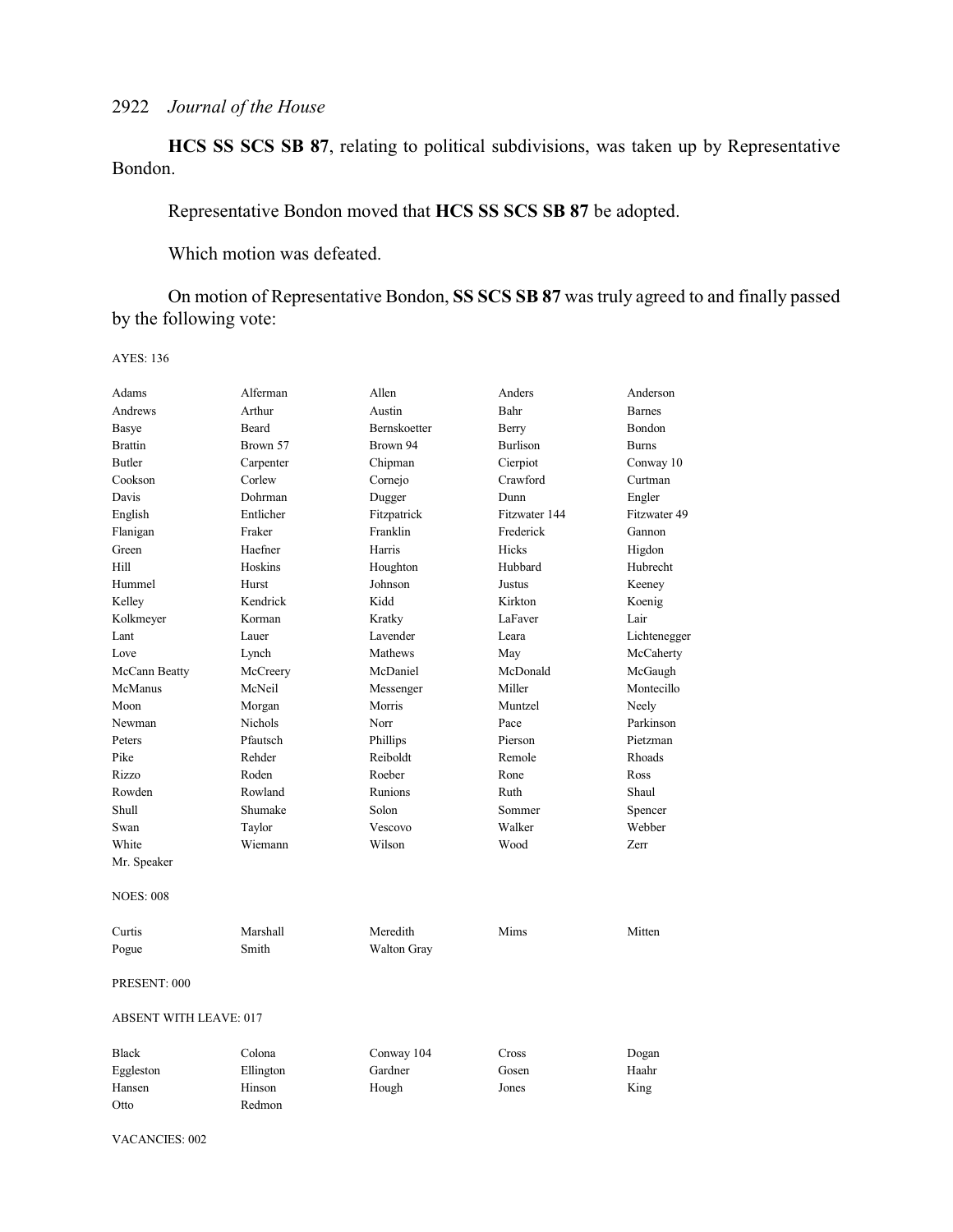Speaker Richardson declared the bill passed.

**SCS SB 18**, relating to notice of sales tax modifications, was taken up by Representative Hoskins.

On motion of Representative Hoskins, **SCS SB 18** was truly agreed to and finally passed by the following vote:

AYES: 142

| Adams            | Alferman      | Allen        | Anders          | Anderson      |
|------------------|---------------|--------------|-----------------|---------------|
| Andrews          | Arthur        | Austin       | Bahr            | <b>Barnes</b> |
| Basye            | Beard         | Bernskoetter | Berry           | Bondon        |
| <b>Brattin</b>   | Brown 57      | Brown 94     | <b>Burlison</b> | <b>Burns</b>  |
| Carpenter        | Chipman       | Cierpiot     | Colona          | Conway 10     |
| Cookson          | Corlew        | Cornejo      | Crawford        | Curtman       |
| Davis            | Dohrman       | Dugger       | Dunn            | Ellington     |
| Engler           | English       | Entlicher    | Fitzpatrick     | Fitzwater 144 |
| Fitzwater 49     | Fraker        | Franklin     | Frederick       | Gannon        |
| Green            | Haefner       | Harris       | Hicks           | Hill          |
| Hoskins          | Houghton      | Hubbard      | Hubrecht        | Hummel        |
| Hurst            | Johnson       | Jones        | Justus          | Keeney        |
| Kelley           | Kendrick      | Kidd         | King            | Kirkton       |
| Koenig           | Kolkmeyer     | Korman       | Kratky          | LaFaver       |
| Lair             | Lant          | Lauer        | Lavender        | Leara         |
| Lichtenegger     | Love          | Lynch        | Marshall        | Mathews       |
| McCaherty        | McCann Beatty | McCreery     | McDaniel        | McDonald      |
| McGaugh          | McManus       | McNeil       | Meredith        | Messenger     |
| Miller           | Mims          | Mitten       | Montecillo      | Moon          |
| Morgan           | Morris        | Muntzel      | Neely           | Newman        |
| <b>Nichols</b>   | Norr          | Pace         | Parkinson       | Peters        |
| Pfautsch         | Phillips      | Pierson      | Pietzman        | Pike          |
| Pogue            | Redmon        | Rehder       | Reiboldt        | Remole        |
| Rhoads           | Rizzo         | Roden        | Roeber          | Ross          |
| Rowden           | Rowland       | Runions      | Ruth            | Shaul         |
| Shull            | Shumake       | Solon        | Sommer          | Spencer       |
| Swan             | Taylor        | Vescovo      | Walker          | Walton Gray   |
| Webber           | White         | Wiemann      | Wilson          | Wood          |
| Zerr             | Mr. Speaker   |              |                 |               |
| <b>NOES: 002</b> |               |              |                 |               |
| May              | Smith         |              |                 |               |

PRESENT: 000

ABSENT WITH LEAVE: 017

| <b>Black</b> | Butler    | Conway 104 | Cross   | Curtis |
|--------------|-----------|------------|---------|--------|
| Dogan        | Eggleston | Flanigan   | Gardner | Gosen  |
| Haahr        | Hansen    | Higdon     | Hinson  | Hough  |
| Otto         | Rone      |            |         |        |

VACANCIES: 002

Speaker Richardson declared the bill passed.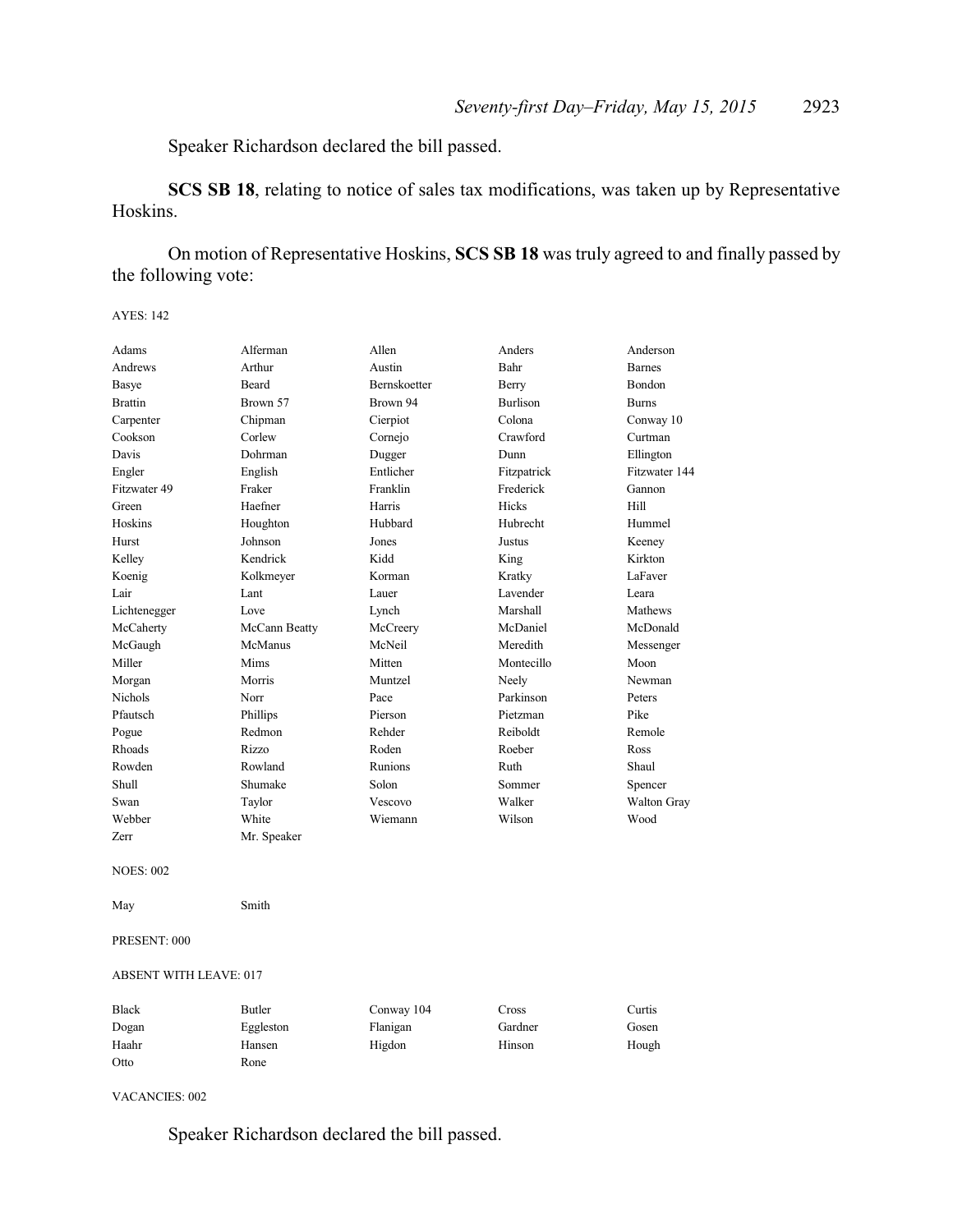**HCS SB 141**, relating to crime, was taken up by Representative Cornejo.

Representative Cornejo moved that **HCS SB 141** be adopted.

Which motion was defeated.

On motion of Representative Cornejo, **SB 141** was truly agreed to and finally passed by the following vote:

AYES: 140

| Adams            | Alferman      | Anders         | Anderson      | Andrews        |
|------------------|---------------|----------------|---------------|----------------|
| Arthur           | Austin        | Bahr           | <b>Barnes</b> | Basye          |
| Beard            | Berry         | <b>Brattin</b> | Brown 57      | Brown 94       |
| <b>Burlison</b>  | <b>Burns</b>  | <b>Butler</b>  | Carpenter     | Chipman        |
| Cierpiot         | Colona        | Cookson        | Corlew        | Cornejo        |
| Crawford         | Curtman       | Davis          | Dohrman       | Dugger         |
| Dunn             | Ellington     | Engler         | English       | Entlicher      |
| Fitzpatrick      | Fitzwater 144 | Flanigan       | Fraker        | Franklin       |
| Frederick        | Gannon        | Green          | Haefner       | Harris         |
| Hicks            | Hill          | Hoskins        | Houghton      | Hubbard        |
| Hubrecht         | Hummel        | Hurst          | Johnson       | Jones          |
| Justus           | Keeney        | Kelley         | Kendrick      | Kidd           |
| King             | Kirkton       | Koenig         | Kolkmeyer     | Korman         |
| Kratky           | LaFaver       | Lair           | Lant          | Lauer          |
| Lavender         | Leara         | Lichtenegger   | Love          | Lynch          |
| Marshall         | Mathews       | May            | McCaherty     | McCann Beatty  |
| McCreery         | McDaniel      | McDonald       | McGaugh       | McManus        |
| McNeil           | Meredith      | Messenger      | Miller        | Mims           |
| Mitten           | Montecillo    | Moon           | Morgan        | Morris         |
| Muntzel          | Neely         | Newman         | Norr          | Pace           |
| Parkinson        | Peters        | Pfautsch       | Phillips      | Pierson        |
| Pietzman         | Pike          | Redmon         | Rehder        | Reiboldt       |
| Remole           | Rhoads        | Rizzo          | Roden         | Roeber         |
| Rone             | Ross          | Rowden         | Rowland       | <b>Runions</b> |
| Ruth             | Shaul         | <b>Shull</b>   | Shumake       | Smith          |
| Solon            | Sommer        | Spencer        | Swan          | Taylor         |
| Vescovo          | Walker        | Walton Gray    | Webber        | White          |
| Wiemann          | Wilson        | Wood           | Zerr          | Mr. Speaker    |
| <b>NOES: 000</b> |               |                |               |                |

PRESENT: 002

Fitzwater 49 Pogue

#### ABSENT WITH LEAVE: 019

| Allen      | Bernskoetter | <b>Black</b>   | Bondon | Conway 10 |
|------------|--------------|----------------|--------|-----------|
| Conway 104 | Cross        | Curtis         | Dogan  | Eggleston |
| Gardner    | Gosen        | Haahr          | Hansen | Higdon    |
| Hinson     | Hough        | <b>Nichols</b> | Otto   |           |

VACANCIES: 002

Speaker Richardson declared the bill passed.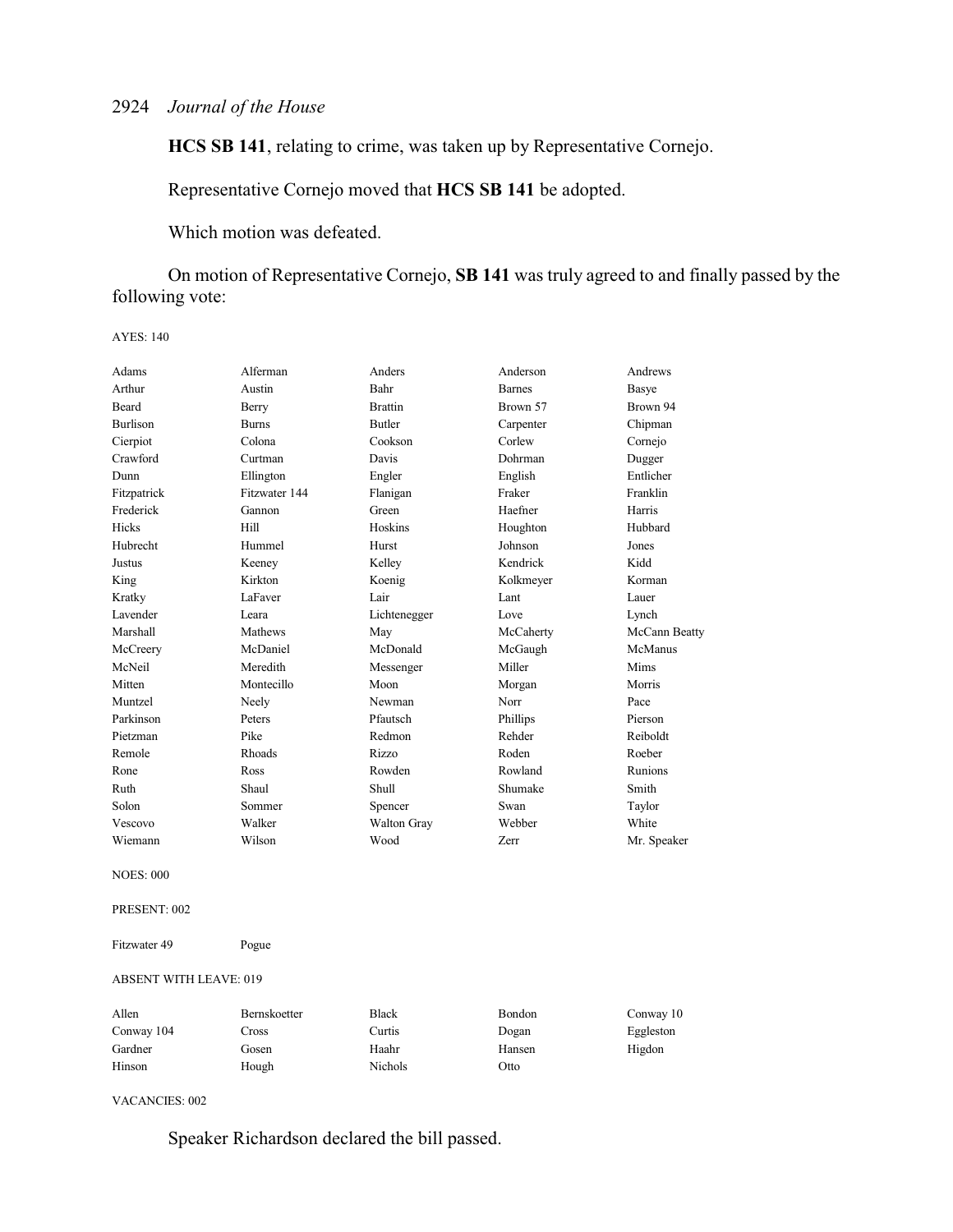### **HCS SS SB 373**, relating to public safety, was taken up by Representative McDaniel.

Representative McDaniel moved that **HCS SS SB 373** be adopted.

Which motion was defeated.

On motion of Representative McDaniel, **SS SB 373** was truly agreed to and finally passed by the following vote:

AYES: 129

| Adams                         | Alferman  | Allen        | Anders          | Anderson      |
|-------------------------------|-----------|--------------|-----------------|---------------|
| Andrews                       | Arthur    | Austin       | Bahr            | <b>Barnes</b> |
| Basye                         | Beard     | Bernskoetter | Berry           | Bondon        |
| <b>Brattin</b>                | Brown 57  | Brown 94     | <b>Burlison</b> | <b>Burns</b>  |
| <b>Butler</b>                 | Carpenter | Chipman      | Cierpiot        | Colona        |
| Cookson                       | Corlew    | Cornejo      | Crawford        | Davis         |
| Dohrman                       | Dugger    | Dunn         | Ellington       | Engler        |
| English                       | Entlicher | Fitzpatrick  | Fitzwater 144   | Flanigan      |
| Franklin                      | Frederick | Gannon       | Haefner         | Harris        |
| <b>Hicks</b>                  | Hill      | Hoskins      | Houghton        | Hubbard       |
| Hubrecht                      | Hummel    | Johnson      | Jones           | Justus        |
| Keeney                        | Kelley    | Kendrick     | Kidd            | King          |
| Kirkton                       | Koenig    | Kolkmeyer    | Kratky          | LaFaver       |
| Lant                          | Lauer     | Lavender     | Lichtenegger    | Love          |
| Lynch                         | Mathews   | May          | McCann Beatty   | McCreery      |
| McDaniel                      | McDonald  | McGaugh      | McManus         | McNeil        |
| Meredith                      | Messenger | Miller       | Mims            | Mitten        |
| Montecillo                    | Morgan    | Morris       | Muntzel         | Neely         |
| Newman                        | Nichols   | Norr         | Pace            | Parkinson     |
| Peters                        | Pfautsch  | Phillips     | Pietzman        | Pike          |
| Rehder                        | Reiboldt  | Remole       | Rhoads          | Rizzo         |
| Roden                         | Roeber    | Rone         | Ross            | Rowden        |
| Rowland                       | Runions   | Ruth         | Shaul           | Shull         |
| Shumake                       | Solon     | Sommer       | Swan            | Taylor        |
| Vescovo                       | Walker    | Walton Gray  | White           | Wiemann       |
| Wilson                        | Wood      | Zerr         | Mr. Speaker     |               |
| <b>NOES: 012</b>              |           |              |                 |               |
| Curtman                       | Green     | Hurst        | Korman          | Lair          |
| Leara                         | Marshall  | McCaherty    | Moon            | Pierson       |
| Pogue                         | Smith     |              |                 |               |
| PRESENT: 001                  |           |              |                 |               |
| Fitzwater 49                  |           |              |                 |               |
| <b>ABSENT WITH LEAVE: 019</b> |           |              |                 |               |
| Black                         | Conway 10 | Conway 104   | Cross           | Curtis        |
| Dogan                         | Eggleston | Fraker       | Gardner         | Gosen         |
| Haahr                         | Hansen    | Higdon       | Hinson          | Hough         |
| Otto                          | Redmon    | Spencer      | Webber          |               |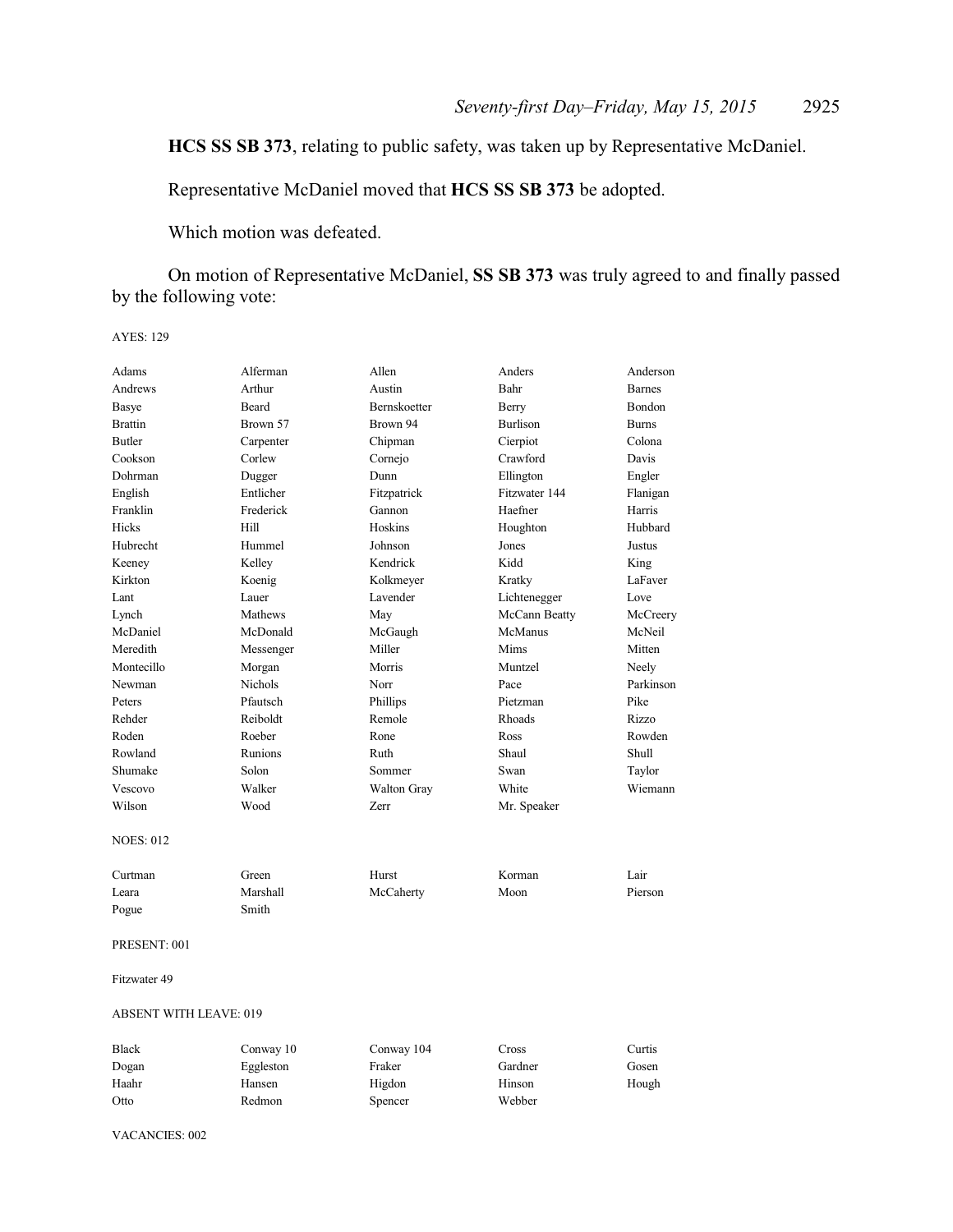Speaker Richardson declared the bill passed.

### **MESSAGES FROM THE SENATE**

Mr. Speaker: I am instructed by the Senate to inform the House of Representatives that the Senate has taken up and adopted the Conference Committee Report on **HCS SCS SB 210, as amended**, and has taken up and passed **CCS HCS SCS SB 210.**

### **BILLS IN CONFERENCE**

**CCR HCS SCS SB 210, as amended**, relating to health care, was taken up by Representative Flanigan.

On motion of Representative Flanigan, **CCR HCS SCS SB 210, as amended**, was adopted by the following vote:

AYES: 131

| Adams            | Alferman     | Allen               | Anders         | Anderson      |
|------------------|--------------|---------------------|----------------|---------------|
| Andrews          | Arthur       | Austin              | Bahr           | <b>Barnes</b> |
| <b>Basye</b>     | <b>Beard</b> | <b>Bernskoetter</b> | Berry          | <b>Bondon</b> |
| Brown 57         | Brown 94     | <b>Burlison</b>     | <b>Burns</b>   | <b>Butler</b> |
| Carpenter        | Chipman      | Cierpiot            | Colona         | Conway 10     |
| Cookson          | Corlew       | Cornejo             | Crawford       | Cross         |
| Curtman          | Davis        | Dohrman             | Dugger         | Dunn          |
| Ellington        | Engler       | English             | Entlicher      | Fitzpatrick   |
| Fitzwater 144    | Fitzwater 49 | Flanigan            | Fraker         | Franklin      |
| Frederick        | Gannon       | Haefner             | Harris         | Hicks         |
| Hill             | Hoskins      | Houghton            | Hubbard        | Hubrecht      |
| Hurst            | Johnson      | Jones               | Justus         | Keeney        |
| Kelley           | Kendrick     | Kidd                | King           | Kirkton       |
| Koenig           | Kolkmeyer    | Korman              | Kratky         | Lair          |
| Lant             | Lauer        | Lavender            | Leara          | Lichtenegger  |
| Love             | Lynch        | Mathews             | McCaherty      | McCann Beatty |
| McDaniel         | McDonald     | McGaugh             | McManus        | McNeil        |
| Messenger        | Mims         | Mitten              | Montecillo     | Morgan        |
| Morris           | Muntzel      | Neely               | <b>Nichols</b> | Pace          |
| Peters           | Pfautsch     | Phillips            | Pierson        | Pietzman      |
| Pike             | Rehder       | Reiboldt            | Remole         | Rhoads        |
| Rizzo            | Roden        | Roeber              | Rone           | Ross          |
| Rowden           | Rowland      | <b>Runions</b>      | <b>Ruth</b>    | Shaul         |
| Shull            | Shumake      | Solon               | Sommer         | Spencer       |
| Swan             | Taylor       | Vescovo             | Walker         | Walton Gray   |
| Webber           | White        | Wiemann             | Wood           | Zerr          |
| Mr. Speaker      |              |                     |                |               |
| <b>NOES: 016</b> |              |                     |                |               |
| <b>Brattin</b>   | Green        | Hummel              | LaFaver        | Marshall      |
| May              | McCreery     | Meredith            | Miller         | Moon          |
| Newman           | Norr         | Parkinson           | Pogue          | Smith         |
| Wilson           |              |                     |                |               |

PRESENT: 000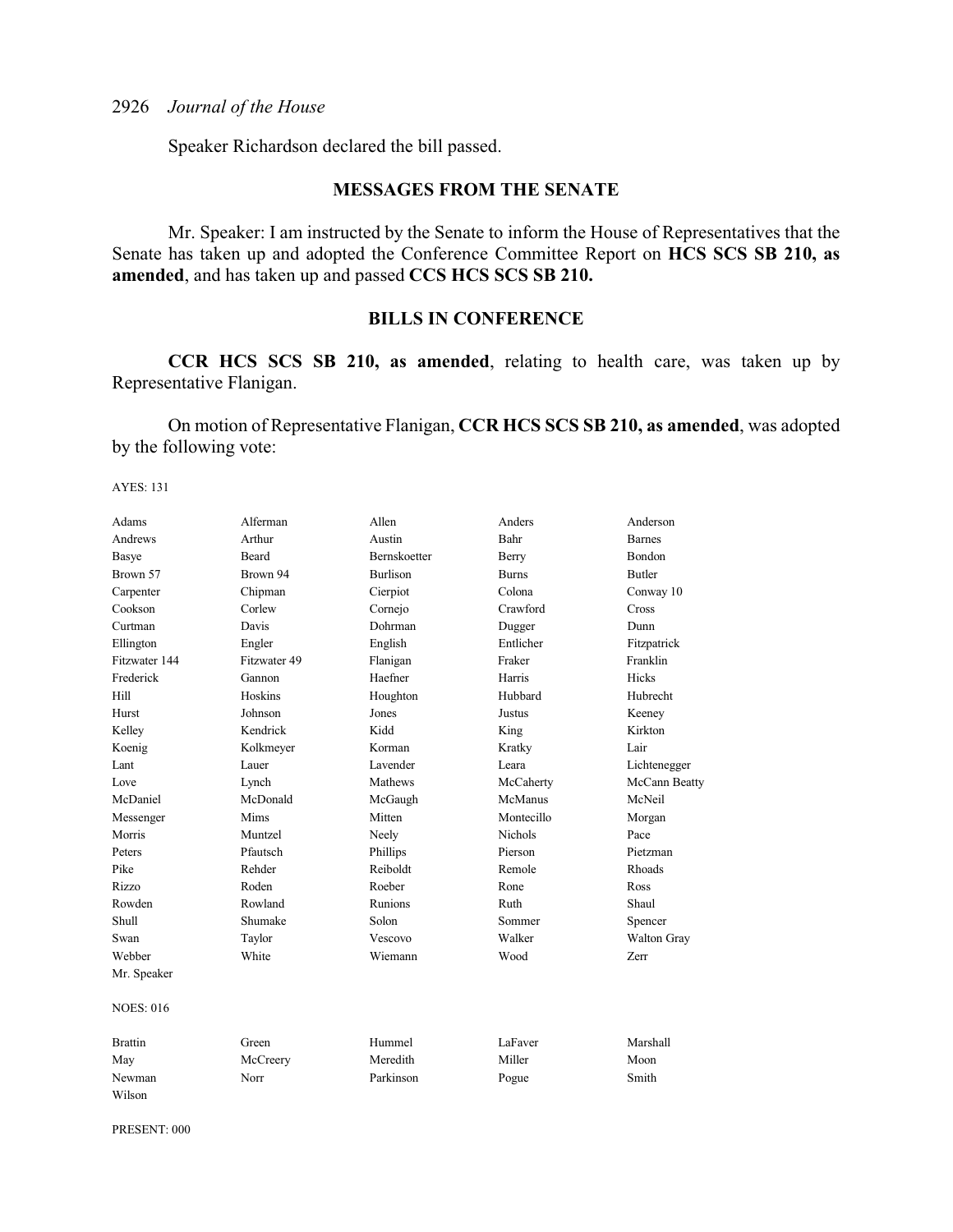#### ABSENT WITH LEAVE: 014

| <b>Black</b> | Conway 104 | Curtis | Dogan  | Eggleston |
|--------------|------------|--------|--------|-----------|
| Gardner      | Gosen      | Haahr  | Hansen | Higdon    |
| Hinson       | Hough      | Otto   | Redmon |           |

VACANCIES: 002

On motion of Representative Flanigan, **CCS HCS SCS SB 210** was truly agreed to and finally passed by the following vote:

AYES: 133

| Adams                         | Alferman     | Allen        | Anders          | Anderson      |
|-------------------------------|--------------|--------------|-----------------|---------------|
| Andrews                       | Arthur       | Austin       | Bahr            | <b>Barnes</b> |
| Basye                         | Beard        | Bernskoetter | Berry           | Bondon        |
| <b>Brattin</b>                | Brown 57     | Brown 94     | <b>Burlison</b> | <b>Burns</b>  |
| <b>Butler</b>                 | Carpenter    | Chipman      | Cierpiot        | Colona        |
| Conway 10                     | Cookson      | Cornejo      | Crawford        | Cross         |
| Curtis                        | Curtman      | Davis        | Dohrman         | Dugger        |
| Dunn                          | Ellington    | English      | Entlicher       | Fitzpatrick   |
| Fitzwater 144                 | Fitzwater 49 | Flanigan     | Fraker          | Franklin      |
| Frederick                     | Gannon       | Haefner      | Harris          | Hicks         |
| Hill                          | Hoskins      | Houghton     | Hubbard         | Hubrecht      |
| Hurst                         | Johnson      | Jones        | Justus          | Keeney        |
| Kelley                        | Kendrick     | Kidd         | King            | Kirkton       |
| Koenig                        | Kolkmeyer    | Korman       | Kratky          | Lair          |
| Lant                          | Lauer        | Lavender     | Leara           | Lichtenegger  |
| Love                          | Lynch        | Mathews      | McCaherty       | McCann Beatty |
| McDaniel                      | McDonald     | McGaugh      | McManus         | McNeil        |
| Messenger                     | Miller       | Mitten       | Montecillo      | Morgan        |
| Morris                        | Muntzel      | Neely        | <b>Nichols</b>  | Pace          |
| Peters                        | Pfautsch     | Phillips     | Pierson         | Pietzman      |
| Pike                          | Redmon       | Rehder       | Reiboldt        | Remole        |
| Rhoads                        | Rizzo        | Roden        | Roeber          | Rone          |
| Ross                          | Rowden       | Rowland      | Runions         | Ruth          |
| Shaul                         | Shull        | Shumake      | Solon           | Sommer        |
| Spencer                       | Swan         | Taylor       | Vescovo         | Walker        |
| Walton Gray                   | Webber       | White        | Wiemann         | Wilson        |
| Wood                          | Zerr         | Mr. Speaker  |                 |               |
| <b>NOES: 013</b>              |              |              |                 |               |
| Green                         | Hummel       | LaFaver      | Marshall        | May           |
| McCreery                      | Meredith     | Moon         | Newman          | Norr          |
| Parkinson                     | Pogue        | Smith        |                 |               |
| PRESENT: 000                  |              |              |                 |               |
| <b>ABSENT WITH LEAVE: 015</b> |              |              |                 |               |
| <b>Black</b>                  | Conway 104   | Corlew       | Dogan           | Eggleston     |
| Engler                        | Gardner      | Gosen        | Haahr           | Hansen        |
| Higdon                        | Hinson       | Hough        | Mims            | Otto          |
|                               |              |              |                 |               |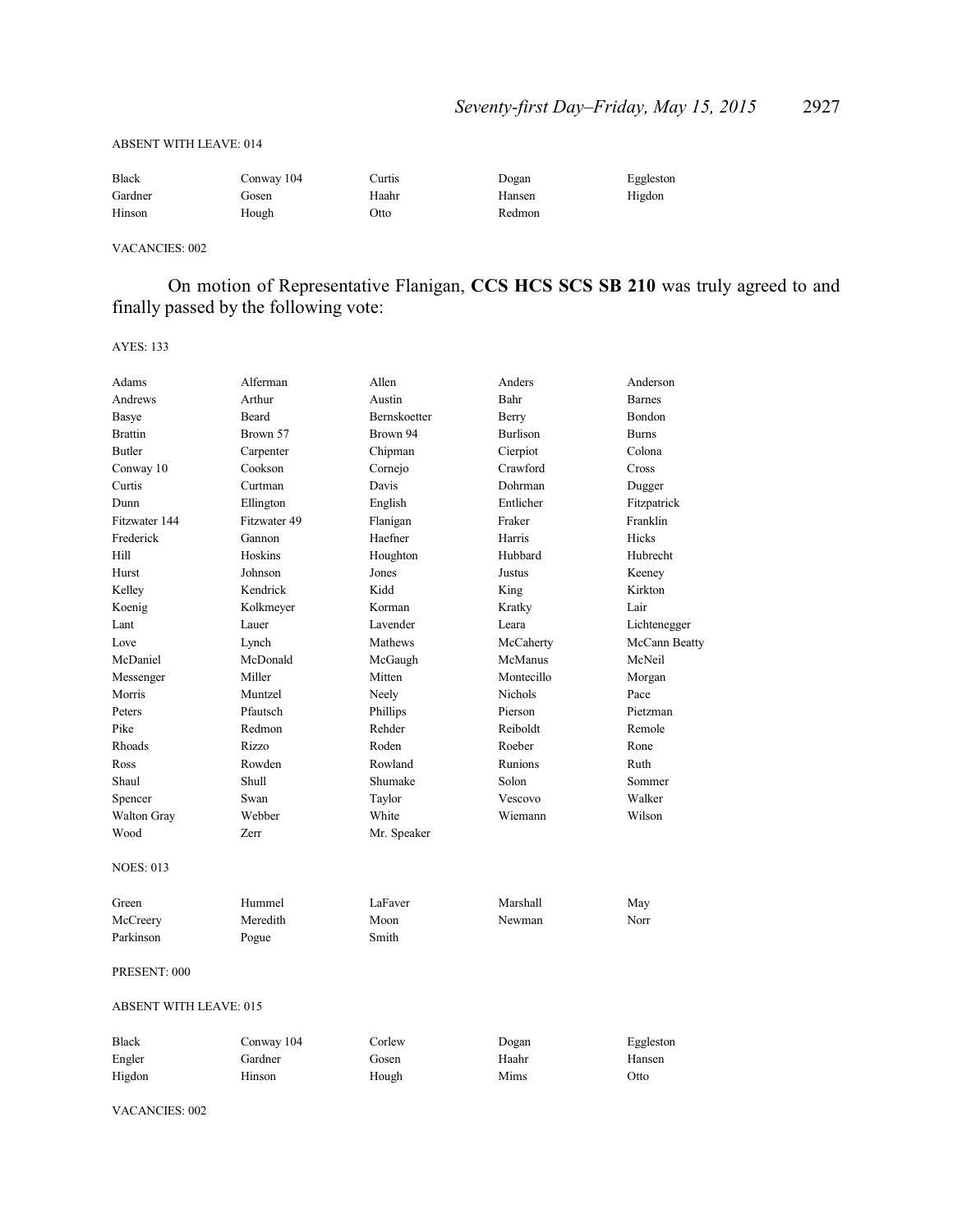Speaker Richardson declared the bill passed.

Representative Bernskoetter assumed the Chair.

### **THIRD READING OF SENATE BILLS**

**SS#3 SCS SB 142**, relating to implementation impact reports, was taken up by Representative Ross.

On motion of Representative Ross, **SS#3 SCS SB 142** was truly agreed to and finally passed by the following vote:

| Alferman         | Allen         | Anderson       | Andrews      | Austin        |
|------------------|---------------|----------------|--------------|---------------|
| Bahr             | <b>Barnes</b> | Basye          | <b>Beard</b> | Bernskoetter  |
| Berry            | <b>Bondon</b> | <b>Brattin</b> | Brown 57     | Brown 94      |
| <b>Burlison</b>  | Chipman       | Cierpiot       | Conway 10    | Cookson       |
| Corlew           | Cornejo       | Crawford       | Cross        | Curtman       |
| Davis            | Dohrman       | Dugger         | English      | Entlicher     |
| Fitzwater 144    | Flanigan      | Fraker         | Franklin     | Frederick     |
| Gannon           | Haefner       | Harris         | Hill         | Hoskins       |
| Houghton         | Hubrecht      | Hummel         | Hurst        | Johnson       |
| Jones            | Justus        | Keeney         | Kelley       | Kidd          |
| King             | Koenig        | Kolkmeyer      | Korman       | Lair          |
| Lant             | Lauer         | Lichtenegger   | Love         | Lynch         |
| Mathews          | McCaherty     | McDaniel       | McGaugh      | Messenger     |
| Miller           | Montecillo    | Moon           | Morris       | Muntzel       |
| Neely            | Parkinson     | Peters         | Pfautsch     | Phillips      |
| Pietzman         | Pike          | Redmon         | Rehder       | Reiboldt      |
| Remole           | <b>Rhoads</b> | Roden          | Roeber       | Rone          |
| Ross             | Rowden        | Rowland        | Ruth         | Shaul         |
| Shull            | Shumake       | Solon          | Sommer       | Spencer       |
| Swan             | Taylor        | Vescovo        | Walker       | Walton Gray   |
| White            | Wiemann       | Wilson         | Wood         | Zerr          |
| <b>NOES: 033</b> |               |                |              |               |
| Adams            | Anders        | Arthur         | <b>Burns</b> | <b>Butler</b> |
| Carpenter        | Colona        | Dunn           | Ellington    | Green         |
| Kendrick         | Kirkton       | Kratky         | Lavender     | May           |
| McCann Beatty    | McCreery      | McDonald       | McManus      | McNeil        |
| Meredith         | Mims          | Mitten         | Morgan       | Newman        |
| <b>Nichols</b>   | Norr          | Pace           | Pierson      | Rizzo         |
| Runions          | Smith         | Webber         |              |               |
| PRESENT: 002     |               |                |              |               |
| Fitzwater 49     | Pogue         |                |              |               |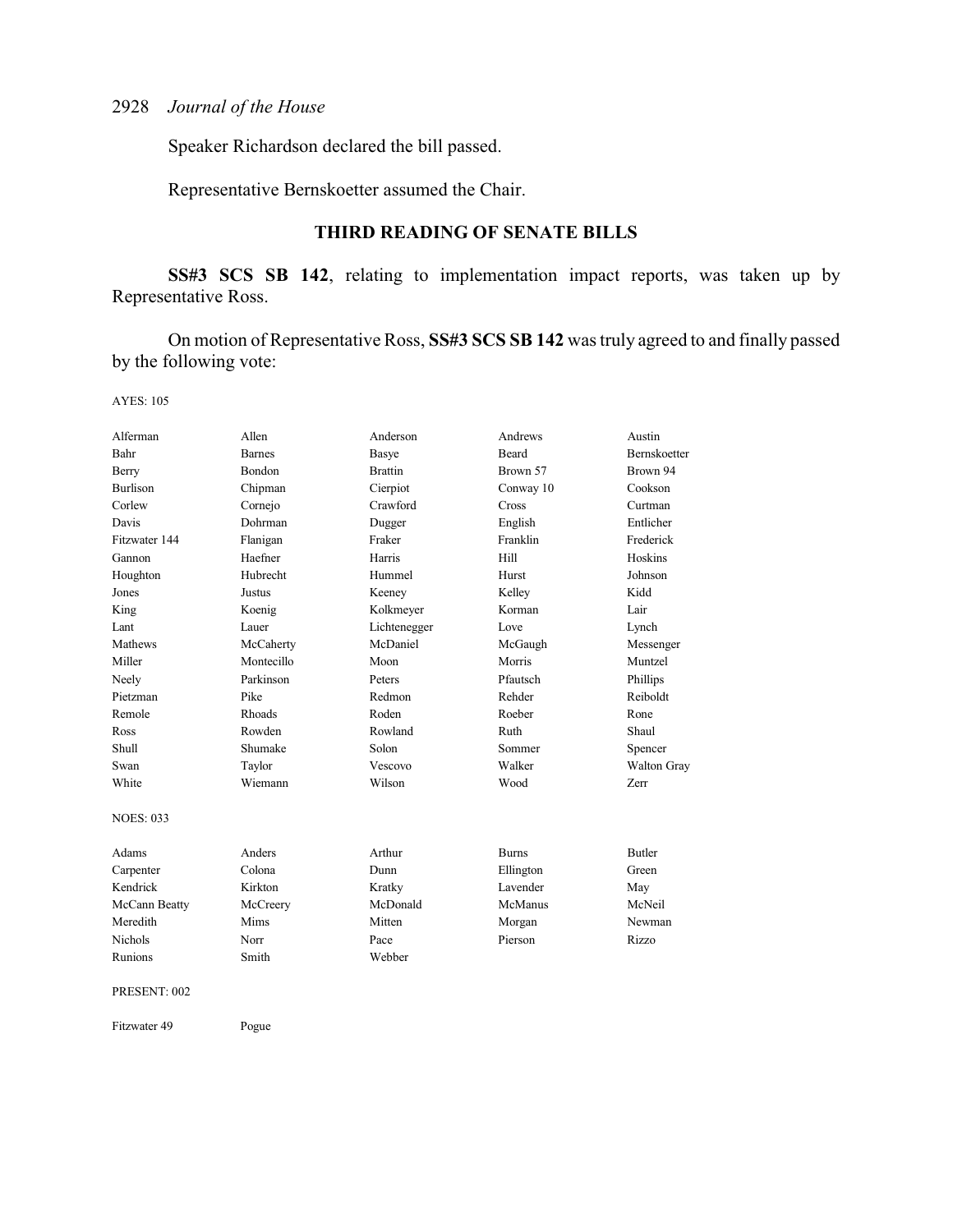#### ABSENT WITH LEAVE: 021

| <b>Black</b> | Conway 104  | Curtis  | Dogan    | Eggleston |
|--------------|-------------|---------|----------|-----------|
| Engler       | Fitzpatrick | Gardner | Gosen    | Haahr     |
| Hansen       | Hicks       | Higdon  | Hinson   | Hough     |
| Hubbard      | LaFaver     | Leara   | Marshall | Otto      |
| Mr. Speaker  |             |         |          |           |

VACANCIES: 002

Representative Bernskoetter declared the bill passed.

**HCS SB 405**, relating to the collection of public funds, was taken up by Representative Andrews.

Representative Andrews moved that **HCS SB 405** be adopted.

Which motion was defeated.

On motion of Representative Andrews, **SB 405** was truly agreed to and finally passed by the following vote:

| Adams            | Alferman      | Allen        | Anders         | Anderson      |
|------------------|---------------|--------------|----------------|---------------|
| Andrews          | Arthur        | Austin       | Bahr           | <b>Barnes</b> |
| Basye            | Beard         | Bernskoetter | Berry          | Bondon        |
| <b>Brattin</b>   | Brown 94      | Burlison     | <b>Burns</b>   | Carpenter     |
| Chipman          | Cierpiot      | Cookson      | Corlew         | Cornejo       |
| Crawford         | Cross         | Curtman      | Davis          | Dohrman       |
| Dugger           | Dunn          | Engler       | English        | Entlicher     |
| Fitzpatrick      | Fitzwater 144 | Flanigan     | Fraker         | Franklin      |
| Frederick        | Gannon        | Green        | Haefner        | Harris        |
| Hicks            | Hill          | Hoskins      | Houghton       | Hubrecht      |
| Hummel           | Hurst         | Johnson      | Jones          | Justus        |
| Keeney           | Kelley        | Kendrick     | King           | Kirkton       |
| Koenig           | Kolkmeyer     | Korman       | Lair           | Lant          |
| Lauer            | Lavender      | Leara        | Lichtenegger   | Love          |
| Lynch            | Marshall      | Mathews      | May            | McCaherty     |
| McCann Beatty    | McCreery      | McDaniel     | McDonald       | McGaugh       |
| McManus          | McNeil        | Meredith     | Messenger      | Miller        |
| Mims             | Montecillo    | Moon         | Morgan         | Morris        |
| Muntzel          | Neely         | Newman       | <b>Nichols</b> | Norr          |
| Pace             | Parkinson     | Peters       | Pfautsch       | Phillips      |
| Pierson          | Pietzman      | Pike         | Rehder         | Reiboldt      |
| Remole           | <b>Rhoads</b> | Rizzo        | Roden          | Roeber        |
| Ross             | Rowden        | Rowland      | Runions        | Ruth          |
| Shaul            | Shull         | Shumake      | Solon          | Sommer        |
| Spencer          | Swan          | Taylor       | Vescovo        | Walker        |
| Walton Gray      | Webber        | White        | Wiemann        | Wilson        |
| Wood             | Zerr          | Mr. Speaker  |                |               |
| <b>NOES: 005</b> |               |              |                |               |
| <b>Butler</b>    | Ellington     | Kratky       | Pogue          | Smith         |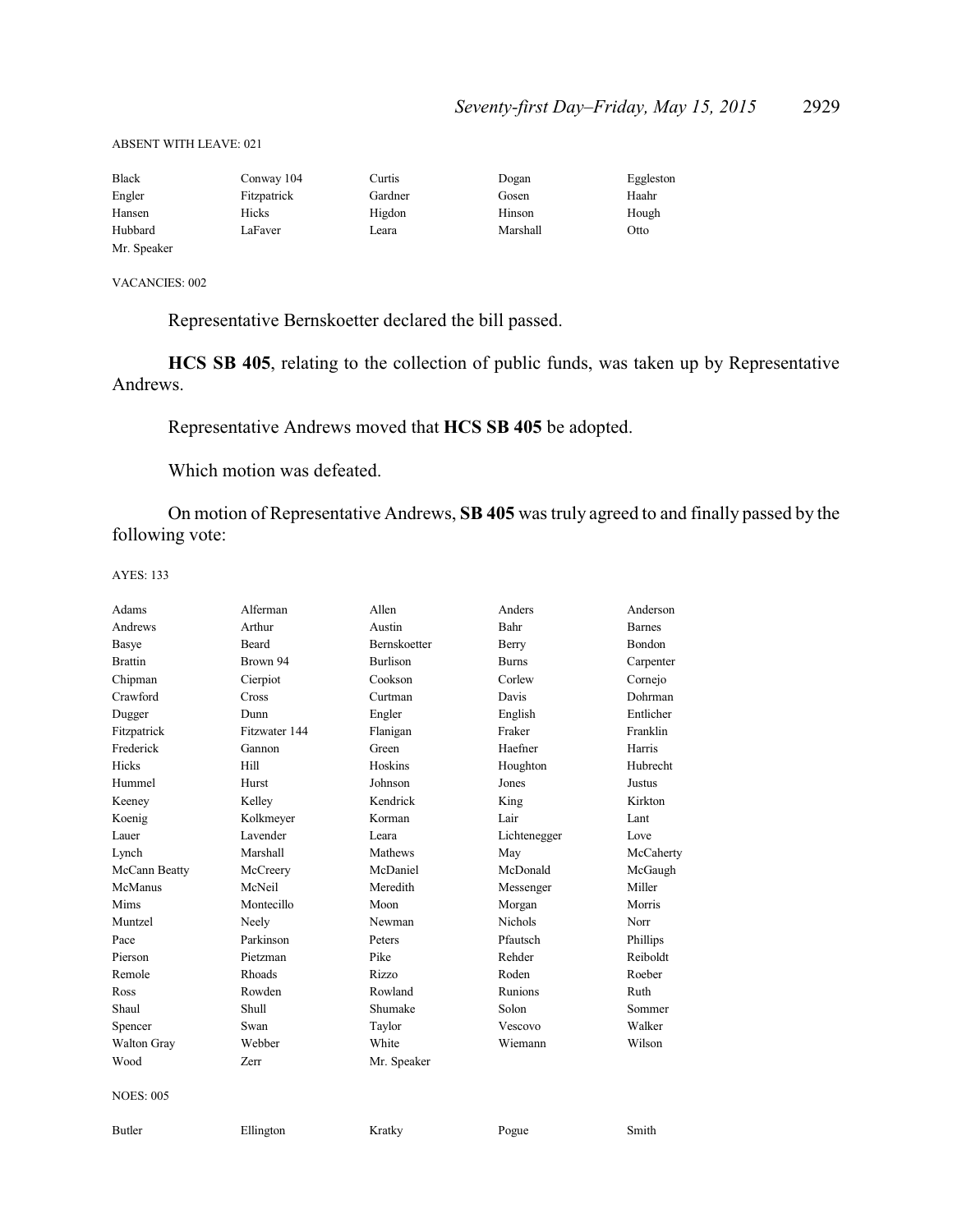#### PRESENT: 001

#### Fitzwater 49

#### ABSENT WITH LEAVE: 022

| <b>Black</b> | Brown 57 | Colona    | Conway 10 | Conway 104 |
|--------------|----------|-----------|-----------|------------|
| Curtis       | Dogan    | Eggleston | Gardner   | Gosen      |
| Haahr        | Hansen   | Higdon    | Hinson    | Hough      |
| Hubbard      | Kidd     | LaFaver   | Mitten    | Otto       |
| Redmon       | Rone     |           |           |            |

VACANCIES: 002

Representative Bernskoetter declared the bill passed.

**HCS SB 463**, relating to taxation, was taken up by Representative Hoskins.

Representative Hoskins moved that **HCS SB 463** be adopted.

Which motion was defeated.

On motion of Representative Hoskins, **SB 463** was truly agreed to and finally passed by the following vote:

| Adams          | Alferman    | Allen         | Anders          | Anderson      |
|----------------|-------------|---------------|-----------------|---------------|
| Andrews        | Arthur      | Austin        | Bahr            | <b>Barnes</b> |
| Basye          | Beard       | Bernskoetter  | Berry           | Bondon        |
| <b>Brattin</b> | Brown 57    | Brown 94      | <b>Burlison</b> | <b>Burns</b>  |
| <b>Butler</b>  | Carpenter   | Chipman       | Cierpiot        | Corlew        |
| Cornejo        | Crawford    | <b>Cross</b>  | Curtman         | Davis         |
| Dohrman        | Dugger      | Dunn          | Ellington       | Engler        |
| Entlicher      | Fitzpatrick | Fitzwater 144 | Fraker          | Franklin      |
| Frederick      | Gannon      | Green         | Haefner         | Harris        |
| Hicks          | Hill        | Hoskins       | Houghton        | Hubrecht      |
| Hummel         | Hurst       | Johnson       | Jones           | Justus        |
| Keeney         | Kelley      | Kendrick      | Kidd            | King          |
| Kirkton        | Koenig      | Kolkmeyer     | Korman          | Kratky        |
| Lair           | Lant        | Lauer         | Lavender        | Lichtenegger  |
| Love           | Lynch       | Mathews       | May             | McCaherty     |
| McCann Beatty  | McCreery    | McDaniel      | McDonald        | McGaugh       |
| McManus        | McNeil      | Messenger     | Miller          | Montecillo    |
| Morgan         | Morris      | Muntzel       | Neely           | Newman        |
| <b>Nichols</b> | Norr        | Pace          | Parkinson       | Peters        |
| Pfautsch       | Phillips    | Pierson       | Pietzman        | Pike          |
| Reiboldt       | Remole      | Rhoads        | Rizzo           | Roden         |
| Roeber         | Rone        | Rowden        | Rowland         | Runions       |
| Ruth           | Shaul       | Shull         | Shumake         | Smith         |
| Solon          | Sommer      | Spencer       | Swan            | Taylor        |
| Vescovo        | Walker      | Webber        | White           | Wiemann       |
| Wood           | Zerr        | Mr. Speaker   |                 |               |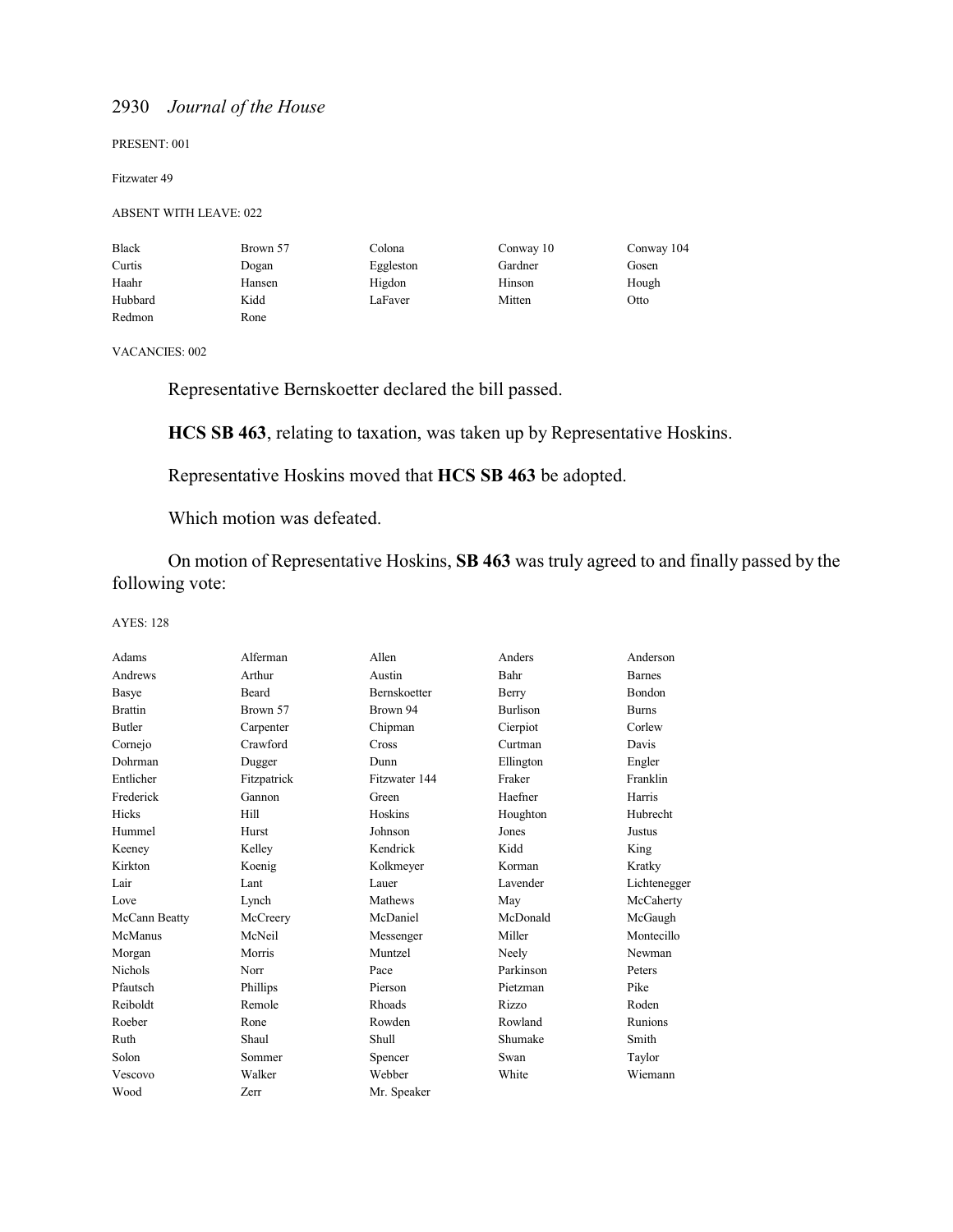NOES: 009

| Colona                        | English   | Fitzwater 49       | Marshall | Mims   |
|-------------------------------|-----------|--------------------|----------|--------|
| Moon                          | Pogue     | <b>Walton Gray</b> | Wilson   |        |
|                               |           |                    |          |        |
| PRESENT: 000                  |           |                    |          |        |
| <b>ABSENT WITH LEAVE: 024</b> |           |                    |          |        |
| <b>Black</b>                  | Conway 10 | Conway 104         | Cookson  | Curtis |
| Dogan                         | Eggleston | Flanigan           | Gardner  | Gosen  |
| Haahr                         | Hansen    | Higdon             | Hinson   | Hough  |
| Hubbard                       | LaFaver   | Leara              | Meredith | Mitten |
| Otto                          | Redmon    | Rehder             | Ross     |        |

VACANCIES: 002

Representative Bernskoetter declared the bill passed.

Speaker Pro Tem Hoskins resumed the Chair.

**SS SB 366**, relating to the Missouri Higher Education Savings Program, was taken up by Representative Alferman.

On motion of Representative Alferman, **SS SB 366** was truly agreed to and finally passed by the following vote:

| Adams          | Alferman        | Allen              | Anders         | Anderson       |
|----------------|-----------------|--------------------|----------------|----------------|
| Andrews        | Arthur          | Austin             | Bahr           | <b>Barnes</b>  |
| Basye          | Beard           | Bondon             | <b>Brattin</b> | Brown 57       |
| Brown 94       | <b>Burlison</b> | <b>Burns</b>       | <b>Butler</b>  | Carpenter      |
| Chipman        | Cierpiot        | Colona             | Cookson        | Corlew         |
| Cornejo        | Crawford        | Curtman            | Davis          | Dohrman        |
| Dugger         | Dunn            | Ellington          | English        | Entlicher      |
| Fitzpatrick    | Fitzwater 144   | Flanigan           | Franklin       | Frederick      |
| Gannon         | Green           | Haefner            | Harris         | <b>Hicks</b>   |
| Hoskins        | Houghton        | Hubrecht           | Hummel         | Hurst          |
| Johnson        | Justus          | Keeney             | Kelley         | Kendrick       |
| Kidd           | King            | Kirkton            | Koenig         | Kolkmeyer      |
| Korman         | Kratky          | Lair               | Lant           | Lauer          |
| Lavender       | Leara           | Lichtenegger       | Love           | Lynch          |
| Marshall       | Mathews         | May                | McCaherty      | McCann Beatty  |
| McCreery       | McDonald        | McGaugh            | McManus        | McNeil         |
| Messenger      | Miller          | Mims               | Montecillo     | Moon           |
| Morgan         | Morris          | Muntzel            | Neely          | Newman         |
| <b>Nichols</b> | Norr            | Pace               | Parkinson      | Peters         |
| Pfautsch       | Phillips        | Pietzman           | Pike           | Rehder         |
| Reiboldt       | Remole          | Rhoads             | Rizzo          | Roden          |
| Roeber         | Rone            | Rowden             | Rowland        | <b>Runions</b> |
| Ruth           | Shaul           | <b>Shull</b>       | Shumake        | Smith          |
| Solon          | Sommer          | Spencer            | Swan           | Taylor         |
| Vescovo        | Walker          | <b>Walton Gray</b> | Webber         | White          |
| Wiemann        | Wilson          | Wood               | Zerr           | Mr. Speaker    |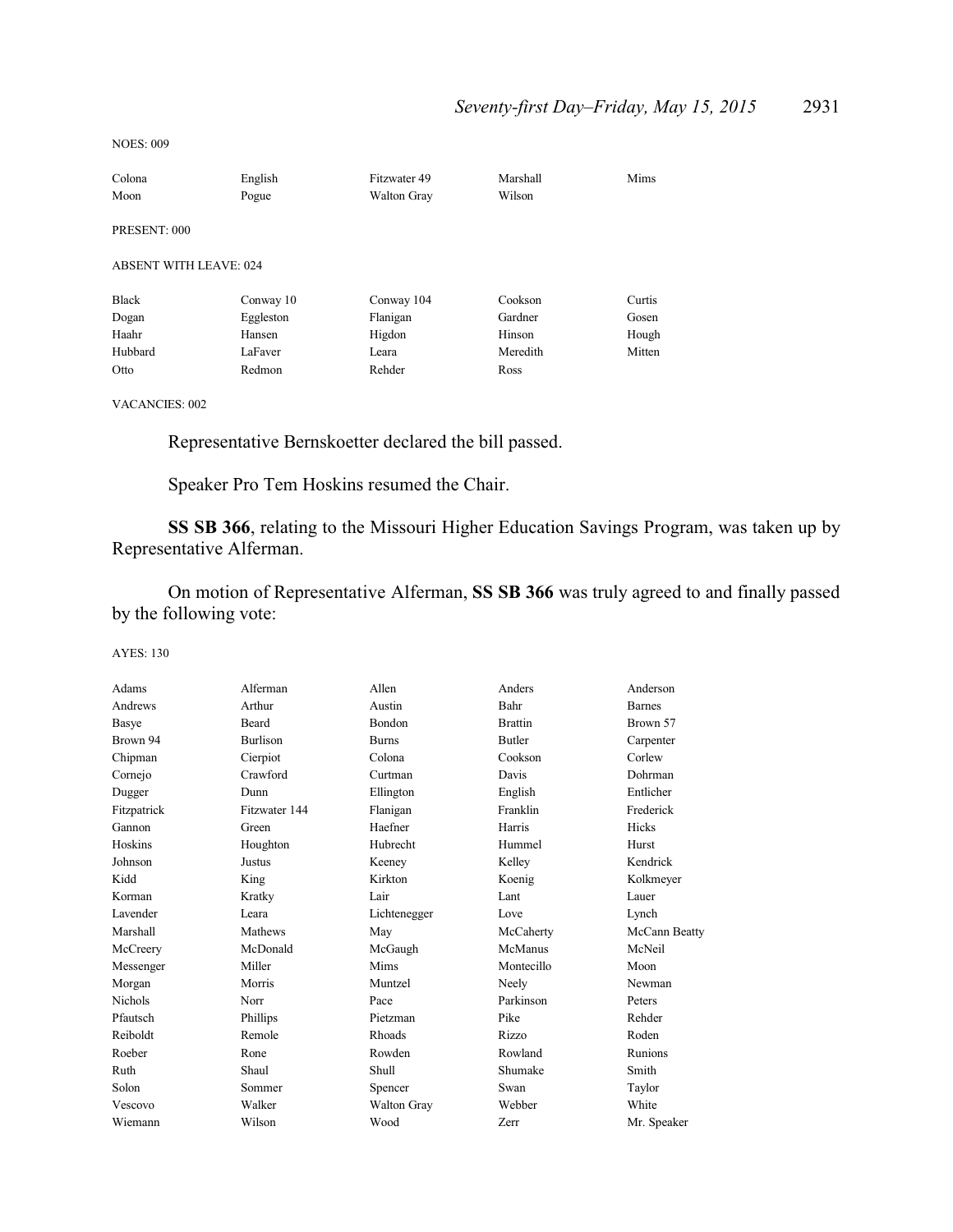NOES: 000

PRESENT: 003

| Fitzwater 49                  | Hill     | Pogue        |           |            |
|-------------------------------|----------|--------------|-----------|------------|
| <b>ABSENT WITH LEAVE: 028</b> |          |              |           |            |
| Bernskoetter                  | Berry    | <b>Black</b> | Conway 10 | Conway 104 |
| Cross                         | Curtis   | Dogan        | Eggleston | Engler     |
| Fraker                        | Gardner  | Gosen        | Haahr     | Hansen     |
| Higdon                        | Hinson   | Hough        | Hubbard   | Jones      |
| LaFaver                       | McDaniel | Meredith     | Mitten    | Otto       |
| Pierson                       | Redmon   | Ross         |           |            |

#### VACANCIES: 002

Speaker Pro Tem Hoskins declared the bill passed.

**HCS SCS SB 539**, relating to political subdivisions, was taken up by Representative Franklin.

Representative Franklin moved that **HCS SCS SB 539** be adopted.

Which motion was defeated.

On motion of Representative Franklin, **SCS SB 539** was truly agreed to and finally passed by the following vote:

| Adams     | Alferman     | Allen         | Anders        | Anderson       |
|-----------|--------------|---------------|---------------|----------------|
| Andrews   | Arthur       | Austin        | Bahr          | <b>Barnes</b>  |
| Basye     | Bernskoetter | Berry         | Bondon        | <b>Brattin</b> |
| Brown 57  | Brown 94     | Burlison      | Carpenter     | Chipman        |
| Cierpiot  | Cookson      | Corlew        | Cornejo       | Crawford       |
| Curtman   | Davis        | Dohrman       | Dunn          | Engler         |
| English   | Entlicher    | Fitzpatrick   | Fitzwater 144 | Flanigan       |
| Franklin  | Frederick    | Gannon        | Haefner       | Harris         |
| Hill      | Hoskins      | Houghton      | Hubrecht      | Hummel         |
| Hurst     | Johnson      | Jones         | Justus        | Keeney         |
| Kelley    | Kendrick     | Kidd          | King          | Kirkton        |
| Koenig    | Korman       | Lair          | Lant          | Lauer          |
| Lavender  | Leara        | Lichtenegger  | Love          | Lynch          |
| Marshall  | Mathews      | McCann Beatty | McCreery      | McDaniel       |
| McGaugh   | McManus      | McNeil        | Meredith      | Messenger      |
| Miller    | Mitten       | Montecillo    | Moon          | Morgan         |
| Morris    | Muntzel      | Newman        | Norr          | Pace           |
| Parkinson | Peters       | Pfautsch      | Phillips      | Pierson        |
| Pike      | Redmon       | Rehder        | Reiboldt      | Remole         |
| Rhoads    | Rizzo        | Roden         | Roeber        | Rone           |
| Ross      | Rowden       | Rowland       | Ruth          | Shaul          |
| Shull     | Shumake      | Solon         | Sommer        | Swan           |
| Taylor    | Vescovo      | Walker        | Webber        | Wiemann        |
| Wood      | Zerr         | Mr. Speaker   |               |                |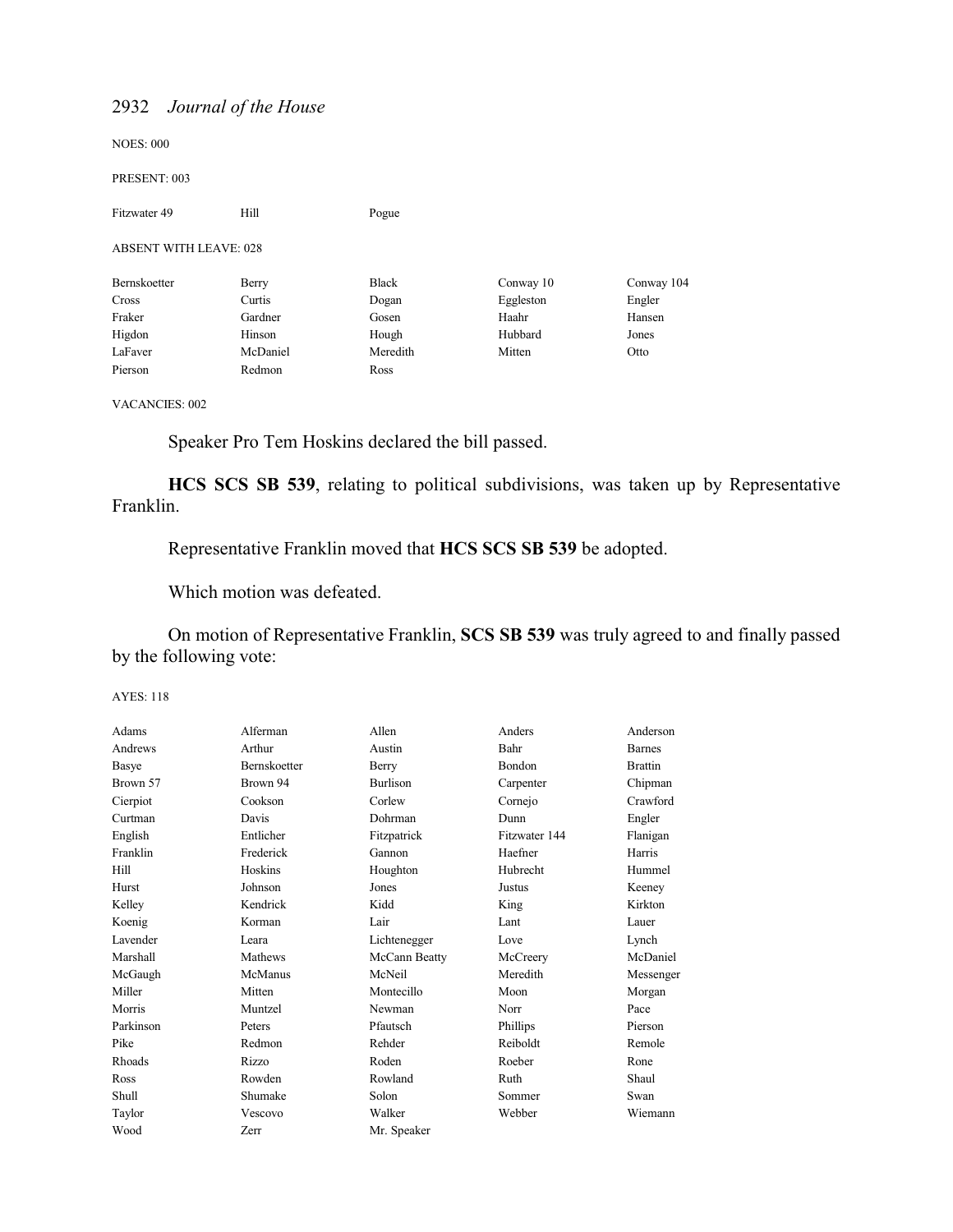NOES: 017

| <b>Burns</b>                  | Butler       | Colona    | Ellington  | Green        |
|-------------------------------|--------------|-----------|------------|--------------|
| Kratky                        | May          | McCaherty | McDonald   | Mims         |
| Nichols                       | Pogue        | Runions   | Smith      | Spencer      |
| <b>Walton Gray</b>            | Wilson       |           |            |              |
| PRESENT: 000                  |              |           |            |              |
| <b>ABSENT WITH LEAVE: 026</b> |              |           |            |              |
| Beard                         | <b>Black</b> | Conway 10 | Conway 104 | Cross        |
| Curtis                        | Dogan        | Dugger    | Eggleston  | Fitzwater 49 |
| Fraker                        | Gardner      | Gosen     | Haahr      | Hansen       |
| Hicks                         | Higdon       | Hinson    | Hough      | Hubbard      |
| Kolkmeyer                     | LaFaver      | Neely     | Otto       | Pietzman     |
| White                         |              |           |            |              |

VACANCIES: 002

Speaker Pro Tem Hoskins declared the bill passed.

**SCS SB 93**, relating to free speech at public institutions of higher education, was taken up by Representative Brattin.

Representative Cierpiot moved the previous question.

Which motion was adopted by the following vote:

| Alferman         | Allen         | Anderson       | Andrews      | Austin              |
|------------------|---------------|----------------|--------------|---------------------|
| Bahr             | <b>Barnes</b> | Basye          | <b>Beard</b> | <b>Bernskoetter</b> |
| Berry            | Bondon        | <b>Brattin</b> | Brown 57     | Brown 94            |
| <b>Burlison</b>  | Chipman       | Cierpiot       | Cookson      | Cornejo             |
| Crawford         | Curtman       | Davis          | Dohrman      | Engler              |
| English          | Entlicher     | Fitzpatrick    | Fitzwater 49 | Flanigan            |
| Fraker           | Frederick     | Gannon         | Haefner      | Hoskins             |
| Houghton         | Hubrecht      | Hurst          | Johnson      | Justus              |
| Keeney           | Kelley        | Kidd           | King         | Koenig              |
| Kolkmeyer        | Korman        | Lant           | Lauer        | Leara               |
| Lichtenegger     | Love          | Lynch          | Marshall     | Mathews             |
| McCaherty        | McDaniel      | McGaugh        | Messenger    | Moon                |
| Morris           | Muntzel       | Neely          | Parkinson    | Pfautsch            |
| Phillips         | Pike          | Pogue          | Rehder       | Reiboldt            |
| Remole           | Rhoads        | Roeber         | Rone         | Ross                |
| Rowden           | Rowland       | Ruth           | Shull        | Shumake             |
| Solon            | Sommer        | Spencer        | Swan         | Taylor              |
| Vescovo          | Walker        | White          | Wiemann      | Wilson              |
| Wood             | Zerr          |                |              |                     |
| <b>NOES: 034</b> |               |                |              |                     |
| Adams            | Anders        | Arthur         | <b>Burns</b> | <b>Butler</b>       |
| Carpenter        | Colona        | Ellington      | Green        | Harris              |
| Hummel           | Kendrick      | Kirkton        | Kratky       | Lavender            |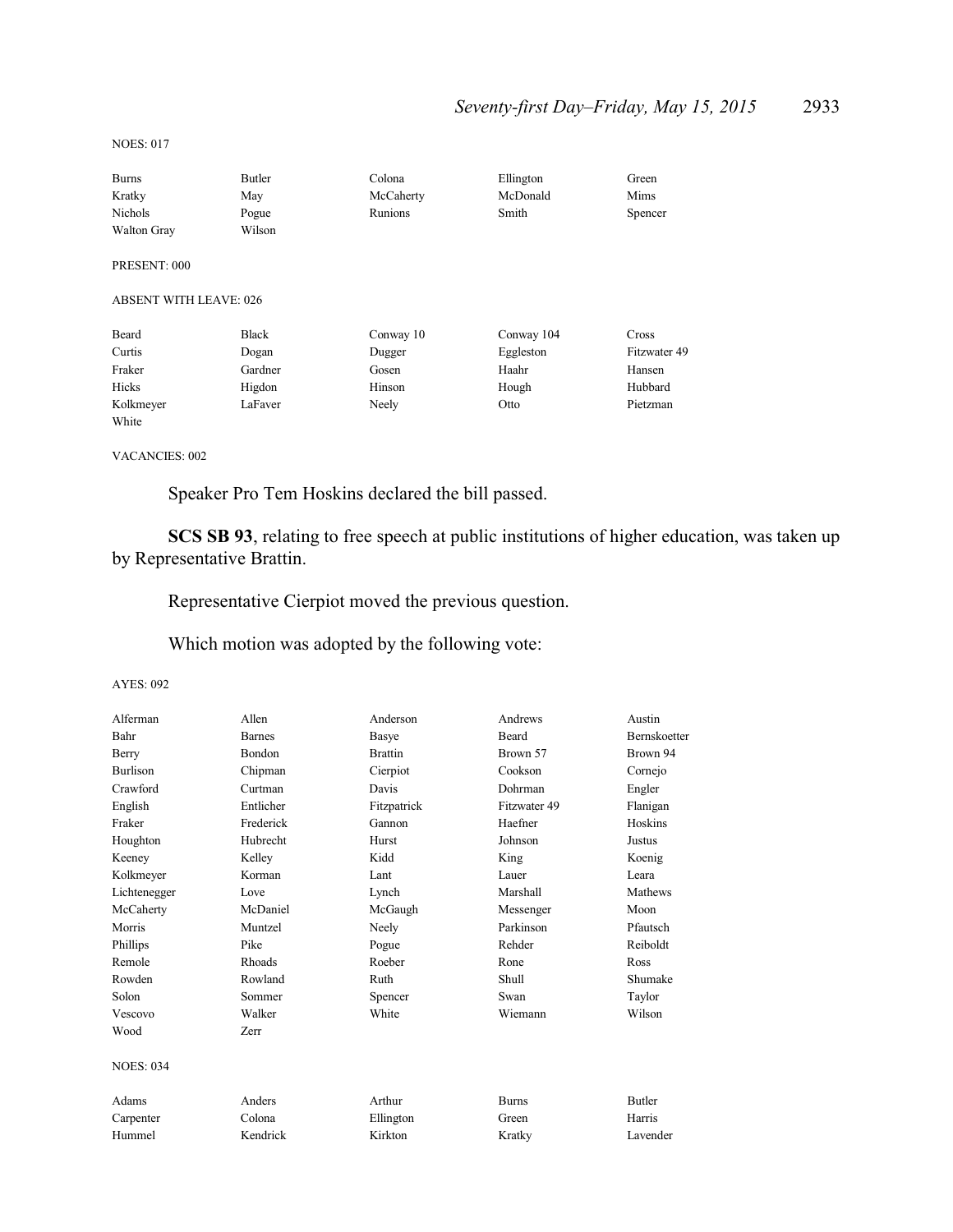| May            | McCann Beatty | McCreery   | McNeil | Meredith |
|----------------|---------------|------------|--------|----------|
| Mims           | Mitten        | Montecillo | Morgan | Newman   |
| <b>Nichols</b> | Norr          | Pace       | Peters | Pierson  |
| Rizzo          | Runions       | Smith      | Webber |          |
| PRESENT: 000   |               |            |        |          |

#### ABSENT WITH LEAVE: 035

| Black         | Conway 10      | Conway 104 | Corlew             | Cross       |
|---------------|----------------|------------|--------------------|-------------|
| Curtis        | Dogan          | Dugger     | Dunn               | Eggleston   |
| Fitzwater 144 | Franklin       | Gardner    | Gosen              | Haahr       |
| Hansen        | Hicks          | Higdon     | Hill               | Hinson      |
| Hough         | Hubbard        | Jones      | LaFaver            | Lair        |
| McDonald      | <b>McManus</b> | Miller     | Otto               | Pietzman    |
| Redmon        | Roden          | Shaul      | <b>Walton Gray</b> | Mr. Speaker |

#### VACANCIES: 002

On motion of Representative Brattin, **SCS SB 93** was truly agreed to and finally passed by the following vote:

| Alferman            | Allen           | Anderson      | Andrews        | Arthur         |
|---------------------|-----------------|---------------|----------------|----------------|
| Austin              | Bahr            | <b>Barnes</b> | Basye          | Beard          |
| <b>Bernskoetter</b> | Berry           | Bondon        | <b>Brattin</b> | Brown 57       |
| Brown 94            | <b>Burlison</b> | Carpenter     | Chipman        | Cierpiot       |
| Colona              | Corlew          | Cornejo       | Crawford       | Curtman        |
| Davis               | Dohrman         | Engler        | English        | Entlicher      |
| Fitzpatrick         | Fitzwater 144   | Fitzwater 49  | Flanigan       | Fraker         |
| Frederick           | Gannon          | Harris        | Hicks          | Higdon         |
| Hill                | Hoskins         | Houghton      | Hubrecht       | Hurst          |
| Johnson             | Jones           | <b>Justus</b> | Keeney         | Kelley         |
| Kendrick            | Kidd            | King          | Koenig         | Kolkmeyer      |
| Korman              | Lair            | Lant          | Lauer          | Leara          |
| Love                | Lynch           | Marshall      | Mathews        | McCaherty      |
| McCreery            | McDaniel        | McGaugh       | McManus        | Miller         |
| Moon                | Muntzel         | Neely         | Parkinson      | Peters         |
| Pfautsch            | Phillips        | Pietzman      | Pike           | Pogue          |
| Rehder              | Reiboldt        | Remole        | Rhoads         | Roden          |
| Roeber              | Rone            | Ross          | Rowden         | Rowland        |
| Ruth                | Shaul           | Shull         | Shumake        | Solon          |
| Sommer              | Spencer         | Taylor        | Vescovo        | Walker         |
| Webber              | White           | Wiemann       | Wilson         | Wood           |
| Zerr                | Mr. Speaker     |               |                |                |
| <b>NOES: 032</b>    |                 |               |                |                |
| Adams               | Anders          | <b>Burns</b>  | <b>Butler</b>  | Cookson        |
| Dunn                | Ellington       | Green         | Hummel         | Kirkton        |
| Kratky              | Lavender        | Lichtenegger  | May            | McCann Beatty  |
| McNeil              | Meredith        | Messenger     | Mims           | Mitten         |
| Montecillo          | Morgan          | Morris        | Newman         | <b>Nichols</b> |
| Norr                | Pace            | Pierson       | Rizzo          | Runions        |
| Smith               | Swan            |               |                |                |
|                     |                 |               |                |                |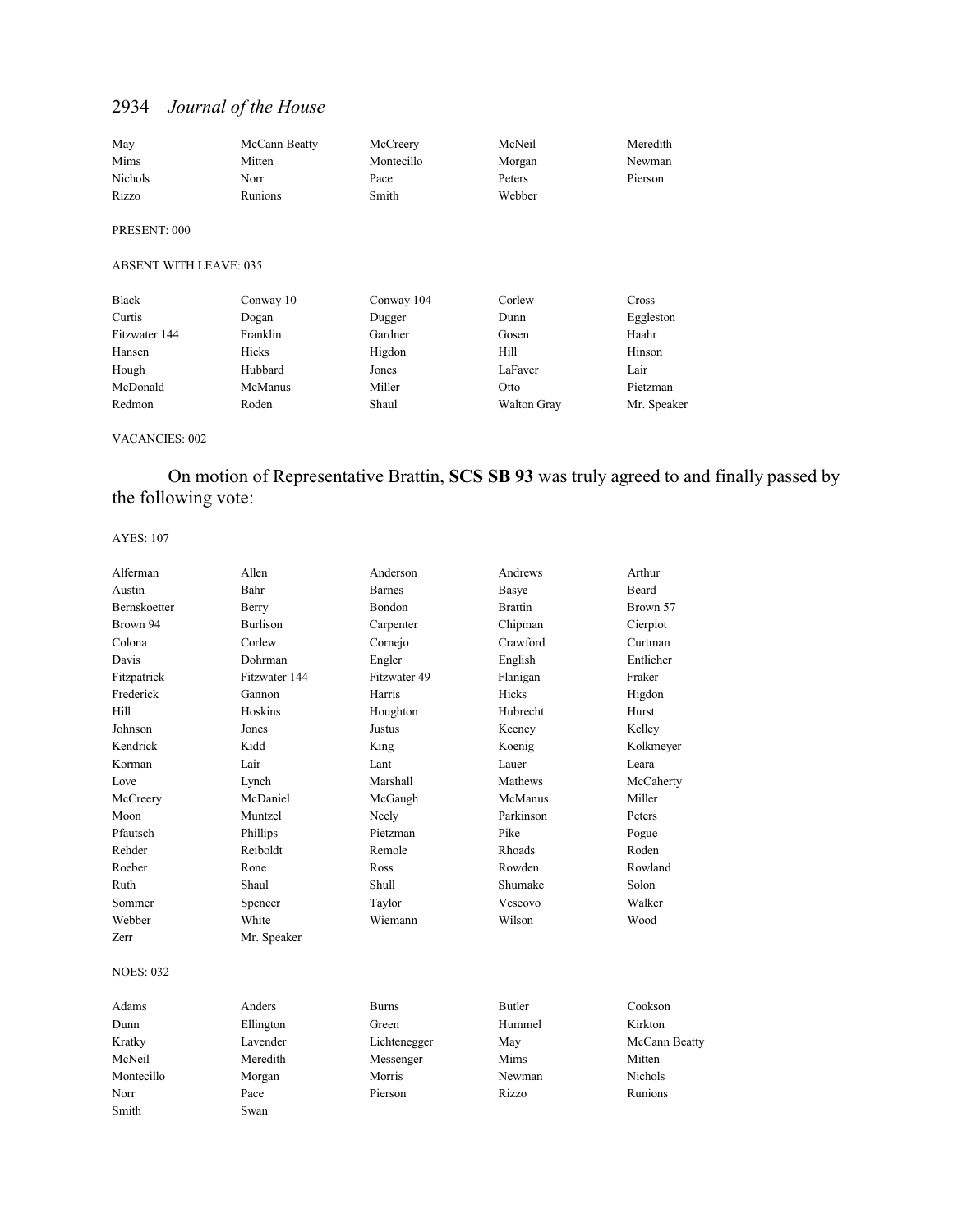#### PRESENT: 000

#### ABSENT WITH LEAVE: 022

| <b>Black</b> | Conway 10          | Conway 104 | Cross    | Curtis  |
|--------------|--------------------|------------|----------|---------|
| Dogan        | Dugger             | Eggleston  | Franklin | Gardner |
| Gosen        | Haahr              | Haefner    | Hansen   | Hinson  |
| Hough        | Hubbard            | LaFaver    | McDonald | Otto    |
| Redmon       | <b>Walton Gray</b> |            |          |         |

VACANCIES: 002

Speaker Pro Tem Hoskins declared the bill passed.

**HCS SCS SB 107**, relating to professions regulated under the Division of Professional Registration, was taken up by Representative Burlison.

Representative Burlison moved that **HCS SCS SB 107** be adopted.

Which motion was defeated.

On motion of Representative Burlison, **SCS SB 107** was truly agreed to and finally passed by the following vote:

| Adams          | Alferman      | Allen               | Anders          | Anderson      |
|----------------|---------------|---------------------|-----------------|---------------|
| Andrews        | Arthur        | Austin              | Bahr            | <b>Barnes</b> |
| Basye          | Beard         | <b>Bernskoetter</b> | Berry           | <b>Bondon</b> |
| <b>Brattin</b> | Brown 57      | Brown 94            | <b>Burlison</b> | <b>Burns</b>  |
| Carpenter      | Chipman       | Cierpiot            | Cookson         | Corlew        |
| Cornejo        | Crawford      | Cross               | Curtman         | Davis         |
| Dohrman        | Dunn          | Engler              | English         | Entlicher     |
| Fitzpatrick    | Fitzwater 144 | Fitzwater 49        | Flanigan        | Fraker        |
| Franklin       | Frederick     | Gannon              | Green           | Haefner       |
| Harris         | Hicks         | Higdon              | Hill            | Hoskins       |
| Houghton       | Hubrecht      | Hummel              | Hurst           | Johnson       |
| Justus         | Keeney        | Kendrick            | Kidd            | King          |
| Kirkton        | Koenig        | Kolkmeyer           | Korman          | Kratky        |
| Lair           | Lant          | Lauer               | Lavender        | Leara         |
| Lichtenegger   | Love          | Lynch               | Marshall        | Mathews       |
| May            | McCaherty     | McCann Beatty       | McCreery        | McDaniel      |
| McGaugh        | McManus       | McNeil              | Meredith        | Messenger     |
| Miller         | Mitten        | Montecillo          | Moon            | Morgan        |
| Muntzel        | Neely         | Newman              | <b>Nichols</b>  | Norr          |
| Pace           | Parkinson     | Peters              | Pfautsch        | Phillips      |
| Pierson        | Pietzman      | Pike                | Rehder          | Reiboldt      |
| Remole         | Rhoads        | Rizzo               | Roden           | Roeber        |
| Rone           | Ross          | Rowden              | Rowland         | Ruth          |
| Shaul          | <b>Shull</b>  | Shumake             | Solon           | Sommer        |
| Spencer        | Swan          | Taylor              | Vescovo         | Walker        |
| Webber         | White         | Wiemann             | Wilson          | Wood          |
| Zerr           |               |                     |                 |               |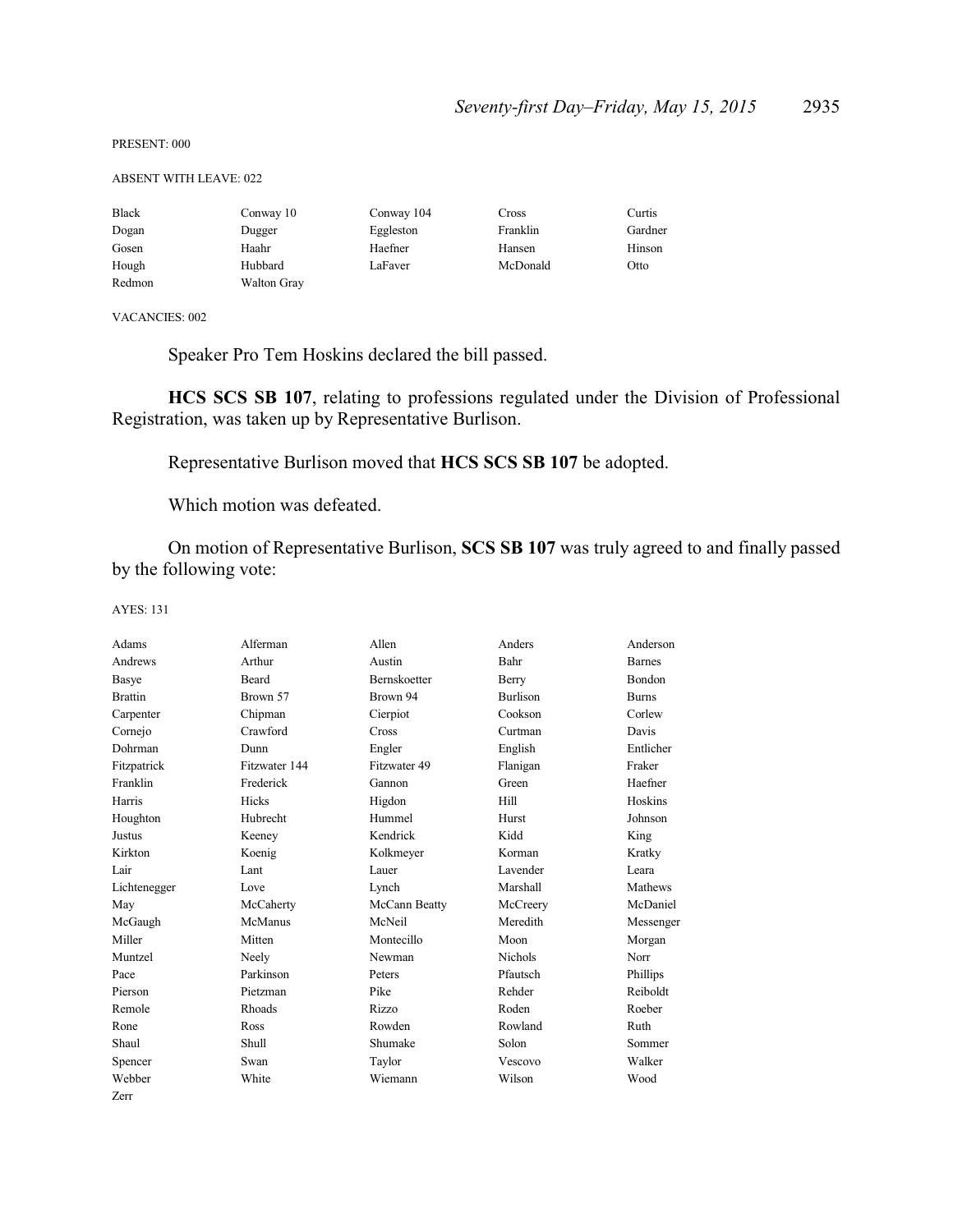NOES: 007

| Butler                        | Colona             | Mims        | Morris   | Pogue   |
|-------------------------------|--------------------|-------------|----------|---------|
| Runions                       | Smith              |             |          |         |
| PRESENT: 000                  |                    |             |          |         |
| <b>ABSENT WITH LEAVE: 023</b> |                    |             |          |         |
| <b>Black</b>                  | Conway 10          | Conway 104  | Curtis   | Dogan   |
| Dugger                        | Eggleston          | Ellington   | Gardner  | Gosen   |
| Haahr                         | Hansen             | Hinson      | Hough    | Hubbard |
| Jones                         | Kelley             | LaFaver     | McDonald | Otto    |
| Redmon                        | <b>Walton Gray</b> | Mr. Speaker |          |         |

### VACANCIES: 002

Speaker Pro Tem Hoskins declared the bill passed.

**HCS SCS SB 340**, relating to judicial proceedings, was taken up by Representative McGaugh.

Representative McGaugh moved that **HCS SCS SB 340** be adopted.

Which motion was defeated.

On motion of Representative McGaugh, **SCS SB 340** was truly agreed to and finally passed by the following vote:

| Adams          | Alferman     | Allen               | Anders          | Anderson      |
|----------------|--------------|---------------------|-----------------|---------------|
| Andrews        | Arthur       | Austin              | Bahr            | <b>Barnes</b> |
| Basye          | Beard        | <b>Bernskoetter</b> | Berry           | Bondon        |
| <b>Brattin</b> | Brown 57     | Brown 94            | <b>Burlison</b> | <b>Burns</b>  |
| Butler         | Carpenter    | Chipman             | Cierpiot        | Colona        |
| Corlew         | Cornejo      | Crawford            | <b>Cross</b>    | Curtman       |
| Davis          | Dohrman      | Dunn                | Ellington       | English       |
| Entlicher      | Fitzpatrick  | Fitzwater 144       | Fitzwater 49    | Fraker        |
| Franklin       | Frederick    | Gannon              | Green           | Haefner       |
| Harris         | Hicks        | Higdon              | Hill            | Hoskins       |
| Houghton       | Hubrecht     | Hummel              | Hurst           | Johnson       |
| Jones          | Justus       | Kelley              | Kendrick        | Kidd          |
| King           | Kirkton      | Koenig              | Kolkmeyer       | Korman        |
| Kratky         | Lair         | Lant                | Lauer           | Lavender      |
| Leara          | Lichtenegger | Love                | Lynch           | Marshall      |
| Mathews        | May          | McCaherty           | McCann Beatty   | McCreery      |
| McDaniel       | McGaugh      | McManus             | Meredith        | Messenger     |
| Miller         | Mims         | Mitten              | Moon            | Morgan        |
| Muntzel        | Neely        | Newman              | <b>Nichols</b>  | Pace          |
| Peters         | Pfautsch     | Phillips            | Pierson         | Pietzman      |
| Pike           | Pogue        | Rehder              | Reiboldt        | Remole        |
| <b>Rhoads</b>  | Rizzo        | Roden               | Roeber          | Rone          |
| Ross           | Rowden       | Rowland             | Runions         | Ruth          |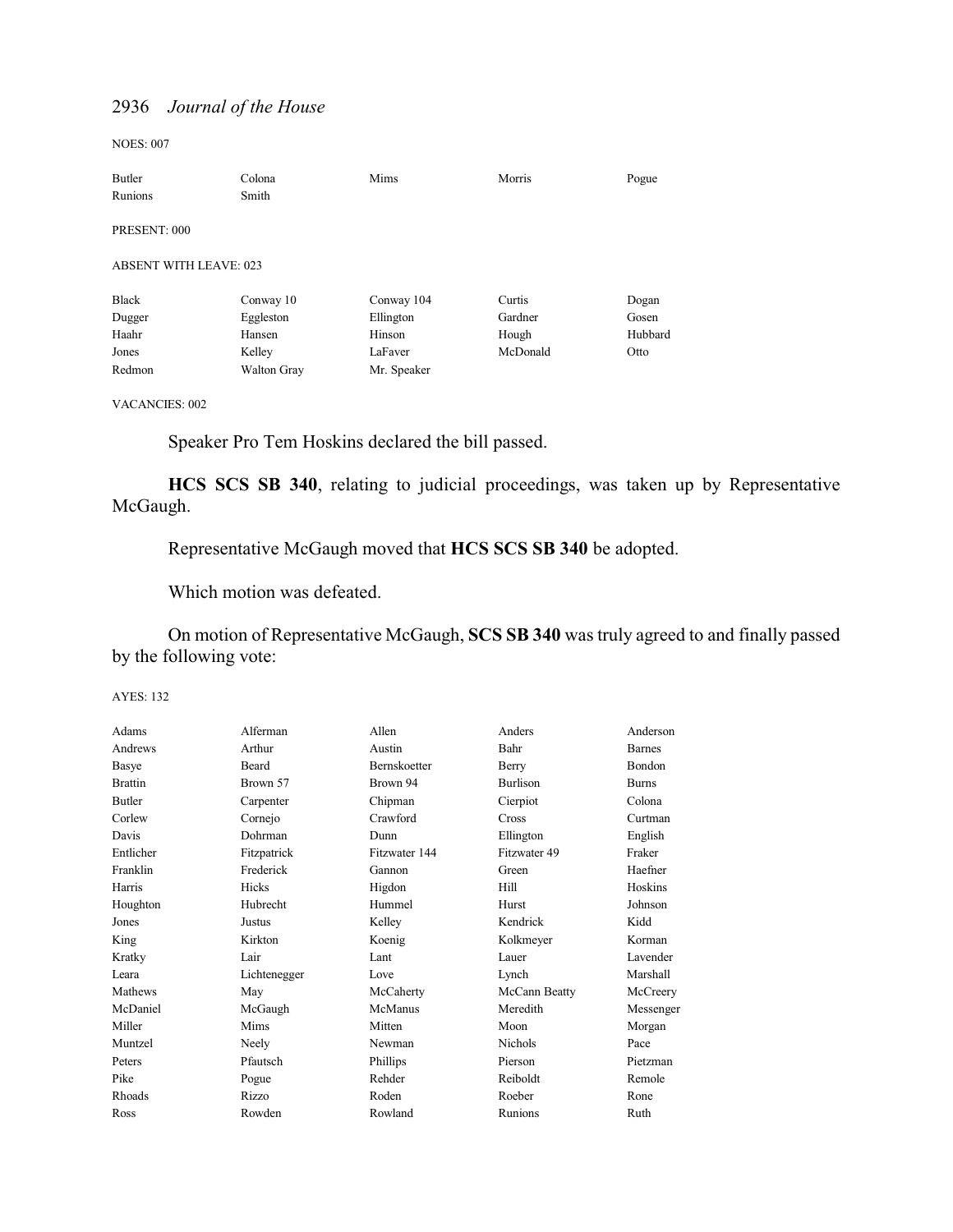# *Seventy-first Day–Friday, May 15, 2015* 2937

| Shaul<br>Spencer<br>Webber<br>Zerr | Shull<br>Swan<br>White<br>Mr. Speaker | Shumake<br>Taylor<br>Wiemann | Solon<br>Vescovo<br>Wilson | Sommer<br>Walker<br>Wood |
|------------------------------------|---------------------------------------|------------------------------|----------------------------|--------------------------|
| <b>NOES: 003</b>                   |                                       |                              |                            |                          |
| McNeil                             | Norr                                  | Smith                        |                            |                          |
| PRESENT: 000                       |                                       |                              |                            |                          |
| <b>ABSENT WITH LEAVE: 026</b>      |                                       |                              |                            |                          |
| <b>Black</b>                       | Conway 10                             | Conway 104                   | Cookson                    | Curtis                   |
| Dogan                              | Dugger                                | Eggleston                    | Engler                     | Flanigan                 |
| Gardner                            | Gosen                                 | Haahr                        | Hansen                     | Hinson                   |
| Hough                              | Hubbard                               | Keeney                       | LaFaver                    | McDonald                 |
| Montecillo                         | Morris                                | Otto                         | Parkinson                  | Redmon                   |
| Walton Gray                        |                                       |                              |                            |                          |

VACANCIES: 002

Speaker Pro Tem Hoskins declared the bill passed.

Speaker Richardson resumed the Chair.

**HCS SB 497**, relating to special purpose districts, was taken up by Representative Korman.

Representative Korman moved that **HCS SB 497** be adopted.

Which motion was defeated.

On motion of Representative Korman, **SB 497** was truly agreed to and finally passed by the following vote:

| Adams          | Alferman     | Allen               | Anders    | Anderson      |
|----------------|--------------|---------------------|-----------|---------------|
| Andrews        | Arthur       | Austin              | Bahr      | <b>Barnes</b> |
| Basye          | Beard        | <b>Bernskoetter</b> | Berry     | Bondon        |
| <b>Brattin</b> | Brown 57     | Brown 94            | Burlison  | <b>Burns</b>  |
| Carpenter      | Chipman      | Colona              | Cookson   | Corlew        |
| Cornejo        | Crawford     | Cross               | Curtman   | Davis         |
| Dohrman        | Dunn         | English             | Entlicher | Fitzpatrick   |
| Fitzwater 144  | Fitzwater 49 | Fraker              | Frederick | Gannon        |
| Haefner        | Harris       | Hicks               | Higdon    | Hill          |
| Hoskins        | Houghton     | Hubrecht            | Hummel    | Johnson       |
| Jones          | Justus       | Kelley              | Kendrick  | Kidd          |
| King           | Koenig       | Kolkmeyer           | Korman    | Lair          |
| Lant           | Lauer        | Lavender            | Leara     | Lichtenegger  |
| Love           | Lynch        | Mathews             | May       | McCaherty     |
| McDaniel       | McGaugh      | McManus             | McNeil    | Meredith      |
| Messenger      | Miller       | Mims                | Mitten    | Morgan        |
| Muntzel        | Neely        | <b>Nichols</b>      | Norr      | Pace          |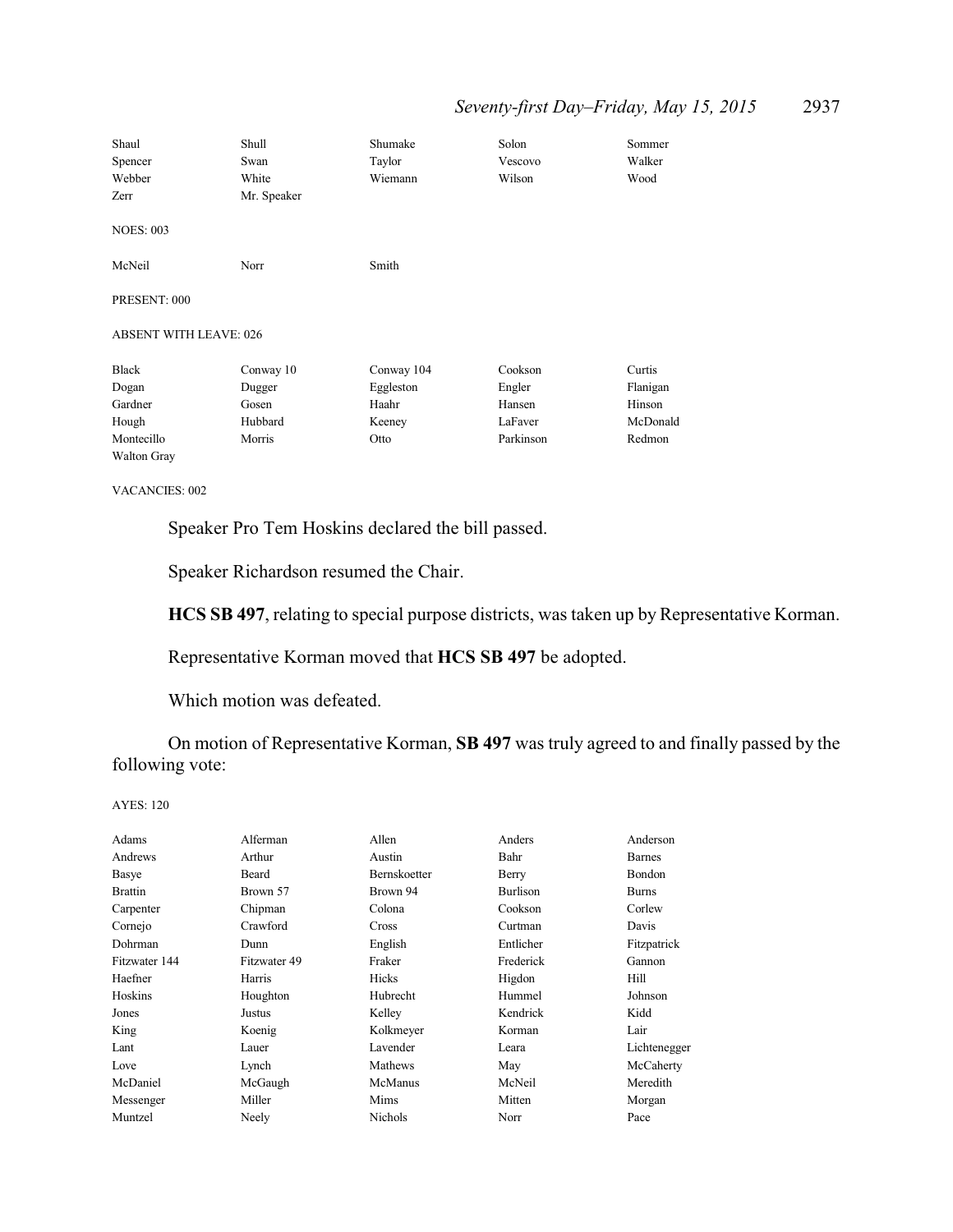| Peters                        | Pfautsch  | Phillips  | Pierson    | Pietzman           |
|-------------------------------|-----------|-----------|------------|--------------------|
| Pike                          | Rehder    | Reiboldt  | Remole     | Rhoads             |
| Rizzo                         | Roden     | Roeber    | Rone       | Ross               |
| Rowden                        | Rowland   | Runions   | Ruth       | Shaul              |
| Shull                         | Shumake   | Smith     | Solon      | Sommer             |
| Spencer                       | Swan      | Taylor    | Vescovo    | Walker             |
| White                         | Wiemann   | Wood      | Zerr       | Mr. Speaker        |
| <b>NOES: 010</b>              |           |           |            |                    |
| Butler                        | Ellington | Green     | Hurst      | Kirkton            |
| Kratky                        | Marshall  | Moon      | Pogue      | Wilson             |
| PRESENT: 000                  |           |           |            |                    |
| <b>ABSENT WITH LEAVE: 031</b> |           |           |            |                    |
| <b>Black</b>                  | Cierpiot  | Conway 10 | Conway 104 | Curtis             |
| Dogan                         | Dugger    | Eggleston | Engler     | Flanigan           |
| Franklin                      | Gardner   | Gosen     | Haahr      | Hansen             |
| Hinson                        | Hough     | Hubbard   | Keeney     | LaFaver            |
| McCann Beatty                 | McCreery  | McDonald  | Montecillo | Morris             |
| Newman                        | Otto      | Parkinson | Redmon     | <b>Walton Gray</b> |

VACANCIES: 002

Webber

Speaker Richardson declared the bill passed.

## **BILLS IN CONFERENCE**

**CCR SCS HB 615**, relating to workers' compensation, was taken up by Representative Dohrman.

### Representative Dohrman moved that **CCR SCS HB 615** be adopted.

Which motion was defeated by the following vote:

| Adams         | Alferman      | Anders              | Arthur    | Bahr           |
|---------------|---------------|---------------------|-----------|----------------|
| <b>Barnes</b> | Basye         | <b>Bernskoetter</b> | Berry     | <b>Brattin</b> |
| Brown 94      | <b>Burns</b>  | Butler              | Carpenter | Chipman        |
| Colona        | Corlew        | Curtis              | Dunn      | Ellington      |
| English       | Frederick     | Green               | Haefner   | Harris         |
| Hicks         | Higdon        | Hill                | Hubrecht  | Hurst          |
| Jones         | Kelley        | Kendrick            | Kidd      | King           |
| Kirkton       | Kratky        | Lauer               | Lavender  | Love           |
| McCaherty     | McCann Beatty | McCreery            | McGaugh   | McManus        |
| McNeil        | Meredith      | Messenger           | Mims      | Mitten         |
| Moon          | Morgan        | Morris              | Neely     | Newman         |
| Norr          | Pace          | Peters              | Pierson   | Pogue          |
| Rhoads        | Rizzo         | Rowland             | Runions   | Shumake        |
| Smith         | Solon         | Sommer              | Taylor    | Webber         |
| White         | Zerr          |                     |           |                |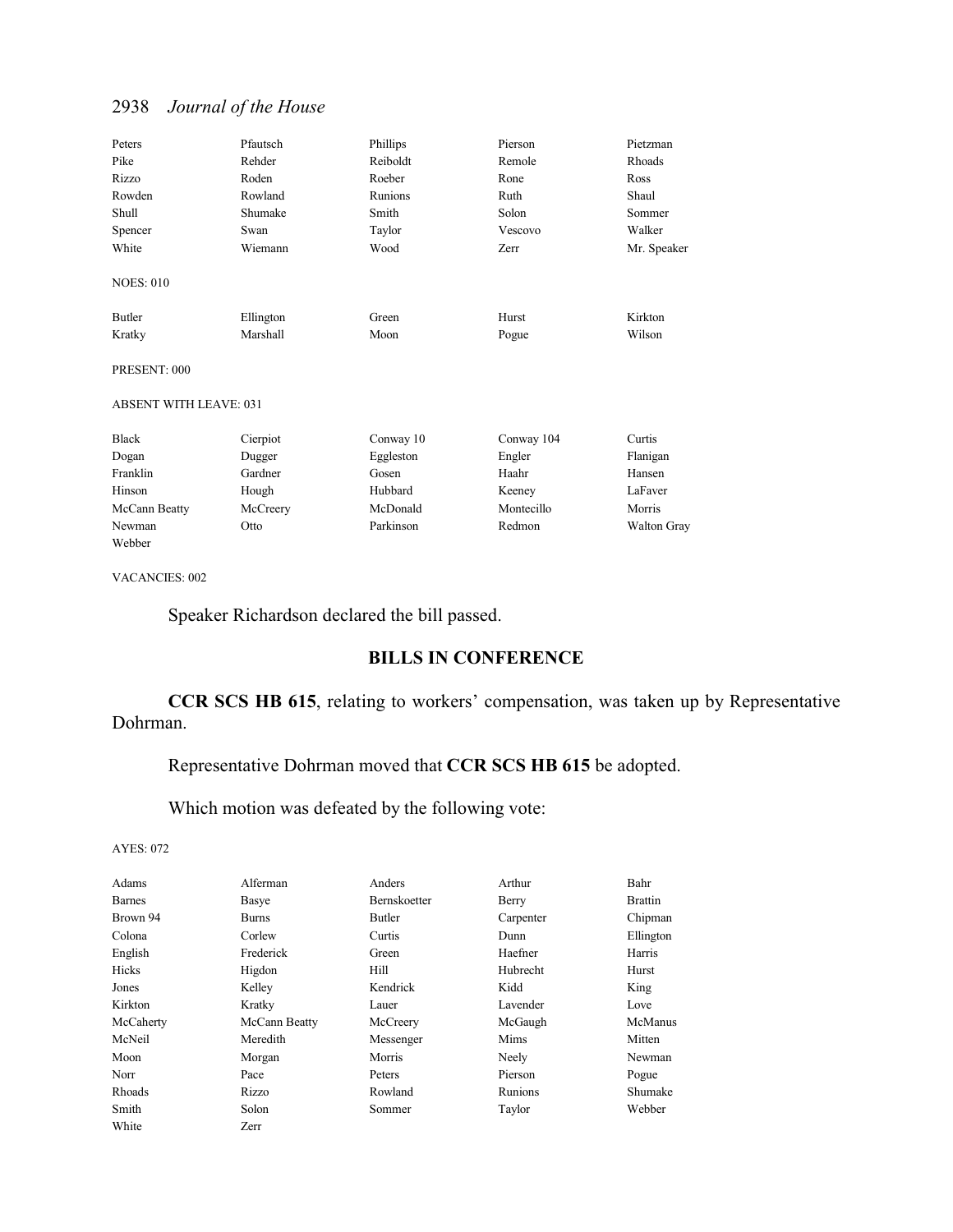# *Seventy-first Day–Friday, May 15, 2015* 2939

#### NOES: 063

| Anderson       | Andrews       | Austin       | Beard        | Bondon    |
|----------------|---------------|--------------|--------------|-----------|
| Brown 57       | Burlison      | Cierpiot     | Cookson      | Crawford  |
| Cross          | Curtman       | Davis        | Dohrman      | Entlicher |
| Fitzpatrick    | Fitzwater 144 | Fitzwater 49 | Fraker       | Franklin  |
| Gannon         | Hoskins       | Houghton     | Hummel       | Johnson   |
| Justus         | Keeney        | Koenig       | Kolkmeyer    | Korman    |
| Lair           | Lant          | Leara        | Lichtenegger | Lynch     |
| Marshall       | Mathews       | McDaniel     | Miller       | Muntzel   |
| <b>Nichols</b> | Parkinson     | Pfautsch     | Phillips     | Pietzman  |
| Pike           | Rehder        | Reiboldt     | Remole       | Roden     |
| Roeber         | Rone          | Ross         | Ruth         | Shaul     |
| Shull          | Spencer       | Vescovo      | Walker       | Wiemann   |
| Wilson         | Wood          | Mr. Speaker  |              |           |

#### PRESENT: 000

#### ABSENT WITH LEAVE: 026

| Allen       | <b>Black</b> | Conway 10 | Conway 104 | Cornejo  |
|-------------|--------------|-----------|------------|----------|
| Dogan       | Dugger       | Eggleston | Engler     | Flanigan |
| Gardner     | Gosen        | Haahr     | Hansen     | Hinson   |
| Hough       | Hubbard      | LaFaver   | May        | McDonald |
| Montecillo  | Otto         | Redmon    | Rowden     | Swan     |
| Walton Gray |              |           |            |          |

#### VACANCIES: 002

# Representative Dohrman moved that **SCS HB 615** be adopted.

### Which motion was defeated by the following vote:

| Alferman         | Anderson      | Andrews        | <b>Barnes</b> | Beard        |
|------------------|---------------|----------------|---------------|--------------|
| Bernskoetter     | Bondon        | <b>Brattin</b> | Burlison      | Cierpiot     |
| Cookson          | Cornejo       | Crawford       | Curtman       | Davis        |
| Dohrman          | Fitzwater 144 | Fraker         | Hoskins       | Houghton     |
| Johnson          | Justus        | Keeney         | Koenig        | Kolkmeyer    |
| Korman           | Lant          | Leara          | Lynch         | Marshall     |
| McDaniel         | Miller        | Parkinson      | Pietzman      | Rehder       |
| Reiboldt         | Rhoads        | Roden          | Rone          | Ross         |
| Rowden           | Rowland       | Shaul          | Shull         | Shumake      |
| Solon            | Zerr          | Mr. Speaker    |               |              |
| <b>NOES: 090</b> |               |                |               |              |
| Adams            | Anders        | Arthur         | Austin        | Bahr         |
| Basye            | Berry         | Brown 57       | Brown 94      | <b>Burns</b> |
| <b>Butler</b>    | Carpenter     | Chipman        | Colona        | Corlew       |
| Cross            | Curtis        | Dunn           | Ellington     | English      |
| Fitzpatrick      | Fitzwater 49  | Franklin       | Frederick     | Gannon       |
| Green            | Haefner       | Harris         | Hicks         | Higdon       |
| Hill             | Hubrecht      | Hurst          | Jones         | Kelley       |
| Kendrick         | Kidd          | King           | Kirkton       | Kratky       |
| Lair             | Lauer         | Lavender       | Lichtenegger  | Love         |
|                  |               |                |               |              |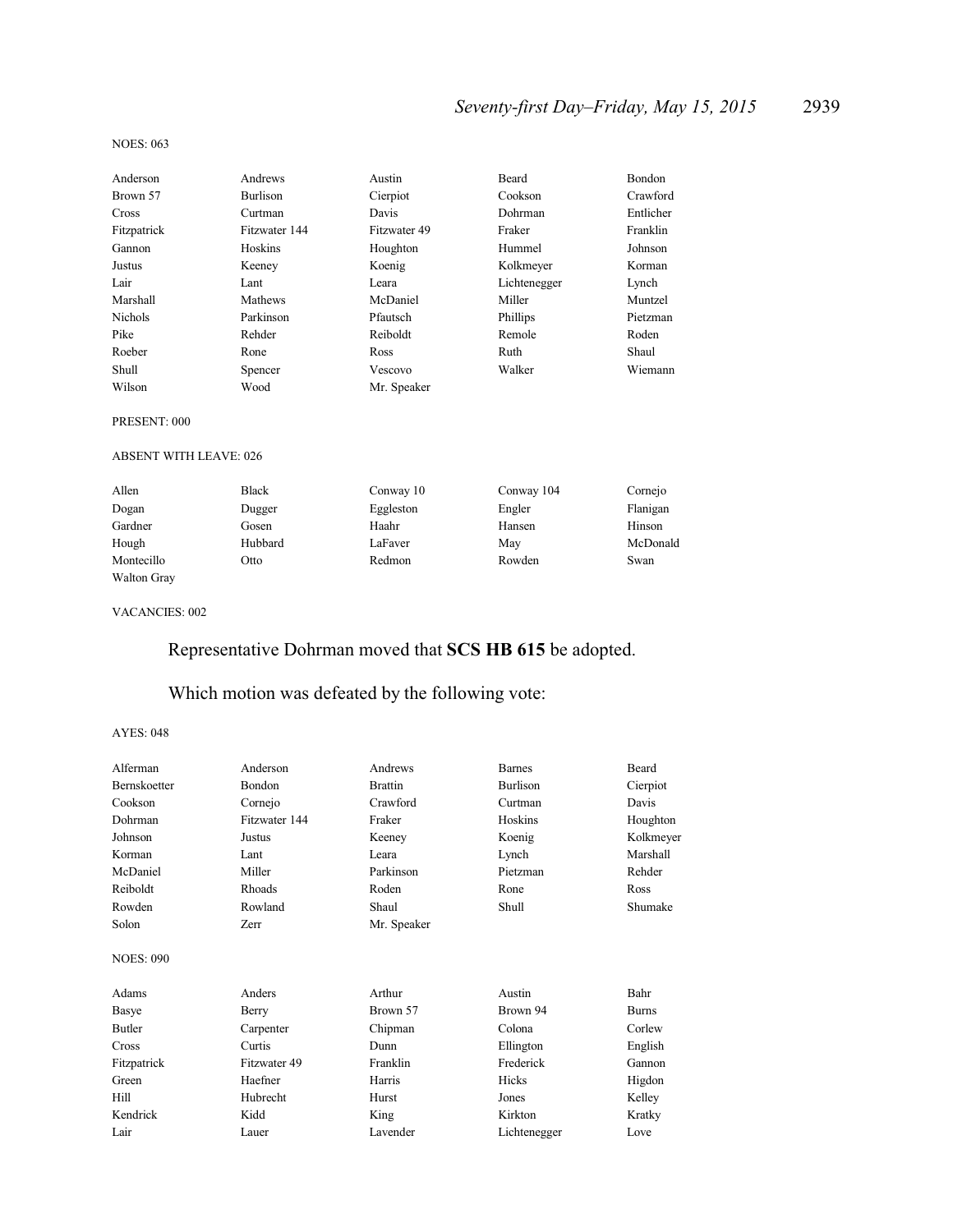| Mathews   | May     | McCaherty | McCann Beatty | McCreery       |
|-----------|---------|-----------|---------------|----------------|
| McDonald  | McGaugh | McManus   | McNeil        | Meredith       |
| Messenger | Mims    | Mitten    | Moon          | Morgan         |
| Morris    | Muntzel | Neely     | Newman        | <b>Nichols</b> |
| Norr      | Pace    | Peters    | Pfautsch      | Phillips       |
| Pierson   | Pike    | Pogue     | Remole        | Rizzo          |
| Roeber    | Runions | Ruth      | Smith         | Sommer         |
| Spencer   | Swan    | Taylor    | Vescovo       | Walker         |
| Webber    | White   | Wiemann   | Wilson        | Wood           |

#### PRESENT: 000

### ABSENT WITH LEAVE: 023

| Allen   | Black     | Conway 10          | Conway 104 | Dogan      |
|---------|-----------|--------------------|------------|------------|
| Dugger  | Eggleston | Engler             | Entlicher  | Flanigan   |
| Gardner | Gosen     | Haahr              | Hansen     | Hinson     |
| Hough   | Hubbard   | Hummel             | LaFaver    | Montecillo |
| Otto    | Redmon    | <b>Walton Gray</b> |            |            |

VACANCIES: 002

### **THIRD READING OF SENATE BILLS**

HCS SS SB 58, relating to boards and commissions, was taken up by Representative Austin.

Representative Austin moved that **HCS SS SB 58** be adopted.

Which motion was defeated.

On motion of Representative Austin, **SS SB 58** was truly agreed to and finally passed by the following vote:

| Adams          | Alferman     | Allen        | Anders        | Anderson      |
|----------------|--------------|--------------|---------------|---------------|
| Andrews        | Arthur       | Austin       | Bahr          | <b>Barnes</b> |
|                |              |              |               |               |
| Basye          | Beard        | Bernskoetter | Berry         | Bondon        |
| <b>Brattin</b> | Brown 57     | Brown 94     | Burlison      | <b>Burns</b>  |
| Carpenter      | Chipman      | Cierpiot     | Cookson       | Cornejo       |
| Crawford       | <b>Cross</b> | Curtman      | Davis         | Dohrman       |
| Dunn           | English      | Fitzpatrick  | Fitzwater 144 | Fitzwater 49  |
| Fraker         | Franklin     | Frederick    | Gannon        | Green         |
| Haefner        | Harris       | Hicks        | Higdon        | Hill          |
| Hoskins        | Houghton     | Hubrecht     | Hummel        | Hurst         |
| Johnson        | Jones        | Justus       | Keeney        | Kelley        |
| Kendrick       | King         | Kirkton      | Koenig        | Kolkmeyer     |
| Korman         | Kratky       | Lair         | Lant          | Lauer         |
| Lavender       | Leara        | Lichtenegger | Love          | Lynch         |
| Mathews        | May          | McCaherty    | McCann Beatty | McCreery      |
| McDaniel       | McDonald     | McGaugh      | McManus       | McNeil        |
| Meredith       | Messenger    | Miller       | Mims          | Mitten        |
| Morgan         | Morris       | Muntzel      | Neely         | Newman        |
| <b>Nichols</b> | Pace         | Parkinson    | Peters        | Pfautsch      |
| Phillips       | Pierson      | Pietzman     | Pike          | Rehder        |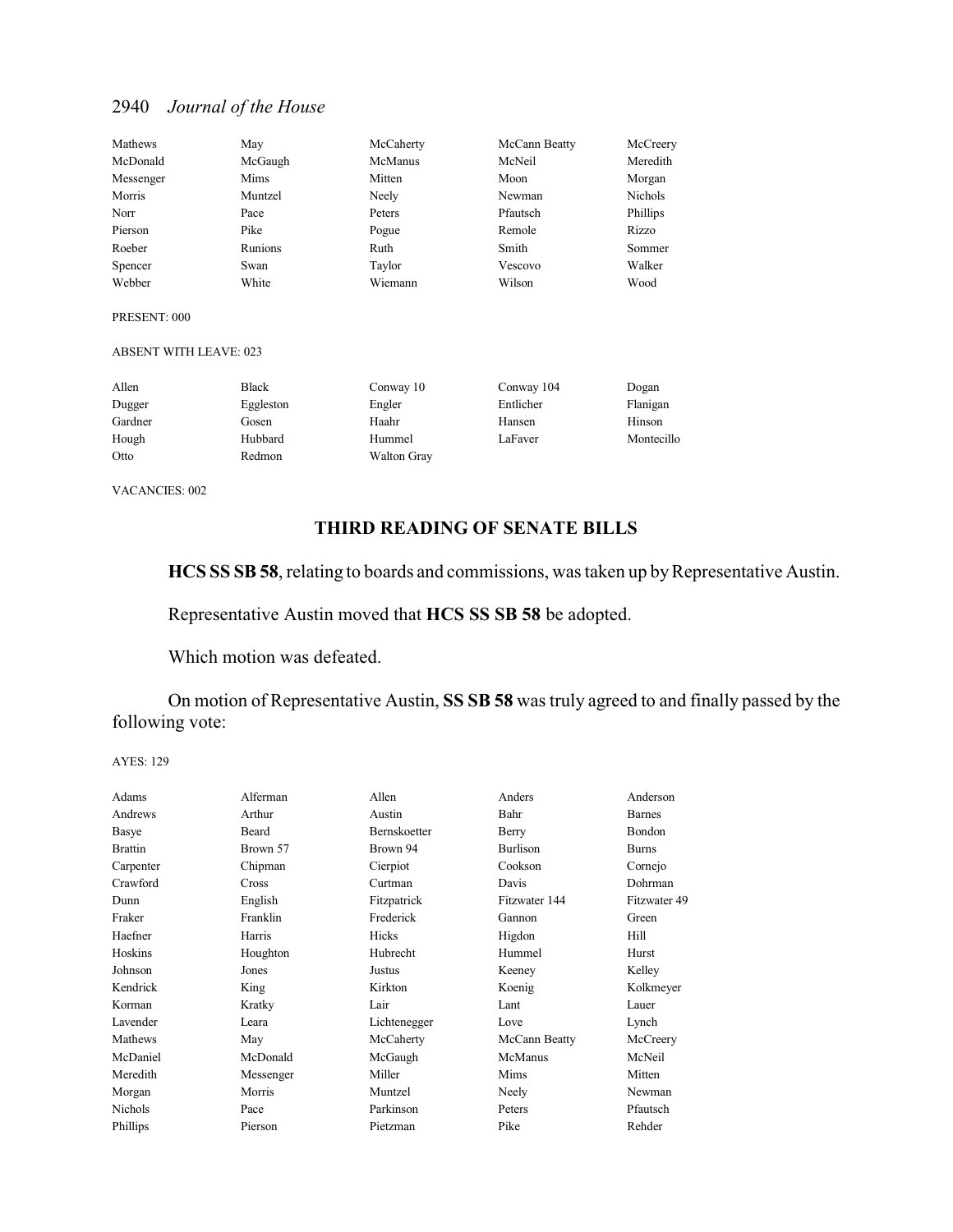# *Seventy-first Day–Friday, May 15, 2015* 2941

| Reiboldt                      | Remole             | Rhoads     | Rizzo       | Roden     |
|-------------------------------|--------------------|------------|-------------|-----------|
| Roeber                        | Rone               | Ross       | Rowden      | Rowland   |
| Runions                       | Ruth               | Shaul      | Shull       | Shumake   |
| Solon                         | Sommer             | Spencer    | Swan        | Taylor    |
| Vescovo                       | Walker             | Webber     | White       | Wiemann   |
| Wilson                        | Wood               | Zerr       | Mr. Speaker |           |
| <b>NOES: 010</b>              |                    |            |             |           |
| Butler                        | Colona             | Corlew     | Curtis      | Ellington |
| Marshall                      | Moon               | Norr       | Pogue       | Smith     |
| PRESENT: 000                  |                    |            |             |           |
| <b>ABSENT WITH LEAVE: 022</b> |                    |            |             |           |
| <b>Black</b>                  | Conway 10          | Conway 104 | Dogan       | Dugger    |
| Eggleston                     | Engler             | Entlicher  | Flanigan    | Gardner   |
| Gosen                         | Haahr              | Hansen     | Hinson      | Hough     |
| Hubbard                       | Kidd               | LaFaver    | Montecillo  | Otto      |
| Redmon                        | <b>Walton Gray</b> |            |             |           |

#### VACANCIES: 002

Speaker Richardson declared the bill passed.

**SB 166**, relating to special license plates, was taken up by Representative Curtis.

On motion of Representative Curtis, **SB 166** was truly agreed to and finally passed by the following vote:

| Alferman     | Allen               | Anders         | Anderson      | Andrews         |
|--------------|---------------------|----------------|---------------|-----------------|
| Arthur       | Austin              | Bahr           | <b>Barnes</b> | Basye           |
| <b>Beard</b> | <b>Bernskoetter</b> | Brown 57       | Brown 94      | <b>Burlison</b> |
| <b>Burns</b> | Butler              | Carpenter      | Chipman       | Cierpiot        |
| Cookson      | Corlew              | Cornejo        | Crawford      | Curtis          |
| Curtman      | Davis               | Dohrman        | Dunn          | Ellington       |
| Entlicher    | Fitzpatrick         | Fitzwater 144  | Fitzwater 49  | Fraker          |
| Franklin     | Frederick           | Gannon         | Green         | Haefner         |
| Harris       | Hicks               | Higdon         | Hill          | Hoskins         |
| Houghton     | Hubrecht            | Hummel         | Johnson       | Jones           |
| Justus       | Keeney              | Kelley         | Kendrick      | Kidd            |
| King         | Kirkton             | Koenig         | Kolkmeyer     | Korman          |
| Kratky       | Lant                | Lauer          | Lavender      | Leara           |
| Lichtenegger | Love                | Lynch          | Mathews       | May             |
| McCaherty    | McCann Beatty       | McCreery       | McDaniel      | McDonald        |
| McGaugh      | McManus             | McNeil         | Meredith      | Messenger       |
| Miller       | Mims                | Morgan         | Morris        | Muntzel         |
| Neely        | Newman              | <b>Nichols</b> | Norr          | Pace            |
| Parkinson    | Peters              | Pfautsch       | Phillips      | Pierson         |
| Pietzman     | Pike                | Rehder         | Reiboldt      | Remole          |
| Rhoads       | Rizzo               | Roden          | Roeber        | Rone            |
| Ross         | Rowden              | Rowland        | Ruth          | Shaul           |
| Shull        | Shumake             | Solon          | Sommer        | Swan            |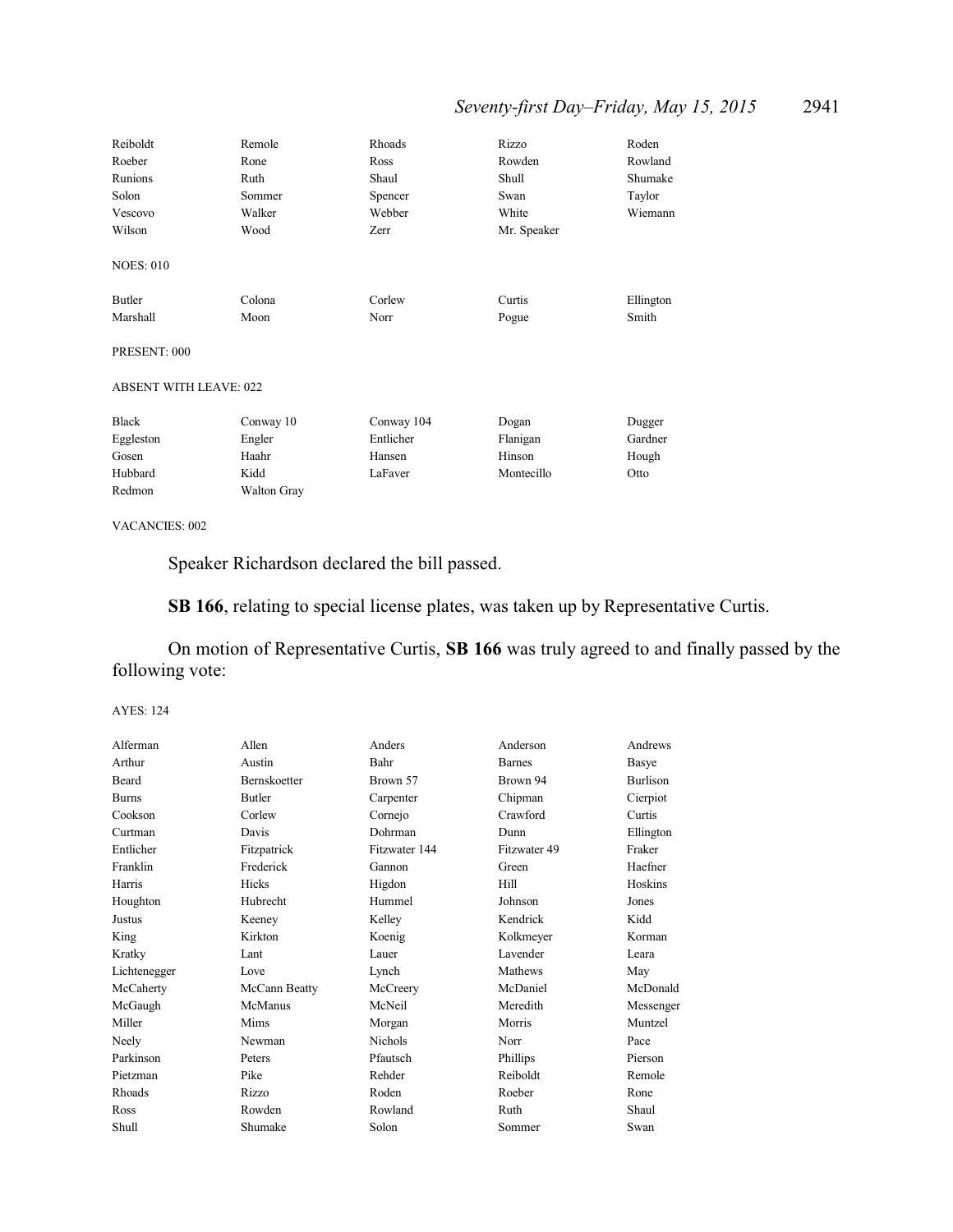| Taylor                        | Vescovo    | Walker         | Webber      | White     |
|-------------------------------|------------|----------------|-------------|-----------|
| Wiemann                       | Wood       | Zerr           | Mr. Speaker |           |
| <b>NOES: 009</b>              |            |                |             |           |
| Berry                         | Bondon     | Hurst          | Lair        | Marshall  |
| Moon                          | Pogue      | Spencer        | Wilson      |           |
| PRESENT: 002                  |            |                |             |           |
| English                       | Runions    |                |             |           |
| <b>ABSENT WITH LEAVE: 026</b> |            |                |             |           |
| Adams                         | Black      | <b>Brattin</b> | Colona      | Conway 10 |
| Conway 104                    | Cross      | Dogan          | Dugger      | Eggleston |
| Engler                        | Flanigan   | Gardner        | Gosen       | Haahr     |
| Hansen                        | Hinson     | Hough          | Hubbard     | LaFaver   |
| Mitten                        | Montecillo | Otto           | Redmon      | Smith     |
| <b>Walton Gray</b>            |            |                |             |           |

VACANCIES: 002

Speaker Richardson declared the bill passed.

**SCS SB 435, with House Amendment No. 1 to House Amendment No. 1** and **House Amendment No. 1, pending**, to authorize the conveyance of property owned by the state in St. Louis County to St. Louis County, was taken up by Representative Pierson.

### **House Amendment No. 1** was withdrawn.

On motion of Representative Pierson, **SCS SB 435** was truly agreed to and finally passed by the following vote:

```
AYES: 105
```

| Allen         | Anders       | Andrews  | Arthur       | Austin      |
|---------------|--------------|----------|--------------|-------------|
| <b>Barnes</b> | Basye        | Beard    | Bernskoetter | Bondon      |
| Brown 57      | <b>Burns</b> | Butler   | Carpenter    | Chipman     |
| Cierpiot      | Cookson      | Cornejo  | Crawford     | Davis       |
| Dohrman       | Dunn         | English  | Entlicher    | Fitzpatrick |
| Fitzwater 144 | Fraker       | Franklin | Gannon       | Green       |
| Haefner       | Harris       | Hicks    | Hoskins      | Houghton    |
| Hummel        | Johnson      | Jones    | Justus       | Keeney      |
| Kelley        | Kendrick     | King     | Kirkton      | Kolkmeyer   |
| Kratky        | Lair         | Lant     | Lauer        | Lavender    |
| Leara         | Lichtenegger | Love     | Lynch        | Mathews     |
| May           | McCaherty    | McCreery | McDaniel     | McDonald    |
| McGaugh       | McManus      | McNeil   | Meredith     | Messenger   |
| Miller        | Mims         | Morgan   | Neely        | Newman      |
| Nichols       | Norr         | Pace     | Peters       | Pfautsch    |
| Phillips      | Pierson      | Pike     | Rehder       | Reiboldt    |
| <b>Rhoads</b> | Rizzo        | Roden    | Roeber       | Rone        |
| Rowden        | Rowland      | Runions  | Ruth         | Shaul       |
| Shull         | Shumake      | Smith    | Solon        | Sommer      |
|               |              |          |              |             |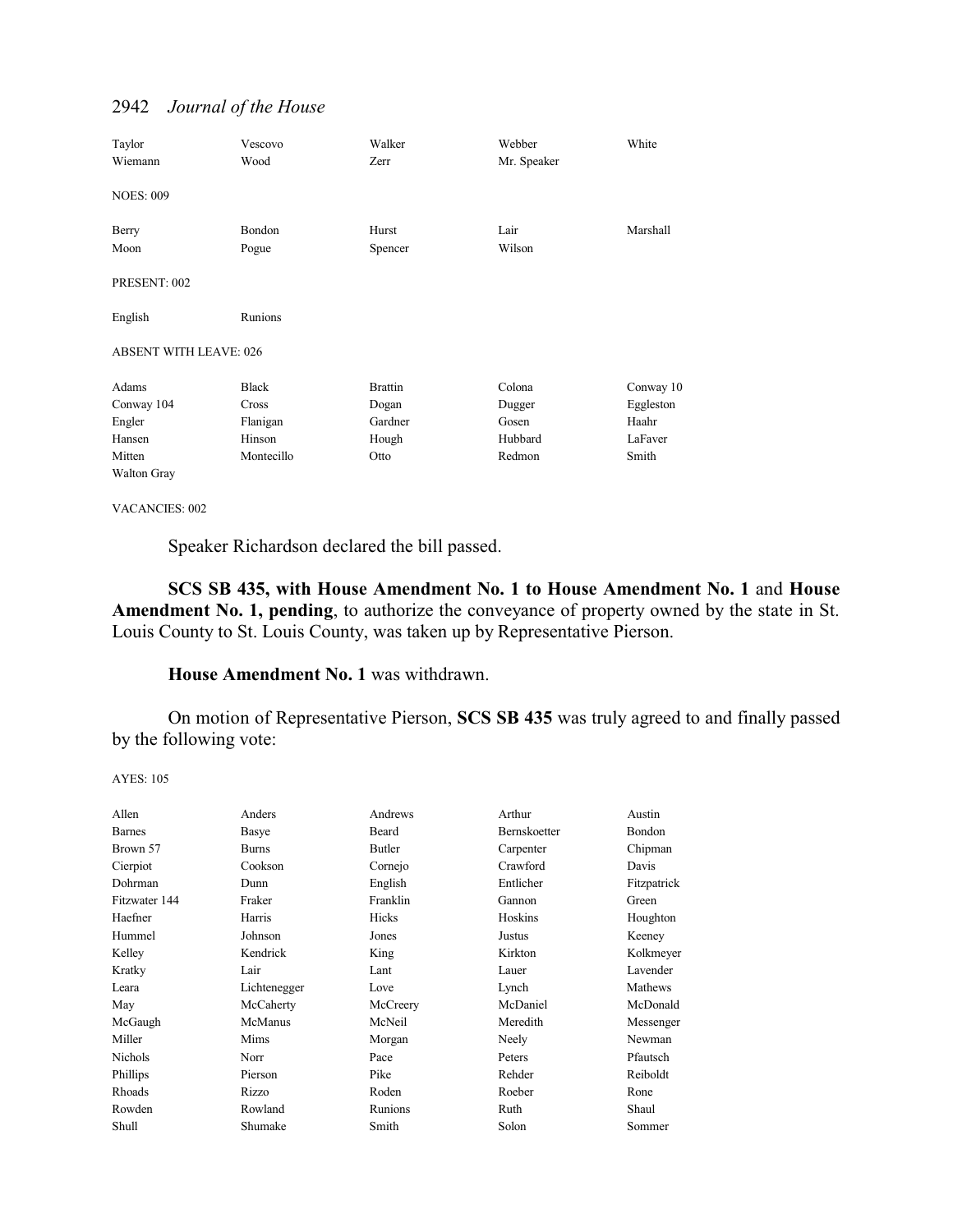## *Seventy-first Day–Friday, May 15, 2015* 2943

| Swan<br>White                                 | Taylor<br>Wiemann | Vescovo<br>Wood | Walker<br><b>Zerr</b> | Webber<br>Mr. Speaker |
|-----------------------------------------------|-------------------|-----------------|-----------------------|-----------------------|
| <b>NOES: 027</b>                              |                   |                 |                       |                       |
| Alferman                                      | Anderson          | Bahr            | Berry                 | <b>Burlison</b>       |
| Corlew                                        | Curtis            | Curtman         | Fitzwater 49          | Higdon                |
| Hill                                          | Hubrecht          | Hurst           | Kidd                  | Koenig                |
| Korman                                        | Marshall          | Moon            | Morris                | Muntzel               |
| Parkinson                                     | Pietzman          | Pogue           | Remole                | Ross                  |
| Spencer                                       | Wilson            |                 |                       |                       |
| PRESENT: 000<br><b>ABSENT WITH LEAVE: 029</b> |                   |                 |                       |                       |
|                                               |                   |                 |                       |                       |
| Adams                                         | <b>Black</b>      | <b>Brattin</b>  | Brown 94              | Colona                |
| Conway 10                                     | Conway 104        | Cross           | Dogan                 | Dugger                |
| Eggleston                                     | Ellington         | Engler          | Flanigan              | Frederick             |
| Gardner                                       | Gosen             | Haahr           | Hansen                | Hinson                |
| Hough                                         | Hubbard           | LaFaver         | McCann Beatty         | Mitten                |
| Montecillo                                    | Otto              | Redmon          | Walton Gray           |                       |
|                                               |                   |                 |                       |                       |

VACANCIES: 002

Speaker Richardson declared the bill passed.

Representative Johnson assumed the Chair.

### **THIRD READING OF SENATE CONCURRENT RESOLUTIONS**

**SCR 38**, relating to an audit of the State Auditor's office, was taken up by Representative Fitzpatrick.

On motion of Representative Fitzpatrick, **SCR 38** was truly agreed to and finally passed by the following vote:

| Adams         | Alferman            | Allen        | Anders        | Anderson  |
|---------------|---------------------|--------------|---------------|-----------|
| Andrews       | Arthur              | Bahr         | <b>Barnes</b> | Basye     |
| Beard         | <b>Bernskoetter</b> | Berry        | <b>Bondon</b> | Brown 57  |
| Brown 94      | Burlison            | <b>Burns</b> | Butler        | Carpenter |
| Chipman       | Cierpiot            | Cookson      | Corlew        | Cornejo   |
| Crawford      | Cross               | Curtis       | Curtman       | Davis     |
| Dohrman       | Dunn                | Ellington    | English       | Entlicher |
| Fitzpatrick   | Fitzwater 144       | Fitzwater 49 | Fraker        | Frederick |
| Gannon        | Green               | Haefner      | Harris        | Hicks     |
| Higdon        | Hill                | Houghton     | Hubrecht      | Hummel    |
| Hurst         | Johnson             | Jones        | Justus        | Keeney    |
| Kelley        | Kendrick            | Kidd         | King          | Kirkton   |
| Koenig        | Kolkmeyer           | Korman       | Kratky        | Lair      |
| Lant          | Lavender            | Leara        | Lichtenegger  | Love      |
| Lynch         | Marshall            | Mathews      | May           | McCaherty |
| McCann Beatty | McCreery            | McDaniel     | McDonald      | McGaugh   |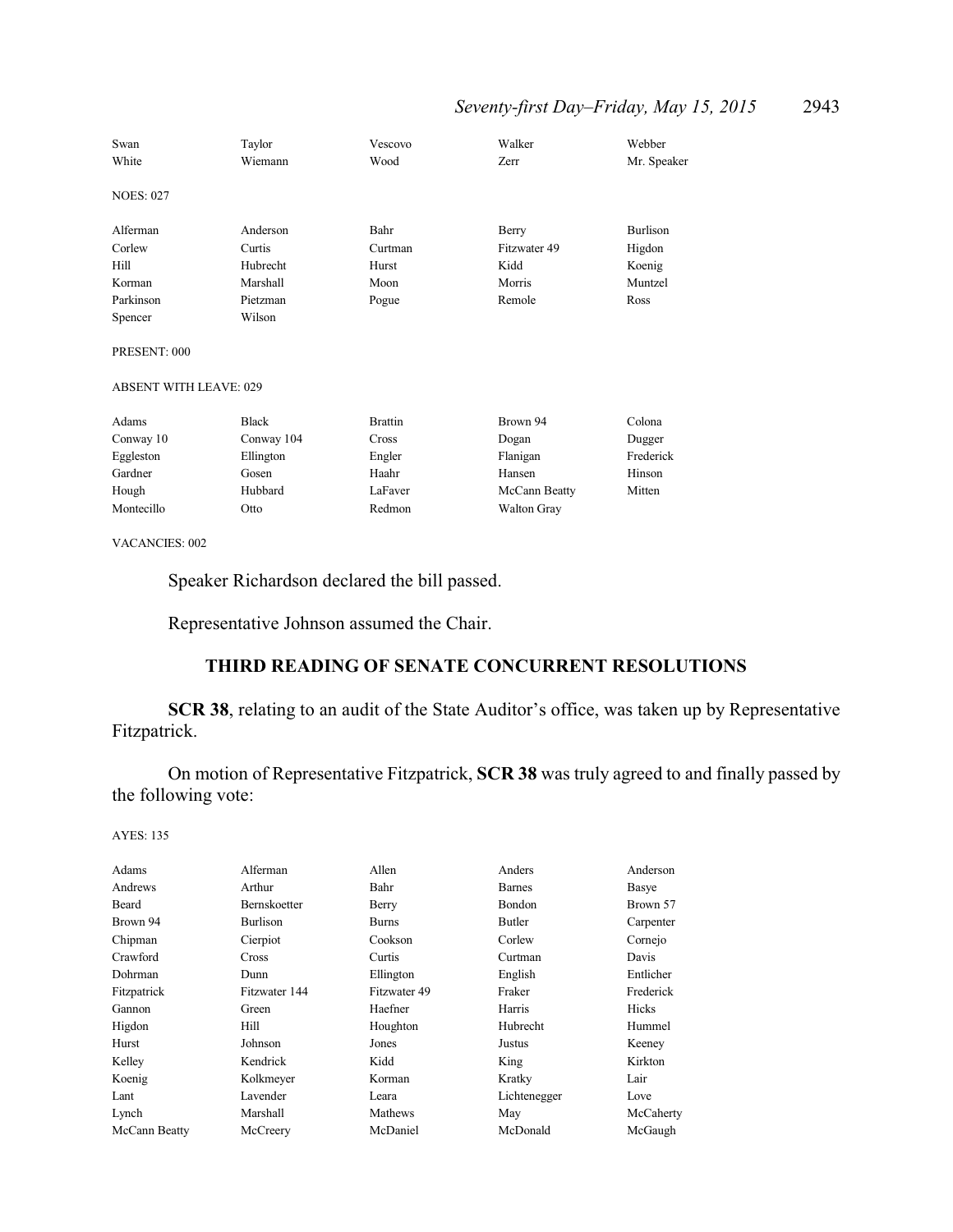| McManus  | McNeil    | Meredith | Messenger      | Miller      |
|----------|-----------|----------|----------------|-------------|
| Mims     | Mitten    | Moon     | Morgan         | Morris      |
| Muntzel  | Neely     | Newman   | <b>Nichols</b> | Norr        |
| Pace     | Parkinson | Peters   | Pfautsch       | Phillips    |
| Pierson  | Pietzman  | Pike     | Pogue          | Rehder      |
| Reiboldt | Remole    | Rhoads   | Rizzo          | Roden       |
| Roeber   | Rone      | Ross     | Rowden         | Rowland     |
| Runions  | Ruth      | Shaul    | Shull          | Shumake     |
| Smith    | Solon     | Sommer   | Spencer        | Swan        |
| Taylor   | Vescovo   | Walker   | Webber         | White       |
| Wiemann  | Wilson    | Wood     | Zerr           | Mr. Speaker |

NOES: 000

PRESENT: 001

Hoskins

ABSENT WITH LEAVE: 025

| Austin     | <b>Black</b> | <b>Brattin</b> | Colona    | Conway 10   |
|------------|--------------|----------------|-----------|-------------|
| Conway 104 | Dogan        | Dugger         | Eggleston | Engler      |
| Flanigan   | Franklin     | Gardner        | Gosen     | Haahr       |
| Hansen     | Hinson       | Hough          | Hubbard   | LaFaver     |
| Lauer      | Montecillo   | Otto           | Redmon    | Walton Gray |

VACANCIES: 002

Representative Johnson declared the bill passed.

### **PERFECTION OF HOUSE BILLS**

**HCS HB 1361**, relating to collective bargaining units within the bi-state development agency, was taken up by Representative Mathews.

**HCS HB 1361** was laid over.

**HB 793, with House Amendment No. 1 to House Amendment No. 1** and **House Amendment No. 1, pending**, relating to the designation of the official state work chronicling the 1993 flood, was taken up by Representative Rizzo.

Speaker Richardson resumed the Chair.

**House Amendment No. 1 to House Amendment No. 1** was withdrawn.

**House Amendment No. 1** was withdrawn.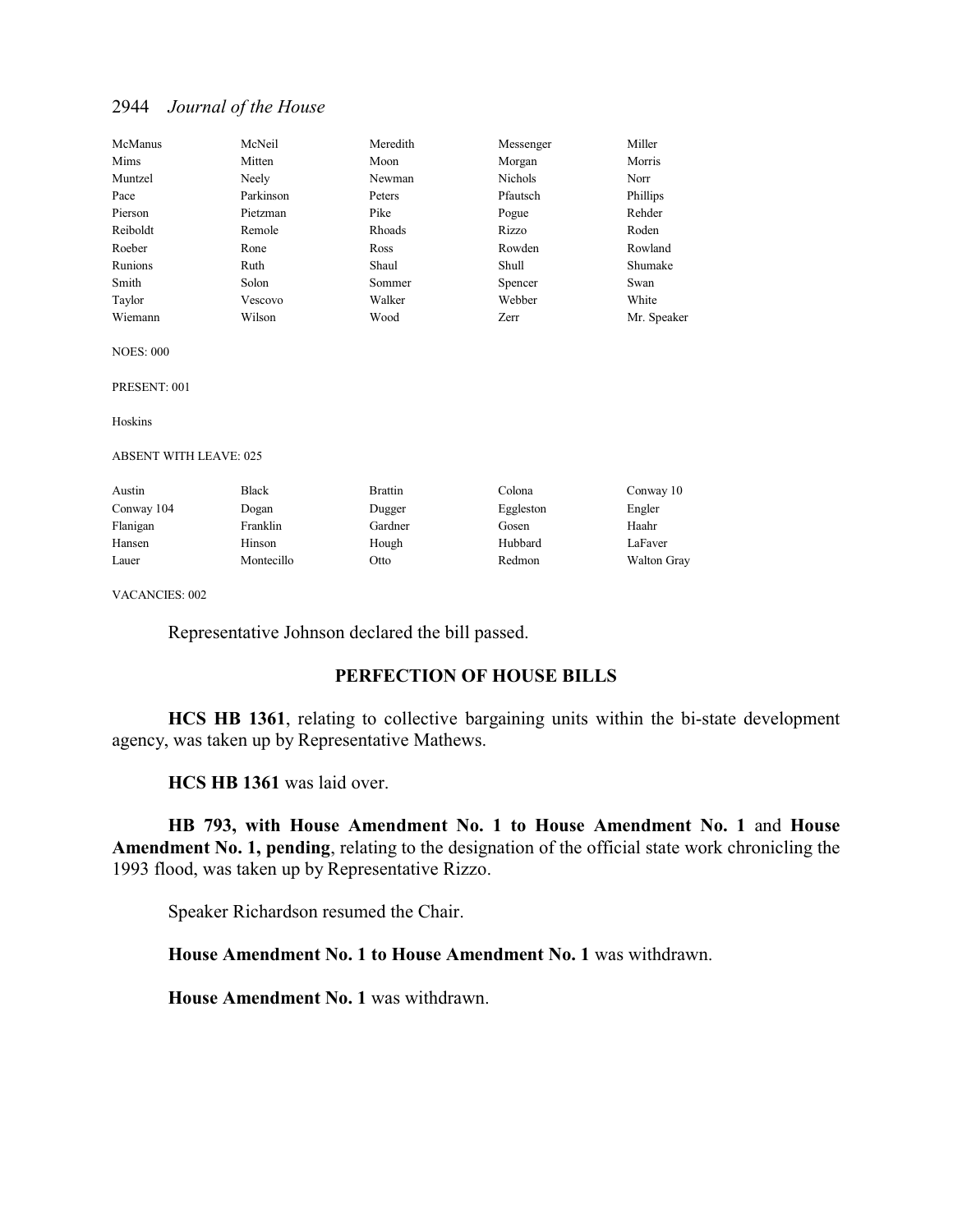On motion of Representative Rizzo, **HB 793** was ordered perfected and printed by the following vote:

AYES: 065

| Allen                         | Anders             | Arthur          | Bahr         | <b>Barnes</b> |
|-------------------------------|--------------------|-----------------|--------------|---------------|
| Bernskoetter                  | Berry              | <b>Bondon</b>   | Brown 94     | <b>Butler</b> |
| Carpenter                     | Cookson            | Corlew          | Cornejo      | Dunn          |
| Ellington                     | Entlicher          | Fitzwater 49    | Flanigan     | Frederick     |
| Green                         | Haefner            | Harris          | Hicks        | Hoskins       |
| Hummel                        | Johnson            | Jones           | Justus       | Kelley        |
| Kendrick                      | Kirkton            | Korman          | Kratky       | Lavender      |
| May                           | McCaherty          | McCann Beatty   | McCreery     | McDaniel      |
| McDonald                      | McManus            | McNeil          | Meredith     | Mims          |
| Mitten                        | Morgan             | Newman          | Norr         | Pace          |
| Parkinson                     | Peters             | Phillips        | Reiboldt     | Rizzo         |
| Rone                          | Rowden             | Runions         | Shumake      | Smith         |
| Sommer                        | Swan               | Webber          | Wood         | Zerr          |
| <b>NOES: 061</b>              |                    |                 |              |               |
| Adams                         | Alferman           | Anderson        | Andrews      | Basye         |
| Beard                         | Brown 57           | <b>Burlison</b> | <b>Burns</b> | Chipman       |
| Cierpiot                      | Crawford           | Cross           | Curtman      | Davis         |
| Fitzpatrick                   | Fitzwater 144      | Fraker          | Gannon       | Higdon        |
| Hill                          | Houghton           | Hurst           | Keeney       | Kidd          |
| King                          | Koenig             | Lair            | Lant         | Lichtenegger  |
| Mathews                       | McGaugh            | Messenger       | Miller       | Moon          |
| Morris                        | Muntzel            | Neely           | Nichols      | Pfautsch      |
| Pierson                       | Pietzman           | Pike            | Pogue        | Rehder        |
| Remole                        | Rhoads             | Roden           | Roeber       | Ross          |
| Rowland                       | Ruth               | Shaul           | Shull        | Taylor        |
| Vescovo                       | Walker             | White           | Wiemann      | Wilson        |
| Mr. Speaker                   |                    |                 |              |               |
| PRESENT: 008                  |                    |                 |              |               |
| Curtis                        | Dohrman            | English         | Hubrecht     | Kolkmeyer     |
| Love                          | Lynch              | Spencer         |              |               |
| <b>ABSENT WITH LEAVE: 027</b> |                    |                 |              |               |
| Austin                        | <b>Black</b>       | <b>Brattin</b>  | Colona       | Conway 10     |
| Conway 104                    | Dogan              | Dugger          | Eggleston    | Engler        |
| Franklin                      | Gardner            | Gosen           | Haahr        | Hansen        |
| Hinson                        | Hough              | Hubbard         | LaFaver      | Lauer         |
| Leara                         | Marshall           | Montecillo      | Otto         | Redmon        |
| Solon                         | <b>Walton Grav</b> |                 |              |               |

VACANCIES: 002

### **REFERRAL OF HOUSE RESOLUTIONS**

The following House Resolutions were referred to the Committee indicated:

**HR 269** - Emerging Issues in Education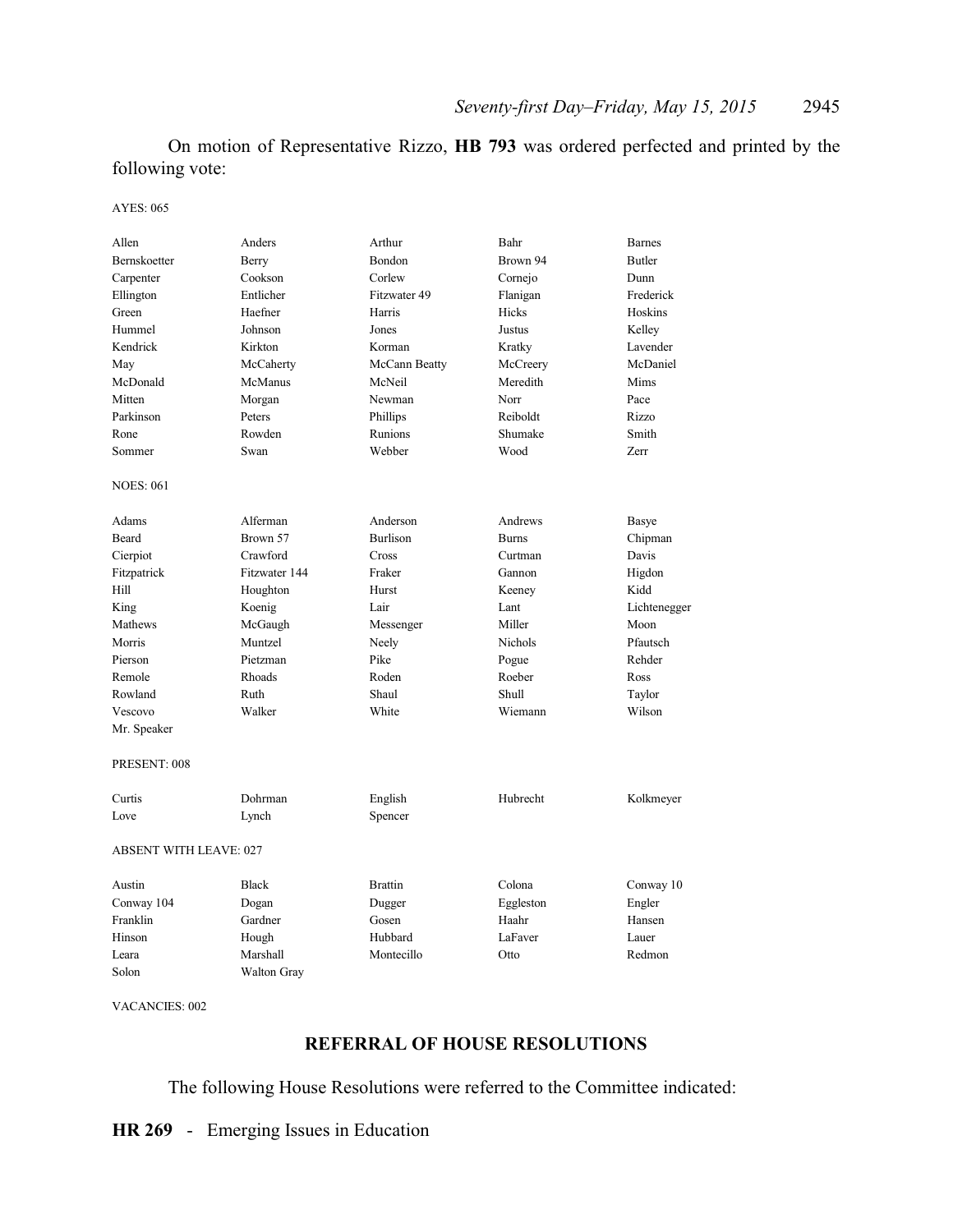- **HR 296** Select Committee on Rules
- **HR 302** Ways and Means
- **HR 431** Select Committee on Rules
- **HR 523** Select Committee on Rules
- **HR 534** Government Oversight and Accountability
- **HR 564** Banking
- **HR 565** Government Oversight and Accountability
- **HR 659** Emerging Issues
- **HR 731** Trade and Tourism
- **HR 738** Select Committee on Rules
- **HR 947** Government Oversight and Accountability
- **HR 949** Trade and Tourism
- **HR 2591** Select Committee on Rules

### **REFERRAL OF HOUSE CONCURRENT RESOLUTIONS**

The following House Concurrent Resolutions were referred to the Committee indicated:

- **HCR 6** Economic Development and Business Attraction and Retention
- **HCR 7** Trade and Tourism
- **HCR 10** Trade and Tourism
- **HCR 11** Utility Infrastructure
- **HCR 13** Government Oversight and Accountability
- **HCR 25** Trade and Tourism
- **HCR 30** Ways and Means
- **HCR 31** Select Committee on Rules
- **HCR 33** Government Oversight and Accountability
- **HCR 36** Trade and Tourism
- **HCR 37** Banking
- **HCR 41** Government Oversight and Accountability
- **HCR 42** Emerging Issues
- **HCR 43** Trade and Tourism
- **HCR 44** Trade and Tourism
- **HCR 45** Trade and Tourism
- **HCR 46** Government Oversight and Accountability
- **HCR 48** Emerging Issues
- **HCR 50** Energy and the Environment
- **HCR 51** Emerging Issues in Education
- **HCR 52** Banking
- **HCR 53** Telecommunications
- **HCR 54** Government Oversight and Accountability

### **REFERRAL OF HOUSE JOINT RESOLUTIONS**

The following House Joint Resolutions were referred to the Committee indicated:

**HJR 10** - Elections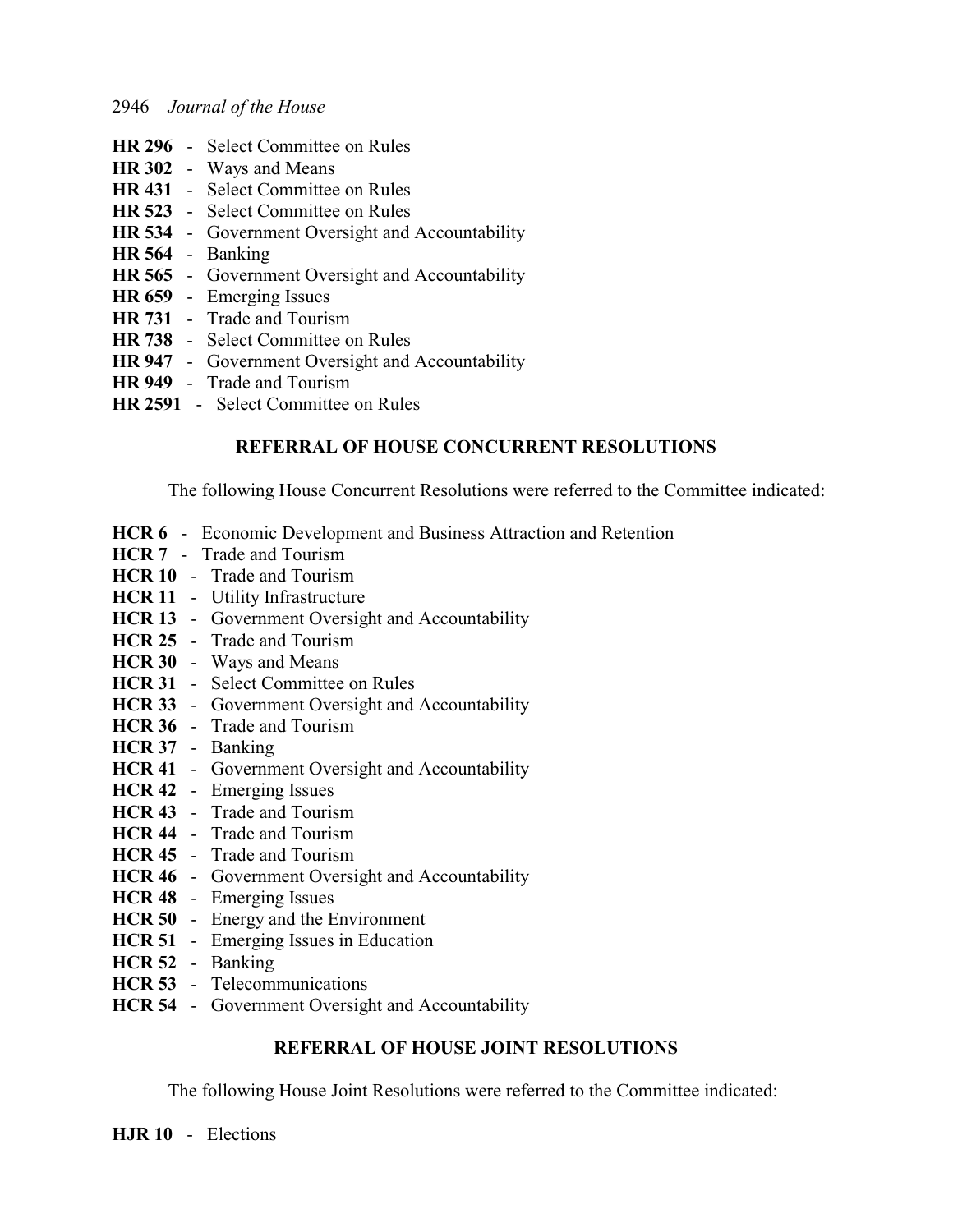- **HJR 12** Government Efficiency **HJR 14** - Elementary and Secondary Education **HJR 15** - Select Committee on General Laws **HJR 16** - Elections **HJR 18** - Government Efficiency **HJR 21** - Civil and Criminal Proceedings **HJR 23** - Ways and Means **HJR 26** - Select Committee on Rules **HJR 27** - Select Committee on Rules **HJR 28** - Select Committee on Rules **HJR 32** - Workforce Standards and Development **HJR 35** - Workforce Standards and Development **HJR 36** - Government Efficiency **HJR 37** - Ways and Means **HJR 39** - Conservation and Natural Resources **HJR 40** - Health and Mental Health Policy **HJR 45** - Ways and Means
- **HJR 46** Ways and Means
- **HJR 47** Elections
- **HJR 48** Veterans
- **HJR 51** Elections

### **REFERRAL OF HOUSE BILLS**

The following House Bills were referred to the Committee indicated:

- **HB 27** Transportation
- **HB 28** Public Safety and Emergency Preparedness
- **HB 43** Elementary and Secondary Education
- **HB 46** Workforce Standards and Development
- **HB 53** Local Government
- **HB 77** Small Business
- **HB 87** Emerging Issues in Education
- **HB 89** Emerging Issues in Education
- **HB 140** Agriculture Policy
- **HB 143** Public Safety and Emergency Preparedness
- **HB 144** Public Safety and Emergency Preparedness
- **HB 153** Health and Mental Health Policy
- **HB 154** Special Committee on Urban Issues
- **HB 155** Special Committee on Urban Issues
- **HB 156** Civil and Criminal Proceedings
- **HB 162** Civil and Criminal Proceedings
- **HB 163** Emerging Issues
- **HB 166** Civil and Criminal Proceedings
- **HB 167** Civil and Criminal Proceedings
- **HB 168** Emerging Issues
- **HB 169** Small Business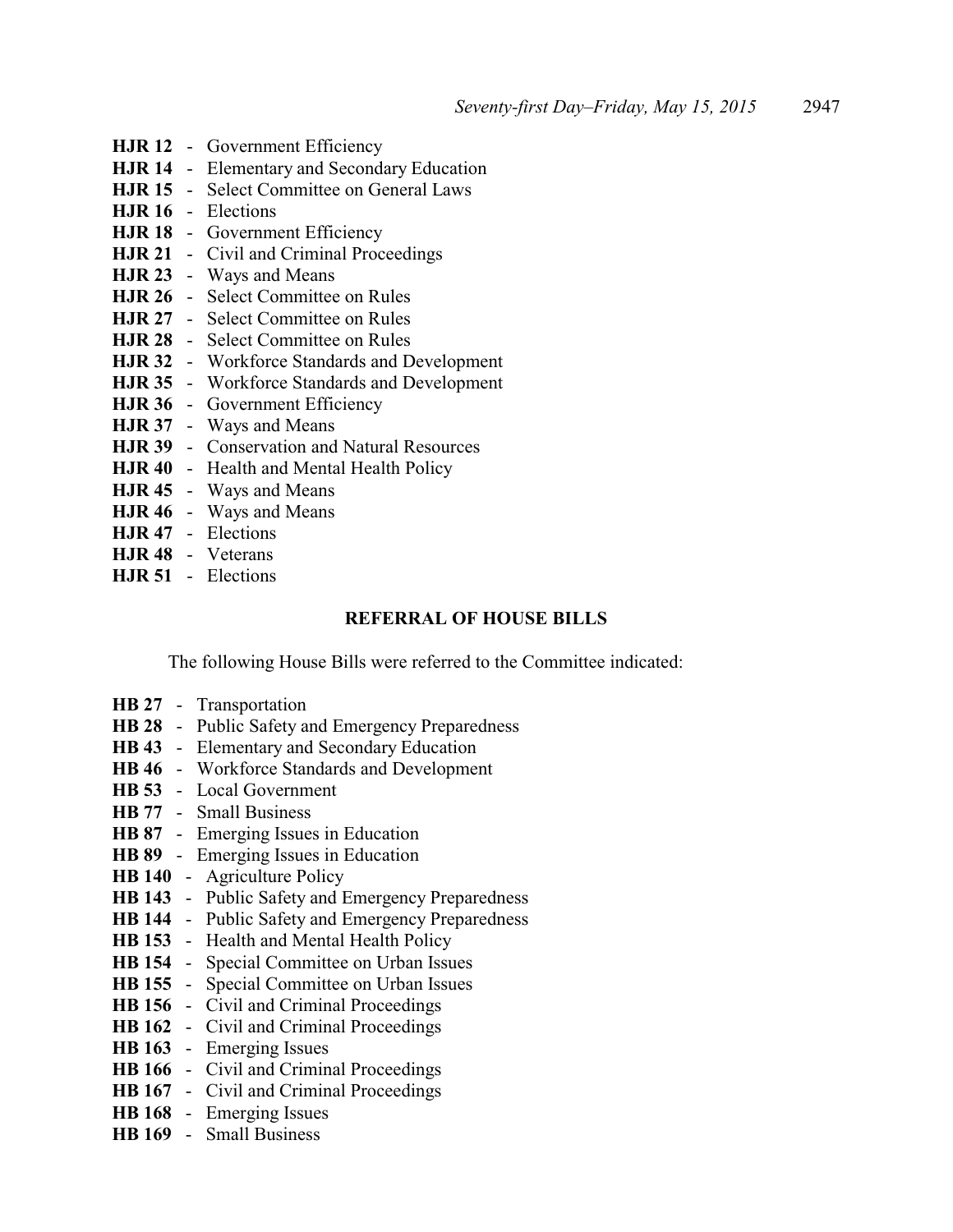- **HB 170** Civil and Criminal Proceedings **HB 171** - Children and Families **HB 172** - Emerging Issues **HB 173** - Trade and Tourism **HB 174** - Ways and Means **HB 175** - Elementary and Secondary Education **HB 176** - Emerging Issues **HB 177** - Emerging Issues **HB 184** - Emerging Issues **HB 214** - Property, Casualty, and Life Insurance **HB 220** - Emerging Issues **HB 231** - Utility Infrastructure **HB 235** - Workforce Standards and Development **HB 236** - Public Safety and Emergency Preparedness **HB 244** - Economic Development and Business Attraction and Retention **HB 248** - Property, Casualty, and Life Insurance **HB 249** - Elections **HB 260** - Agriculture Policy **HB 270** - Civil and Criminal Proceedings **HB 274** - Economic Development and Business Attraction and Retention **HB 277** - Health and Mental Health Policy **HB 286** - Workforce Standards and Development **HB 297** - Emerging Issues **HB 306** - Property, Casualty, and Life Insurance **HB 307** - Health and Mental Health Policy **HB 310** - Transportation **HB 345** - Elections **HB 346** - Public Safety and Emergency Preparedness **HB 347** - Select Committee on General Laws **HB 348** - Workforce Standards and Development **HB 349** - Workforce Standards and Development **HB 350** - Health and Mental Health Policy **HB 351** - Children and Families **HB 352** - Health and Mental Health Policy **HB 353** - Children and Families **HB 354** - Workforce Standards and Development **HB 357** - Workforce Standards and Development **HB 364** - Health and Mental Health Policy **HB 367** - Trade and Tourism **HB 369** - Emerging Issues **HB 371** - Transportation **HB 378** - Economic Development and Business Attraction and Retention **HB 390** - Civil and Criminal Proceedings **HB 392** - Civil and Criminal Proceedings **HB 394** - Ways and Means **HB 397** - Government Efficiency
- **HB 398** Public Safety and Emergency Preparedness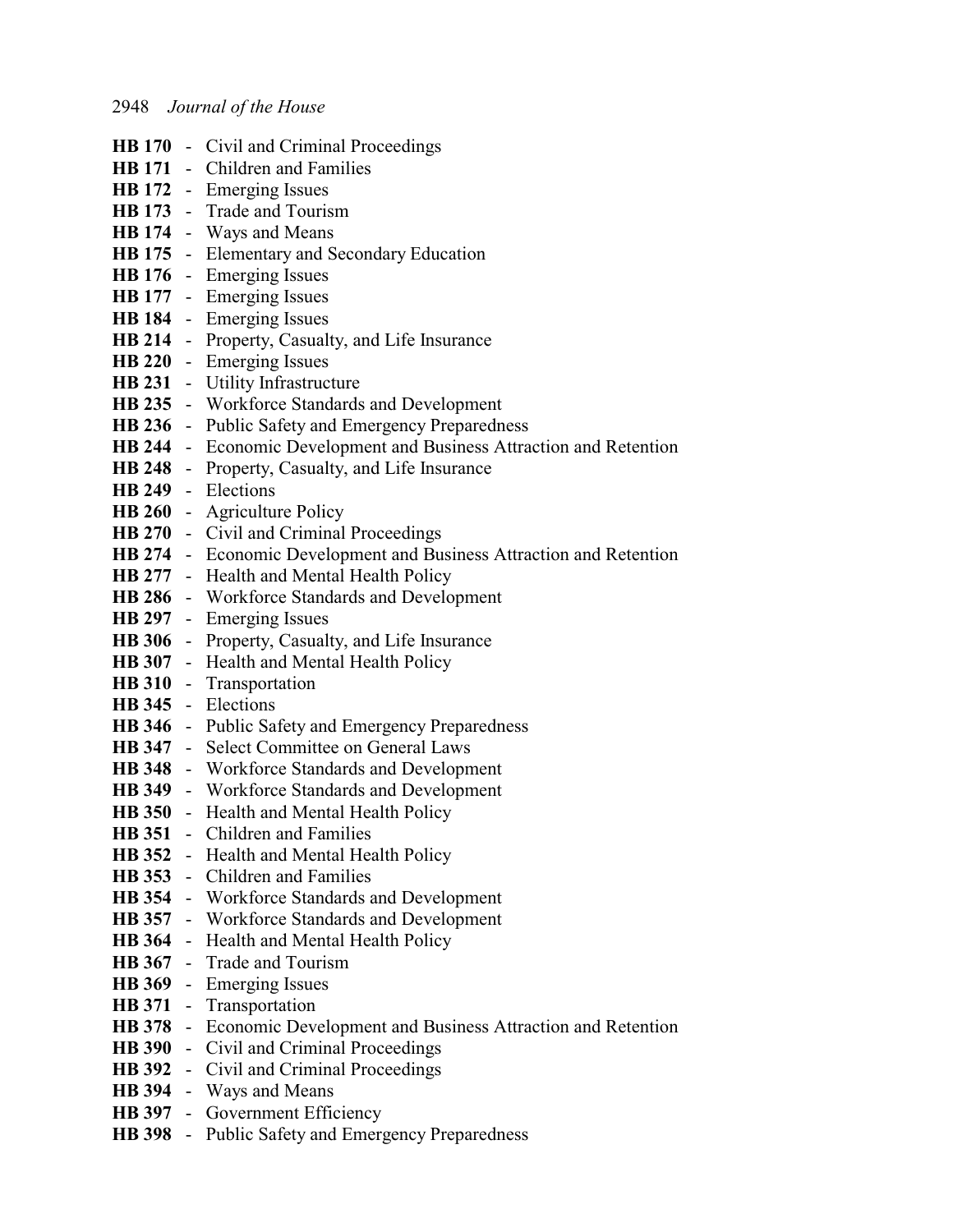- **HB 399** Banking **HB 406** - Elementary and Secondary Education **HB 414** - Trade and Tourism **HB 418** - Public Safety and Emergency Preparedness **HB 420** - Civil and Criminal Proceedings **HB 432** - Health and Mental Health Policy **HB 433** - Local Government **HB 434** - Elementary and Secondary Education **HB 435** - Elementary and Secondary Education **HB 437** - Local Government **HB 441** - Emerging Issues **HB 442** - Government Efficiency **HB 443** - Children and Families **HB 445** - Economic Development and Business Attraction and Retention **HB 449** - Elections **HB 456** - Local Government **HB 470** - Higher Education **HB 471** - Children and Families **HB 472** - Health and Mental Health Policy **HB 474** - Health and Mental Health Policy **HB 482** - Emerging Issues **HB 483** - Emerging Issues **HB 486** - Elementary and Secondary Education **HB 488** - Public Safety and Emergency Preparedness **HB 492** - Civil and Criminal Proceedings **HB 493** - Employment Security **HB 495** - Elementary and Secondary Education **HB 496** - Emerging Issues **HB 498** - Transportation **HB 505** - Energy and the Environment **HB 508** - Emerging Issues **HB 510** - Emerging Issues **HB 516** - Property, Casualty, and Life Insurance **HB 546** - Children and Families **HB 552** - Workforce Standards and Development **HB 558** - Elementary and Secondary Education **HB 561** - Civil and Criminal Proceedings **HB 572** - Elementary and Secondary Education **HB 575** - Corrections **HB 577** - Emerging Issues in Education **HB 579** - Public Safety and Emergency Preparedness **HB 588** - Children and Families **HB 601** - Health and Mental Health Policy **HB 604** - Civil and Criminal Proceedings **HB 620** - Civil and Criminal Proceedings **HB 621** - Elementary and Secondary Education
- **HB 622** Local Government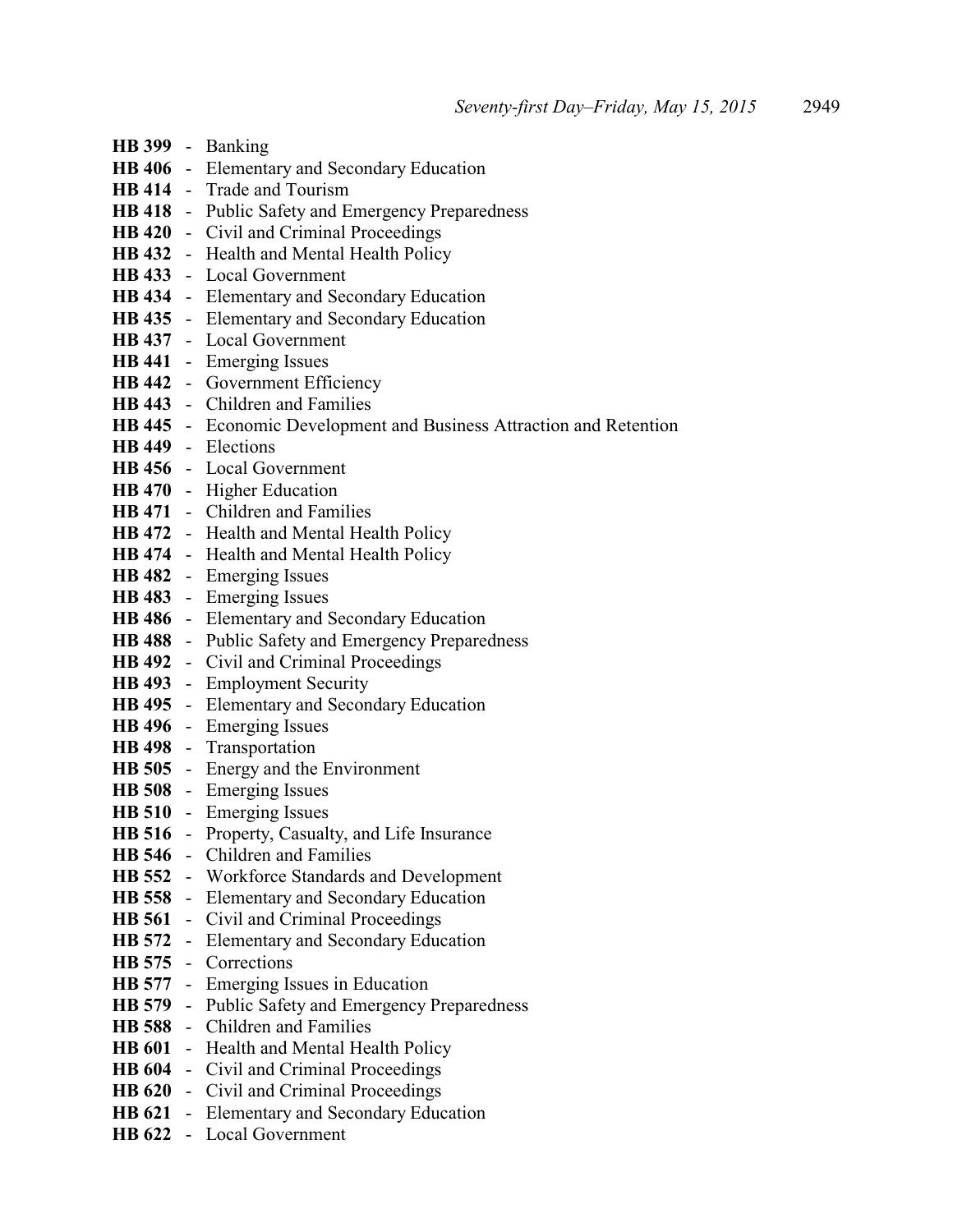|               |                | <b>HB 625</b> - Emerging Issues                              |
|---------------|----------------|--------------------------------------------------------------|
|               |                | HB 626 - Emerging Issues                                     |
|               |                | HB 641 - Veterans                                            |
|               |                | HB 646 - Emerging Issues                                     |
|               |                | HB 656 - Energy and the Environment                          |
|               |                | HB 670 - Elementary and Secondary Education                  |
|               |                | HB 673 - Elementary and Secondary Education                  |
|               |                | HB 674 - Elementary and Secondary Education                  |
| <b>HB</b> 703 |                | - Elections                                                  |
|               |                | HB 716 - Property, Casualty, and Life Insurance              |
|               |                | HB 721 - Transportation                                      |
|               |                | HB 729 - Elections                                           |
|               |                | <b>HB 730</b> - Public Safety and Emergency Preparedness     |
|               |                | <b>HB</b> 732 - Emerging Issues                              |
|               |                | <b>HB 733</b> - Public Safety and Emergency Preparedness     |
| <b>HB</b> 737 |                | - Economic Development and Business Attraction and Retention |
|               |                | <b>HB 744</b> - Government Oversight and Accountability      |
|               |                | <b>HB 745</b> - Civil and Criminal Proceedings               |
|               |                | <b>HB 746</b> - Property, Casualty, and Life Insurance       |
| <b>HB</b> 747 |                | - Consumer Affairs                                           |
|               |                | <b>HB 748</b> - Government Oversight and Accountability      |
|               |                | HB 750 - Workforce Standards and Development                 |
|               |                | HB 779 - Ways and Means                                      |
|               |                | <b>HB</b> 782 - Emerging Issues                              |
|               |                | HB 786 - Health Insurance                                    |
|               |                | HB 794 - Ways and Means                                      |
|               |                | <b>HB 795</b> - Health and Mental Health Policy              |
|               |                | <b>HB 797</b> - Civil and Criminal Proceedings               |
|               |                | HB 802 - Emerging Issues                                     |
|               |                | HB 805 - Health and Mental Health Policy                     |
|               |                | HB 809 - Health and Mental Health Policy                     |
| <b>HB 813</b> |                | - Emerging Issues                                            |
|               |                | HB 818 - Health and Mental Health Policy                     |
|               |                | HB 819 - Health and Mental Health Policy                     |
|               |                | HB 820 - Banking                                             |
| <b>HB 821</b> |                | - Energy and the Environment                                 |
| <b>HB 825</b> |                | - Health and Mental Health Policy                            |
|               |                | <b>HB 828</b> - Public Safety and Emergency Preparedness     |
| <b>HB 831</b> | $\blacksquare$ | <b>Higher Education</b>                                      |
| <b>HB 837</b> |                | - Emerging Issues                                            |
|               |                | HB 845 - Civil and Criminal Proceedings                      |
|               |                | HB 846 - Elementary and Secondary Education                  |
| <b>HB 847</b> |                | - Local Government                                           |
| <b>HB 870</b> |                | - Health and Mental Health Policy                            |
|               |                | <b>HB 876</b> - Public Safety and Emergency Preparedness     |
| <b>HB 885</b> |                | - Transportation                                             |
|               |                | HB 886 - Emerging Issues                                     |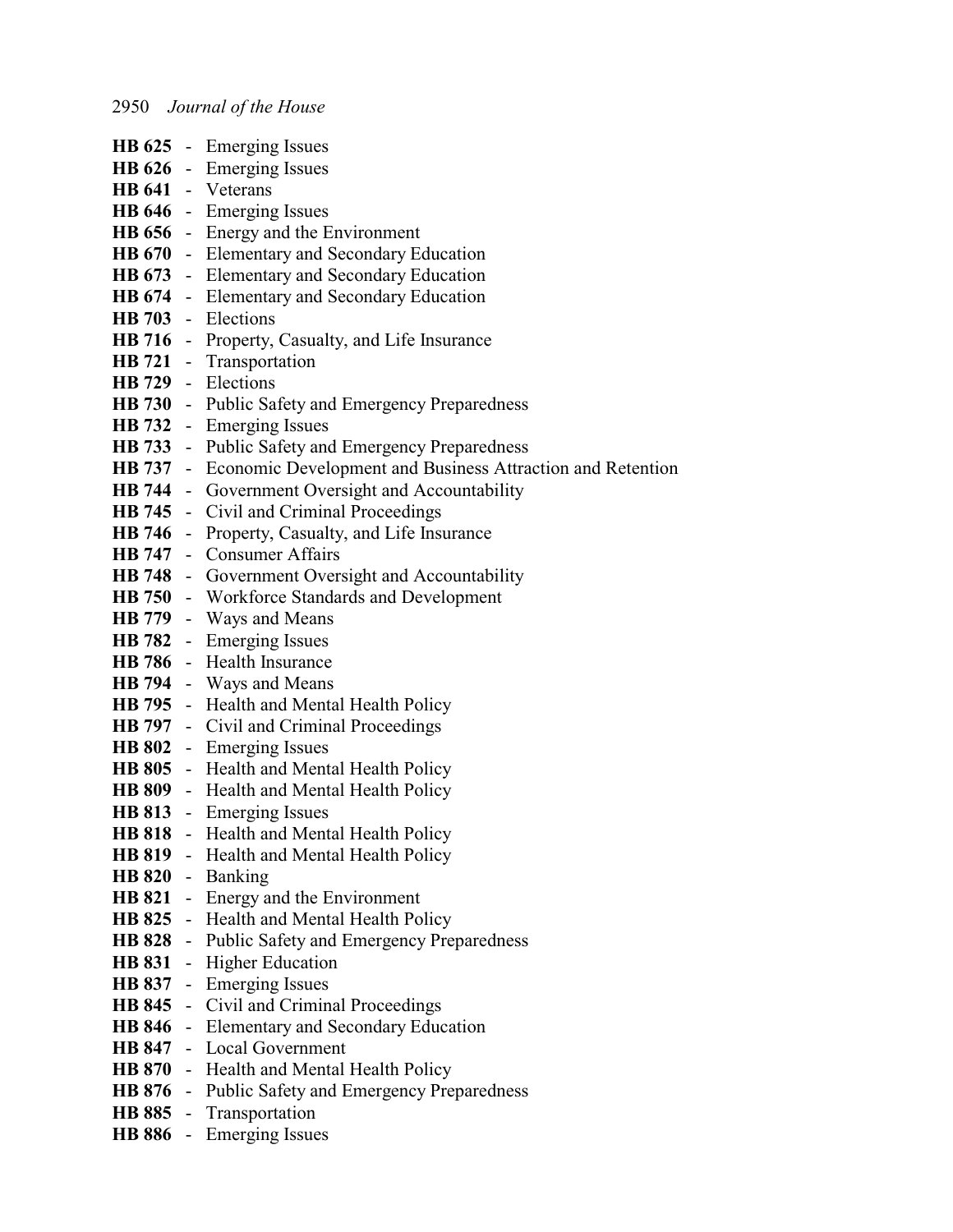|                    | <b>HB 887</b> - Trade and Tourism                                                   |  |  |
|--------------------|-------------------------------------------------------------------------------------|--|--|
|                    | HB 888 - Transportation                                                             |  |  |
|                    | HB 890 - Health and Mental Health Policy                                            |  |  |
|                    | HB 894 - Health and Mental Health Policy                                            |  |  |
|                    | HB 898 - Trade and Tourism                                                          |  |  |
|                    | HB 899 - Special Committee on Urban Issues                                          |  |  |
|                    | HB 900 - Economic Development and Business Attraction and Retention                 |  |  |
|                    | <b>HB 902</b> - Elementary and Secondary Education                                  |  |  |
| <b>HB</b> 903      | - Economic Development and Business Attraction and Retention                        |  |  |
|                    | HB 904 - Elementary and Secondary Education                                         |  |  |
|                    | HB 906 - Elementary and Secondary Education                                         |  |  |
|                    | HB 907 - Civil and Criminal Proceedings                                             |  |  |
|                    | <b>HB 908</b> - Civil and Criminal Proceedings                                      |  |  |
|                    | HB 909 - Economic Development and Business Attraction and Retention                 |  |  |
|                    | <b>HB 912</b> - Civil and Criminal Proceedings                                      |  |  |
|                    | <b>HB 913</b> - Local Government                                                    |  |  |
|                    | HB 915 - Civil and Criminal Proceedings                                             |  |  |
|                    | <b>HB 925</b> - Utility Infrastructure                                              |  |  |
|                    | HB 936 - Civil and Criminal Proceedings                                             |  |  |
|                    | HB 941 - Economic Development and Business Attraction and Retention                 |  |  |
|                    | <b>HB 942</b> - Workforce Standards and Development                                 |  |  |
|                    | <b>HB 943</b> - Civil and Criminal Proceedings                                      |  |  |
|                    | <b>HB 944</b> - Civil and Criminal Proceedings                                      |  |  |
|                    | HB 945 - Public Safety and Emergency Preparedness                                   |  |  |
|                    | <b>HB 946</b> - Civil and Criminal Proceedings                                      |  |  |
|                    | HB 948 - Civil and Criminal Proceedings                                             |  |  |
|                    | HB 949 - Government Oversight and Accountability                                    |  |  |
|                    | <b>HB 950</b> - Civil and Criminal Proceedings                                      |  |  |
|                    | HB 951 - Small Business                                                             |  |  |
|                    | <b>HB 952</b> - Civil and Criminal Proceedings                                      |  |  |
|                    | <b>HB 953</b> - Elementary and Secondary Education                                  |  |  |
|                    | HB 954 - Property, Casualty, and Life Insurance                                     |  |  |
|                    | <b>HB 962</b> - Local Government                                                    |  |  |
|                    | <b>HB 963</b> - Health and Mental Health Policy                                     |  |  |
|                    | HB 968 - Children and Families                                                      |  |  |
|                    | HB 970 - Corrections                                                                |  |  |
|                    | HB 972 - Civil and Criminal Proceedings                                             |  |  |
|                    | <b>HB 973</b> - Public Safety and Emergency Preparedness                            |  |  |
|                    | <b>HB 975</b> - Professional Registration and Licensing<br>HB 980 - Emerging Issues |  |  |
|                    |                                                                                     |  |  |
|                    | HB 983 - Ways and Means<br>HB 988 - Health and Mental Health Policy                 |  |  |
|                    | <b>HB 989</b> - Health and Mental Health Policy                                     |  |  |
|                    | <b>HB 997</b> - Agriculture Policy                                                  |  |  |
|                    | <b>HB 999</b> - Agriculture Policy                                                  |  |  |
| HB 1004 - Veterans |                                                                                     |  |  |
|                    | HB 1007 - Conservation and Natural Resources                                        |  |  |
|                    |                                                                                     |  |  |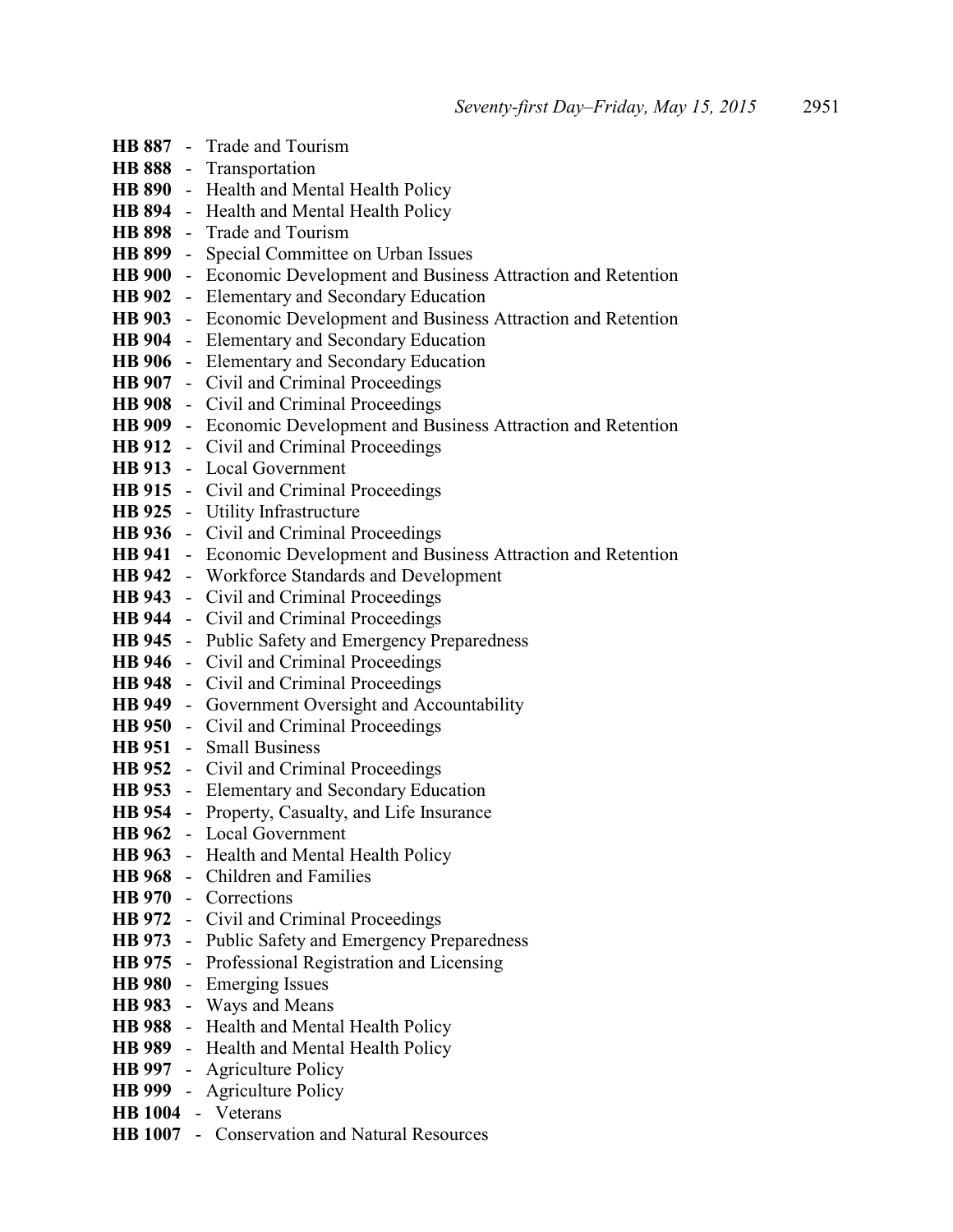| HB 1008 - Pensions |               |                                                          |
|--------------------|---------------|----------------------------------------------------------|
|                    |               | HB 1009 - Transportation                                 |
| HB 1011 -          |               | <b>Higher Education</b>                                  |
|                    |               | <b>HB 1012</b> - Government Efficiency                   |
|                    |               | HB 1025 - Transportation                                 |
| HB 1026 -          |               | Ways and Means                                           |
|                    |               | HB 1028 - Local Government                               |
|                    |               | HB 1030 - Elementary and Secondary Education             |
| HB 1031 -          |               | <b>Health Insurance</b>                                  |
|                    |               | <b>HB 1032</b> - Conservation and Natural Resources      |
|                    |               | HB 1033 - Health and Mental Health Policy                |
| HB 1034 -          |               | <b>Government Efficiency</b>                             |
| HB 1035 -          |               | Elementary and Secondary Education                       |
| HB 1036 -          |               | <b>Elementary and Secondary Education</b>                |
| HB 1037 -          |               | <b>Local Government</b>                                  |
|                    |               | HB 1049 - Ways and Means                                 |
|                    |               | <b>HB 1051</b> - Conservation and Natural Resources      |
|                    |               | HB 1055 - Civil and Criminal Proceedings                 |
|                    |               | <b>HB 1056</b> - Civil and Criminal Proceedings          |
|                    |               | HB 1059 - Children and Families                          |
| HB 1062 -          |               | <b>Elementary and Secondary Education</b>                |
| HB 1065 -          |               | Elementary and Secondary Education                       |
|                    |               | HB 1071 - Government Oversight and Accountability        |
| HB 1073 -          |               | <b>Children and Families</b>                             |
| HB 1078 -          |               | <b>Emerging Issues</b>                                   |
| HB 1082 -          |               | Special Committee on Urban Issues                        |
| <b>HB</b> 1089     | $\frac{1}{2}$ | Elementary and Secondary Education                       |
| HB 1099 -          |               | Civil and Criminal Proceedings                           |
|                    |               | <b>HB 1107</b> - Civil and Criminal Proceedings          |
|                    |               | HB 1108 - Elections                                      |
|                    |               | <b>HB 1120</b> - Civil and Criminal Proceedings          |
|                    |               | HB 1121 - Emerging Issues                                |
|                    |               | HB 1126 - Transportation                                 |
|                    |               | HB 1128 - Health and Mental Health Policy                |
|                    |               | <b>HB 1130</b> - Civil and Criminal Proceedings          |
|                    |               | <b>HB 1135</b> - Agriculture Policy                      |
|                    |               | HB 1140 - Civil and Criminal Proceedings                 |
| HB 1141 -          |               | Public Safety and Emergency Preparedness                 |
| HB 1142 -          |               | Ways and Means                                           |
| HB 1144 -          |               | <b>Agriculture Policy</b>                                |
| HB 1145 -          |               | <b>Agriculture Policy</b>                                |
| HB 1147 -          |               | Public Safety and Emergency Preparedness                 |
| HB 1148 -          |               | Public Safety and Emergency Preparedness                 |
|                    |               | <b>HB 1155</b> - Government Oversight and Accountability |
|                    |               | HB 1156 - Children and Families                          |
|                    |               | <b>HB 1160</b> - Ways and Means                          |
|                    |               | <b>HB 1161</b> - Children and Families                   |
|                    |               |                                                          |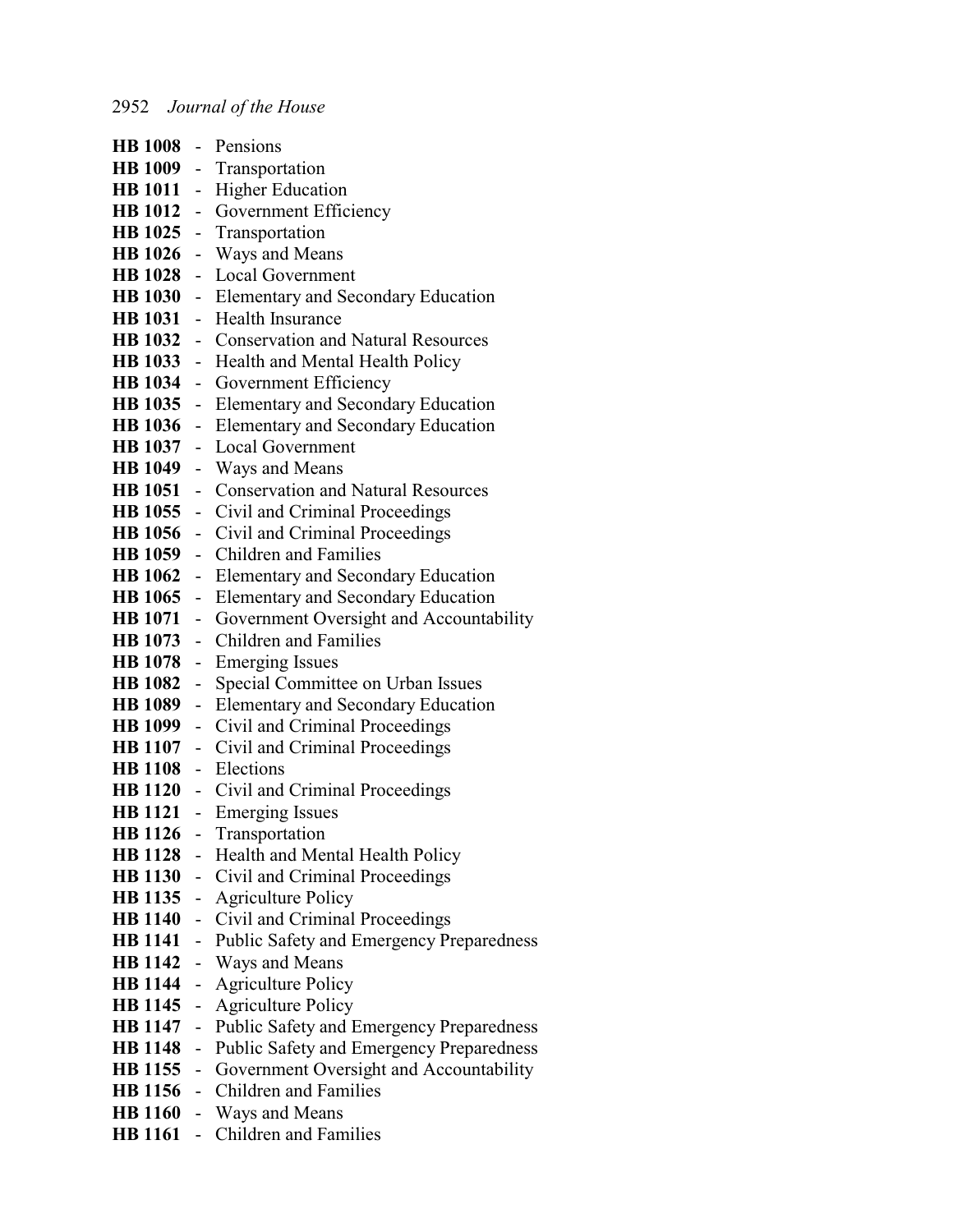|                                  |                                            | HB 1163 - Public Safety and Emergency Preparedness       |
|----------------------------------|--------------------------------------------|----------------------------------------------------------|
|                                  |                                            | HB 1166 - Civil and Criminal Proceedings                 |
|                                  |                                            | HB 1168 - Ways and Means                                 |
|                                  |                                            | HB 1169 - Energy and the Environment                     |
|                                  |                                            | HB 1172 - Civil and Criminal Proceedings                 |
|                                  |                                            | HB 1185 - Local Government                               |
| <b>HB</b> 1186                   |                                            | - Emerging Issues                                        |
|                                  |                                            | HB 1187 - Civil and Criminal Proceedings                 |
|                                  |                                            | <b>HB 1188</b> - Civil and Criminal Proceedings          |
|                                  |                                            | HB 1189 - Trade and Tourism                              |
|                                  |                                            | HB 1192 - Corrections                                    |
|                                  |                                            | HB 1195 - Corrections                                    |
|                                  |                                            | HB 1200 - Civil and Criminal Proceedings                 |
|                                  |                                            | HB 1201 - Small Business                                 |
|                                  |                                            | <b>HB 1202</b> - Professional Registration and Licensing |
|                                  |                                            | HB 1206 - Elementary and Secondary Education             |
|                                  |                                            | HB 1210 - Local Government                               |
| HB 1211 - Banking                |                                            |                                                          |
|                                  |                                            | <b>HB 1212</b> - Conservation and Natural Resources      |
| <b>HB</b> 1214                   |                                            | - Professional Registration and Licensing                |
|                                  |                                            | <b>HB 1215</b> - Select Committee on Budget              |
|                                  |                                            | HB 1217 - Civil and Criminal Proceedings                 |
| <b>HB</b> 1219                   |                                            | - Emerging Issues                                        |
|                                  |                                            | HB 1222 - Health and Mental Health Policy                |
| <b>HB</b> 1223                   |                                            | - Children and Families                                  |
| <b>HB</b> 1224                   |                                            | - Children and Families                                  |
| <b>HB</b> 1225                   |                                            | - Property, Casualty, and Life Insurance                 |
|                                  |                                            | HB 1228 - Energy and the Environment                     |
|                                  |                                            | <b>HB 1229</b> - Civil and Criminal Proceedings          |
| HB 1230 - Banking                |                                            |                                                          |
| HB 1231 - Banking                |                                            |                                                          |
|                                  |                                            | HB 1232 - Higher Education                               |
|                                  |                                            | <b>HB 1233</b> - Emerging Issues                         |
| <b>HB</b> 1234                   | ÷.                                         | Elementary and Secondary Education                       |
| <b>HB</b> 1235                   | $\blacksquare$                             | Public Safety and Emergency Preparedness                 |
| <b>HB</b> 1236                   | ÷.                                         | Elementary and Secondary Education                       |
| <b>HB</b> 1237                   | $\overline{\phantom{0}}$                   | Energy and the Environment                               |
| <b>HB</b> 1238                   | Ξ.                                         | Ways and Means                                           |
| <b>HB</b> 1239                   | Ξ.                                         | Elementary and Secondary Education                       |
| <b>HB</b> 1240                   | $\overline{\phantom{0}}$                   | Elementary and Secondary Education                       |
| <b>HB</b> 1242<br><b>HB</b> 1244 | $\blacksquare$                             | Elementary and Secondary Education                       |
|                                  | $\overline{\phantom{0}}$                   | Government Oversight and Accountability                  |
| <b>HB</b> 1245<br><b>HB</b> 1246 | $\blacksquare$                             | Civil and Criminal Proceedings                           |
| <b>HB</b> 1248                   | $\overline{\phantom{0}}$                   | Health and Mental Health Policy                          |
| <b>HB</b> 1249                   | $\overline{\phantom{0}}$<br>$\blacksquare$ | <b>Agriculture Policy</b><br>Ways and Means              |
| <b>HB</b> 1257                   |                                            | Transportation                                           |
|                                  |                                            |                                                          |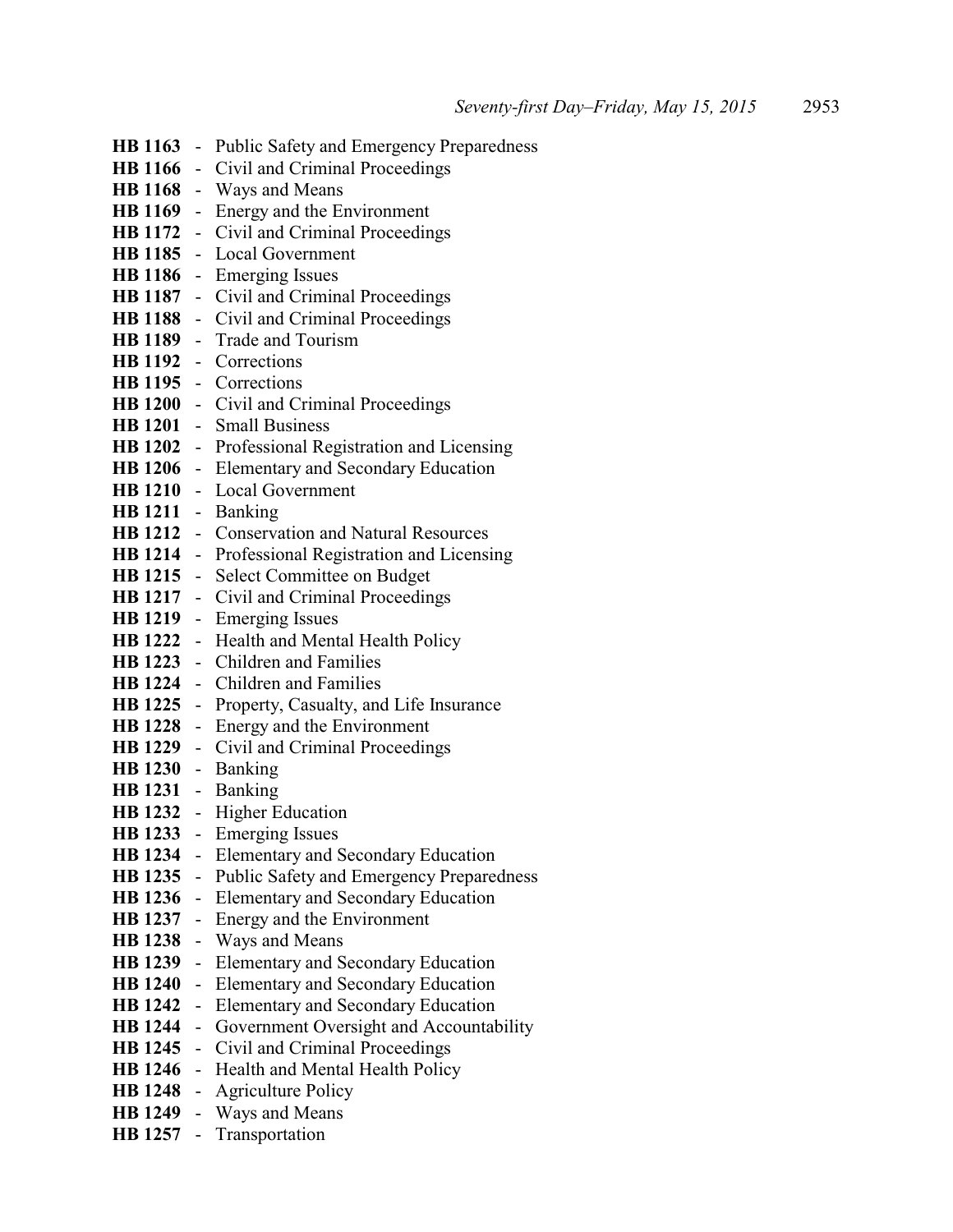|                | HB 1258 - Pensions                                                          |  |  |
|----------------|-----------------------------------------------------------------------------|--|--|
|                | HB 1259 - Transportation                                                    |  |  |
|                | HB 1260 - Ways and Means                                                    |  |  |
|                | HB 1263 - Banking                                                           |  |  |
|                | HB 1272 - Pensions                                                          |  |  |
|                | HB 1273 - Pensions                                                          |  |  |
|                | HB 1274 - Civil and Criminal Proceedings                                    |  |  |
|                | HB 1276 - Ways and Means                                                    |  |  |
|                | HB 1277 - Civil and Criminal Proceedings                                    |  |  |
|                | HB 1280 - Local Government                                                  |  |  |
|                | HB 1281 - Local Government                                                  |  |  |
|                | <b>HB 1292</b> - Emerging Issues in Education                               |  |  |
|                | <b>HB 1294</b> - Public Safety and Emergency Preparedness                   |  |  |
|                | <b>HB 1295</b> - Public Safety and Emergency Preparedness                   |  |  |
|                | HB 1297 - Civil and Criminal Proceedings                                    |  |  |
|                | HB 1299 - Civil and Criminal Proceedings                                    |  |  |
|                | HB 1301 - Civil and Criminal Proceedings                                    |  |  |
|                | HB 1302 - Health and Mental Health Policy                                   |  |  |
|                | HB 1303 - Local Government                                                  |  |  |
|                | HB 1308 - Health and Mental Health Policy                                   |  |  |
|                | HB 1309 - Transportation                                                    |  |  |
|                | <b>HB 1311</b> - Local Government                                           |  |  |
|                | HB 1317 - Veterans                                                          |  |  |
|                | HB 1320 - Special Committee on Urban Issues                                 |  |  |
|                | <b>HB 1326</b> - Agriculture Policy                                         |  |  |
|                | <b>HB 1328</b> - Public Safety and Emergency Preparedness                   |  |  |
|                | HB 1333 - Government Efficiency                                             |  |  |
|                | <b>HB 1334</b> - Agriculture Policy                                         |  |  |
|                | HB 1336 - Economic Development and Business Attraction and Retention        |  |  |
|                | HB 1337 - Children and Families                                             |  |  |
|                | HB 1338 - Emerging Issues                                                   |  |  |
|                | HB 1339 - Emerging Issues                                                   |  |  |
|                | <b>HB</b> 1340 - Corrections                                                |  |  |
|                | <b>HB 1342</b> - Trade and Tourism                                          |  |  |
|                | HB 1343 - Civil and Criminal Proceedings                                    |  |  |
|                | <b>HB 1344</b> - Economic Development and Business Attraction and Retention |  |  |
|                | HB 1345 - Select Committee on Budget                                        |  |  |
|                | HB 1347 - Corrections                                                       |  |  |
|                | <b>HB 1348</b> - Local Government                                           |  |  |
|                | HB 1349 - Government Oversight and Accountability                           |  |  |
|                | <b>HB 1350</b> - Government Efficiency                                      |  |  |
| <b>HB</b> 1351 | - Health and Mental Health Policy                                           |  |  |
| <b>HB</b> 1352 | - Public Safety and Emergency Preparedness                                  |  |  |
|                | <b>HB 1353</b> - Public Safety and Emergency Preparedness                   |  |  |
| <b>HB</b> 1354 | - Local Government                                                          |  |  |
|                | <b>HB 1355</b> - Ways and Means                                             |  |  |
|                | <b>HB 1358</b> - Elementary and Secondary Education                         |  |  |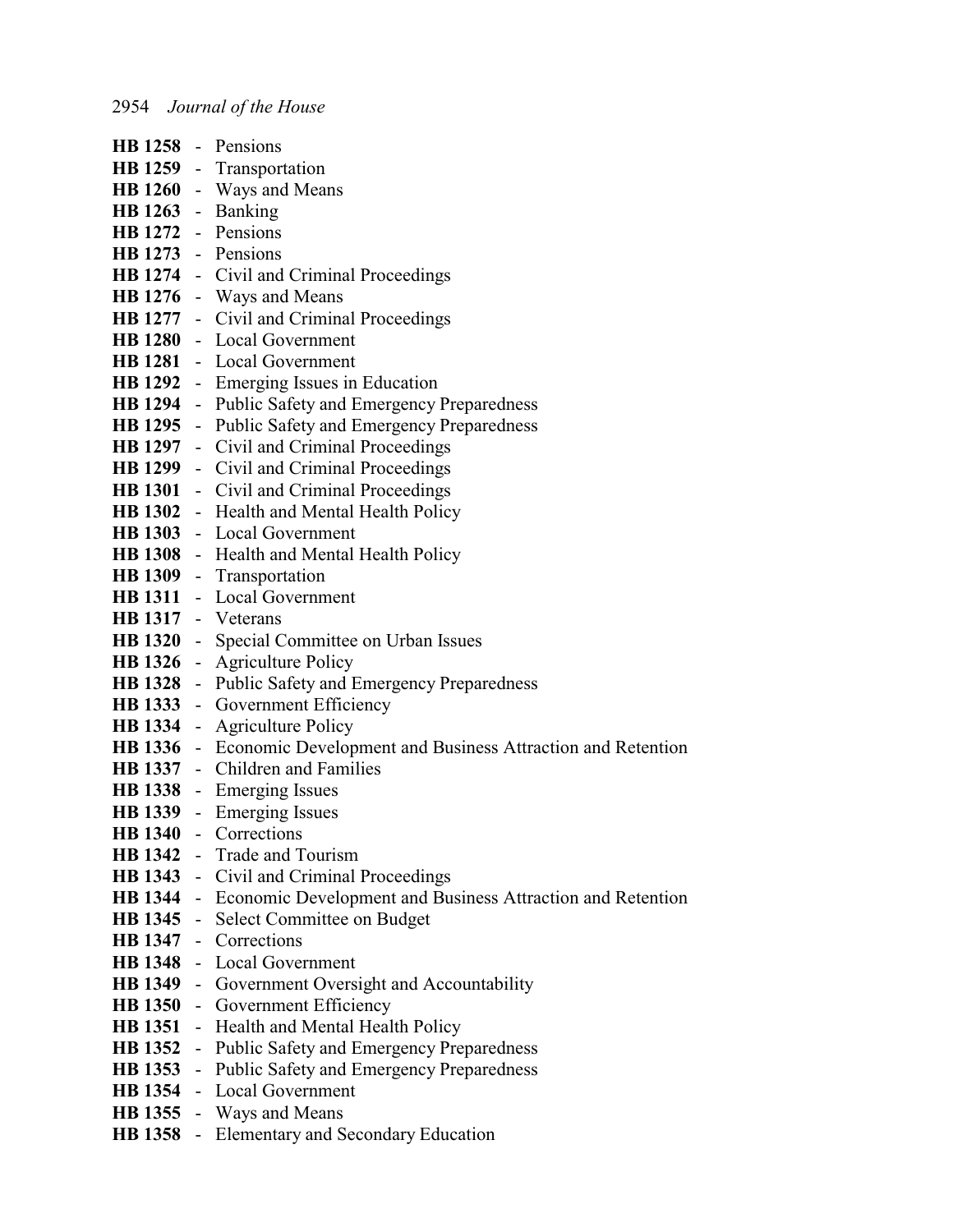**HB 1359** - Ways and Means **HB 1362** - Ways and Means **HB 1363** - Special Committee on Urban Issues **HB 1364** - Special Committee on Urban Issues **HB 1365** - Elections

The Benediction was given by Msgr. Robert A. Kurwicki, Chaplain.

*As I was with Moses, so I will be with you: I will not fail you or forsake you. (Joshua 1:5)*

O God of Peace, by whose divine mercy we have come to the end of an unusual last day in the first regular session, grant that we may conclude it with humble and grateful hearts. Confirm us in our resolution to walk more closely with You in Your ways and to labor more faithfully for the good of Missouri and the peace of all people while at home. May the remainder of 2015 be better and our State be greater because we lived, worked, and prayed during these last months.

Bless our new Speaker, these Representatives, and their families and staff. Looking forward, now may they truly feel the support of Your grace, be sustained by our affection, and find security in their faith in You and in Missouri. Guided by Your Sprit, may they walk along the path that shines more and more into the perfect day of Your heavenly kingdom. May Your many blessings abide with us and our State now and forevermore.

And the House says, "Amen!"

### **ADJOURNMENT**

On motion of Representative Cierpiot, the House adjourned until 10:00 a.m., Wednesday, May 27, 2015.

### **HOUSE JOURNAL CORRECTION AFFADAVITS**

I, State Representative Rochelle Walton Gray, District 75, hereby state and affirm that my vote on the third reading and passage of House Bill 873 was incorrectly recorded on Page 1171 of the Journal of the House for the forty-fourth day, Tuesday, March 31, 2015, as "absent with leave." Pursuant to House Rule 92, I ask that the Journal be corrected to note that I was in the Chamber, I did in fact vote, and my vote should have been recorded as "Aye."

 $\mathcal{L}$  , we have the set of  $\mathcal{L}$ 

IN WITNESS WHEREOF, I have hereunto subscribed my hand to this affidavit on this 15th day of May 2015.

| /s/ Rochelle Walton Gray<br>State Representative |
|--------------------------------------------------|
|                                                  |

) ss. Signed in County of Cole ) Notary Commissioned in County of Cole )

State of Missouri )

Subscribed and sworn to before me this 15th day of May in the year 2015.

/s/ Leann M. Hager Notary Public